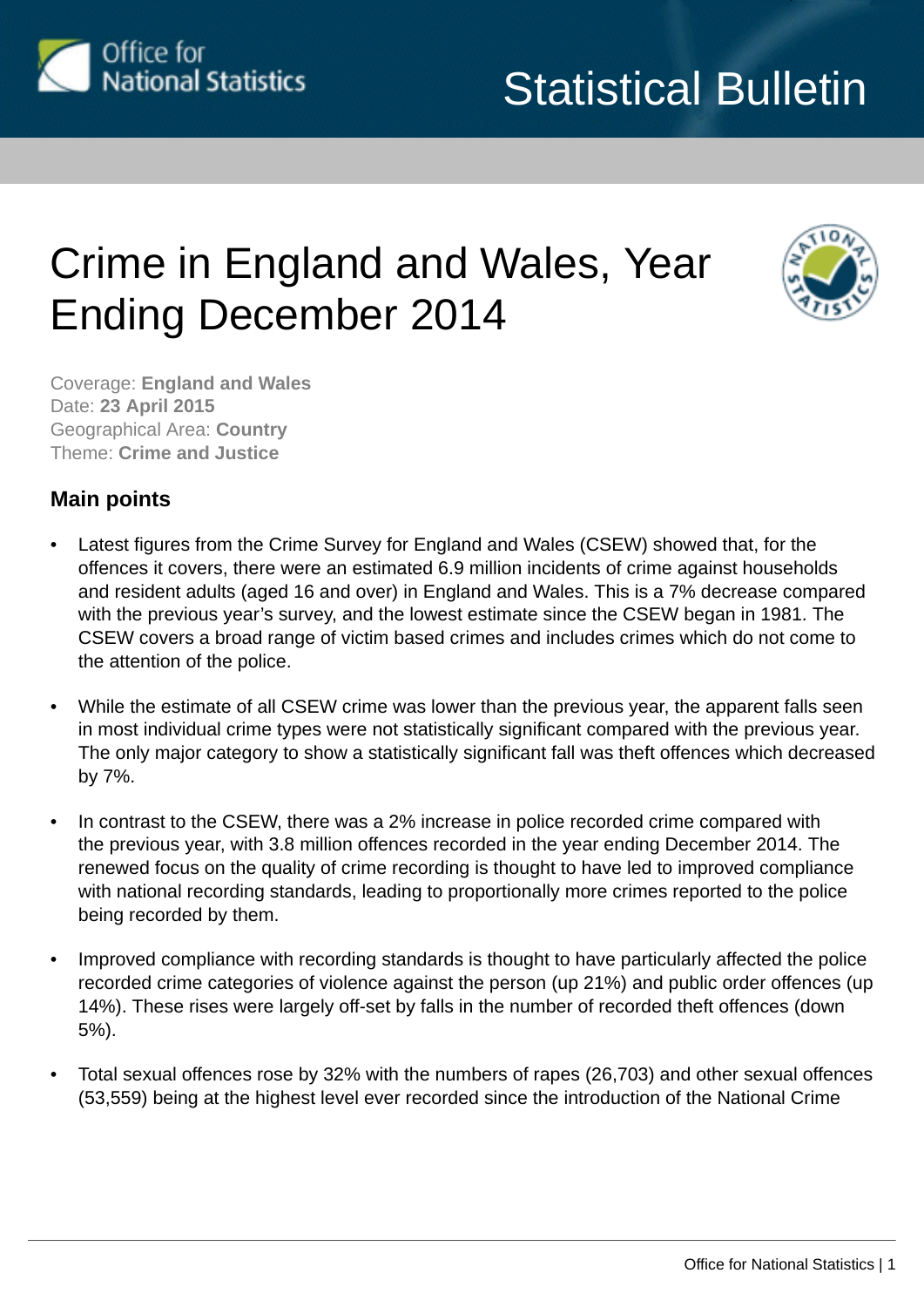Recording Standard (NCRS) in 2002/03. As well as improvements in recording, this is also thought to reflect a greater willingness of victims to come forward to report such crimes.

• There was an increase in the volume of offences recorded by Action Fraud (9% year-on-year), although it is still difficult to judge to what extent this was affected by the transfer in responsibility of recording fraud offences from individual police forces to Action Fraud.

## **Overview**

This release provides the latest statistics on crime from two principal sources: the Crime Survey for England and Wales and police recorded crime.

In accordance with the Statistics and Registration Service Act 2007, statistics based on police recorded crime data have been assessed against the Code of Practice for Official Statistics and found not to meet the required standard for designation as National Statistics. The full assessment report can be found on the [UK Statistics Authority](http://www.statisticsauthority.gov.uk/assessment/assessment/assessment-reports/) website. Alongside this release, the Office for National Statistics (ONS) have published a [progress update](http://www.ons.gov.uk:80/ons/guide-method/method-quality/specific/crime-statistics-methodology/index.html) on actions taken in addressing the requirements set out by the Authority. Data from the Crime Survey for England and Wales (CSEW) continue to be badged as National Statistics.

Further information on the datasets is available in the 'Data sources – coverage and coherence' section and the [CSEW technical report \(839.6 Kb Pdf\).](http://www.ons.gov.uk:80/ons/guide-method/method-quality/specific/crime-statistics-methodology/2013-14-crime-survey-for-england-and-wales-technical-report---volume-1.pdf)

The [user guide](http://www.ons.gov.uk:80/ons/guide-method/method-quality/specific/crime-statistics-methodology/user-guides/index.html) to crime statistics for England and Wales provides information for those wanting to obtain more detail on crime statistics. This includes information on the datasets used to compile the statistics and is a useful reference guide with explanatory notes regarding updates, issues and classifications.

The [quality and methodology report](http://www.ons.gov.uk:80/ons/guide-method/method-quality/quality/quality-information/crime-and-justice/index.html) sets out detailed information about the quality of crime statistics and the roles and responsibilities of the different departments involved in the production and publication of crime statistics.

An [interactive guide](http://www.ons.gov.uk:80/ons/guide-method/method-quality/specific/crime-statistics-methodology/guide-to-finding-crime-statistics/index.html) provides a general overview of crime statistics.

A [short video](http://www.ons.gov.uk:80/ons/rel/crime-stats/crime-statistics/period-ending-december-2012/video-summary--a-guide-to-crime-statistics.html) provides an introduction to crime statistics, including an overview of the main data sources used to produce the statistics.

## **Understanding crime statistics**

This quarterly release presents the most recent crime statistics from 2 main sources: the Crime Survey for England and Wales (CSEW; previously known as the British Crime Survey), and police recorded crime. Neither of these sources can provide a picture of total crime.

#### **Crime Survey for England and Wales**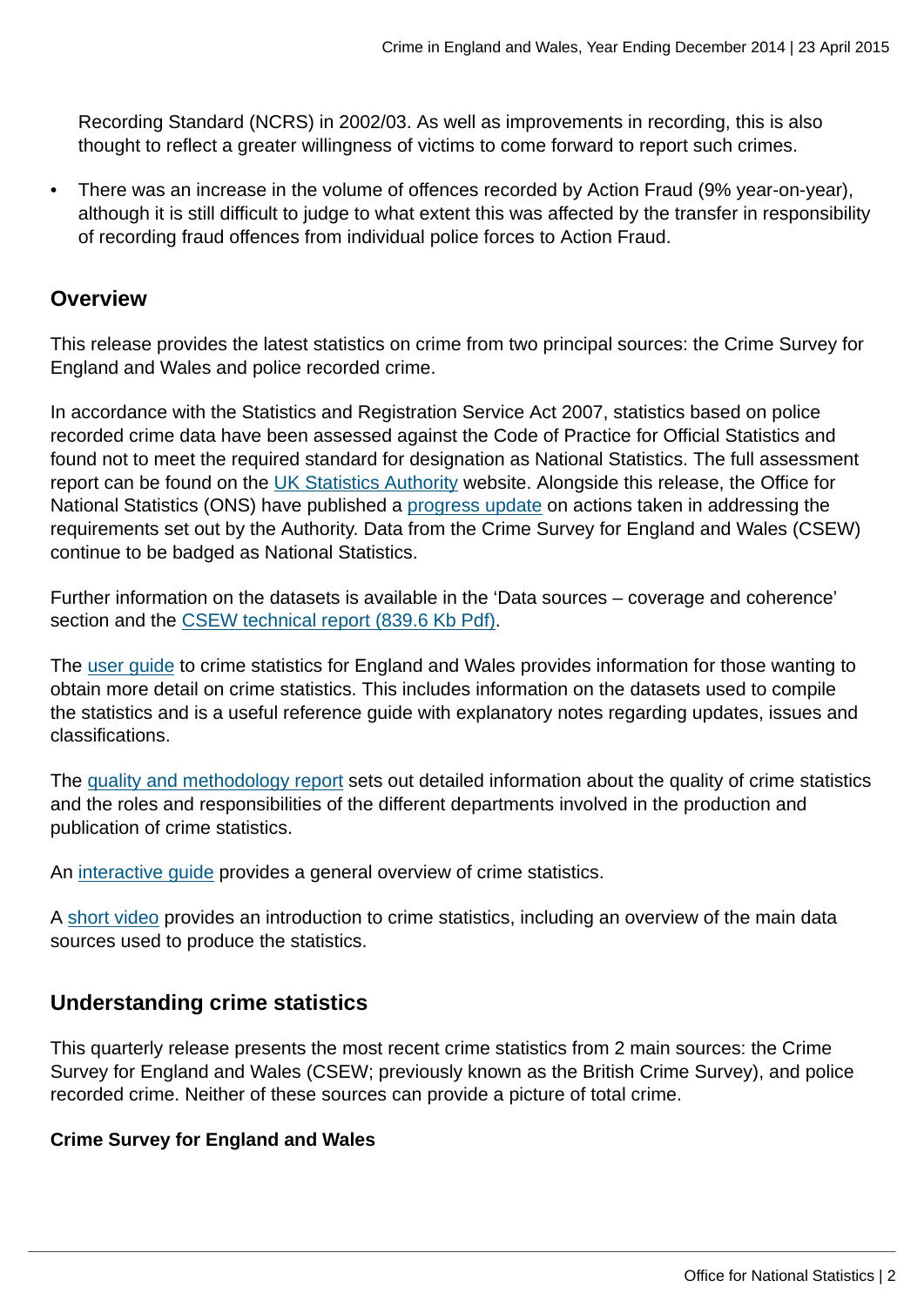The CSEW is a face-to-face victimisation survey in which people resident in households in England and Wales are asked about their experiences of a selected number of offences in the 12 months prior to the interview. It covers adults aged 16 and over, and a separate survey is used to cover children aged 10 to15, but neither cover those living in group residences (such as care homes, student halls of residence and prisons), or crimes against commercial or public sector bodies. For the population and offence types it covers, the CSEW is a valuable source for providing robust estimates on a consistent basis over time.

It is able to capture all offences experienced by those interviewed, not just those that have been reported to, and recorded by, the police. It covers a broad range of victim-based crimes experienced by the resident household population. However, there are some serious but relatively low volume offences, such as homicide and sexual offences, which are not included in its main estimates. The survey also currently excludes fraud and cyber crime though there is ongoing development work to address this gap – [Work to extend the Crime Survey for England and Wales to include fraud and](http://www.ons.gov.uk:80/ons/guide-method/method-quality/specific/crime-statistics-methodology/methodological-notes/index.html) [cyber crime](http://www.ons.gov.uk:80/ons/guide-method/method-quality/specific/crime-statistics-methodology/methodological-notes/index.html) has more information. An [infographic](http://www.ons.gov.uk:80/ons/rel/crime-stats/crime-statistics/period-ending-june-2014/info-what-does-csew-cover.html) published in October 2014 sets out what is and is not covered by the CSEW.

## **Police recorded crime**

Police recorded crime figures cover selected offences that have been reported to and recorded by the police. They are supplied by the 43 territorial police forces of England and Wales, plus the British Transport Police, via the Home Office, to the Office for National Statistics (ONS). The coverage

of police recorded crime is defined by the Notifiable Offence List (NOL) $^{\rm 1}$ , which includes a broad range of offences, from murder to minor criminal damage, theft and public order offences. The NOL excludes less serious offences that are dealt with exclusively at magistrates' courts.

Police recorded crime is the primary source of sub-national crime statistics and relatively serious, but low volume, crimes that are not well measured by a sample survey. It covers victims (for example, residents of institutions and tourists) and sectors (for example, commercial bodies) excluded from the CSEW sample. While the police recorded crime series covers a wider population and a broader set of offences than the CSEW, crimes that don't come to the attention of the police or are not recorded by them, are not included.

Statistics based on police recorded crime data don't currently meet the required standard for designation as National Statistics (this is explained in the 'Recent assessments of crime statistics and accuracy' section).

We also draw on data from other sources to provide a more comprehensive picture of crime and disorder, including incidents of anti-social behaviour recorded by the police and other transgressions of the law that are dealt with by the courts, but not covered in the recorded crime collection.

#### **Recent assessments of crime statistics and accuracy**

Following an [assessment of ONS crime statistics](http://www.statisticsauthority.gov.uk/assessment/assessment/assessment-reports/assessment-report-268---statistics-on-crime-in-england-and-wales.pdf) by the UK Statistics Authority, published in January 2014, the statistics based on police recorded crime data have been found not to meet the required standard for designation as National Statistics. Data from the CSEW continue to be designated as National Statistics.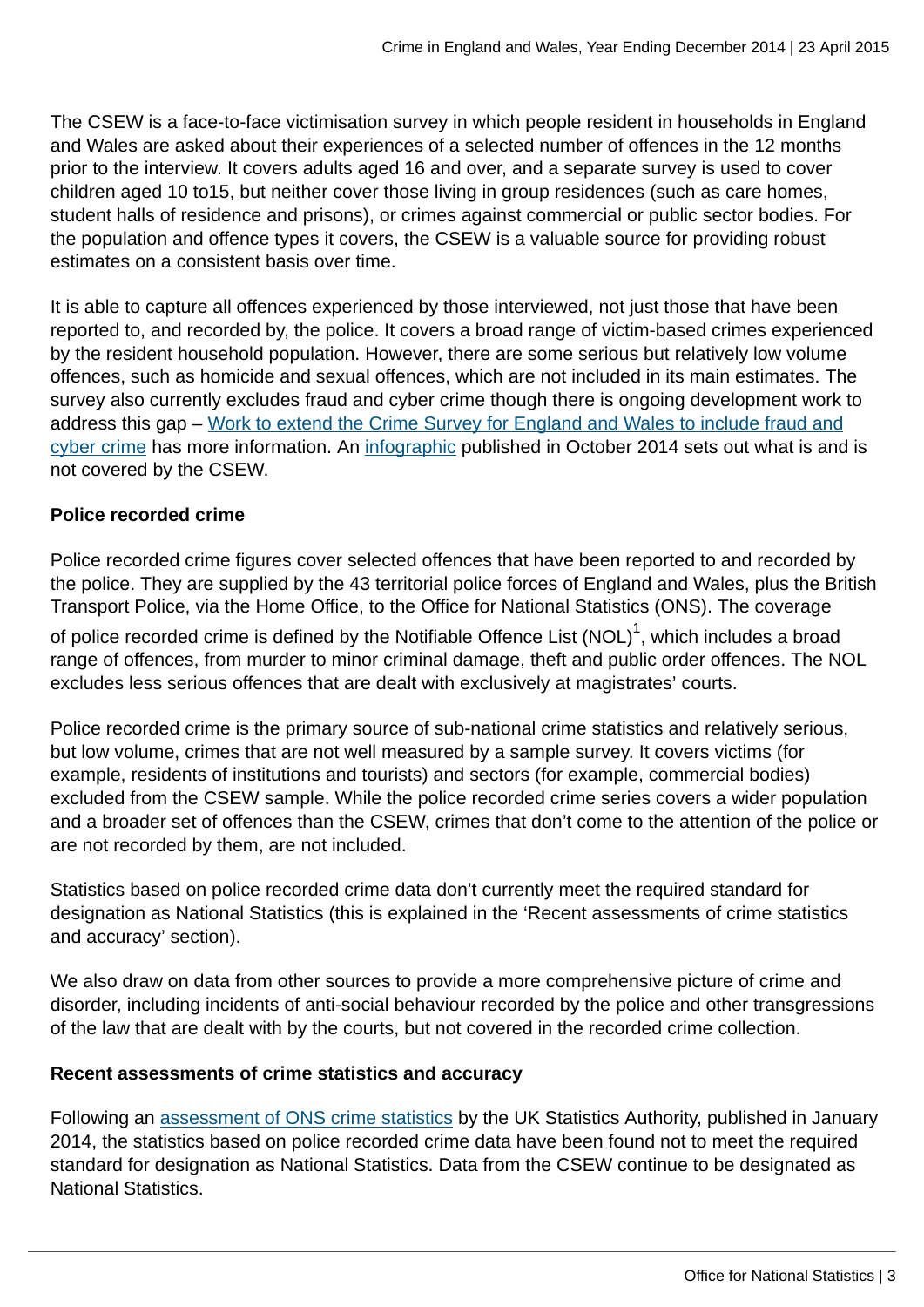In their report, the UK Statistics Authority set out 16 requirements to be addressed in order for the statistics to meet National Statistics standards. We are working in collaboration with the Home Office Statistics Unit and Her Majesty's Inspectorate of Constabulary (HMIC) to address these requirements. A summary of progress so far is available on the [crime statistics methodology](http://www.ons.gov.uk:80/ons/guide-method/method-quality/specific/crime-statistics-methodology/uk-statistics-authority-assessment/index.html) page.

In light of concerns raised about the quality of police recorded crime data, in November 2014 we launched a user engagement exercise to help expand our knowledge of users' needs. The exercise has now closed and a summary of responses will be published in May 2015. A short summary of the main themes raised respondents is given in the 'Users of Crime Statistics' section.

As part of the [inquiry by the Public Administration Select Committee \(PASC\)](http://www.publications.parliament.uk/pa/cm201314/cmselect/cmpubadm/760/760.pdf) into crime statistics, allegations of under-recording of crime by the police were made. During 2014, Her Majesty's Inspectorate of Constabulary (HMIC) carried out a national inspection of crime data integrity. The final report [Crime-recording: making the victim count](https://www.justiceinspectorates.gov.uk/hmic/publication/crime-recording-making-the-victim-count/), was published on 18 November 2014.

Based on an audit of a large sample of records, HMIC concluded that, across England and Wales as a whole, an estimated 1 in 5 offences (19%) that should have been recorded as crimes were not. The greatest levels of under-recording were seen for violence against the person offences (33%) and sexual offences (26%), however there was considerable variation in the level of under-recording across the different offence types investigated (for example, burglary; 11%) and these are reported on further in the relevant sections.

The audit sample was not large enough to produce compliance rates for individual police forces. However, the HMIC inspected the crime recording process in each force and have reported on their findings in separate [crime data integrity force reports.](https://www.justiceinspectorates.gov.uk/hmic/publication/crime-data-integrity-force-reports/)

Further information on the accuracy of the statistics is also available in the 'Accuracy of the statistics' section.

## **Time periods covered**

The latest CSEW figures presented in this release are based on interviews conducted between January 2014 and December 2014, measuring experiences of crime in the 12 months before the interview. Therefore, it covers a rolling reference period with, for example, respondents interviewed in January 2014 reporting on crimes experienced between January 2013 and December 2013, and those interviewed in December 2014 reporting on crimes taking place between December 2013 and November 2014. For that reason, the CSEW tends to lag short-term trends.

Recorded crime figures relate to crimes recorded by the police during the year ending December 2014 $^{\sf 2}$  and, therefore, are not subject to the time lag experienced by the CSEW. Recorded crime figures presented in this release are those notified to the Home Office and that were recorded in the Home Office database on 17 March 2015.

There is a 9 month overlap of the data reported here with the data contained in the previous bulletin; as a result the estimates in successive bulletins are not from independent samples. Therefore, year-on-year comparisons are made with the previous year; that is, the 12 month period ending December 2013 (rather than those published last quarter). To put the latest dataset in context,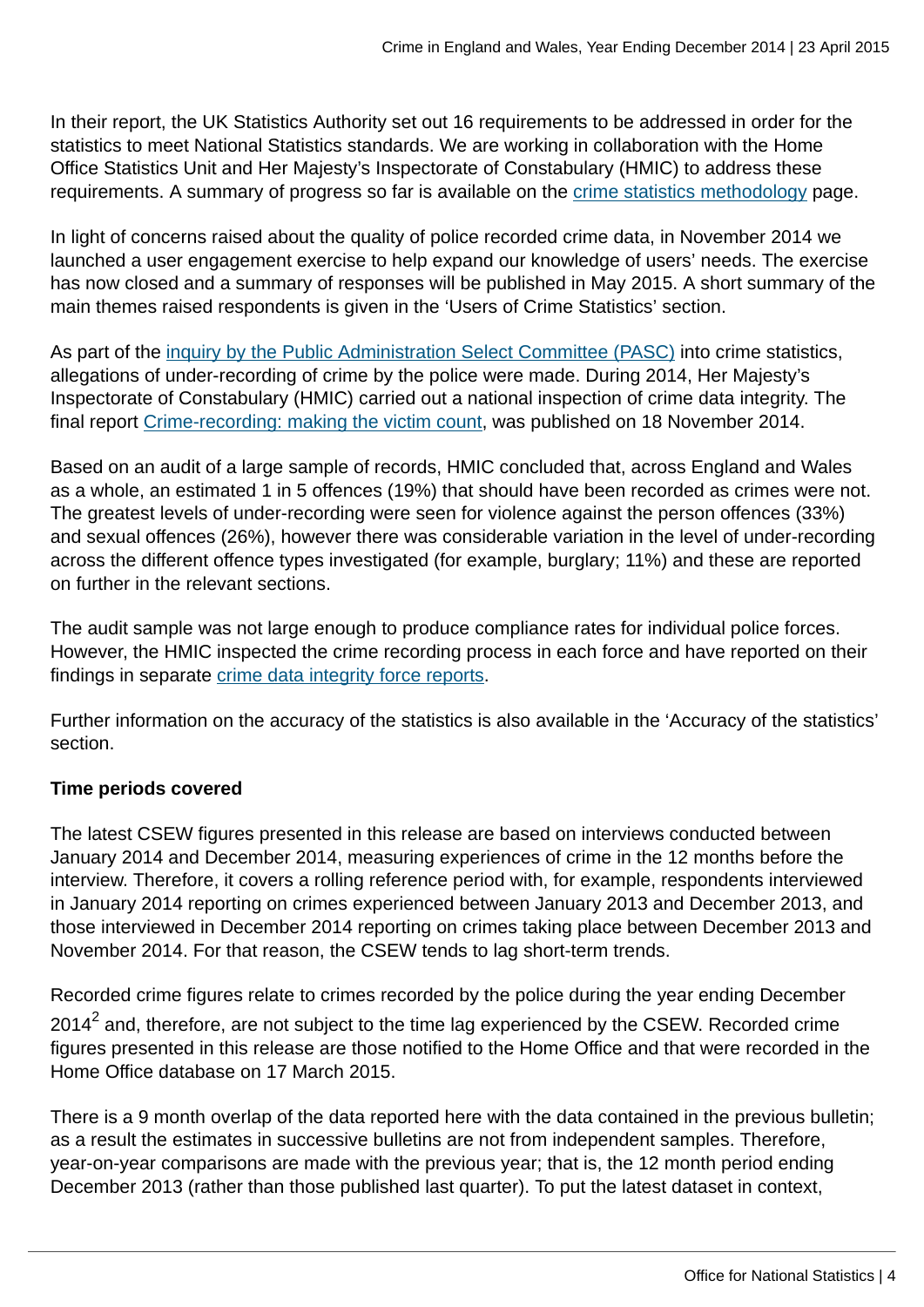data are also shown for the year ending March 2009 (around five years ago) and the year ending March 2004 (around ten years ago). Additionally, for the CSEW estimates, data for the year ending December 1995, which was when crime peaked in the CSEW (when the survey was conducted on a calendar year basis), are also included.

Users should be aware that police recorded crime figures have been affected by the recent HMIC audit which took place over the period December 2013 to August 2014, this falls within the time period covered by this release. The current year covers the period January 2014 to December 2014 and the comparator year covers the period January 2013 to December 2013.

#### **Changes following survey re-weighting**

Revised survey weights and a back-series have been produced for the CSEW following the release of the new-2011 Census-based population estimates. The programme of work to produce the revised weights and key estimates for all survey years back to 2001/02 is now complete and both CSEW and police recorded crime use post 2011 Census population figures. Micro datasets for the entire affected back-series are planned for release during 2015. [Presentational and methodological](http://www.ons.gov.uk:80/ons/guide-method/method-quality/specific/crime-statistics-methodology/methodological-notes/index.html) [improvements to National Statistics on the Crime Survey for England and Wales](http://www.ons.gov.uk:80/ons/guide-method/method-quality/specific/crime-statistics-methodology/methodological-notes/index.html) has more information.

#### **Notes for Understanding crime statistics**

- 1. The Notifiable Offence List includes all indictable and triable-either-way-offences (offences which could be tried at a crown court) and a few additional closely related summary offences (which would be dealt with by magistrates' courts). Appendix 1 of the [User Guide \(1.61 Mb Pdf\)](http://www.ons.gov.uk:80/ons/guide-method/method-quality/specific/crime-statistics-methodology/user-guide-to-crime-statistics.pdf) has more information on the classifications used for notifiable crimes recorded by the police.
- 2. Police recorded crime statistics are based on the year in which the offence was recorded, rather than the year in which it was committed. However, such data for any given period will include some historic offences that occurred in a previous year to the one in which it is reported to the police.

## **Summary**

## **Latest headline figures from the CSEW and police recorded crime**

Latest figures from the CSEW show there were an estimated 6.9 million incidents of crime against households and resident adults (aged 16 and over) in England and Wales for the year ending December 2014 (Table 1). This is a 7% decrease from 7.5 million incidents estimated in the previous year's survey and continues the long term downward trend seen since the mid-1990s. The latest estimate is the lowest since the survey began in 1981. The total number of CSEW incidents is 32% lower than the 2008/09 survey estimate and 64% lower than its peak level in 1995.

Crime covered by the CSEW increased steadily from 1981, before peaking in 1995. After peaking, the CSEW showed marked falls up until the 2004/05 survey year. Since then, the underlying trend has continued downwards, but with some fluctuation from year to year (Figure 1).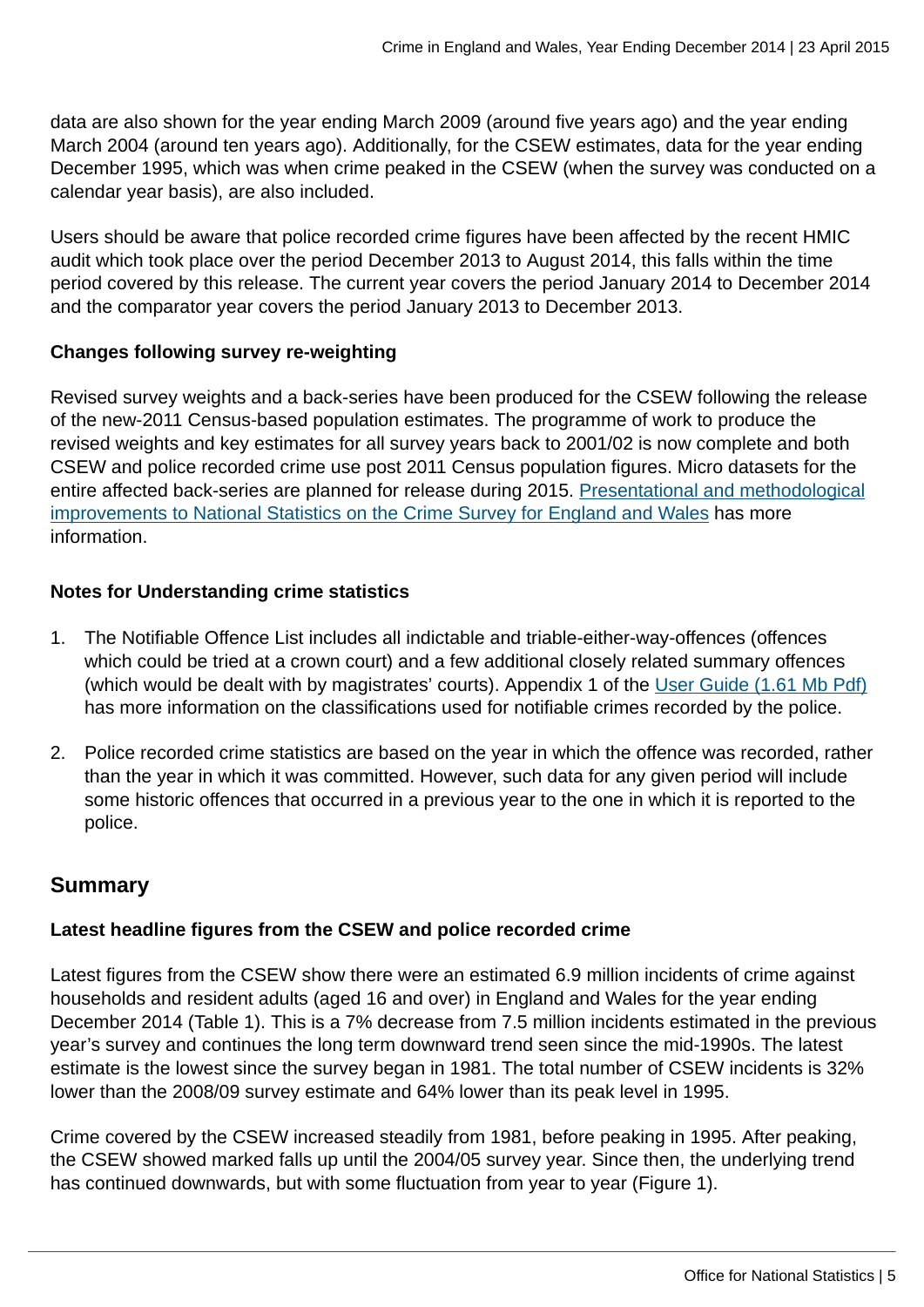An [interactive version](http://www.neighbourhood.statistics.gov.uk/HTMLDocs/dvc188/index.html) of Figure 1 is also available.

The Crime Survey for England and Wales (CSEW) covers a broad range of victim-based crimes experienced by the resident household population although there are some serious but relatively low volume offences, such as homicide and sexual offences, which are not included in its headline estimates. The survey also currently excludes fraud and cyber crime though there is ongoing development work to address this gap (the methodological note [Work to extend the Crime Survey](http://www.ons.gov.uk:80/ons/guide-method/method-quality/specific/crime-statistics-methodology/methodological-notes/index.html) [for England and Wales to include fraud and cyber crime](http://www.ons.gov.uk:80/ons/guide-method/method-quality/specific/crime-statistics-methodology/methodological-notes/index.html) contains more information). This [infographic](http://www.ons.gov.uk:80/ons/rel/crime-stats/crime-statistics/period-ending-june-2014/info-what-does-csew-cover.html) provides more information on what is and is not included in the CSEW.

#### **Figure 1: Trends in police recorded crime and Crime Survey for England and Wales, 1981 to year ending December 2014**



#### **Notes:**

- 1. Please click on the image to view a larger version
- 2. Sources: Crime Survey for England and Wales, Office for National Statistics / Police recorded crime, Home Office
- 3. Police recorded crime data are not designated as National Statistics.
- 4. The data on this chart refer to different time periods: a) 1981 to 1999 refer to crimes experienced in the calendar year (January to December) b) from 2001/02 onwards the estimates relate to crimes experienced in the 12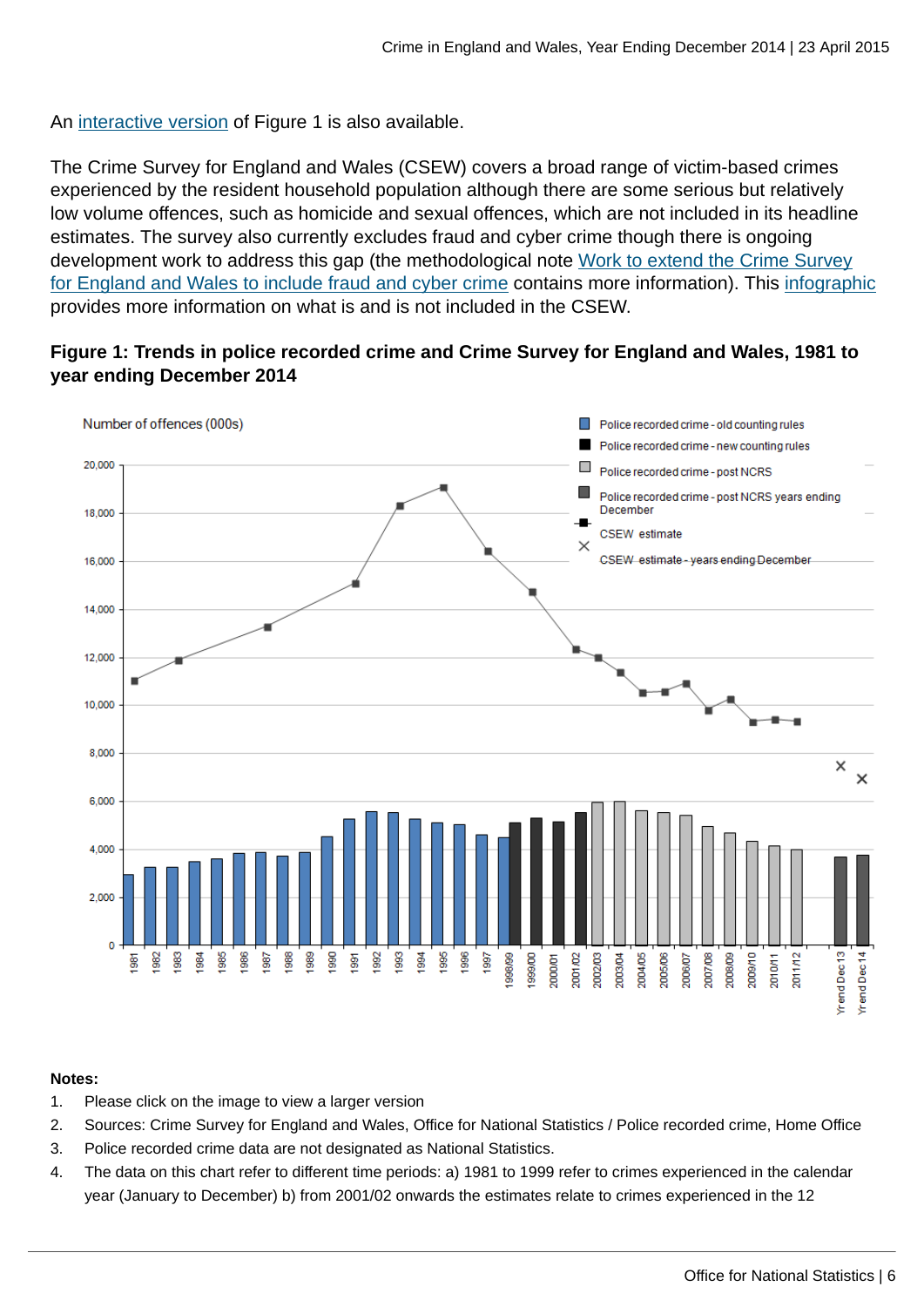months before interview, based on interviews carried out in that financial year (April to March) c) the last two data points relate to interviews carried out in the rolling 12 month periods for the latest available 2 years (January to December).

- 5. CSEW data relate to households/adults aged 16 and over.
- 6. Some forces have revised their data and police recorded crime totals may not agree with those previously published.

## **Download chart**

**XLS** [XLS format](http://www.ons.gov.uk:80/ons/rel/crime-stats/crime-statistics/year-ending-december-2014/chd-1.xls) (81 Kb)

The CSEW time series shown in Figure 1 doesn't includes crimes committed against children aged 10 to 15. The survey was extended to include such children from January 2009: data from this module of the survey are not directly comparable with the main survey. The CSEW estimated that 767,000 $^{\rm 1}$  crimes were experienced by children aged 10 to 15 in the year ending December 2014. Of this number, 51% were categorised as violent crimes $^2$  (394,000), while most of the remaining crimes were thefts of personal property (312,000; 41%). Incidents of criminal damage to personal property experienced by children were less common (62,000; 8% of all crimes). The proportions of violent, personal property theft and criminal damage crimes experienced by children aged 10 to 15 are similar to the previous year (57%, 36% and 7% respectively).

Police recorded crime is restricted to offences that have been reported to and recorded by the police, and so doesn't provide a total count of all crimes that take place. The police recorded 3.8 million offences in the year ending December 2014, an increase of 2% compared with the previous year (Table 2) $^3$ . This is the first increase in police recorded crime since 2003/04 but needs to be seen in the context of the renewed focus on the quality of crime recording. Although the latest figures show a small increase, the level of police recorded crime is still 20% lower than in 2008/09 and 37% lower than the peak in 2003/04.

Like CSEW crime, police recorded crime also increased during most of the 1980s, reaching a peak in 1992, and then fell each year until 1998/99. Expanded coverage of offences in the police recorded crime collection, following changes to the Home Office Counting Rules (HOCR) in 1998, and the introduction of the National Crime Recording Standard (NCRS) in April 2002, saw increases in the number of crimes recorded by the police while the CSEW count fell. Following these changes, trends from the 2 series tracked each other well from 2002/03 until 2006/07. While both series continued to show a downward trend between 2007/08 and 2012/13, the gap between the 2 series widened with police recorded crime showing a faster rate of reduction (32% compared with 19% for the CSEW, for a comparable basket of crimes) $^4$ .

However, more recently this pattern has changed and police recorded crime has stopped its downward trend for the last 3 quarterly bulletins, while the CSEW estimates have continued to fall. A likely factor behind the changing trend in police recorded crime is the recent renewed focus on the quality of recording by the police, this is light of the inspections of forces by Her Majesty's Inspectorate of Constabulary (HMIC), the [Public Administration Select Committee \(PASC\) inquiry](http://www.publications.parliament.uk/pa/cm201314/cmselect/cmpubadm/760/760.pdf) [into crime statistics,](http://www.publications.parliament.uk/pa/cm201314/cmselect/cmpubadm/760/760.pdf) and the [UK Statistics Authority's decision](http://www.statisticsauthority.gov.uk/assessment/assessment/assessment-reports/assessment-report-268---statistics-on-crime-in-england-and-wales.pdf) to remove the National Statistics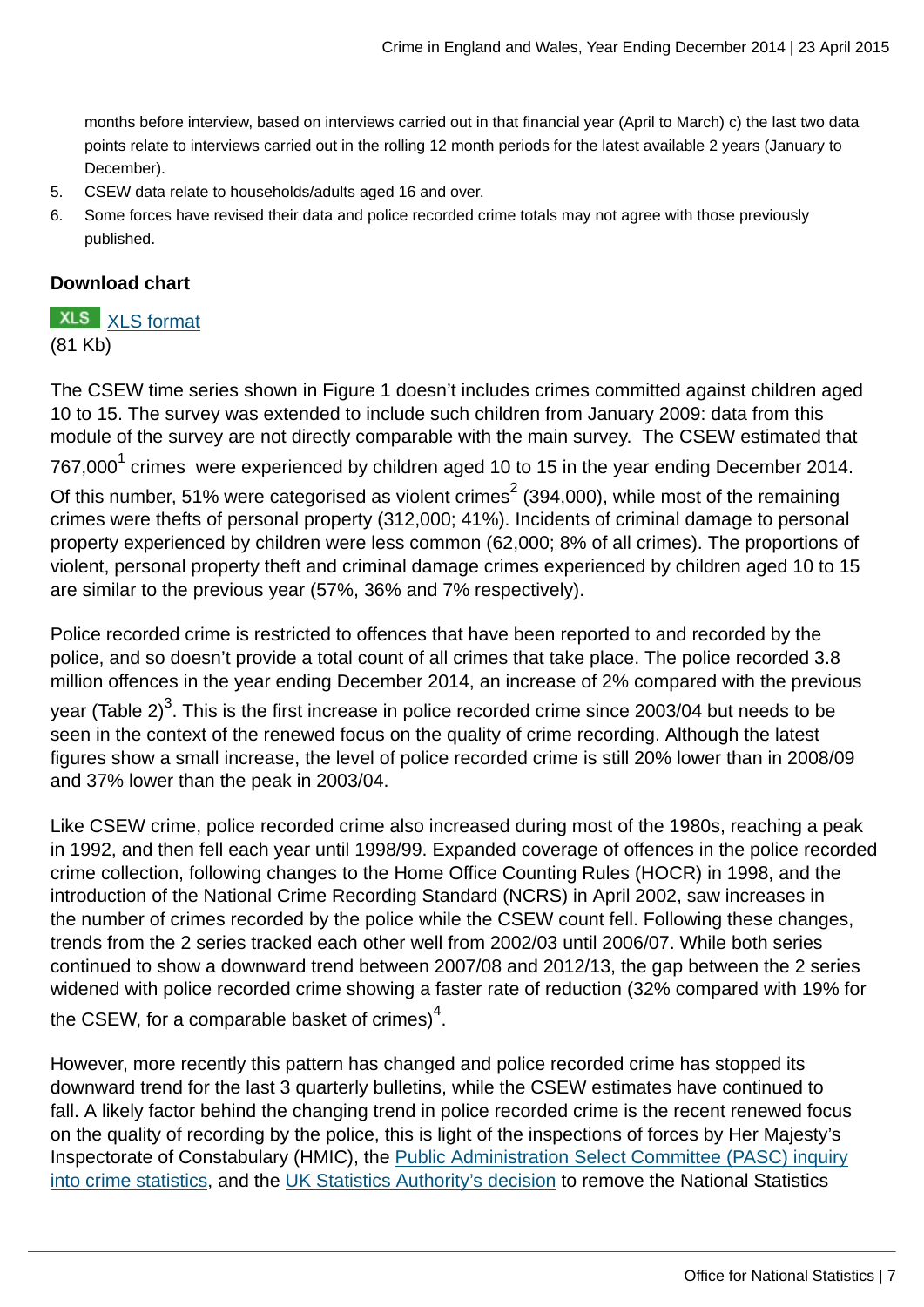designation. This renewed focus is thought to have led to improved compliance with the NCRS, leading to a greater proportion of crimes reported to the police being recorded.

Police recorded crime is made up of 2 broad groupings, victim based crime and other crimes against society, there was a 1% increase in both these categories in the year ending December 2014 compared with the previous year.

**Victim-based crime<sup>5</sup> accounted for 83% of all police recorded crime, with 3.1 million offences** recorded. Whilst there were decreases across many of the police recorded crime categories these were offset by large increases in violence against the person offences, which was up by 21% (an additional 126,392 offences), sexual offences up by 32% (19,425 offences) and shoplifting up by 3% (8,457 offences), which has resulted in an increase of 1% in victim based crime.

**Other crimes against society<sup>6</sup> accounted for 11% of all police recorded crime, with 401,293** offences recorded in the year ending December 2014 (an increase of 1% compared with the previous year). Trends in such offences often reflect changes in police activity and workload, rather than levels of criminality. However, anecdotal evidence from forces suggests that some increases, such as public order, in this grouping are being driven by a tightening of recording practices. Public order offences accounted for the largest volume rise and increased by 14%, miscellaneous crimes against society increased by 14%, offences involving possession of weapons by 4%, but drug offences decreased by 11%.

The remaining 6% of recorded crimes were **fraud** offences. There were 224,947 fraud offences recorded by **Action Fraud<sup>7</sup> i**n the year ending December 2014 (an increase of 9% on the previous year). However, trends in fraud should be interpreted with caution. It is unclear to what extent there has been a genuine increase in such crimes, or whether the move to the centralised recording of such offences has led to improved reporting and recording of fraud offences; the 'Total fraud offences recorded by Action Fraud' section has further details.

In addition, fraud data are also collected from industry bodies by the **National Fraud Intelligence Bureau (NFIB)**. In the year ending December 2014, there were 411,590 reports of fraud to the NFIB from industry bodies, the vast majority of which were related to banking and credit industry fraud. The 'Fraud' section has more information on these data sources.

## **Overall level of crime – other sources of crime statistics**

Around 2.0 million incidents of **anti-social behaviour (ASB)** were recorded by the police for the year ending December 2014. These are incidents that were not judged to require recording as a notifiable offence within the Home Office Counting Rules for recorded crime. The number of ASB incidents in the year ending December 2014 decreased by 9% compared with the previous year. However, it should be noted that a [review](http://www.justiceinspectorates.gov.uk/hmic/publication/a-step-in-the-right-direction-the-policing-of-anti-social-behaviour/) by HMIC in 2012 found that there was a wide variation in the quality of decision making associated with the recording of ASB. As a result, ASB incident data should be interpreted with caution.

In the year ending September 2014 (the latest period for which data are available) there were over 950,000 convictions for non-notifiable offences (down 4% from the year ending September 2013), that are not covered in police recorded crime or the CSEW (for example: being drunk and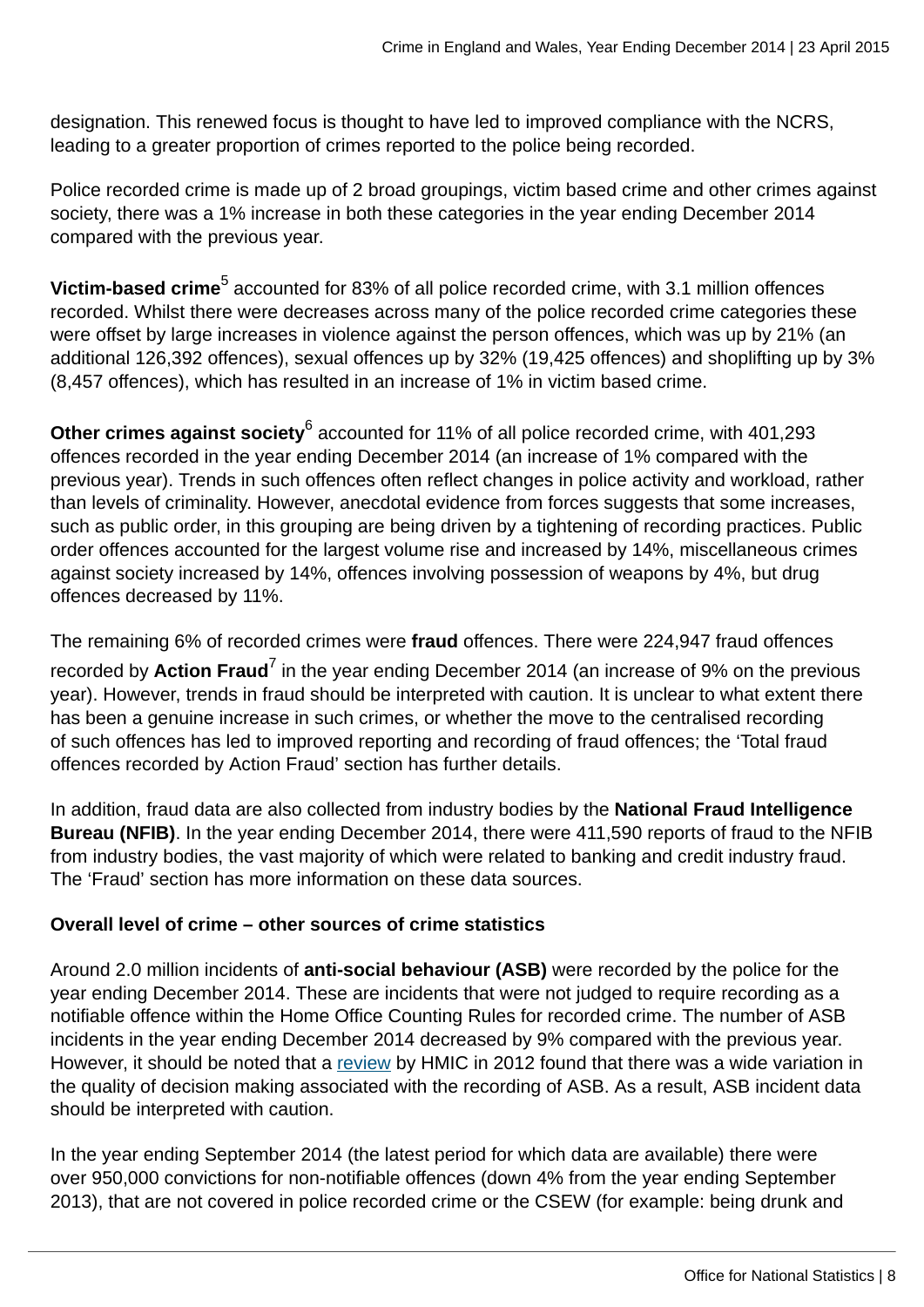disorderly; committing a speeding offence). There were 30,000 Penalty Notices for Disorder issued in relation to non-notifiable offences $^8\!$ .

The CSEW does not cover crimes against businesses and police recorded crime can only provide a partial picture (as not all offences come to the attention of the police). The [2013](https://www.gov.uk/government/publications/crime-against-businesses-detailed-findings-from-the-2013-commercial-victimisation-survey) and [2014](https://www.gov.uk/government/statistics/crime-against-businesses-findings-from-the-2014-commercial-victimisation-survey) Commercial Victimisation Surveys, respectively, estimated that there were 6.6 million and 4.8 million

incidents of **crime against business premises**<sup>9</sup> in England and Wales in the three comparable sectors covered by each survey ('Wholesale and retail', 'Accommodation and food' and 'Agriculture, forestry and fishing'); a decrease of 1.8 million incidents.

#### **Trends in victim-based crime – CSEW**

The CSEW provides coverage of most victim-based crimes, although there are necessary exclusions from its main estimates, such as homicide and sexual offences. This [infographic](http://www.ons.gov.uk:80/ons/rel/crime-stats/crime-statistics/period-ending-june-2014/info-what-does-csew-cover.html) has more information on the coverage of the survey.

Estimates of **violent crime** from the CSEW have shown large falls between the 1995 and the 2004/05 survey. While the downward trend continues, the 3% fall in the latest year was not statistically significantly lower than the previous year's estimate.

CSEW **domestic burglary** follows a similar pattern to that seen for overall crime, peaking in the 1993 survey and then falling steeply until the 2004/05 CSEW. The underlying trend in domestic burglary remained fairly flat between the 2004/05 and 2010/11 surveys. Since then estimates have fallen and incidents of domestic burglary for the year ending December 2014 are 39% lower than those in the 2003/04 survey. However, the apparent year-on-year fall of 2% in the latest survey estimate was not statistically significant.

While the CSEW category of **vehicle-related theft** showed an apparent decrease of 6% compared with the previous year, this was not statistically significant. There has been a consistent downward trend since the mid-1990s. The latest estimates indicate that a vehicle-owning household was around 5-times less likely to become a victim of such crime than in 1995.

The apparent 3% decrease in CSEW **other household theft** compared with the previous year was not statistically significant. The lastest estimates show levels of other household theft similar to those seen in the 2007/08 survey, following a period of year-on-year increases between the 2007/08 and 2011/12 surveys. Peak levels of other household theft were recorded in the mid-1990s and the latest estimate is half the level seen in 1995.

The CSEW estimates that there were around 768,000 incidents of **other theft of personal property** in the survey year ending December 2014. The underlying trend was fairly flat between 2004/05 and 2011/12 following marked declines from the mid-1990s; since 2011/12 estimates have decreased with the latest estimate 17% lower compared with the previous year.

Latest CSEW findings for **bicycle theft** show little change in the level of incidents in the year ending December 2014 compared with the previous year (the apparent 6% increase was not statistically significant). Over the long term, incidents of bicycle theft are now 40% lower than in 1995.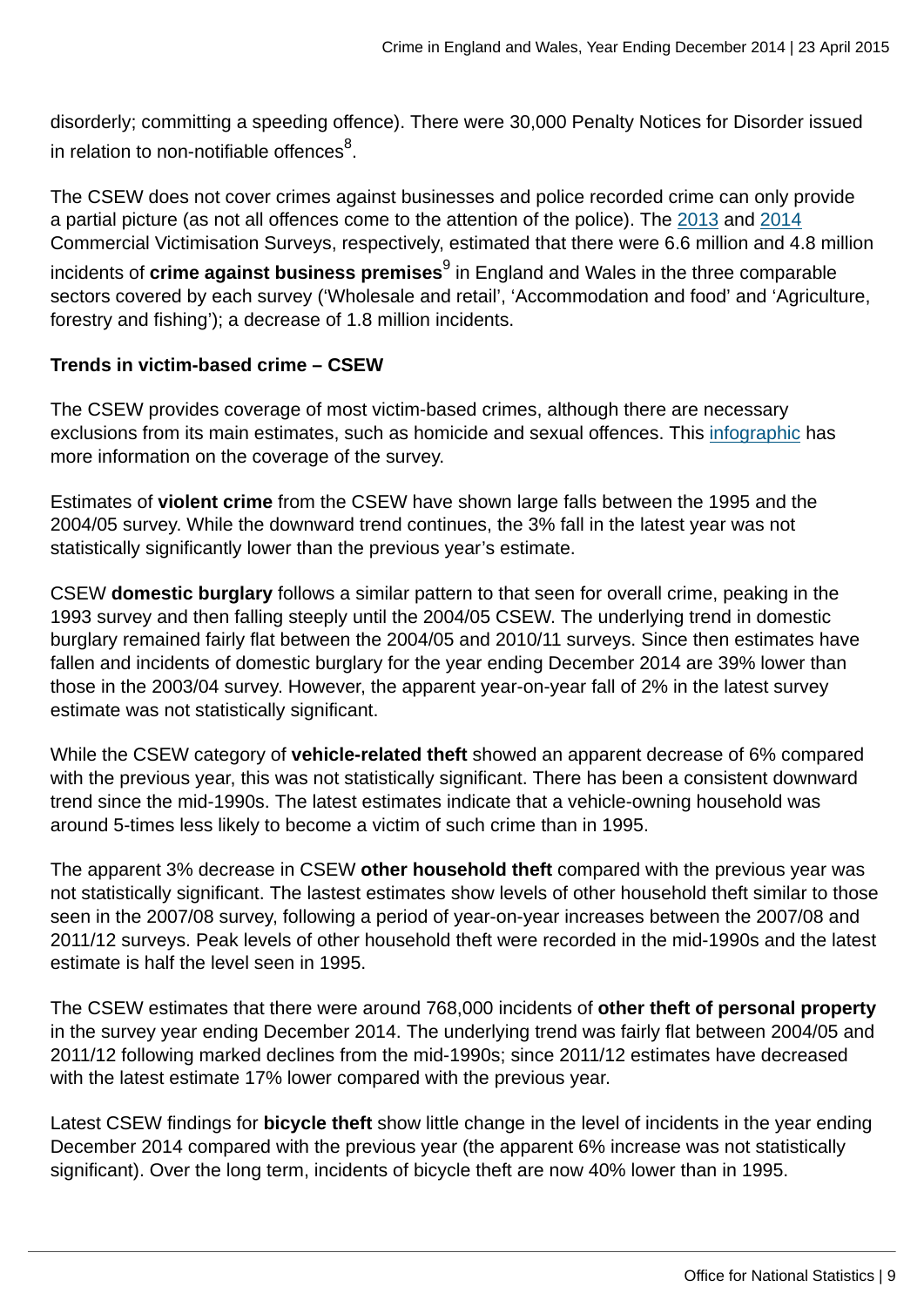The number of incidents of **criminal damage** estimated by the CSEW showed little change in the year ending December 2014 compared with the previous year (the apparent 8% decrease was not statistically significant). The longer term trend shows that there has been a general decline in criminal damage estimates since 2008/09.

CSEW estimates for **robbery** and **theft from the person** were not significantly different from the previous year (the apparent respective 31% and 15% decreases were not statistically significant). However, these must be treated with caution and interpreted alongside police recorded crime as short term trends in these crimes are likely to fluctuate when measured by the CSEW due to the small number of victims interviewed in any one year. Further information on these crimes is provided in the relevant sections of this bulletin.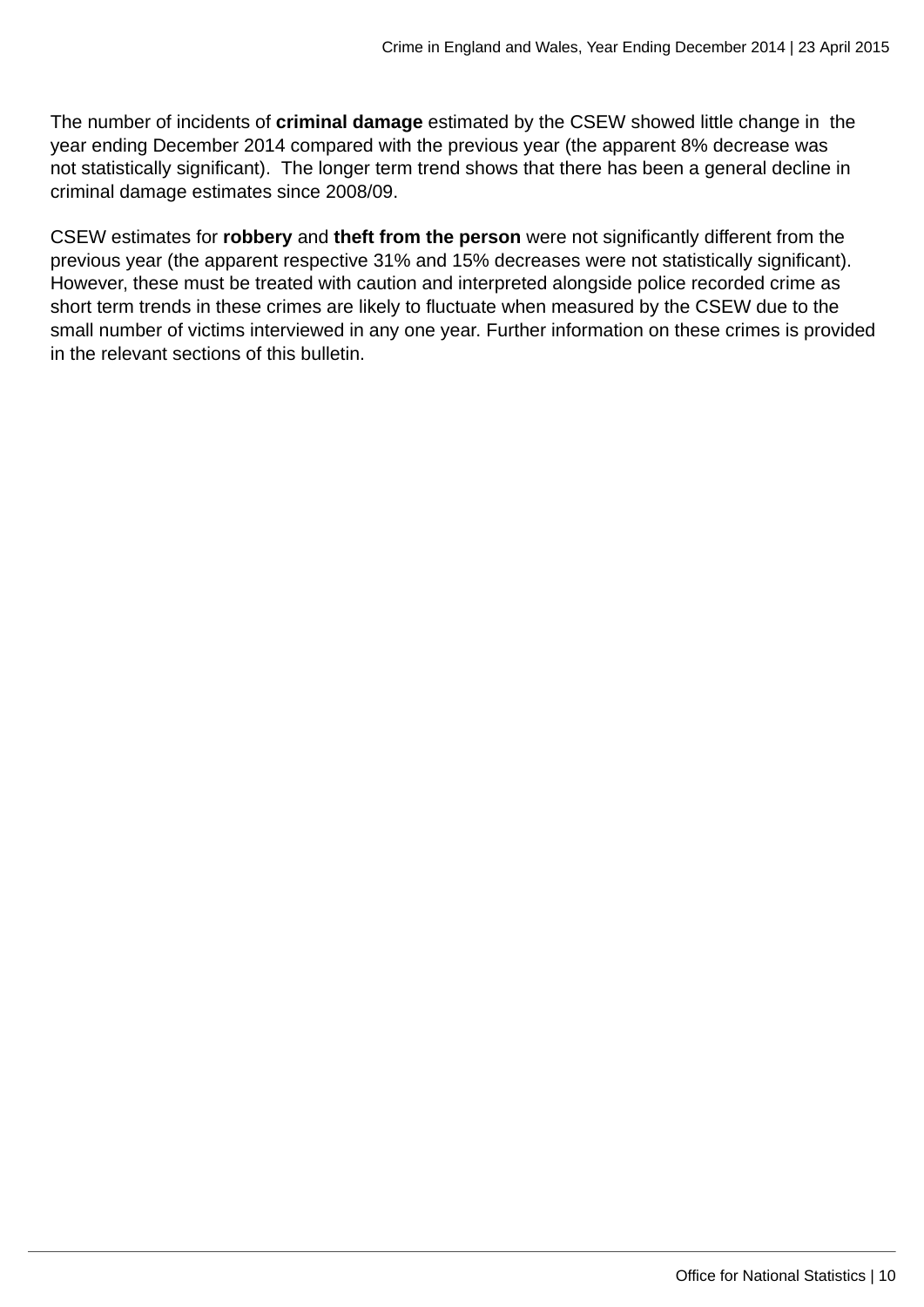## **Table 1: Number of CSEW incidents for year ending December 2014 and percentage change [1,2]**

England and Wales

Adults aged 16 and over/households

|                                                            | January 2014 to December 2014 compared with: |                                                                     |          |       |          |                                                                                  |          |       |         |
|------------------------------------------------------------|----------------------------------------------|---------------------------------------------------------------------|----------|-------|----------|----------------------------------------------------------------------------------|----------|-------|---------|
| <b>Offence</b><br>$\text{group}^3$                         | <b>Jan-14</b><br>to<br>Dec- $14^4$           | Jan-95 to Dec-95 Apr-03 to Mar-04 Apr-08 to Mar-09 Jan-13 to Dec-13 |          |       |          |                                                                                  |          |       |         |
|                                                            |                                              |                                                                     |          |       |          | Number of incidents (thousands), percentage change and significance <sup>5</sup> |          |       |         |
| Violence                                                   | 1,316                                        | $-66$                                                               | $^\star$ | $-41$ | $\star$  | $-26$                                                                            | $\star$  | $-3$  |         |
| with<br>injury                                             | 621                                          | $-73$                                                               | $\star$  | $-48$ | $\star$  | $-35$                                                                            | $^\star$ | $-14$ |         |
| without<br>injury                                          | 695                                          | $-56$                                                               | $\star$  | $-31$ | $\star$  | $-15$                                                                            |          | 10    |         |
| Robbery                                                    | 106                                          | $-69$                                                               | $\star$  | $-61$ | $\star$  | $-60$                                                                            | $\ast$   | $-31$ |         |
| Theft<br>offences                                          | 4,123                                        | $-65$                                                               | $\ast$   | $-37$ | $\star$  | $-26$                                                                            | $^\star$ | $-7$  | $\star$ |
| <b>Theft</b><br>from the<br>person                         | 478                                          | $-30$                                                               | $^\star$ | $-21$ | $\star$  | $-32$                                                                            | $^\star$ | $-15$ |         |
| Other<br>theft of<br>personal<br>property                  | 768                                          | $-63$                                                               | $\star$  | $-40$ | $\star$  | $-28$                                                                            | $^\star$ | $-17$ | $\star$ |
| Unweighted 32,666<br>base -<br>number<br>of adults         |                                              |                                                                     |          |       |          |                                                                                  |          |       |         |
| Domestic<br>burglary                                       | 796                                          | $-67$                                                               | $^\star$ | $-39$ | $^\star$ | $-20$                                                                            | $\star$  | $-2$  |         |
| Domestic<br>burglary<br>in a<br>dwelling                   | 564                                          | $-68$                                                               | $\star$  | $-40$ | $\star$  | $-21$                                                                            | $\star$  | $-7$  |         |
| Domestic<br>burglary<br>in a non-<br>connected<br>building | 232                                          | $-64$                                                               | $\star$  | $-38$ | $\star$  | $-15$                                                                            | $^\star$ | 13    |         |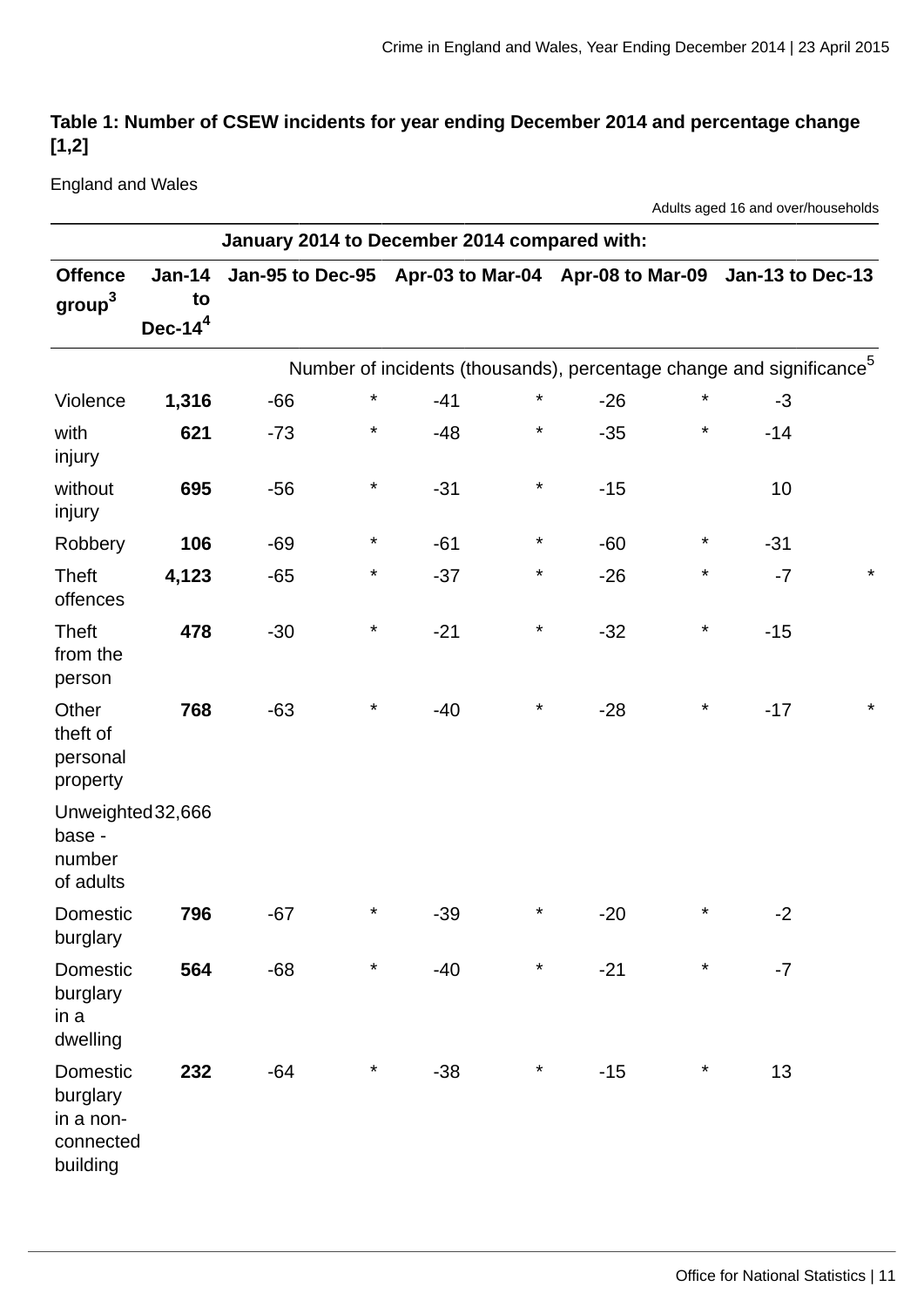| January 2014 to December 2014 compared with:              |                                    |       |         |       |         |                                                                     |          |         |         |
|-----------------------------------------------------------|------------------------------------|-------|---------|-------|---------|---------------------------------------------------------------------|----------|---------|---------|
| <b>Offence</b><br>group <sup>3</sup>                      | <b>Jan-14</b><br>to<br>Dec- $14^4$ |       |         |       |         | Jan-95 to Dec-95 Apr-03 to Mar-04 Apr-08 to Mar-09 Jan-13 to Dec-13 |          |         |         |
| to a<br>dwelling                                          |                                    |       |         |       |         |                                                                     |          |         |         |
| Other<br>household<br>theft                               | 780                                | $-50$ | $\star$ | $-13$ | $\star$ | $-10$                                                               | $\star$  | $-3$    |         |
| Vehicle-<br>related<br>theft                              | 906                                | $-79$ | $\star$ | $-56$ | $\star$ | $-37$                                                               | $\star$  | $-6$    |         |
| <b>Bicycle</b><br>theft                                   | 395                                | $-40$ | $\star$ | 9     |         | $-23$                                                               | $^\star$ | $\,6\,$ |         |
| Criminal<br>damage                                        | 1,404                              | $-57$ | $\star$ | $-42$ | $\star$ | $-47$                                                               | $^\star$ | $-8$    |         |
| Unweighted 32,624<br>base -<br>number<br>of<br>households |                                    |       |         |       |         |                                                                     |          |         |         |
| All<br><b>CSEW</b><br><b>Crime</b>                        | 6,949                              | $-64$ | $\star$ | $-39$ | $\star$ | $-32$                                                               | $^\star$ | $-7$    | $\star$ |

#### **Table notes:**

- 1. Source: Crime Survey for England and Wales, Office for National Statistics
- 2. More detail on further years can be found in Appendix Table A1.
- 3. Section 5 of the User Guide provides more information about the crime types included in this table.
- 4. Base sizes for data since year ending December 2014 are smaller than previous years, due to sample size reductions introduced in April 2012.
- 5. Statistically significant change at the 5% level is indicated by an asterisk.

#### **Download table**

**XLS** [XLS format](http://www.ons.gov.uk:80/ons/rel/crime-stats/crime-statistics/year-ending-december-2014/table-1---number-of-csew-incidents-for-year-ending-december-2014-and-percentage-change--1-2-.xls) (80 Kb)

#### **Trends in victim-based crime – police recorded crime**

Figure 2 focuses on selected police recorded crime offences with notable changes in the year ending December 2014 compared with the previous year.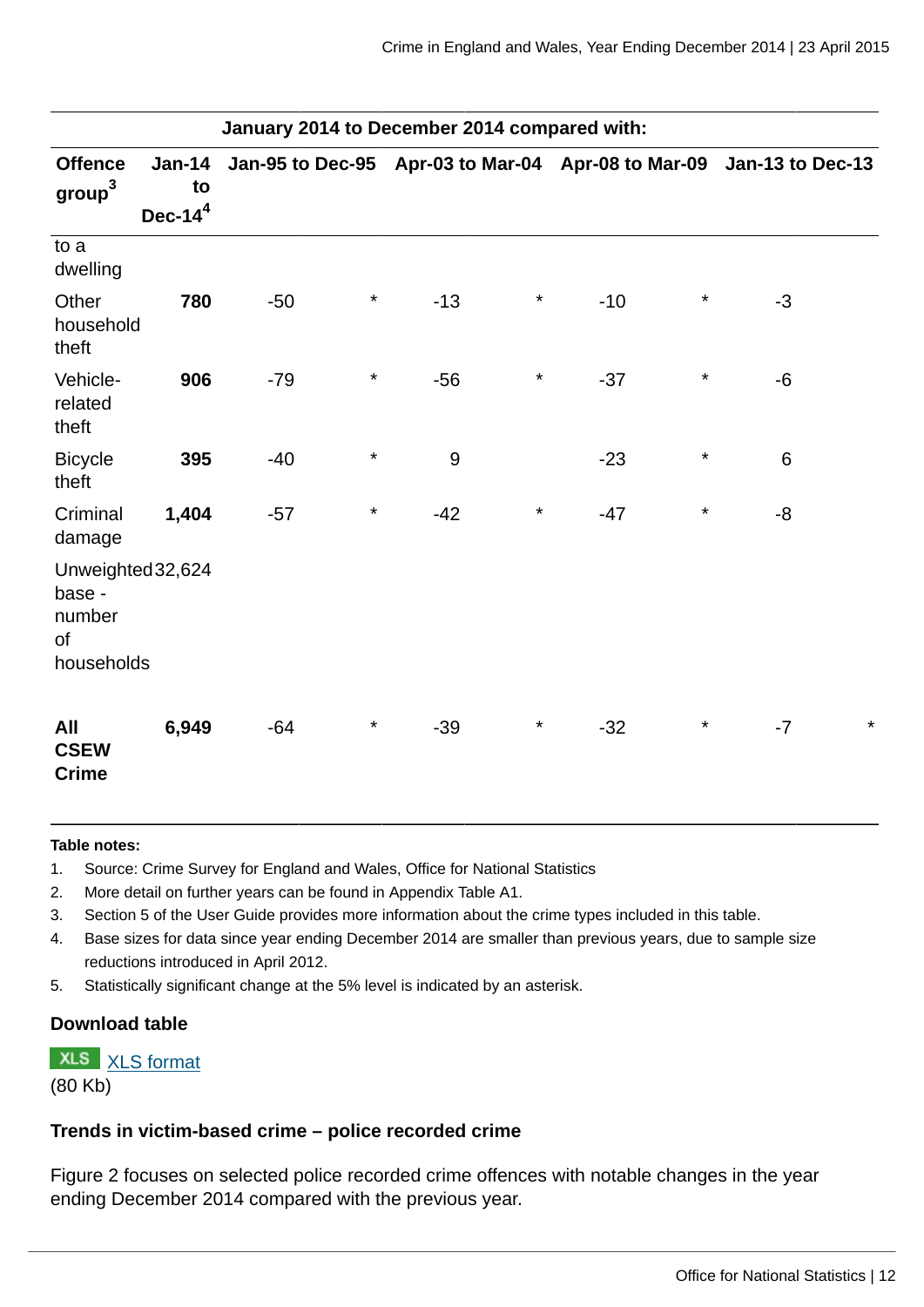## **Figure 2: Selected victim-based police recorded crime offences in England and Wales: volumes and percentage change between year ending December 2013 and year ending December 2014**



#### **Notes:**

- 1. Source: Police recorded crime, Home Office
- 2. Police recorded crime data are not designated as National Statistics.
- 3. 'All other theft' includes: theft of unattended items, blackmail, theft by an employee, and making off without payment

## **Download chart**

# **XLS** [XLS format](http://www.ons.gov.uk:80/ons/rel/crime-stats/crime-statistics/year-ending-december-2014/chd-2.xls)

(75.5 Kb)

There was a 1% increase in victim-based crimes in the year ending December 2014 to 3.1 million offences. This is equivalent to 55 recorded offences per 1,000 population (though this shouldn't be read as a victimisation rate as multiple offences could be reported by the same victim) – shown in Table 3. There were decreases in:

- theft from the person (down 23%)
- vehicle offences (down 7%)
- all other theft offences $^{10}$  (down 4%)
- criminal damage and arson (down 2%)
- robbery (down 13%)

There were increases in:

- violence against the person (up 21%)
- sexual offences (up 32%)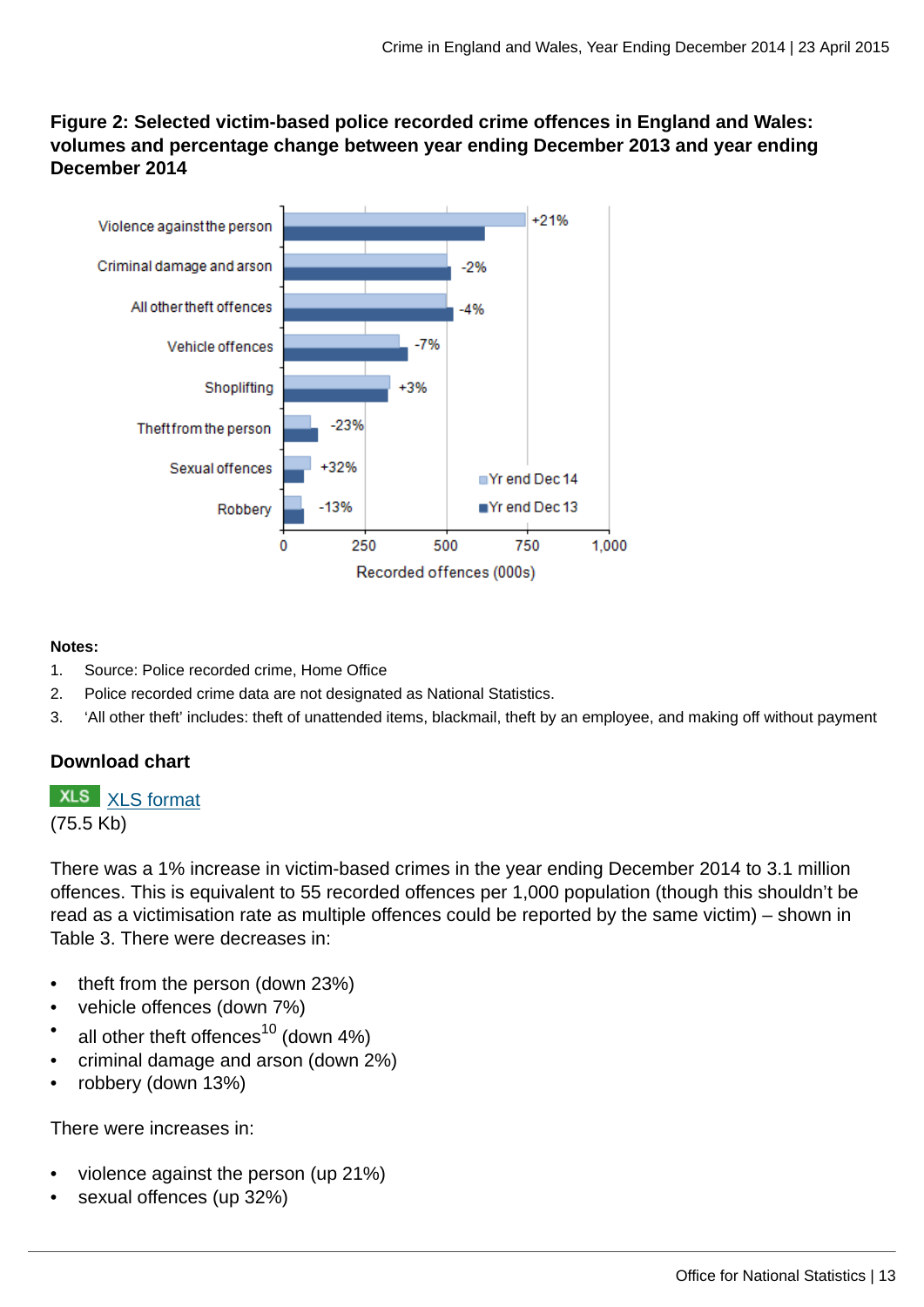• shoplifting (up 3%)

The 21% increase in **violence against the person** offences recorded by the police is likely to be driven by improved compliance with the NCRS as the CSEW showed no change in estimated levels of violence over the same period (the apparent 3% decrease was not statistically significant). The volume of recorded violence against the person crimes (740,802 offences) equates to approximately 13 offences recorded per 1,000 population in the year ending December 2014. The largest increase in total **violence against the person** offences was in the **violence without injury** subcategory, which showed an increase of 26% compared with the previous year. The **violence with injury** subcategory showed a smaller increase (15%) over the same period.

In the year ending December 2014 the police recorded 515 **homicides**, 37 fewer than in the previous year<sup>11</sup>. This latest annual count of homicides is at its lowest since 1977 (484 offences). The number of homicides increased from around 300 per year in the early 1960s to over 800 per year in the early years of this century, which was at a faster rate than population growth over that period $^{12}.$ 

However, over the past decade the volume of homicides has decreased while the population of England and Wales has continued to grow.

**Offences involving firearms** (excluding air weapons) have fallen 1% in the year ending December 2014 compared with the previous year. This is a smaller decrease than seen in previous years, however, it continues the downward trend seen since the peak in 2005/06. The number of offences that involved a **knife or sharp instrument** showed little change over the same period<sup>13</sup>.

**Robberies** fell 13% in the year ending December 2014 compared with the previous year, from 59,426 offences to 51,585 offences. This is equivalent to around 1 offence recorded per 1,000 population and is the lowest level since the introduction of the NCRS in 2002/03 (when 110,271 offences were recorded). With the exception of a notable rise in the number of robberies in 2005/06 and 2006/07, there has been a general downward trend in robbery offences since 2002/03. The overall decrease has been driven by a fall in the number of offences recorded by the Metropolitan Police Force (which decreased by 25%; 7,438 fewer offences), where robbery offences tend to be concentrated (nearly half of all such offences were recorded in London).

**Sexual offences** recorded by the police increased by 32% compared with the previous year, to a total of 80,262 across England and Wales in the year ending December 2014. This is the highest level since the introduction of the NCRS in 2002/03. Within this, the number of offences of rape increased by 40% and the number of other sexual offences increased by 28%. The latest rises in total sexual offences, rape and other sexual offences are the largest year-on-year increases since the introduction of the NCRS in 2002/03. These increases are likely to be due to an improvement in crime recording by the police and an increase in the willingness of victims to come forward and report these crimes to the police. Estimates from the 2013/14 CSEW show a fall in sexual assault victimisation rates compared with the previous year<sup>14</sup>; the 'Sexual offences' section has more information.

While previous releases reported that the rise in sexual offences was being largely driven by a rise in the number of historical offences, additional analysis of data supplied by around half of police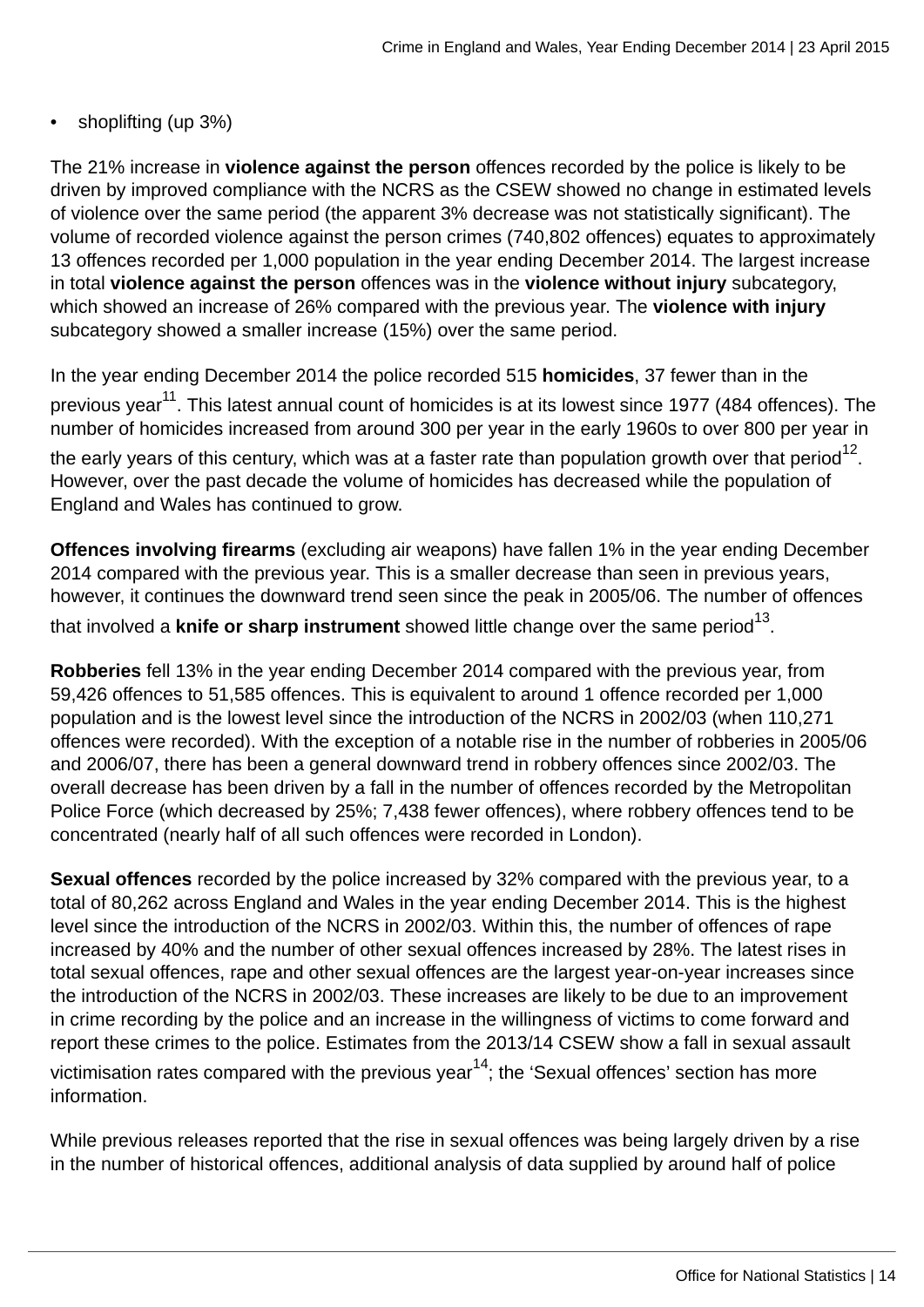forces show recent offences accounted for the majority of the increase (79% of the increase was due to offences committed within the last 12 months<sup>15</sup>).

Total **theft offences** recorded by the police in the year ending December 2014 showed a 5% decrease compared with the previous year, continuing the year-on-year decrease seen since 2002/03. The majority of the categories in this offence group (burglary, vehicle offences, theft from the person, bicycle theft and 'all other theft offences') showed decreases compared with the previous year. The only exception to this was **shoplifting**, which increased by 3% compared with the previous year (from 317,047 offences to 325,504), the highest level since the introduction of the NCRS in 2002/03. Vehicle interference has increased by 56% (from 20,872 to 32,472) in the year ending December 2014 compared with the previous year. There was a change in the guidance within the HOCR with respect to interpreting the motive of the offender in theft of, or from, a vehicle or criminal damage to a vehicle which has led to offences now being recorded as vehicle interference where the motive of the offender was not clear.

**Theft from the person** offences recorded by the police in the year ending December 2014 showed a 23% decrease compared with the previous year. This is a reversal of recent trends, which showed year-on-year increases between 2008/09 and 2012/13. This latest decrease is driven by a large drop in offences from December 2013 onwards, thought to be associated with improved mobile phone security features. The 'Theft offences - Other theft of property' section has more information.

#### **Fraud offences**

Responsibility for recording fraud offences has transferred from individual police forces to Action Fraud. This transfer occurred between April 2011 and March 2013. In the year ending December 2014 there were 224,944 fraud offences recorded by Action Fraud in England and Wales<sup>16</sup>. This represents a volume increase of 11% compared with the previous year and an increase of 211% compared with 2008/09. These reported increases should be seen in the context of the recent move to centralised recording of fraud. During the transition to Action Fraud, the level of recorded fraud showed steady increases. It should be noted that since all forces completed the transfer of recording to Action Fraud (April 2013), levels of fraud remained fairly steady in the first 4 quarters. Data from the latest 2 quarters have shown increases, however it is too early to say whether this is the beginning of an emerging upward trend [\(Table QT1 \(202 Kb Excel sheet\)](http://www.ons.gov.uk:80/ons/rel/crime-stats/crime-statistics/year-ending-december-2014/rft-3.xls)).

In addition, there were 411,590 reports of fraud to the National Fraud Intelligence Bureau from industry bodies. The 'Fraud' section has further information.

CSEW data on plastic card fraud show that, for the year ending December 2014 survey, 4.8% of plastic card owners were victims of card fraud in the last year, little change from 4.9% in the year ending December 2013. Before that, there had been small reductions in levels of plastic card fraud over the last few years, following a rise between the 2005/06 and 2008/09 surveys.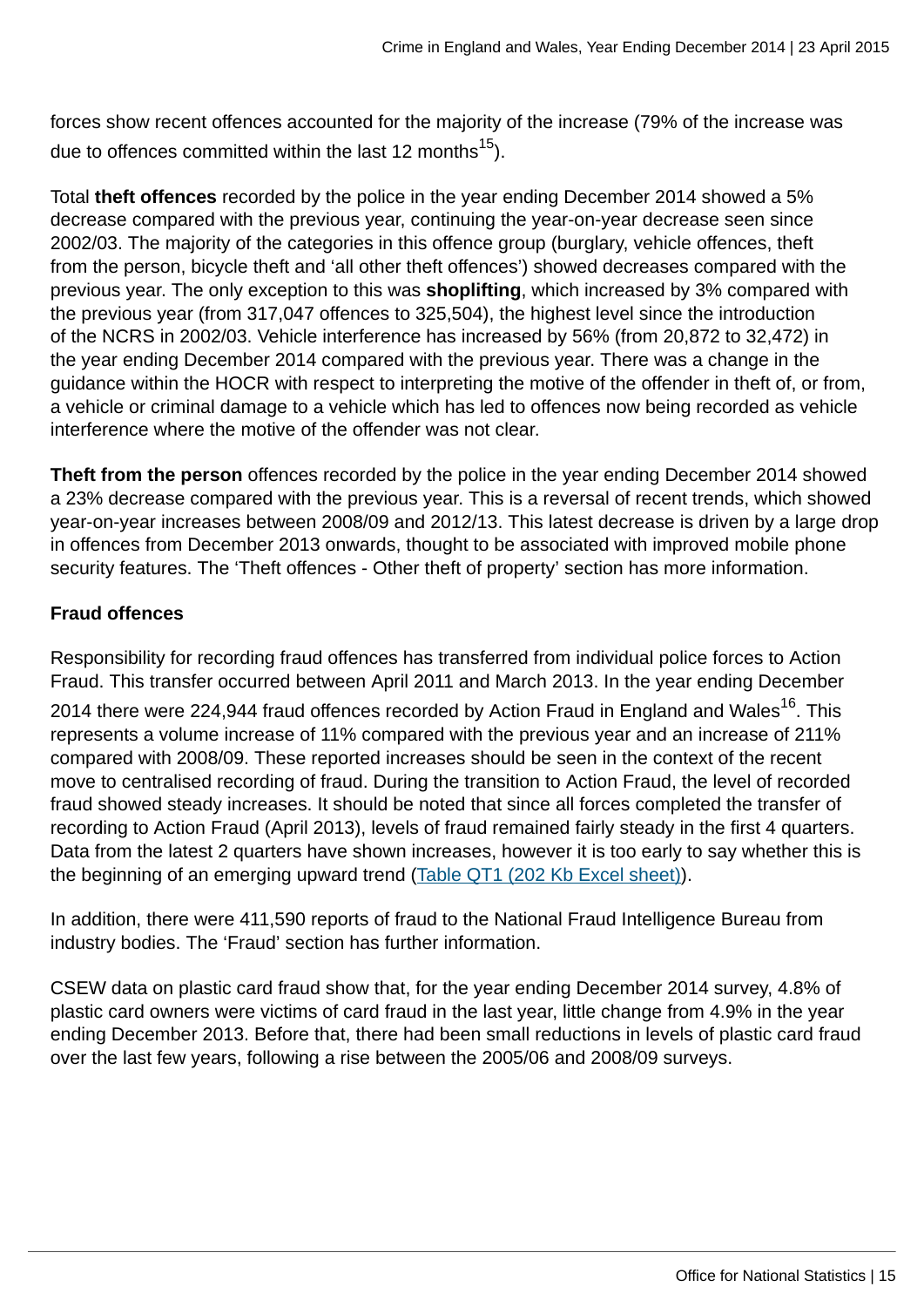## **Table 2: Number of police recorded crimes for year ending December 2014 and percentage change [1,2,3,4]**

England and Wales

Number and percentage change

| Offence group                                     | January 2014 to December 2014 compared with: |       |                                                    |              |  |  |  |
|---------------------------------------------------|----------------------------------------------|-------|----------------------------------------------------|--------------|--|--|--|
|                                                   | <b>Jan-14 to Dec-14</b>                      |       | Apr-03 to Mar-04 Apr-08 to Mar-09 Jan-13 to Dec-13 |              |  |  |  |
| <b>Victim-based</b><br>crime                      | 3,142,935                                    | $-42$ | $-23$                                              | $\mathbf{1}$ |  |  |  |
| <b>Violence against</b><br>the person<br>offences | 740,802                                      | $-7$  | $\overline{\mathbf{4}}$                            | 21           |  |  |  |
| Homicide                                          | 515                                          | $-43$ | $-22$                                              | $-7$         |  |  |  |
| Violence with<br>injury <sup>5</sup>              | 362,852                                      | $-21$ | $-14$                                              | 15           |  |  |  |
| Violence<br>without injury <sup>6</sup>           | 377,435                                      | 11    | 31                                                 | 26           |  |  |  |
| <b>Sexual offences</b>                            | 80,262                                       | 33    | 60                                                 | 32           |  |  |  |
| Rape                                              | 26,703                                       | 101   | 104                                                | 40           |  |  |  |
| Other sexual<br>offences                          | 53,559                                       | 14    | 44                                                 | 28           |  |  |  |
| <b>Robbery</b><br><b>offences</b>                 | 51,585                                       | $-50$ | $-36$                                              | $-13$        |  |  |  |
| Robbery of<br>business property                   | 5,778                                        | $-43$ | $-38$                                              | $\mathbf 0$  |  |  |  |
| Robbery of<br>personal property                   | 45,807                                       | $-51$ | $-35$                                              | $-15$        |  |  |  |
| <b>Theft offences</b>                             | 1,770,401                                    | $-46$ | $-24$                                              | $-5$         |  |  |  |
| <b>Burglary</b>                                   | 419,350                                      | $-49$ | $-28$                                              | $-6$         |  |  |  |
| <b>Domestic</b><br>burglary                       | 200,785                                      | $-50$ | $-29$                                              | -8           |  |  |  |
| Non-domestic<br>burglary                          | 218,565                                      | $-48$ | $-26$                                              | $-5$         |  |  |  |
| Vehicle<br>offences                               | 353,308                                      | $-64$ | $-40$                                              | $-7$         |  |  |  |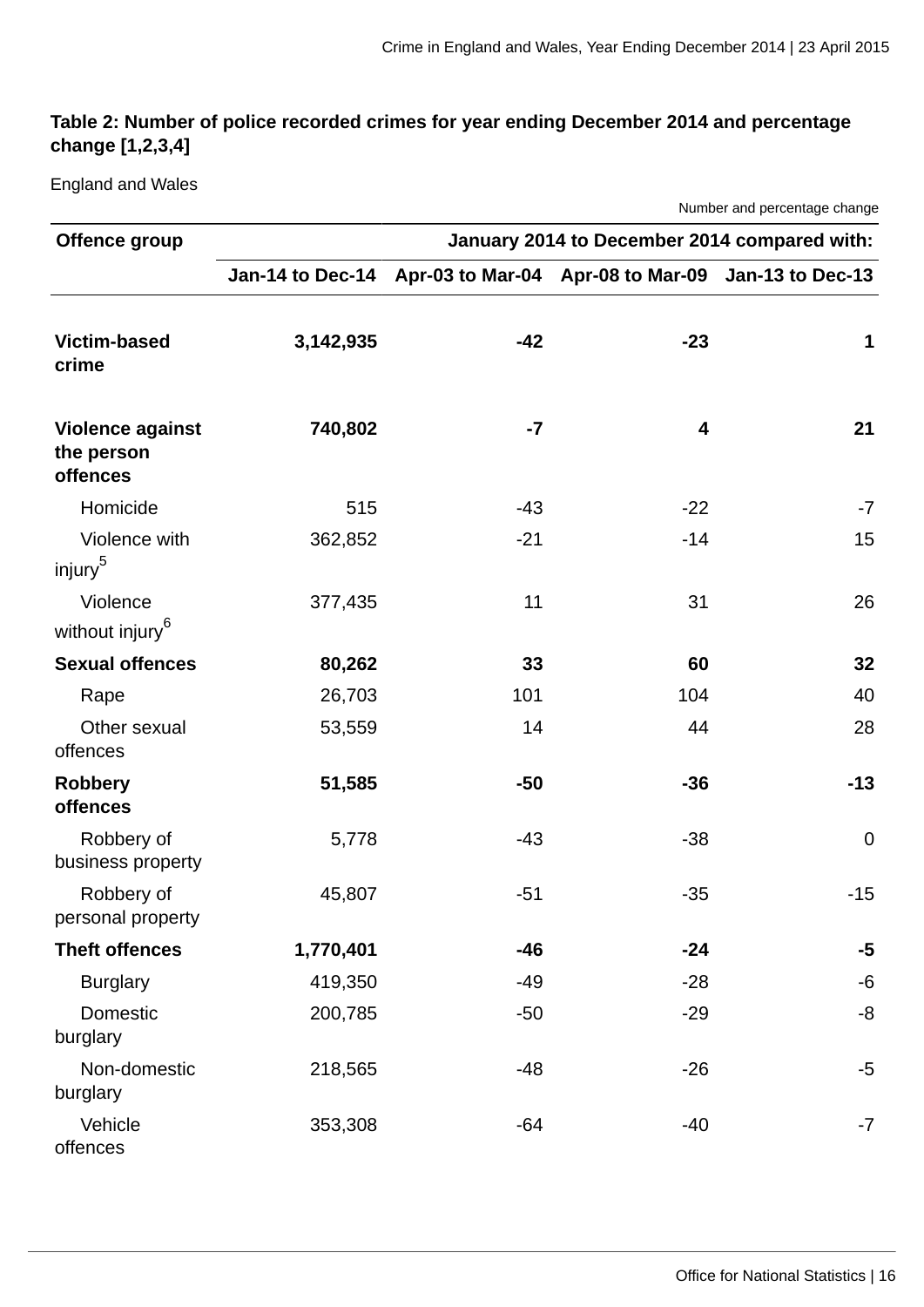| Offence group                                      | January 2014 to December 2014 compared with: |       |                                                    |                         |  |  |
|----------------------------------------------------|----------------------------------------------|-------|----------------------------------------------------|-------------------------|--|--|
|                                                    | Jan-14 to Dec-14                             |       | Apr-03 to Mar-04 Apr-08 to Mar-09 Jan-13 to Dec-13 |                         |  |  |
| Theft of a<br>motor vehicle                        | 74,985                                       | $-74$ | $-49$                                              | $-1$                    |  |  |
| Theft from a<br>vehicle                            | 245,851                                      | $-59$ | $-38$                                              | $-13$                   |  |  |
| Interfering with<br>a motor vehicle                | 32,472                                       | $-64$ | $-32$                                              | 56                      |  |  |
| Theft from the<br>person                           | 80,728                                       | $-41$ | $-10$                                              | $-23$                   |  |  |
| <b>Bicycle theft</b>                               | 94,251                                       | $-11$ | $-10$                                              | $-2$                    |  |  |
| Shoplifting                                        | 325,504                                      | 7     | $\mathbf{1}$                                       | 3                       |  |  |
| All other theft<br>offences <sup>7</sup>           | 497,260                                      | $-45$ | $-22$                                              | $-4$                    |  |  |
| <b>Criminal damage</b><br>and arson                | 499,885                                      | $-59$ | $-46$                                              | $-2$                    |  |  |
| <b>Other crimes</b><br>against Society             | 401,293                                      | $-5$  | $-26$                                              | $\mathbf{1}$            |  |  |
| <b>Drug offences</b>                               | 178,719                                      | 25    | $-27$                                              | $-11$                   |  |  |
| Trafficking of<br>drugs                            | 28,021                                       | 14    | -6                                                 | -5                      |  |  |
| Possession of<br>drugs                             | 150,698                                      | 27    | $-29$                                              | $-12$                   |  |  |
| <b>Possession</b><br>of weapons<br><b>offences</b> | 21,371                                       | $-45$ | $-40$                                              | $\overline{\mathbf{4}}$ |  |  |
| <b>Public order</b><br>offences                    | 151,083                                      | $-4$  | $-26$                                              | 14                      |  |  |
| <b>Miscellaneous</b><br>crimes against<br>society  | 50,120                                       | $-37$ | $-10$                                              | 14                      |  |  |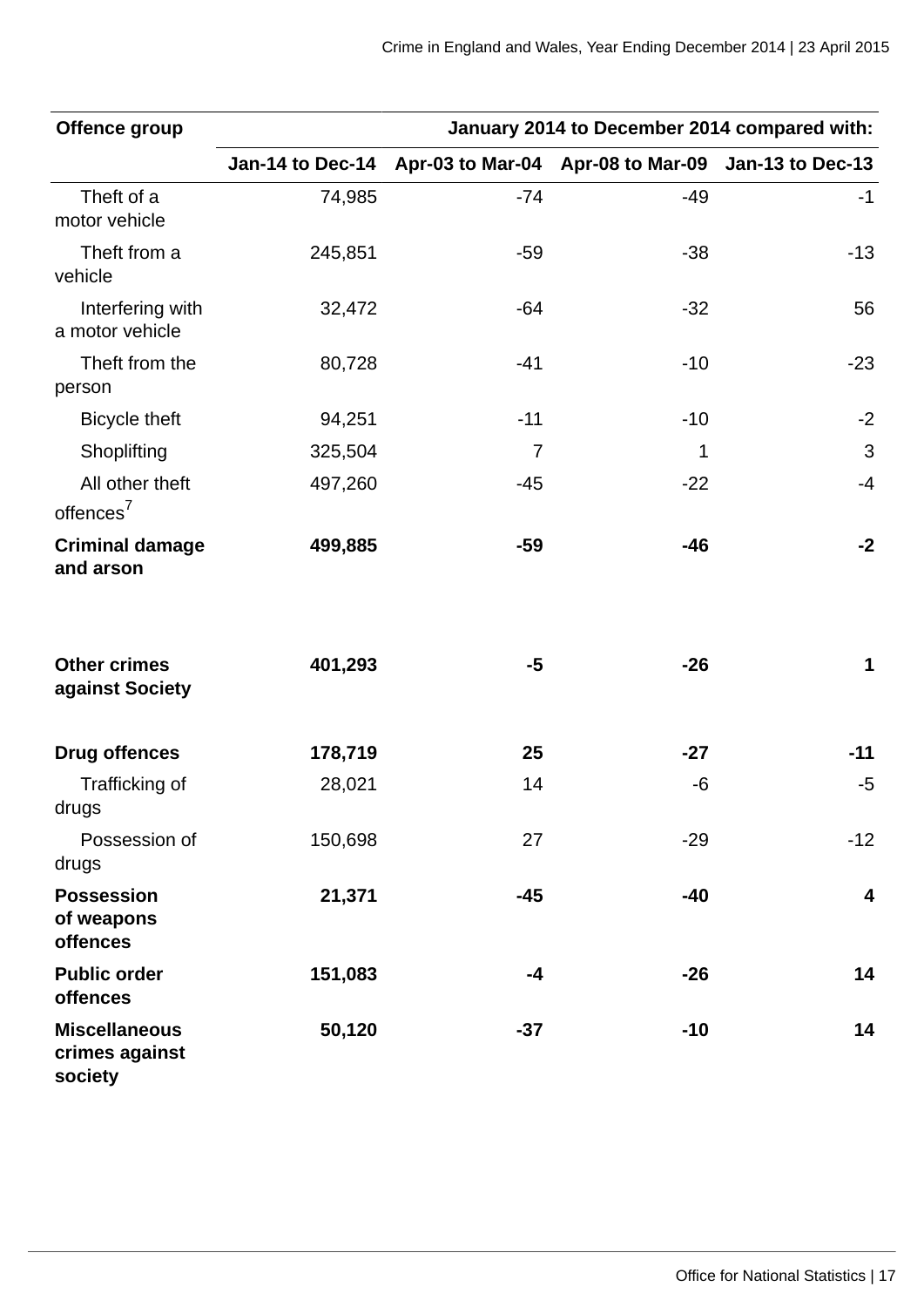| Offence group                                                                           | January 2014 to December 2014 compared with: |       |                                                    |              |  |  |  |
|-----------------------------------------------------------------------------------------|----------------------------------------------|-------|----------------------------------------------------|--------------|--|--|--|
|                                                                                         | Jan-14 to Dec-14                             |       | Apr-03 to Mar-04 Apr-08 to Mar-09 Jan-13 to Dec-13 |              |  |  |  |
| <b>Total fraud</b><br>offences <sup>8</sup>                                             | 224,947                                      | 32    | 211                                                | 9            |  |  |  |
| <b>Total recorded</b><br>crime - All<br><b>offences</b><br>including Fraud <sup>8</sup> | 3,769,175                                    | $-37$ | $-20$                                              | $\mathbf{2}$ |  |  |  |

#### **Table notes:**

- 1. Source: Police recorded crime, Home Office
- 2. Police recorded crime data are not designated as National Statistics.
- 3. Police recorded crime statistics based on data from all 44 forces in England and Wales (including the British Transport Police).
- 4. More detail on further years can be found in Appendix Table A4.
- 5. Includes attempted murder, intentional destruction of viable unborn child, causing death by dangerous driving/ careless driving when under the influence of drink or drugs, more serious wounding or other act endangering life (including grievous bodily harm with and without intent), causing death by aggravated vehicle taking and less serious wounding offences.
- 6. Includes threat or conspiracy to murder, harassment, other offences against children and assault without injury (formerly common assault where there is no injury).
- 7. All other theft offences now includes all 'making off without payment' offences recorded since 2002/03. Making off without payment was previously included within the fraud offence group, but following a change in the classification for 2013/14, this change has been applied to previous years of data to give a consistent time series.
- 8. Action Fraud have taken over the recording of fraud offences on behalf of individual police forces. The process began in April 2011 and was rolled out to all police forces by March 2013. Due to this change, caution should be applied when comparing data over this transitional period and with earlier years. New offences were introduced under the Fraud Act 2006, which came into force on 15 January 2007.

#### **Download table**

**XLS** [XLS format](http://www.ons.gov.uk:80/ons/rel/crime-stats/crime-statistics/year-ending-december-2014/prt-2.xls) (82 Kb)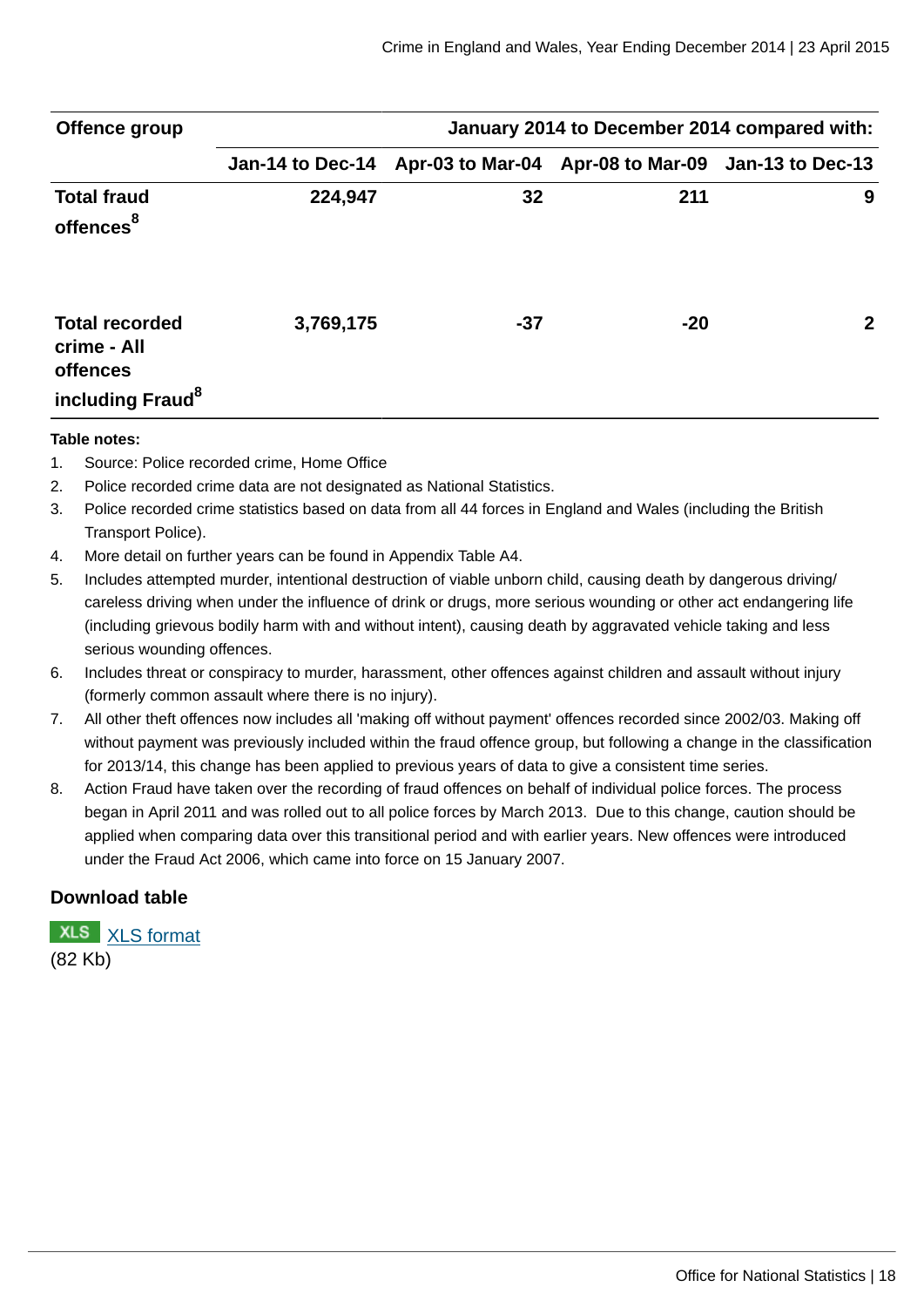## **Table 3: Total police recorded crime - rate of offences [1,2,3,4]**

England and Wales

|                                                                            |     |    | Apr-03 to Mar-04 Apr-08 to Mar-09 Jan-13 to Dec-13 Jan-14 to Dec-14 |    |
|----------------------------------------------------------------------------|-----|----|---------------------------------------------------------------------|----|
| <b>Rate per 1,000</b><br>population                                        |     |    |                                                                     |    |
| <b>Total recorded</b><br>crime - all<br><b>offences</b><br>including fraud | 114 | 86 | 66                                                                  | 66 |
| Victim-based<br>crime <sup>5</sup>                                         | 103 | 75 | 55                                                                  | 55 |
| Other crimes<br>against society                                            | 8   | 10 | 7                                                                   | 7  |
| <b>Total fraud</b><br>offences                                             | 3   | 1  | 4                                                                   | 4  |

#### **Table notes:**

- 1. Source: Police recorded crime, Home Office
- 2. Police recorded crime data are not designated as National Statistics.
- 3. Police recorded crime statistics based on data from all 44 forces in England and Wales (including the British Transport Police).
- 4. Appendix table A4 provides detailed footnotes and data for further years
- 5. Victim-based crime now includes all 'making off without payment' offences recorded since 2002/03. Making off without payment was previously included within the fraud offence group, but following a change in the classification for 2013/14, this change has been applied to previous years of data to give a consistent time series.

#### **Download table**

**XLS** [XLS format](http://www.ons.gov.uk:80/ons/rel/crime-stats/crime-statistics/year-ending-december-2014/prt-3.xls) (76.5 Kb)

#### **Notes for Summary**

- 1. The survey of children aged 10 to 15 only covers personal level crime (so excludes household level crime) and, as with the adult survey, doesn't include sexual offences.
- 2. The majority (74%) of violent crimes experienced in the year ending December 2014 resulted in minor or no injury, so in most cases the violence is low level.
- 3. Police recorded crimes are notifiable offences which are all crimes that could possibly be tried by a jury (these include some less serious offences, such as minor theft that would not usually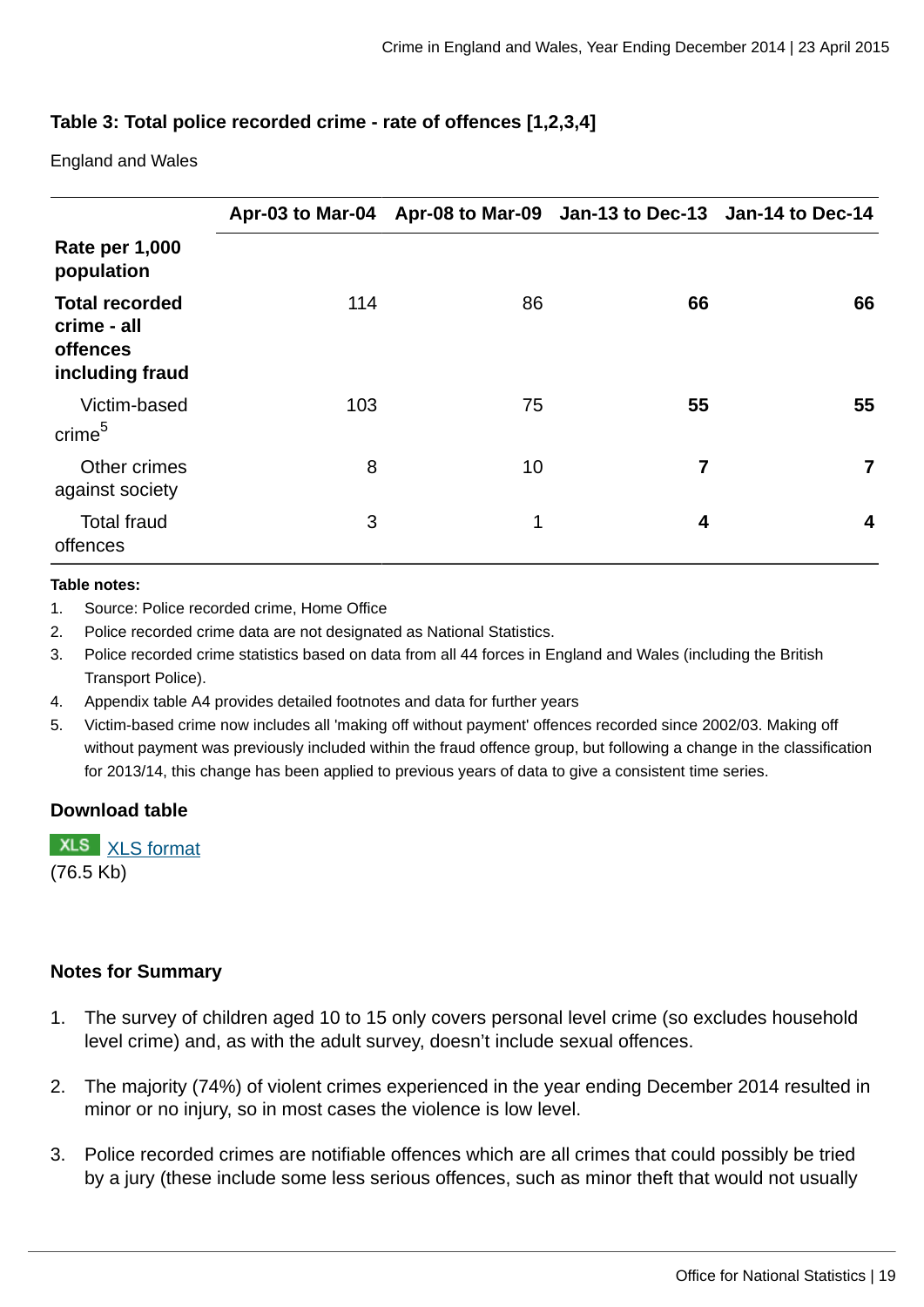be dealt with in this way) plus a few additional closely related offences, such as assault without injury.

- 4. The methodological note [Analysis of variation in crime trends](http://www.ons.gov.uk:80/ons/guide-method/method-quality/specific/crime-statistics-methodology/methodological-notes/index.html) and Section 4.2 of the [User Guide](http://www.ons.gov.uk:80/ons/guide-method/method-quality/specific/crime-statistics-methodology/user-guide-to-crime-statistics.pdf) [\(1.61 Mb Pdf\)](http://www.ons.gov.uk:80/ons/guide-method/method-quality/specific/crime-statistics-methodology/user-guide-to-crime-statistics.pdf) have more details.
- 5. Victim-based crimes are those offences with a specific identifiable victim. These cover the police recorded crime categories of violence against the person, sexual offences, robbery, theft offences, and criminal damage and arson.
- 6. Other crimes against society' cover offences without a direct victim, and includes drug offences, possession of weapon offences, public order offences and miscellaneous crimes against society.
- 7. Of the 224,947 fraud offences in the year ending December 2014, 3 offences were recorded by the police, these cases are likely to be revised in future quarters.
- 8. Non-notifiable offences are offences dealt with exclusively by magistrates' courts or by the police issuing of a Penalty Notice for Disorder or a Fixed Penalty Notice. Along with non-notifiable offences dealt with by the police (such as speeding), these include many offences that may be dealt with by other agencies – for example: prosecutions by TV Licensing; or the Driver and Vehicle Licensing Agency (DVLA) for vehicle registration offences.
- 9. This is a premises based survey: respondents were asked if the business at their current premises had experienced any of a range of crime types in the 12 months prior to interview and, if so, how many incidents of crime had been experienced.
- 10. 'All other theft' includes: theft of unattended items, theft from a dwelling (by a person who has permission to be in the home) and making off without payment
- 11. Homicide includes the offences of murder, manslaughter, corporate manslaughter and infanticide. Figures from the Homicide Index for the time period April 2013 to March 2014, which take account of further police investigations and court outcomes, were published in [Focus on:](http://www.ons.gov.uk:80/ons/rel/crime-stats/crime-statistics/focus-on-violent-crime-and-sexual-offences--2013-14/index.html) [Violent Crime and Sexual Offences, 2013/14](http://www.ons.gov.uk:80/ons/rel/crime-stats/crime-statistics/focus-on-violent-crime-and-sexual-offences--2013-14/index.html) on 12 February 2015.
- 12. These figures, taken from the Homicide Index, are less likely to be affected by changes in police recording practices made in 1998 and 2002, so it is possible to examine longer-term trends.
- 13. Only selected violent offences can be broken down by whether a knife or sharp instrument was used. These are: homicide; attempted murder; threats to kill; assault with injury and assault with intent to cause serious harm; robbery; rape; and sexual assault.
- 14. Information taken from the [Focus on Violent Crime and Sexual Offences, 2013/14](http://www.ons.gov.uk:80/ons/rel/crime-stats/crime-statistics/focus-on-violent-crime-and-sexual-offences--2013-14/index.html) is based on a self-completion module of the CSEW asked of respondents aged 16 to 59.
- 15. The standard recorded crime collection does not provide information on the date when the offence occurred and this analysis is based on just under half of the 43 territorial police forces in England and Wales that provided additional information on sexual offences to the Home Office Data Hub.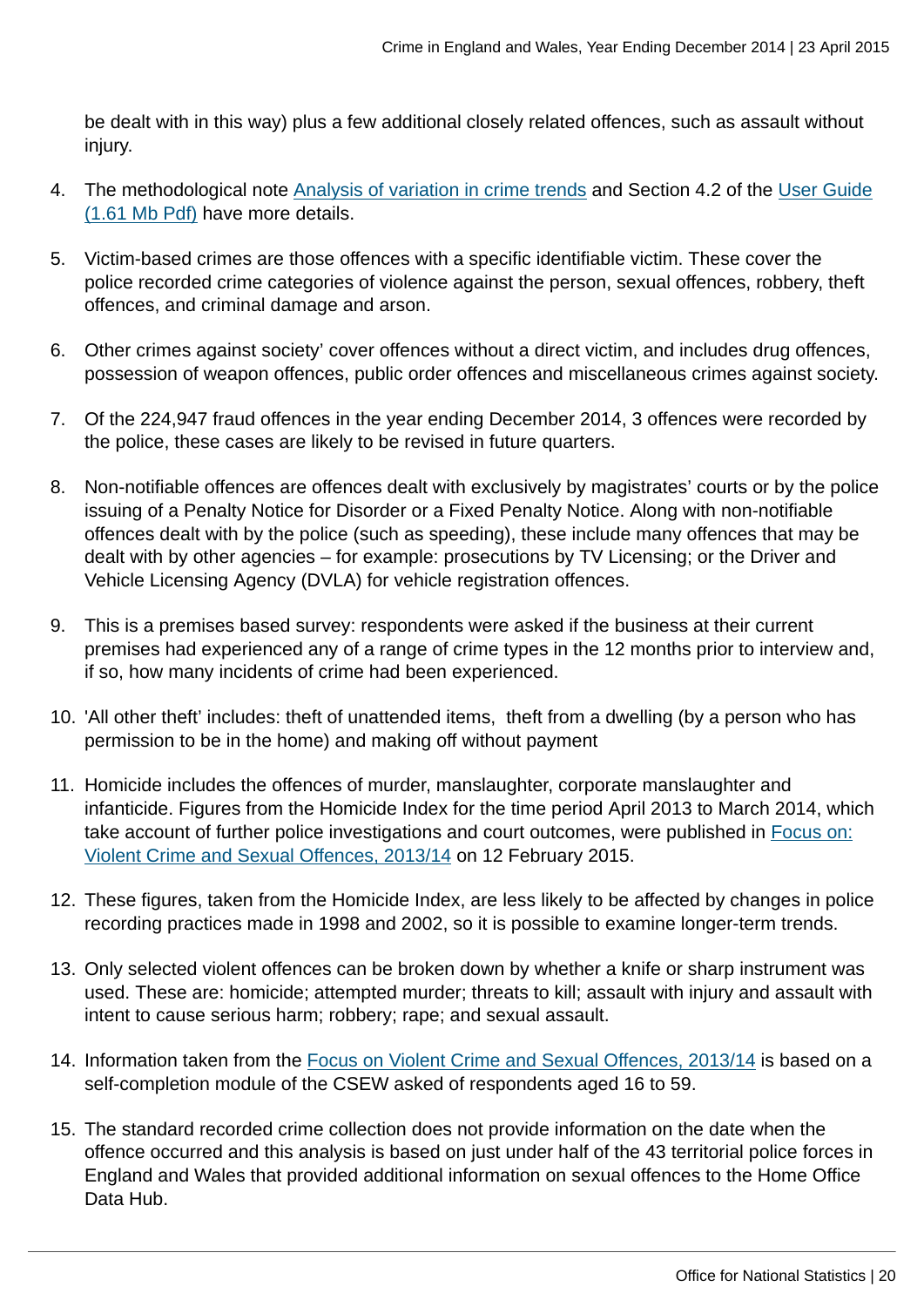16. Action Fraud had taken over the recording of all fraud offences from police forces by the end of 2012/13, but police recorded figures showed a count of three fraud offences in the year ending December 2014. This is a consequence of the transitional process, and these cases will likely be revised in future publications.

# **Violent crime**

Violent crime in the Crime Survey for England and Wales (CSEW) is referred to as "violence", and includes wounding and assault. There are additional breakdowns for violence with and without injury, as well as on the offender-victim relationship. Violent crime in police recorded data is referred to as "violence against the person" and includes homicide, violence with injury, and violence without injury. Violent offences that have no identifiable victim are classified as other offences, such as public disorder. The underlying trend from the survey indicates that violent crime has continued to fall, although, as with the apparent 3% decrease in the year ending December 2014, year-on-year decreases have not always been statistically significant (Figure 3).





Number of incidents (000s)

## Source: Crime Survey for England and Wales

## **Notes:**

- 1. Source: Crime Survey for England and Wales, Office for National Statistics
- 2. The data on this chart refer to different time periods: a) 1981 to 1999 refer to crimes experienced in the calendar year (January to December) b) from 2001/02 onwards the estimates relate to crimes experienced in the 12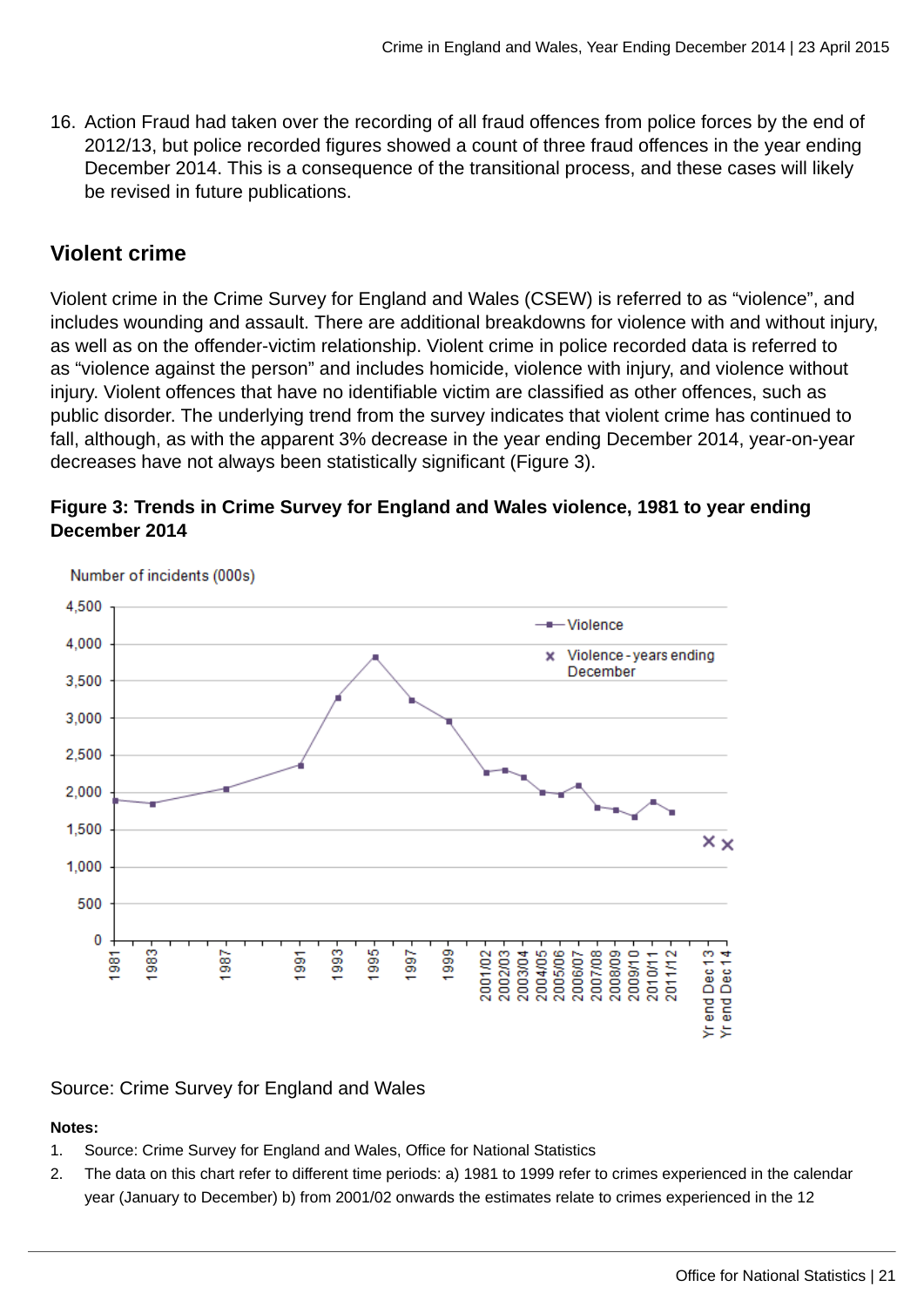months before interview, based on interviews carried out in that financial year (April to March) c) the last two data points relate to interviews carried out in the rolling 12 month periods for the latest available 2 years (January to December).

3. The numbers of incidents are derived by multiplying incidence rates by the population estimates for England and Wales.

#### **Download chart**

**XLS** [XLS format](http://www.ons.gov.uk:80/ons/rel/crime-stats/crime-statistics/year-ending-december-2014/chd-3.xls) (76 Kb)

Latest CSEW estimates show there were 1.3 million violent incidents in England and Wales (Figure 3). Violent incidents comprised 19% of all CSEW crime, making them an important driver of overall trends.

With regard to the latest estimate, the number of violent incidents has decreased by 66% from the peak of violent crime in the 1995 survey (Table 4b). Around 2 in every 100 adults were a victim of violent crime in the last year, based on the year ending December 2014 survey, compared with around 5 in 100 adults in the 1995 survey (Table 4a). However, it is important to note that victimisation rates vary considerably across the population and by geographic area. Such variations

in victimisation rates are further explored in our thematic reports, which are published annually $^{\tt 1}$ .

The longer term reduction in violent crime, as shown by the CSEW, is supported by evidence from several health data sources. The most recent provisional National Health Service (NHS) data on assault admissions to hospitals in England show that, for the 12 months to the end of March 2014, there were 31,243 hospital admissions for assault, a reduction of 5% compared with figures for the preceding 12 months $^2$ . In addition, research conducted by the Violence and Society Research Group at Cardiff University ([Sivarajasingam et al., 2015](http://www.cardiff.ac.uk/__data/assets/pdf_file/0009/95778/nvit_2014.pdf)) also show a downward trend. Findings from their annual survey, covering a sample of hospital emergency departments and walk-in centres in England and Wales, showed an overall decrease of 10% in serious violence-related attendances in 2014 compared with 2013.

Whilst overall levels of violent crime in the CSEW have been decreasing, neither the CSEW or police recorded crime are good data sources for some "high harm" crimes, where there has been recent increased focus, such as Female Genital Mutilation (FGM) and modern slavery.

Offences of FGM that come to the attention of the police will be contained within the police recorded crime category of assault with injury. However, it is known that much FGM remains hidden and unreported to the police. The Health and Social Care Information Center (HSCIC) have published new experimental statistics on  $\overline{\mathsf{FGM}}^3.$  These data are collected monthly from  $\,$  hospitals in England and are being collected to gain a better picture of the prevalence of FGM $^4$ . For the period September to December 2014, there were 1,946 newly identified $^5$  cases of FGM reported nationally. Of course, these are only cases that have come to light as a result of a victim receiving medical treatment and will understate the true volume of such offences.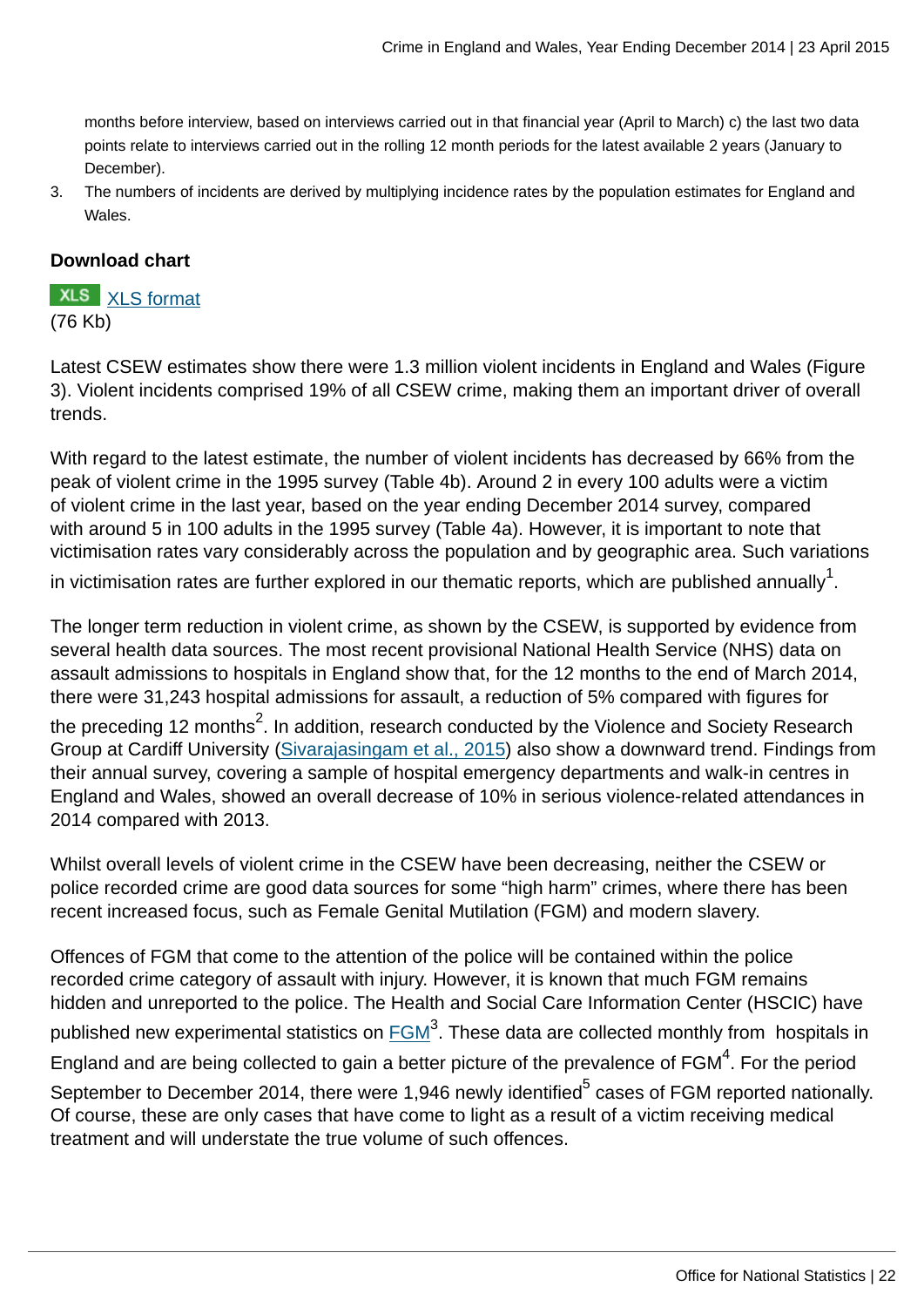Modern slavery is currently spread across a number of police recorded classifications including "sexual offences" and "other crimes against society". As a result it is not currently possible to identify the number of modern slavery offences. As of 1st April 2015 modern slavery will be included in the police recorded crime category "violence without injury" and will be a separately identifiable offence. It has been estimated that the number of victims of modern slavery in 2013 ranges between 10,000 and 13,000<sup>6</sup>.

The CSEW violence offences can be broken down further into "violence with injury" and "violence without injury". The subcategory of "violence with injury" shows an apparent decrease of 14% in the year ending December 2014 compared with the previous year, though this was not statistically significant. The apparent increase of 10% in "violence without injury" was not statistically significant.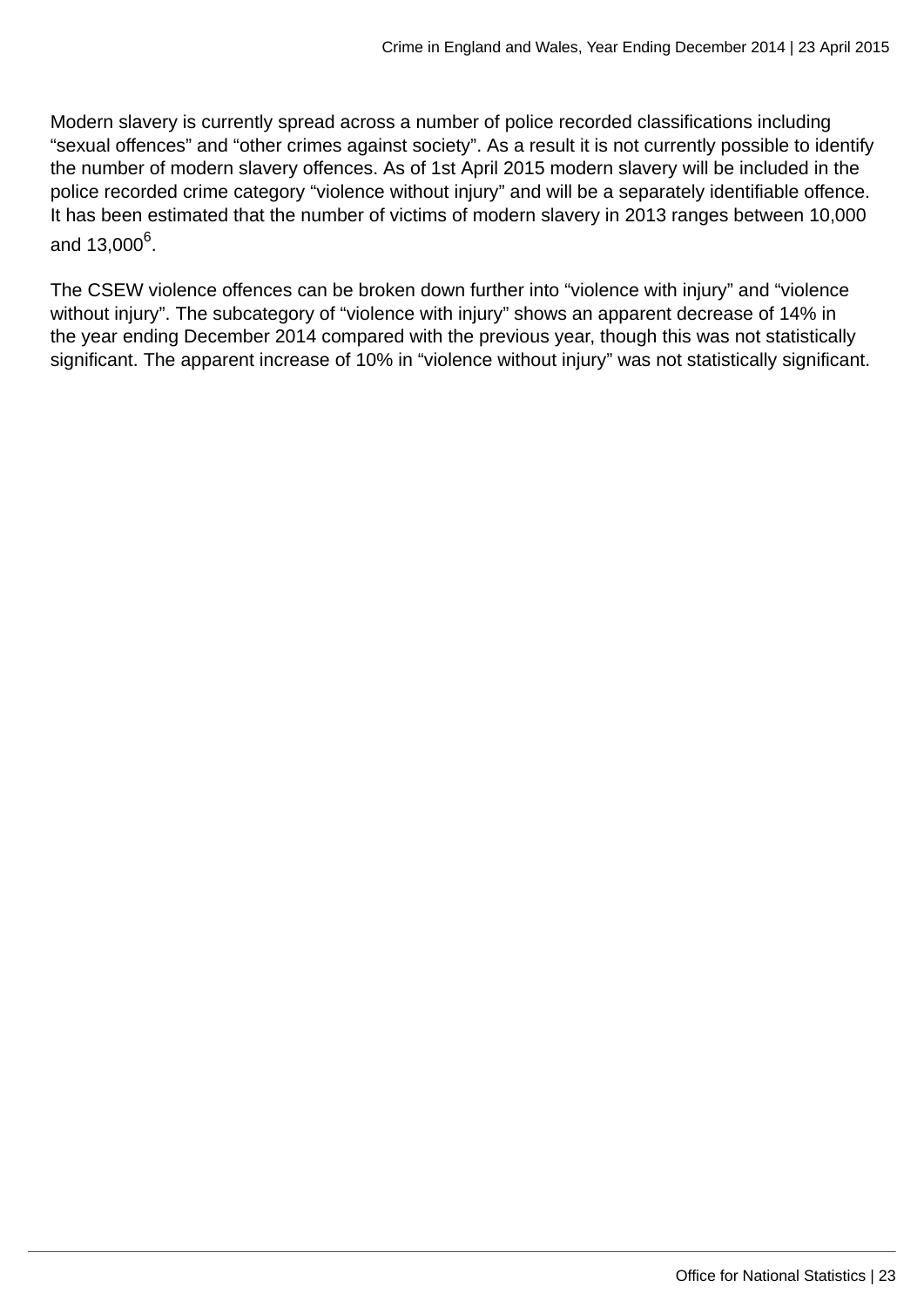## **Table 4a: CSEW violence - number, rate and percentage of incidents [1,2]**

England and Wales

|                                                             |                            |                     |                            |                          | Adults aged 16 and over  |
|-------------------------------------------------------------|----------------------------|---------------------|----------------------------|--------------------------|--------------------------|
|                                                             |                            |                     |                            |                          | <b>Interviews from:</b>  |
|                                                             | Jan-95 to<br><b>Dec-95</b> | Apr-03 to<br>Mar-04 | Apr-08 to<br><b>Mar-09</b> | Jan-13 to<br>Dec- $13^3$ | Jan-14 to<br>Dec- $14^3$ |
| <b>Number of</b><br>incidents                               |                            |                     |                            |                          | Thousands                |
| Violence                                                    | 3,837                      | 2,213               | 1,774                      | 1,354                    | 1,316                    |
| with injury                                                 | 2,270                      | 1,204               | 959                        | 720                      | 621                      |
| without<br>injury                                           | 1,567                      | 1,009               | 815                        | 634                      | 695                      |
| <b>Incidence</b><br>rate per 1,000<br>adults                |                            |                     |                            |                          |                          |
| Violence                                                    | 94                         | 53                  | 41                         | 30                       | 29                       |
| with injury                                                 | 56                         | 29                  | 22                         | 16                       | 14                       |
| without<br>injury                                           | 39                         | 24                  | 19                         | 14                       | 15                       |
| Percentage<br>of adults who<br>were victims<br>once or more |                            |                     |                            |                          | Percentage               |
| Violence                                                    | 4.8                        | 3.4                 | 2.7                        | 1.9                      | 1.8                      |
| with injury                                                 | 3.0                        | 2.0                 | 1.5                        | 1.1                      | 0.9                      |
| without<br>injury                                           | 2.1                        | 1.6                 | 1.3                        | 0.9                      | 1.0                      |
| Unweighted<br>base - number<br>of adults                    | 16,337                     | 37,891              | 46,220                     | 36,354                   | 32,666                   |

#### **Table notes:**

1. Source: Crime Survey for England and Wales, Office for National Statistics

2. Appendix table A1, A2, A3 provide detailed footnotes and data for further years

3. Base sizes for data since the years ending December 2013 and December 2014 are smaller than previous years, due to sample size reductions introduced in April 2012.

## **Download table**

**XLS** [XLS format](http://www.ons.gov.uk:80/ons/rel/crime-stats/crime-statistics/year-ending-december-2014/prt-4a.xls) (76 Kb)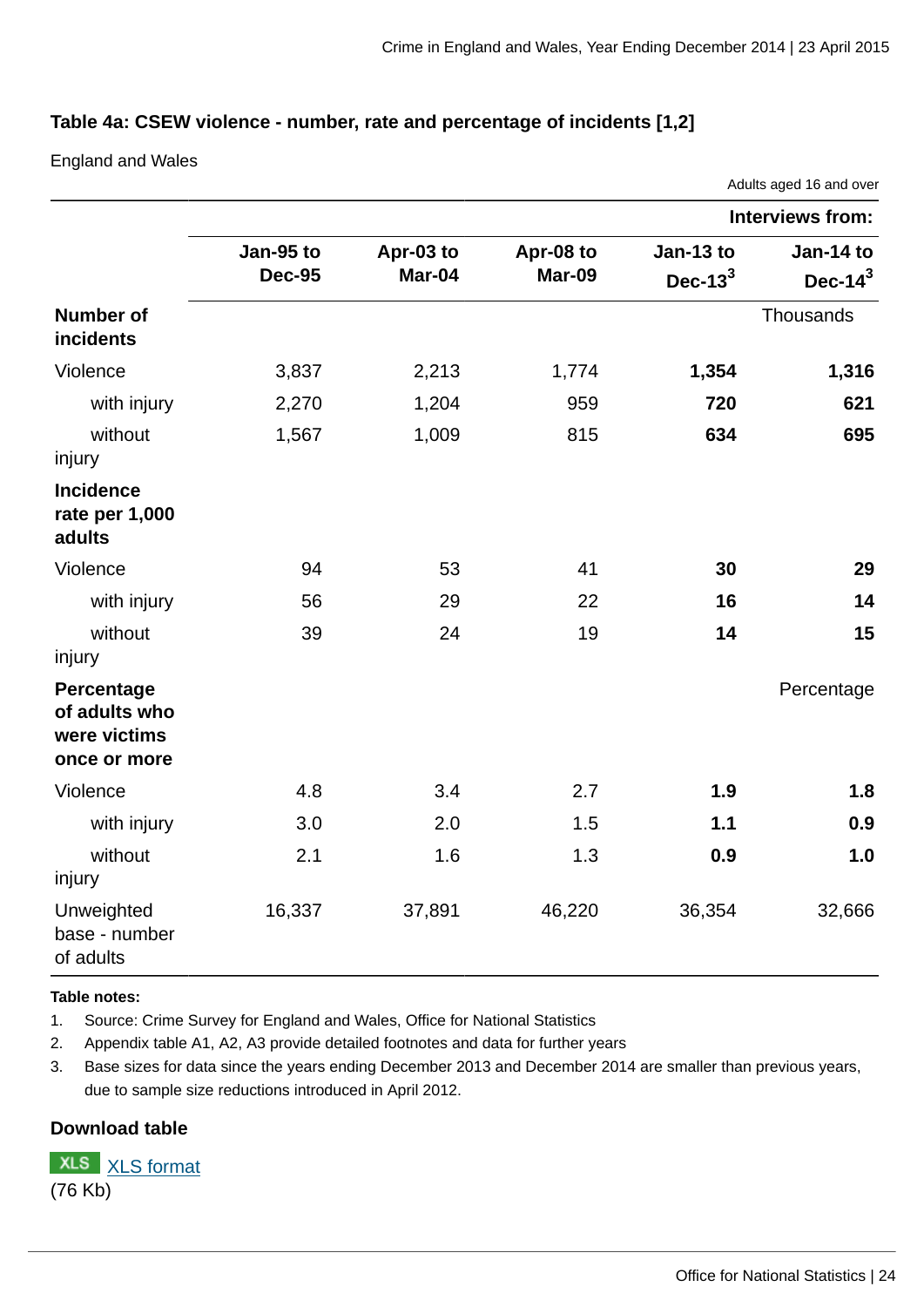# **Table 4b: CSEW violence - percentage change and statistical significance [1,2]**

England and Wales

|                                                                      | January 2014 to December 2014 compared with: |          |                  |          |                                                         |          |                                                 |         |
|----------------------------------------------------------------------|----------------------------------------------|----------|------------------|----------|---------------------------------------------------------|----------|-------------------------------------------------|---------|
|                                                                      | Jan-95 to Dec-95                             |          | Apr-03 to Mar-04 |          | Apr-08 to Mar-09                                        |          | Jan-13 to Dec-13                                |         |
| <b>Number</b><br>of<br>incidents                                     |                                              |          |                  |          |                                                         |          | Percentage change and significance <sup>3</sup> |         |
| Violence                                                             | $-66$                                        | $\ast$   | $-41$            | $^\star$ | $-26$                                                   | $^\star$ | $-3$                                            |         |
| with<br>injury                                                       | $-73$                                        | $\ast$   | $-48$            | $^\star$ | $-35$                                                   | $\star$  | $-14$                                           |         |
| without<br>injury                                                    | $-56$                                        | $\star$  | $-31$            | $^\star$ | $-15$                                                   |          | 10                                              |         |
| <b>Incidence</b><br>rate per<br>1,000<br>adults                      |                                              |          |                  |          |                                                         |          |                                                 |         |
| Violence                                                             | $-69$                                        | $^\star$ | $-46$            | $^\star$ | $-29$                                                   | $^\star$ | $-4$                                            |         |
| with<br>injury                                                       | $-76$                                        | $^\star$ | $-53$            | $^\star$ | $-38$                                                   | $\ast$   | $-14$                                           |         |
| without<br>injury                                                    | $-60$                                        | $^\star$ | $-37$            | $^\star$ | $-19$                                                   |          | 9                                               |         |
| Percentage<br>of adults<br>who<br>were<br>victims<br>once or<br>more |                                              |          |                  |          | Percentage point change and significance <sup>3,4</sup> |          |                                                 |         |
| Violence                                                             | $-3.0$                                       | $^\star$ | $-1.6$           | $\star$  | $-0.9$                                                  | $\star$  | $-0.1$                                          |         |
| with<br>injury                                                       | $-2.1$                                       | $\star$  | $-1.1$           | $\star$  | $-0.7$                                                  | $\star$  | $-0.2$                                          | $\star$ |
| without<br>injury                                                    | $-1.2$                                       | $\star$  | $-0.6$           | $\star$  | $-0.3$                                                  | $\star$  | 0.1                                             |         |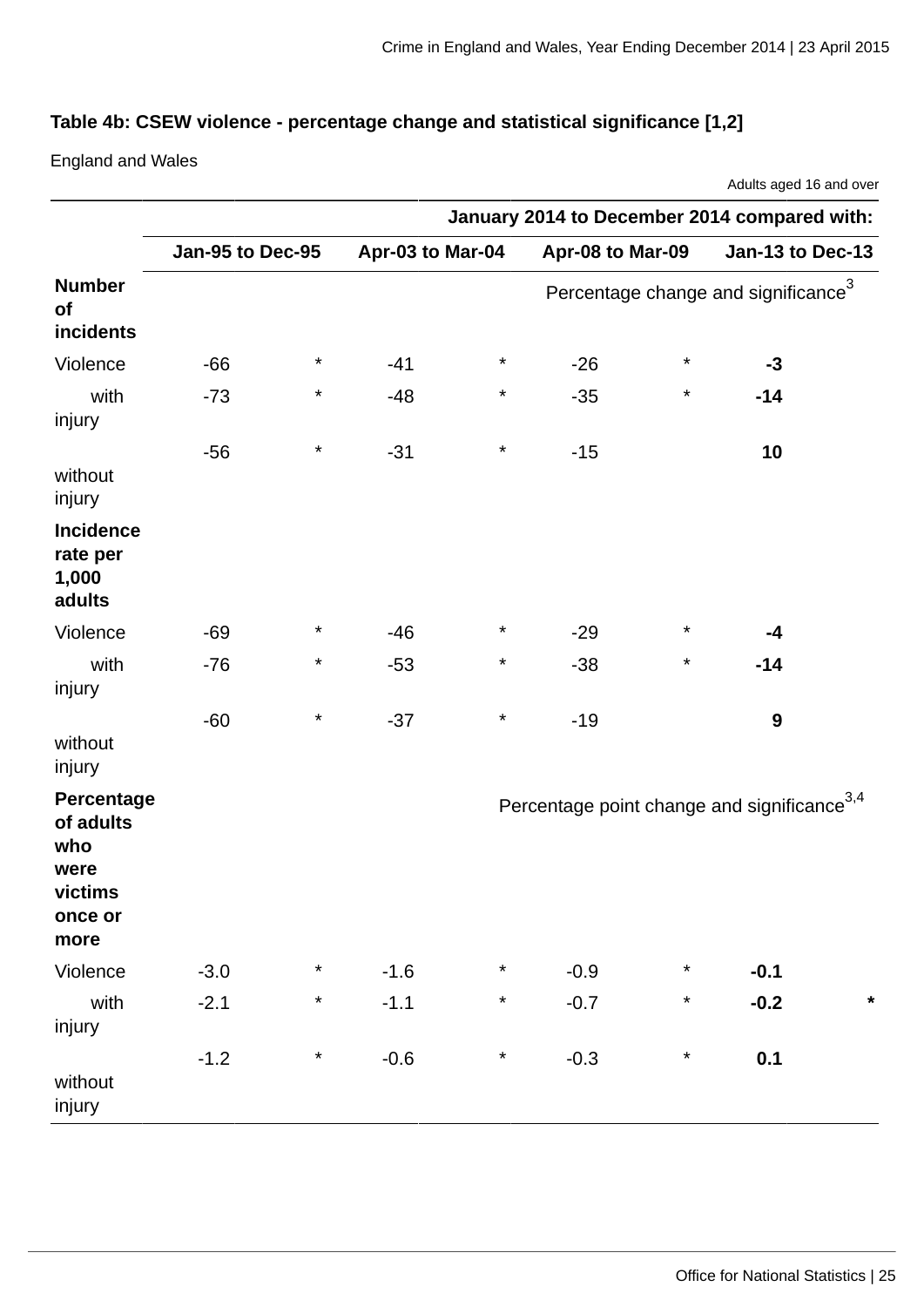**Table source:** Office for National Statistics

#### **Table notes:**

- 1. Source: Crime Survey for England and Wales, Office for National Statistics
- 2. Appendix table A1, A2, A3 provide detailed footnotes and data for further years.
- 3. Statistically significant change at the 5% level is indicated by an asterisk.
- 4. The percentage point change presented in the tables may differ from subtraction of the 2 percentages due to rounding.

#### **Download table**

## **XLS** [XLS format](http://www.ons.gov.uk:80/ons/rel/crime-stats/crime-statistics/year-ending-december-2014/prt-4b.xls)

#### (77.5 Kb)

Estimates of violence against 10 to 15 year olds as measured by the CSEW can be found in the section 'Crime experienced by children aged 10 to 15'.

The overall level of violence against the person recorded by the police in the year ending December 2014 showed a 21% increase compared with the previous year (up from 614,410 to 740,802, Tables 5a and 5b). Within this, "violence with injury" showed a 15% rise and "violence without injury" increased by 26%. All police forces showed rises, the largest volume increase being reported by the Metropolitan Police Service who recorded an additional 31,015 offences compared with the previous year (a 25% increase).

It is known that violent offences are more prone to subjective judgement about whether to record a crime than some other offences. The [Crime-recording: making the victim count](https://www.justiceinspectorates.gov.uk/hmic/publication/crime-recording-making-the-victim-count/) report published by Her Majesty's Inspectorate of Constabulary (HMIC) found that violence against the person offences had the highest under-recording rates across police forces in England and Wales. Nationally, an estimated 1 in 3 (33%) violent offences that should have been recorded as crimes were not. Therefore, action taken by police forces to improve their compliance with the National Crime Recording Standard (NCRS) and the renewed focus on the accuracy of crime recording by the police is likely to have resulted in the increase in the number of offences recorded<sup>7</sup>. This is supported by evidence from the Metropolitan Police Service $^8$ , which shows an increase in the number of reports of violence being recorded as crimes in that police force. The 'Accuracy of the statistics' section has more information.

Another factor behind the rise is the increase in the reporting of domestic abuse and subsequent recording of these offences by the police. An [HMIC inspection](http://www.hmic.gov.uk/publication/improving-the-police-response-to-domestic-abuse/) expressed concerns about the police response to domestic abuse, but noted the majority of Police and Crime Commissioners (PCC) were now showing a strong commitment to tackling it. The report noted just under half of PCCs had made a commitment to increase the reporting of this type of offence. It is thought that this renewed focus may have led to more victims coming forward to report crimes and allegations treated more sensitively.

The latest rise in violence against the person recorded by the police is in contrast to the trend shown by the Crime Survey and figures on attendances at Accident and Emergency departments due to violent assaults, cited previously. This supports the view that the apparent rise in violence against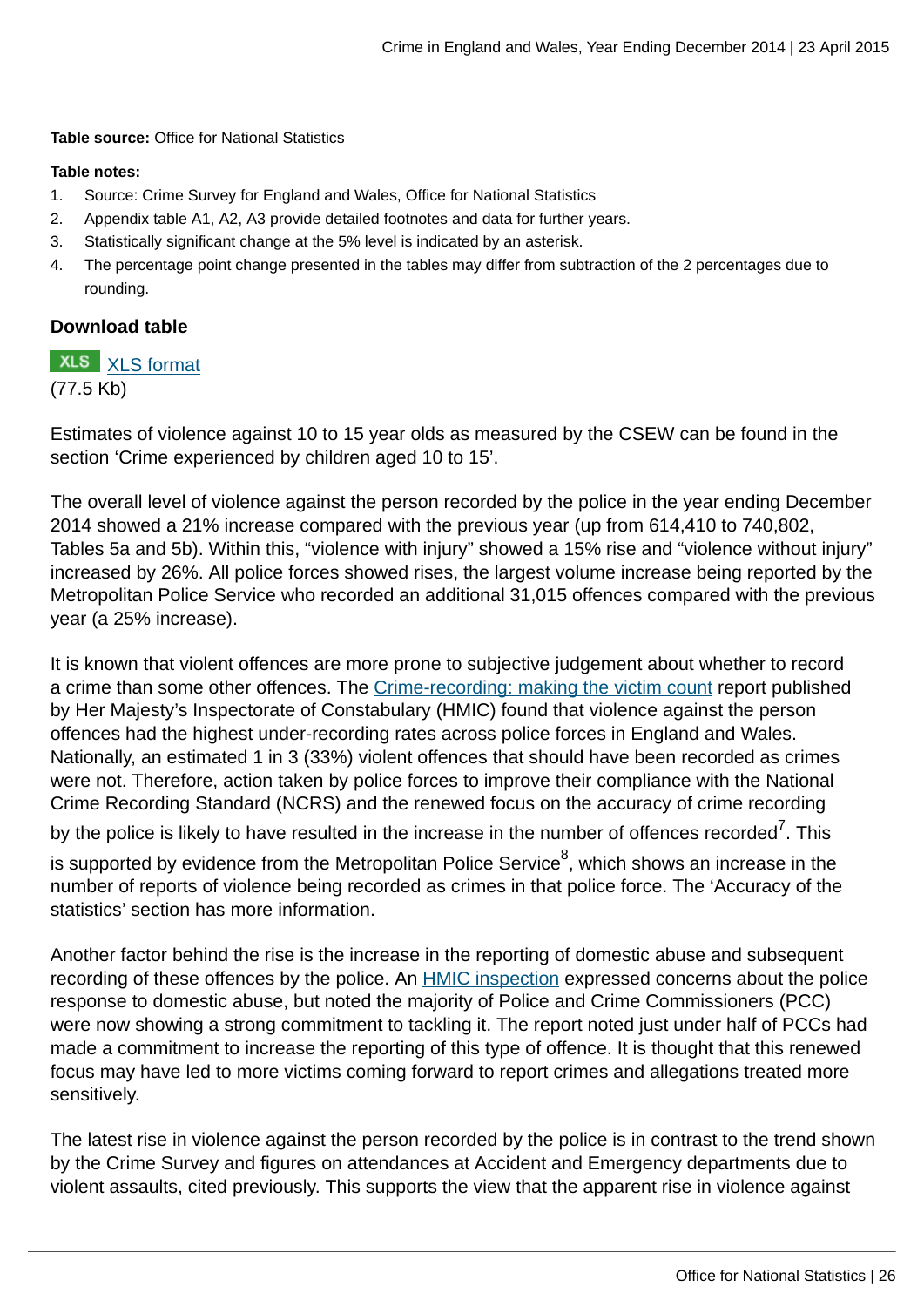the person offences recorded by the police reflects changes in recording practices, rather than levels of crime.

Compared with 2003/04, the volume of violence against the person offences recorded by the police has fallen by 7%. The rates for violence against the person have dropped from 15 recorded offences per 1,000 population in 2003/04 to 13 recorded offences per 1,000 population in the year ending December 2014 (Table 5a).

In contrast to other violent crime, there is unlikely to be significant under-recording of homicides by the police. In the year ending December 2014, the police recorded 515 homicides, 37 fewer than in the previous year (Table 5a)<sup>9</sup>. This latest annual count of homicides is at its lowest since 1977 (484 offences). Historically, the number of homicides increased from around 300 per year in the early 1960s to over 800 per year in the early years of this century<sup>10</sup>, a faster rate of increase than the growth in population. Since then,the number of homicides recorded per year has been on a downward trend, while the population of England and Wales has continued to grow. The rate of homicide has fallen by almost half between 2003/04 and the year ending December 2014, from 17 homicides per million population $11$ ; to 9 homicides per million population.

In the year ending December 2014 the police recorded 74,999 harassment offences. From 1 April 2014 stalking became a specific legal offence following the introduction of the Protection of Freedoms Act 2012. Prior to this it would have been hidden within other offences, largely harassment. In the year ending December 2014, for the 9 months that stalking has been a separate offence category, the police recorded 2,187 such offences. As this newly separated stalking offence only contains 3 quarter's worth of data (offences recorded between 1 April and 31 December 2014) there will be a rise in the next release as a full years data will be available. This change in the law should also be borne in mind when looking at trends in harassment [\(Appendix table A4 \(486 Kb](http://www.ons.gov.uk:80/ons/rel/crime-stats/crime-statistics/year-ending-december-2014/rft-2.xls) [Excel sheet\)](http://www.ons.gov.uk:80/ons/rel/crime-stats/crime-statistics/year-ending-december-2014/rft-2.xls)).

There is more detailed information on trends and the circumstances of violence against the person in [Focus on: Violent Crime and Sexual Offences, 2013/14](http://www.ons.gov.uk:80/ons/rel/crime-stats/crime-statistics/focus-on-violent-crime-and-sexual-offences--2013-14/index.html).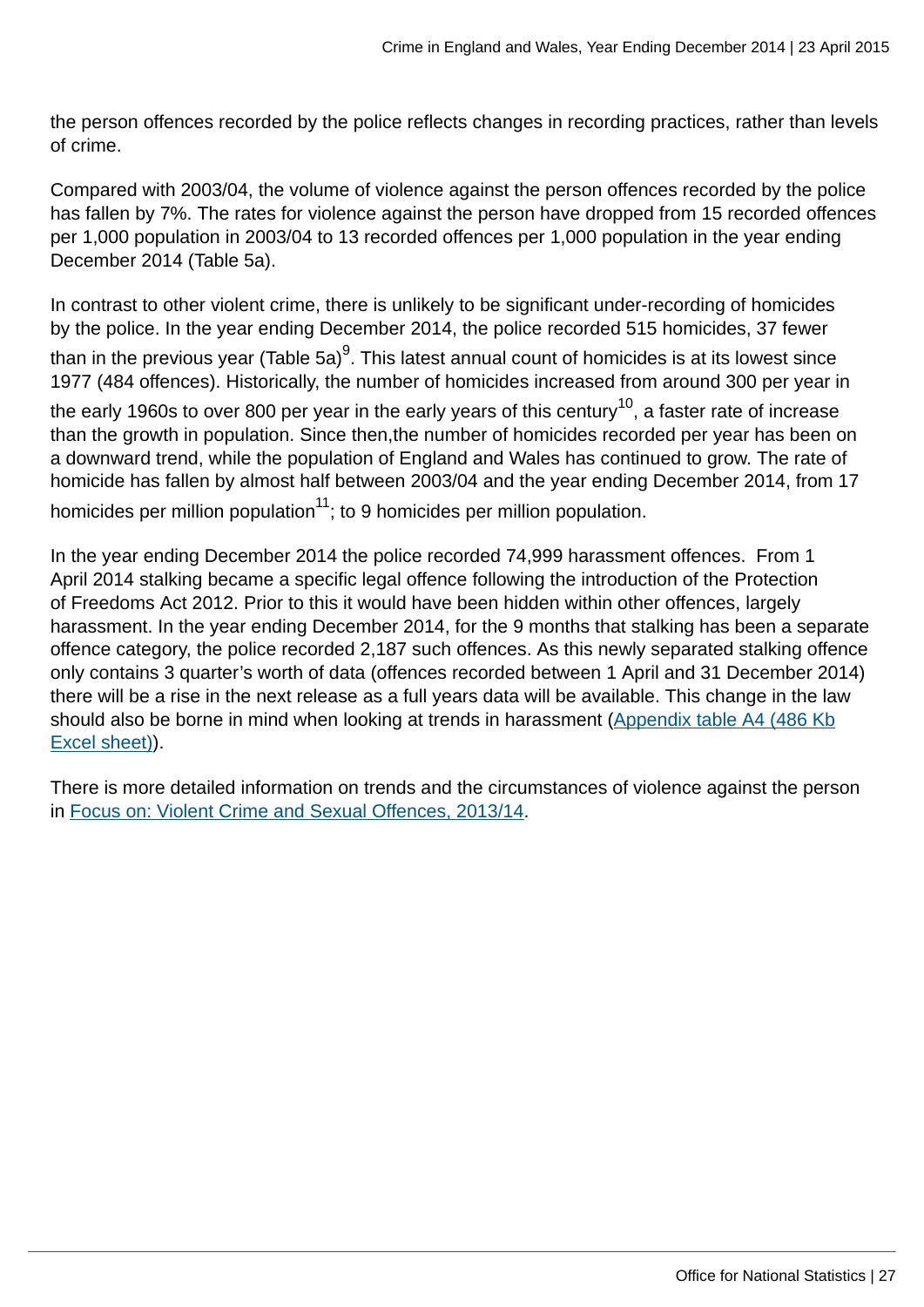## **Table 5a: Police recorded violence against the person - number and rate of offences [1,2,3,4]**

England and Wales

|                                                                       |         |         | Apr-03 to Mar-04 Apr-08 to Mar-09 Jan-13 to Dec-13 Jan-14 to Dec-14 |         |
|-----------------------------------------------------------------------|---------|---------|---------------------------------------------------------------------|---------|
| <b>Violence against</b><br>the person<br><b>offences</b>              | 799,247 | 709,008 | 614,410                                                             | 740,802 |
| Homicide <sup>5</sup>                                                 | 904     | 664     | 552                                                                 | 515     |
| Violence<br>against the person<br>- with injury <sup>6</sup>          | 457,731 | 420,643 | 315,396                                                             | 362,852 |
| Violence<br>against the person<br>- without injury <sup>7</sup>       | 340,612 | 287,701 | 298,462                                                             | 377,435 |
| <b>Violence against</b><br>the person<br>rate per 1,000<br>population | 15      | 13      | 11                                                                  | 13      |

#### **Table notes:**

- 1. Source: Police recorded crime, Home Office
- 2. Police recorded crime data are not designated as National Statistics.
- 3. Police recorded crime statistics based on data from all 44 forces in England and Wales (including the British Transport Police).
- 4. Appendix table A4 provides detailed footnotes and data for further years.
- 5. Includes the offences of murder, manslaughter, corporate manslaughter and infanticide.
- 6. Includes attempted murder, intentional destruction of viable unborn child, causing death by dangerous driving/ careless driving when under the influence of drink or drugs, more serious wounding or other act endangering life (including grievous bodily harm with and without intent), causing death by aggravated vehicle taking, assault with injury, assault with intent to cause serious harm and less serious wounding offences.
- 7. Includes threat or conspiracy to murder, harassment, other offences against children and assault without injury (formerly common assault where there is no injury)

#### **Download table**

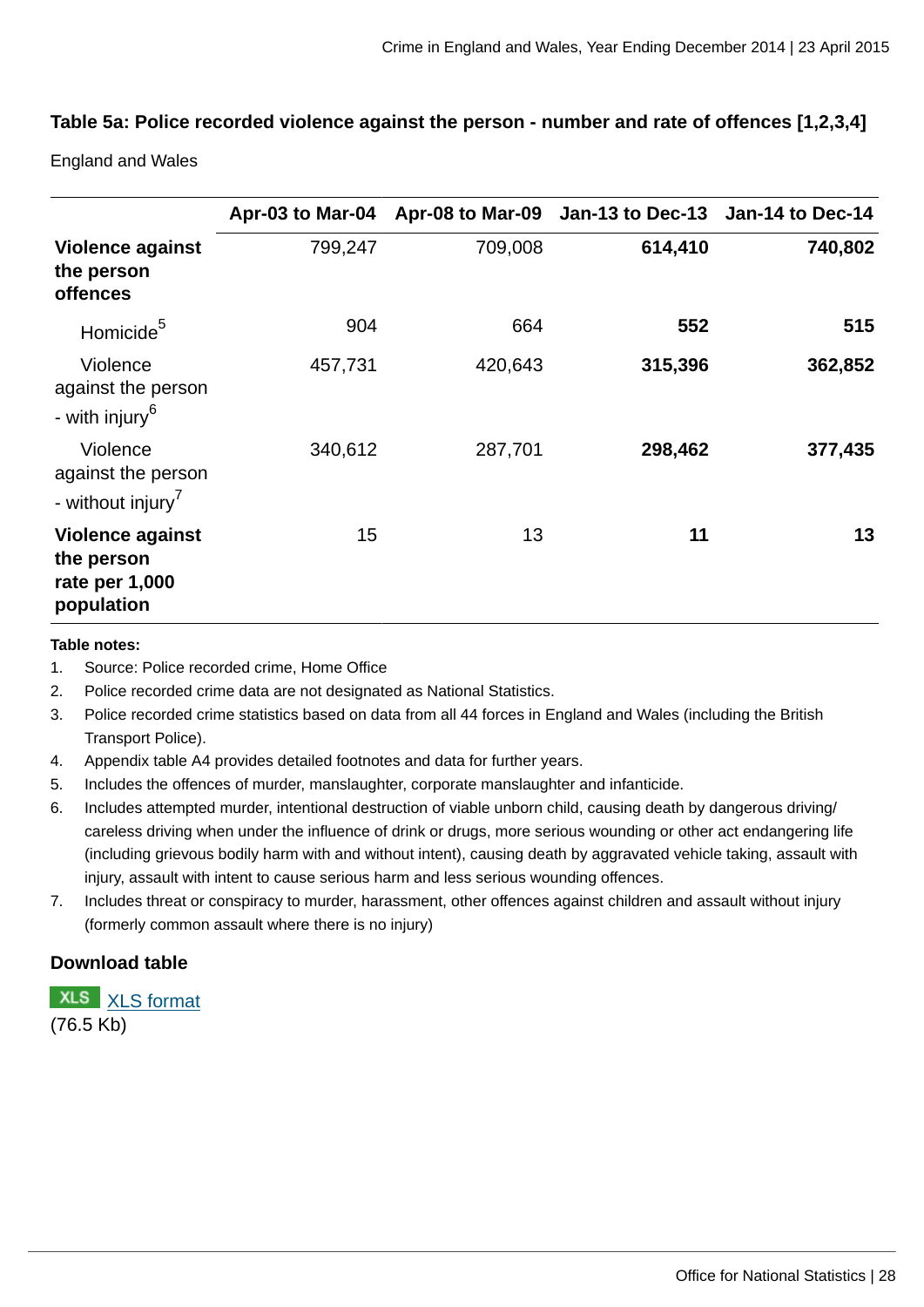Percentage change

#### **Table 5b: Police recorded violence against the person - percentage change [1,2,3,4]**

England and Wales

|                                                              |                  |                                              | <b>1 UNITED</b> UNITED |
|--------------------------------------------------------------|------------------|----------------------------------------------|------------------------|
|                                                              |                  | January 2014 to December 2014 compared with: |                        |
|                                                              | Apr-03 to Mar-04 | Apr-08 to Mar-09                             | Jan-13 to Dec-13       |
| Violence against the<br>person offences                      | $-7$             | 4                                            | 21                     |
| Homicide <sup>5</sup>                                        | $-43$            | $-22$                                        | -7                     |
| Violence against the<br>person - with injury <sup>6</sup>    | $-21$            | $-14$                                        | 15                     |
| Violence against the<br>person - without injury <sup>7</sup> | 11               | 31                                           | 26                     |

#### **Table notes:**

- 1. Source: Police recorded crime, Home Office
- 2. Police recorded crime data are not designated as National Statistics.
- 3. Police recorded crime statistics based on data from all 44 forces in England and Wales (including the British Transport Police).
- 4. Appendix table A4 provides detailed footnotes and data for further years.
- 5. Includes the offences of murder, manslaughter, corporate manslaughter and infanticide.
- 6. Includes attempted murder, intentional destruction of viable unborn child, causing death by dangerous driving/ careless driving when under the influence of drink or drugs, more serious wounding or other act endangering life (including grievous bodily harm with and without intent), causing death by aggravated vehicle taking, assault with injury, assault with intent to cause serious harm and less serious wounding offences.
- 7. Includes threat or conspiracy to murder, harassment, other offences against children and assault without injury (formerly common assault where there is no injury).

#### **Download table**

**XLS** [XLS format](http://www.ons.gov.uk:80/ons/rel/crime-stats/crime-statistics/year-ending-december-2014/prt-5b.xls) (76 Kb)

## **Notes for Violent crime**

- 1. There is more information on violent crime in [Focus on: Violent Crime and Sexual Offences,](http://www.ons.gov.uk:80/ons/rel/crime-stats/crime-statistics/focus-on-violent-crime-and-sexual-offences--2013-14/index.html) [2013/14](http://www.ons.gov.uk:80/ons/rel/crime-stats/crime-statistics/focus-on-violent-crime-and-sexual-offences--2013-14/index.html)
- 2. Based on the latest National Health Service (NHS) [Hospital Episode Statistics](http://www.hscic.gov.uk/article/2021/Website-Search?productid=14896&q=Provisional+Monthly+Hospital+Episode+Statistics+for+Admitted+Patient+Care%2c+Outpatients+and+Accident+and+Emergency+Data+&sort=Relevance&size=10&page=1&area=both#top) and [hospital](http://www.hscic.gov.uk/article/5317/2014-Supplementary-information-files) [admissions due to assault \(dated 15 July 2014\)](http://www.hscic.gov.uk/article/5317/2014-Supplementary-information-files). These don't include figures for Wales and relate to activity in English NHS hospitals.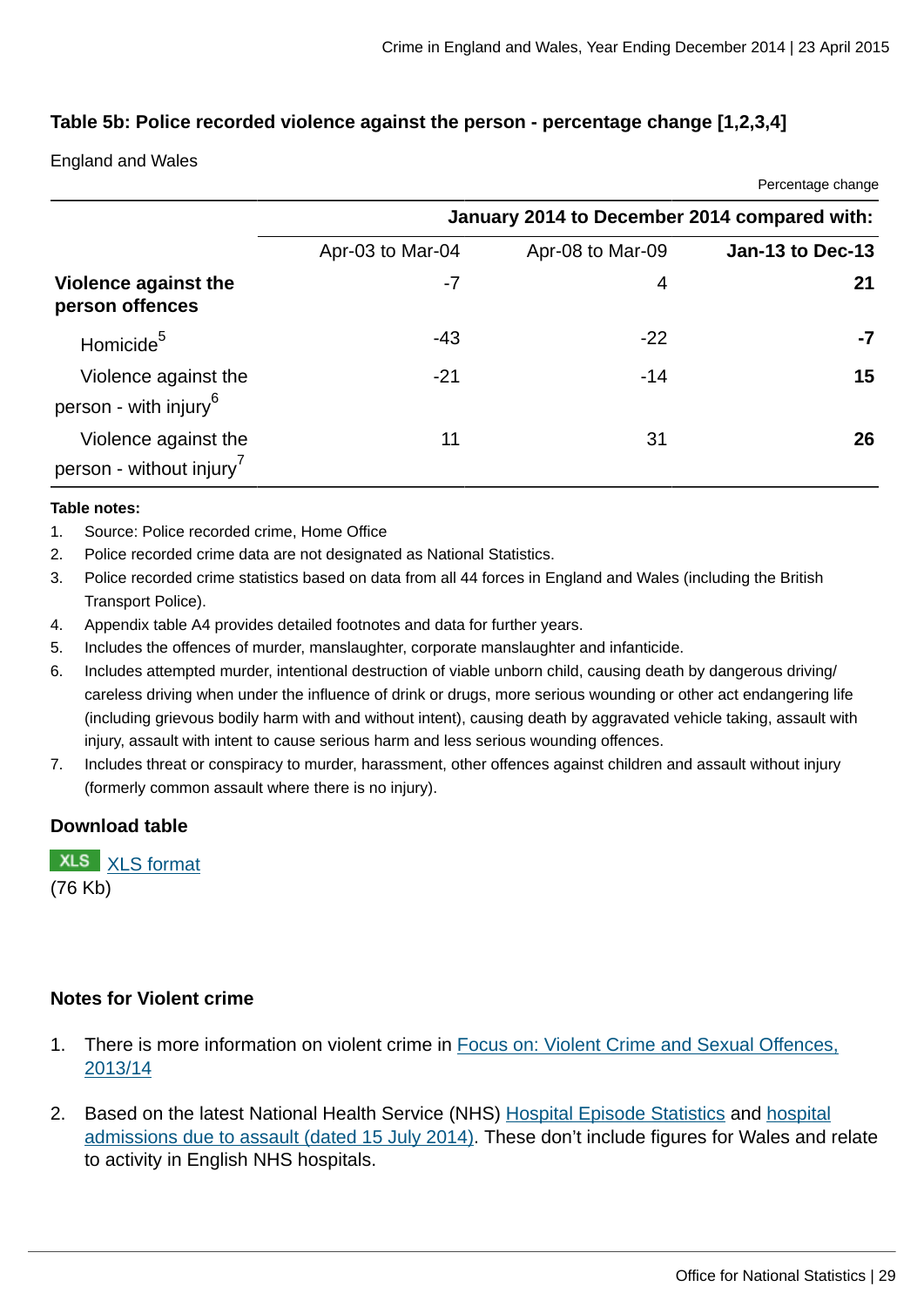- 3. Figures from the Health and Social Care Information Center on Female Genital Mutilation do not include figures for Wales and relate to activity in English foundation and non-foundation trusts including A&E departments. 131 of the 157 eligible acute trusts in England submitted signed off data.
- 4. Clinical staff must record in patient healthcare records when it is identified that a patient has undergone FGM. This applies to all NHS clinicians and healthcare professionals across the NHS. However, the requirement to submit the FGM Prevalence Dataset is only mandatory for Foundation and non-Foundation trusts, including Accident and Emergency departments. Other organisations (which may include GPs) may wish to provide an FGM Prevalence Dataset centrally, the [Data Quality Note](http://www.hscic.gov.uk/catalogue/PUB16773/fgm-dec-2014-exp-qual.pdf) contains further information.
- 5. Patients first identified during the reporting period as having undergone FGM at any stage in their life.
- 6. This exploratory analysis uses Multiple Systems Estimation (MSE) which includes data on the number of victims of modern slavery from a number of organisaions such as; Local Authorities, Police Forces, Government Organisations (mostly Home Office agencies), Non-governmantal organisations, the National Crime Agency and the General Public (through various routes). The report '[Modern Slavery: an application of Multiple Systems Estimation'](#page-0-0) has more information.
- 7. The inspections took place over the period December 2013 to August 2014, this falls within the time period covered by this release. The current year covers the period January 2014 to December 2014 and the comparator year covers the period January 2013 to December 2013.
- 8. In evidence given by the Metropolitan Police Service to the [London Assembly Police and Crime](http://www.london.gov.uk/moderngov/ieListDocuments.aspx?CId=240&MId=5445) [Committee](http://www.london.gov.uk/moderngov/ieListDocuments.aspx?CId=240&MId=5445) on 13 November 2014, they reported that the proportion of incidents of violence that were converted into recorded crimes increased from 40% to 75% between 2012 and 2014.
- 9. Homicide includes the offences of murder, manslaughter, corporate manslaughter and infanticide.
- 10. These figures, taken from the Homicide Index, are less likely to be affected by changes to in police recording practice made in 1998 and 2002, so it is possible to examine longer-term trends.
- 11. While most rates of recorded crime are given per 1,000 population, due to the relatively low number of offences recorded, and to aid interpretation, homicide rates are given per million population.

# **Robbery**

Robbery is an offence in which force, or the threat of force, is used either during or immediately prior to a theft or attempted theft.

Robbery is a relatively low volume offence, accounting for less than 2% of all police recorded crime in the year ending December 2014. The latest figures show police recorded robberies decreased by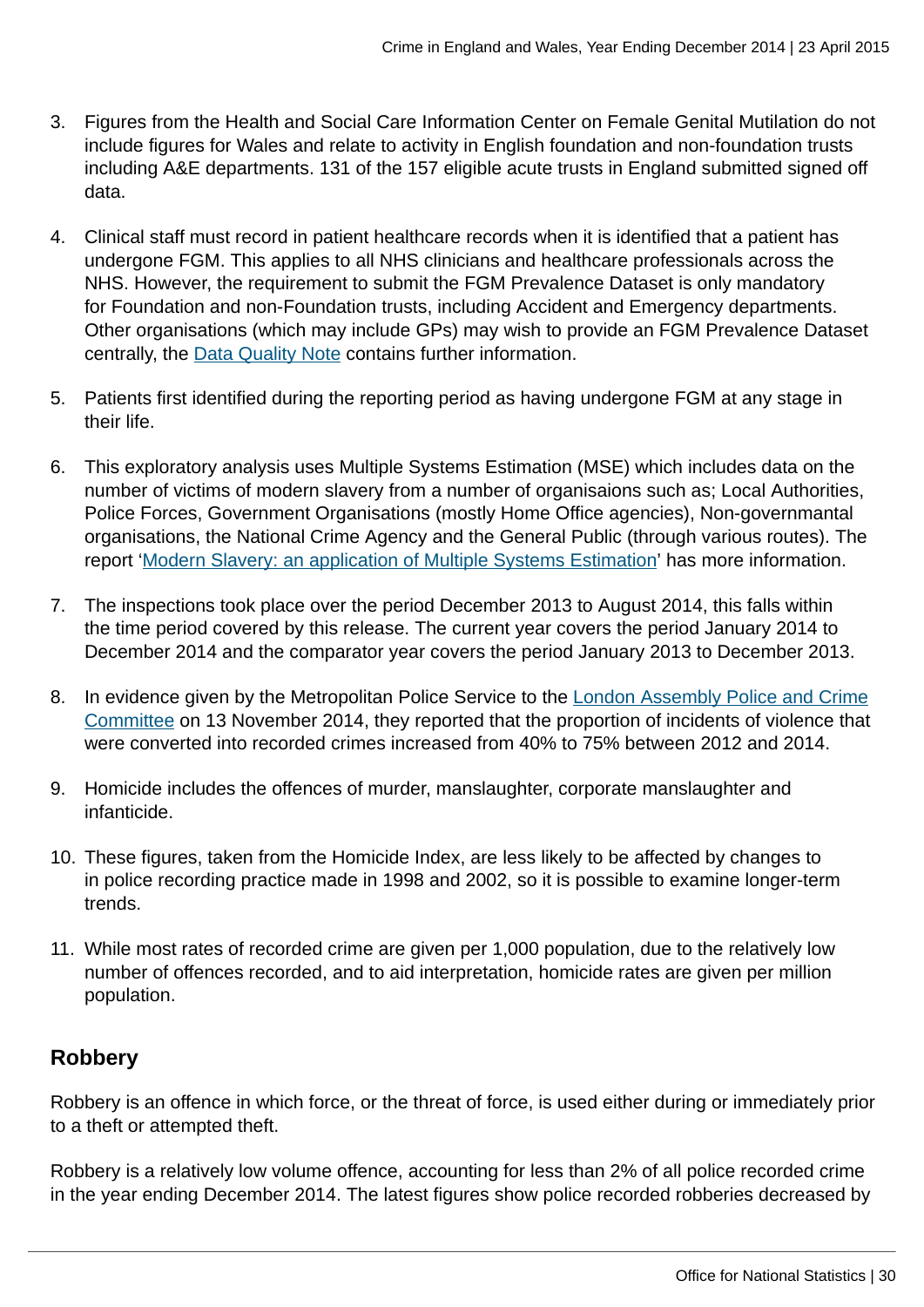13% in the year ending December 2014 compared with the previous year (Tables 6a and 6b). With the exception of a notable rise in the number of robberies in 2005/06 and 2006/07, there has been a general downward trend since 2002/03 in England and Wales. The latest figure shows the number of robbery offences falling to 51,585- the lowest level since the introduction of the National Crime Recording Standard (NCRS) in 2002/03 (Figure 4).

The [Crime-recording: making the victim count](https://www.justiceinspectorates.gov.uk/hmic/publication/crime-recording-making-the-victim-count/) report, published by Her Majesty's Inspectorate of Constabulary (HMIC) found that nationally, an estimated 14% of robbery offences that should have been recorded as crimes were not; this level of under-recording is better than the national average of 19%. The 'Accuracy of the statistics' section has more information.

Not all robberies will be reported to the police $^1$ , the Crime Survey for England and Wales (CSEW) estimates there were 106,000 robbery offences in the year ending December 2014, however, owing to the small number of robbery victims interviewed in the CSEW, the number of robberies recorded by the police provides a more robust indication of trends $^2\!.$ 



**Figure 4: Trends in police recorded robberies, 2002/03 to year ending December 2014**

#### **Notes:**

- 1. Source: Police recorded crime, Home Office
- 2. Police recorded crime data are not designated as National Statistics.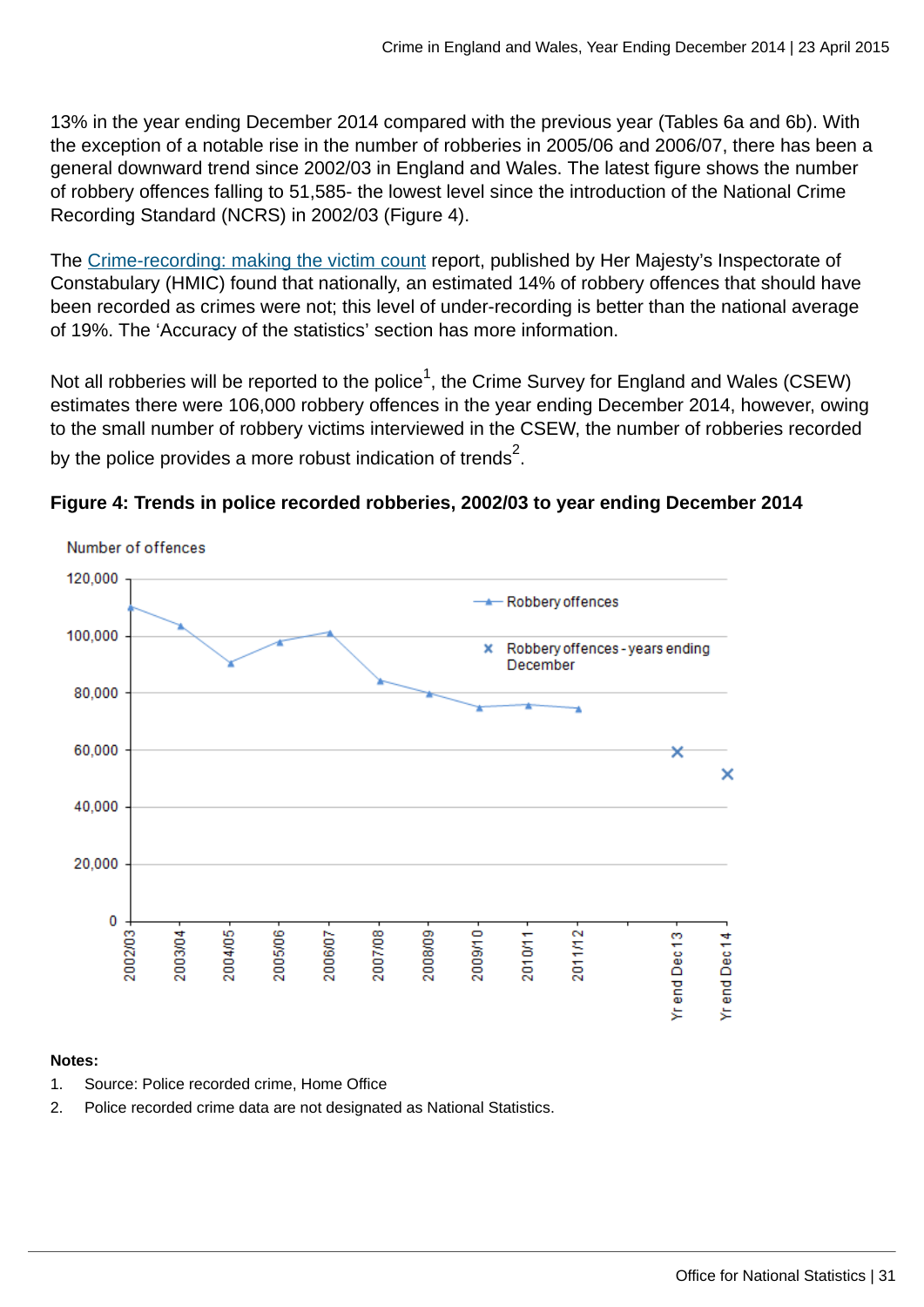#### **Download chart**

**XLS** [XLS format](http://www.ons.gov.uk:80/ons/rel/crime-stats/crime-statistics/year-ending-december-2014/chd-4.xls) (75 Kb)

In the year ending December 2014, 89% of robberies recorded by the police were of personal property. There were 45,807 of these offences, down 15% compared with the previous year. Robbery of business property (which makes up the remaining 11% of total robbery offences) showed similar levels in the year ending December 2014 to those recorded in the previous year. In the year ending December 2014, around 1 in 5 robberies (20%) recorded by the police involved a knife or other sharp instrument, the same level as recorded in the previous year (Table 9b).

#### **Table 6a: Police recorded robbery - number and rate of offences [1,2,3,4]**

England and Wales

|                                      | Apr-03 to Mar-04 |        | Apr-08 to Mar-09 Jan-13 to Dec-13 Jan-14 to Dec-14 |        |
|--------------------------------------|------------------|--------|----------------------------------------------------|--------|
| <b>Robbery</b><br><b>offences</b>    | 103,736          | 80,130 | 59,426                                             | 51,585 |
| Robbery of<br>business property      | 10,110           | 9,350  | 5,783                                              | 5,778  |
| Robbery of<br>personal property      | 93,626           | 70,780 | 53,643                                             | 45,807 |
| Robbery rate per<br>1,000 population | $\overline{2}$   |        | 1                                                  |        |

#### **Table notes:**

1. Source: Police recorded crime, Home Office

- 2. Police recorded crime data are not designated as National Statistics.
- 3. Police recorded crime statistics based on data from all 44 forces in England and Wales (including the British Transport Police).
- 4. Appendix table A4 provides detailed footnotes and data for further years

#### **Download table**

**XLS** [XLS format](http://www.ons.gov.uk:80/ons/rel/crime-stats/crime-statistics/year-ending-december-2014/prt-6a.xls) (75 Kb)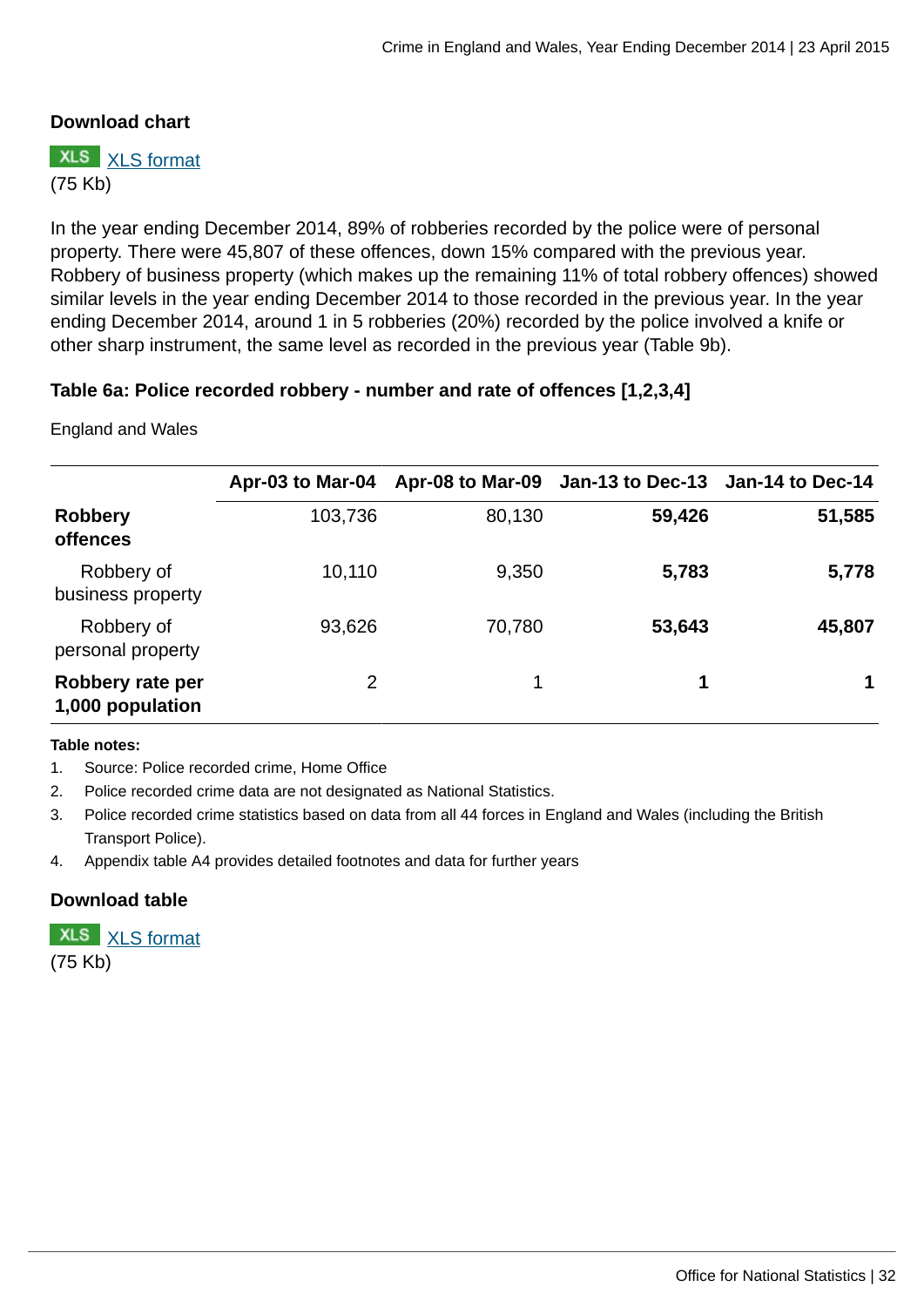Percentage change

## **Table 6b: Police recorded robbery - percentage change [1,2,3,4]**

England and Wales

|                                 | January 2014 to December 2014 compared with: |                  |                  |  |  |  |
|---------------------------------|----------------------------------------------|------------------|------------------|--|--|--|
|                                 | Apr-03 to Mar-04                             | Apr-08 to Mar-09 | Jan-13 to Dec-13 |  |  |  |
| <b>Robbery offences</b>         | $-50$                                        | $-36$            | $-13$            |  |  |  |
| Robbery of business<br>property | -43                                          | $-38$            | 0                |  |  |  |
| Robbery of personal<br>property | $-51$                                        | $-35$            | -15              |  |  |  |

#### **Table notes:**

- 1. Source: Police recorded crime, Home Office
- 2. Police recorded crime data are not designated as National Statistics.
- 3. Police recorded crime statistics based on data from all 44 forces in England and Wales (including the British Transport Police).
- 4. Appendix table A4 provides detailed footnotes and data for further years

#### **Download table**

**XLS** [XLS format](http://www.ons.gov.uk:80/ons/rel/crime-stats/crime-statistics/year-ending-december-2014/prt-6b.xls) (75 Kb)

These offences are concentrated in a small number of metropolitan forces with nearly half (44%) of all offences recorded in London, and a further 21% in the Greater Manchester, West Midlands and West Yorkshire police force areas combined [\(Table P1 \(154 Kb Excel sheet\)\)](http://www.ons.gov.uk:80/ons/rel/crime-stats/crime-statistics/year-ending-december-2014/rft-4.xls). The geographic concentration of robbery offences means that trends across England and Wales tend to reflect what is happening in these areas, in particular the Metropolitan Police force area. The latest figures for the Metropolitan Police force area show that the number of robberies for the year ending December 2014 was 22,582, a decrease of 25% from the previous year [\(Tables P1-P2 \(154 Kb Excel sheet\)](http://www.ons.gov.uk:80/ons/rel/crime-stats/crime-statistics/year-ending-december-2014/rft-4.xls)). This continues the downward trend seen in the year ending March 2013 (11% fall), following increases in the 3 preceding years. The fall in the number of robbery offences in the Metropolitan police force accounts for 95% of the total fall in robbery in England and Wales.

The small number of robbery victims interviewed in any 1 year means that CSEW estimates have large confidence intervals and are prone to fluctuation. So, while there was an apparent 31% decrease in the year ending December 2014 compared with the previous year, this reduction was not statistically significant. However, the current volume is 69% lower than the level seen in the 1995 overall crime peak (Tables 7a and 7b).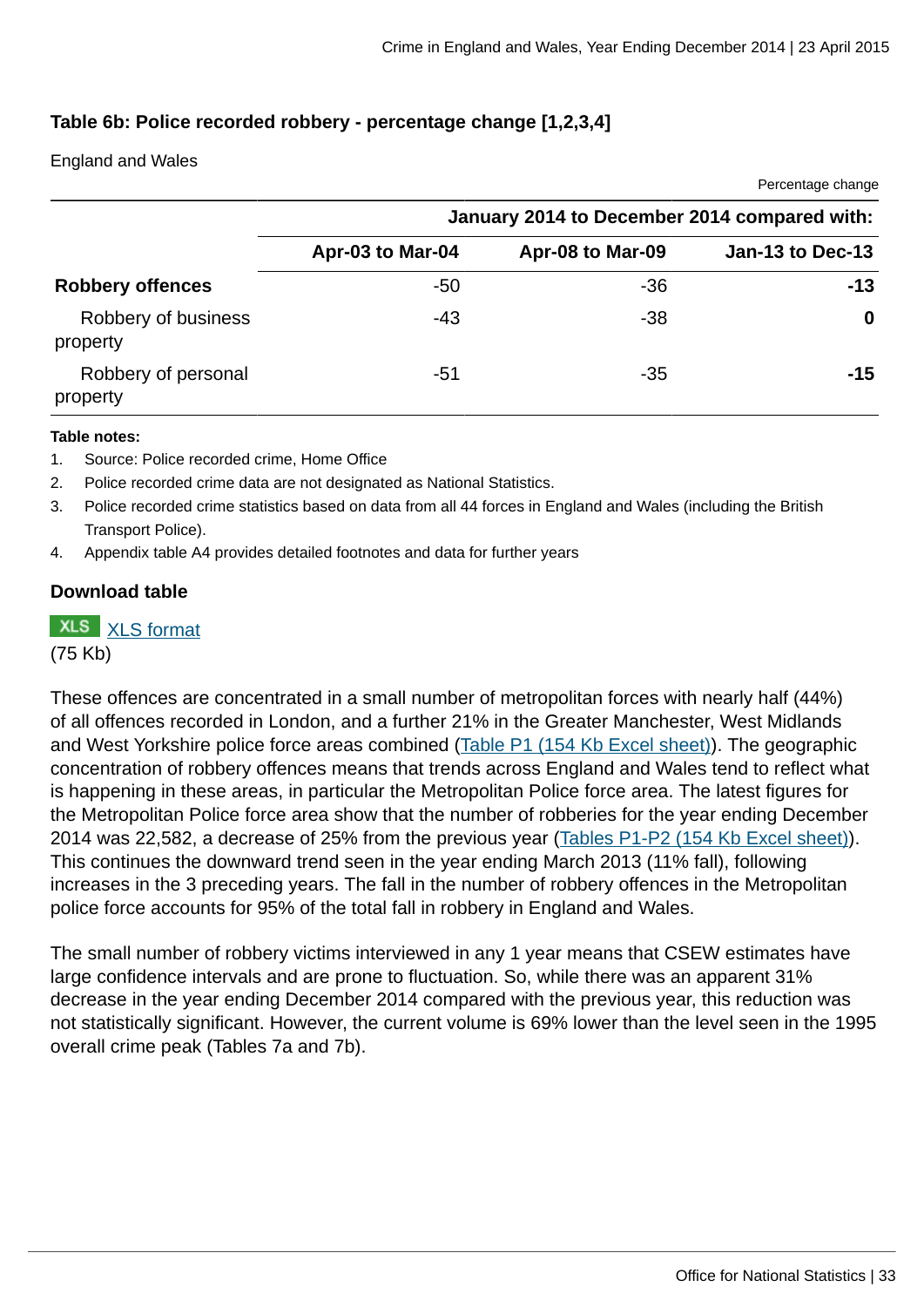#### **Table 7a: CSEW robbery - number, rate and percentage of incidents [1,2,3]**

England and Wales

|                                                                            | Adults aged 16 and over    |                     |                            |                         |                         |  |  |  |  |
|----------------------------------------------------------------------------|----------------------------|---------------------|----------------------------|-------------------------|-------------------------|--|--|--|--|
|                                                                            | <b>Interviews from:</b>    |                     |                            |                         |                         |  |  |  |  |
|                                                                            | Jan-95 to<br><b>Dec-95</b> | Apr-03 to<br>Mar-04 | Apr-08 to<br><b>Mar-09</b> | Jan-13 to<br>Dec-13 $4$ | Jan-14 to<br>Dec- $144$ |  |  |  |  |
|                                                                            |                            |                     |                            |                         | <b>Thousands</b>        |  |  |  |  |
| Number<br>of robbery<br>incidents                                          | 339                        | 271                 | 262                        | 154                     | 106                     |  |  |  |  |
| Robbery<br>incidence<br>rate per 1,000<br>adults                           | 8                          | $\overline{7}$      | 6                          | 3                       | $\overline{2}$          |  |  |  |  |
|                                                                            |                            |                     |                            |                         | Percentage              |  |  |  |  |
| Percentage<br>of adults that<br>were victims of<br>robbery once<br>or more | 0.7                        | 0.6                 | 0.5                        | 0.3                     | 0.2                     |  |  |  |  |
| Unweighted<br>base - number<br>of adults                                   | 16,337                     | 37,891              | 46,220                     | 36,354                  | 32,666                  |  |  |  |  |

#### **Table notes:**

1. Source: Crime Survey for England and Wales, Office for National Statistics

2. Appendix table A1, A2, A3 provide detailed footnotes and data for further years.

3. Figures are based on analysis of a small number of victims and should be interpreted with caution.

4. Base sizes for data since the years ending December 2013 and December 2014 are smaller than previous years, due to sample size reductions introduced in April 2012.

#### **Download table**

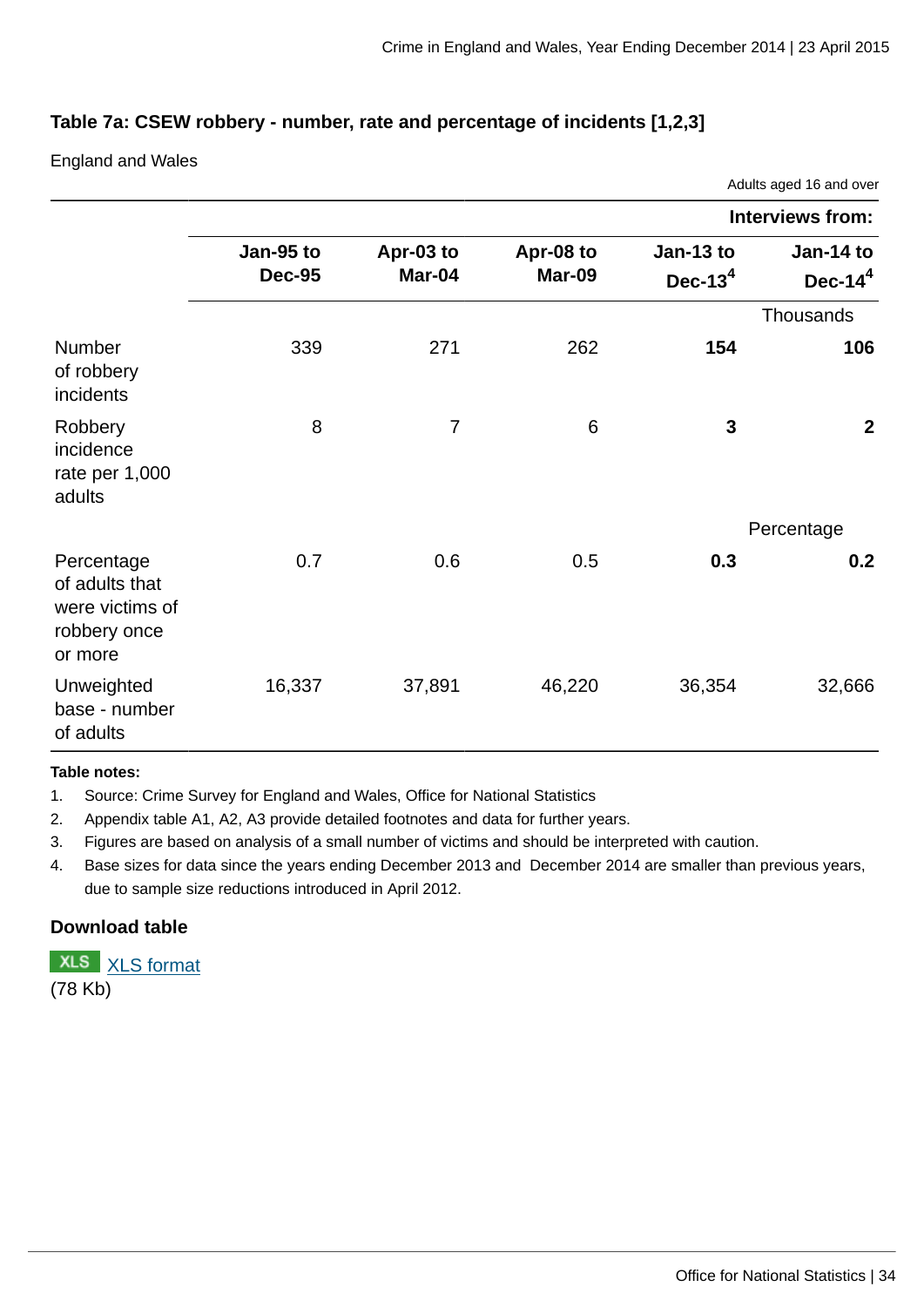Adults aged 16 and over

## **Table 7b: CSEW robbery - percentage change and statistical significance [1,2,3]**

England and Wales

|                                                                                  | January 2014 to December 2014 compared with: |          |                                                         |          |                  |          |                  |  |
|----------------------------------------------------------------------------------|----------------------------------------------|----------|---------------------------------------------------------|----------|------------------|----------|------------------|--|
|                                                                                  | Jan-95 to Dec-95                             |          | Apr-03 to Mar-04                                        |          | Apr-08 to Mar-09 |          | Jan-13 to Dec-13 |  |
|                                                                                  |                                              |          | Percentage change and significance <sup>4</sup>         |          |                  |          |                  |  |
| Number<br>οf<br>robbery<br>incidents                                             | $-69$                                        | $^\star$ | $-61$                                                   | $\star$  | $-60$            | $^\star$ | $-31$            |  |
| Robbery<br>incidence<br>rate per<br>1,000<br>adults                              | $-72$                                        | $^\star$ | $-64$                                                   | $\star$  | $-62$            | $\star$  | $-32$            |  |
|                                                                                  |                                              |          | Percentage point change and significance <sup>4,5</sup> |          |                  |          |                  |  |
| Percentage<br>of adults<br>that were<br>victims of<br>robbery<br>once or<br>more | $-0.5$                                       | $^\star$ | $-0.4$                                                  | $^\star$ | $-0.3$           | $^\star$ | $-0.1$           |  |

#### **Table notes:**

- 1. Source: Crime Survey for England and Wales, Office for National Statistics
- 2. Appendix table A1, A2, A3 provide detailed footnotes and data for further years.
- 3. Figures are based on analysis of a small number of victims and should be interpreted with caution.
- 4. Statistically significant change at the 5% level is indicated by an asterisk.
- 5. The percentage point change presented in the tables may differ from subtraction of the 2 percentages due to rounding.

#### **Download table**

**XLS** [XLS format](http://www.ons.gov.uk:80/ons/rel/crime-stats/crime-statistics/year-ending-december-2014/prt-7b.xls) (79 Kb)

## **Notes for Robbery**

1. In the 2013/14 survey analysis showed that 42% of CSEW robbery offences were reported to the police. Further information can be found in the **Annual trend and demographic tables**, [2013/14.](http://www.ons.gov.uk/ons/publications/re-reference-tables.html?edition=tcm%3A77-328153)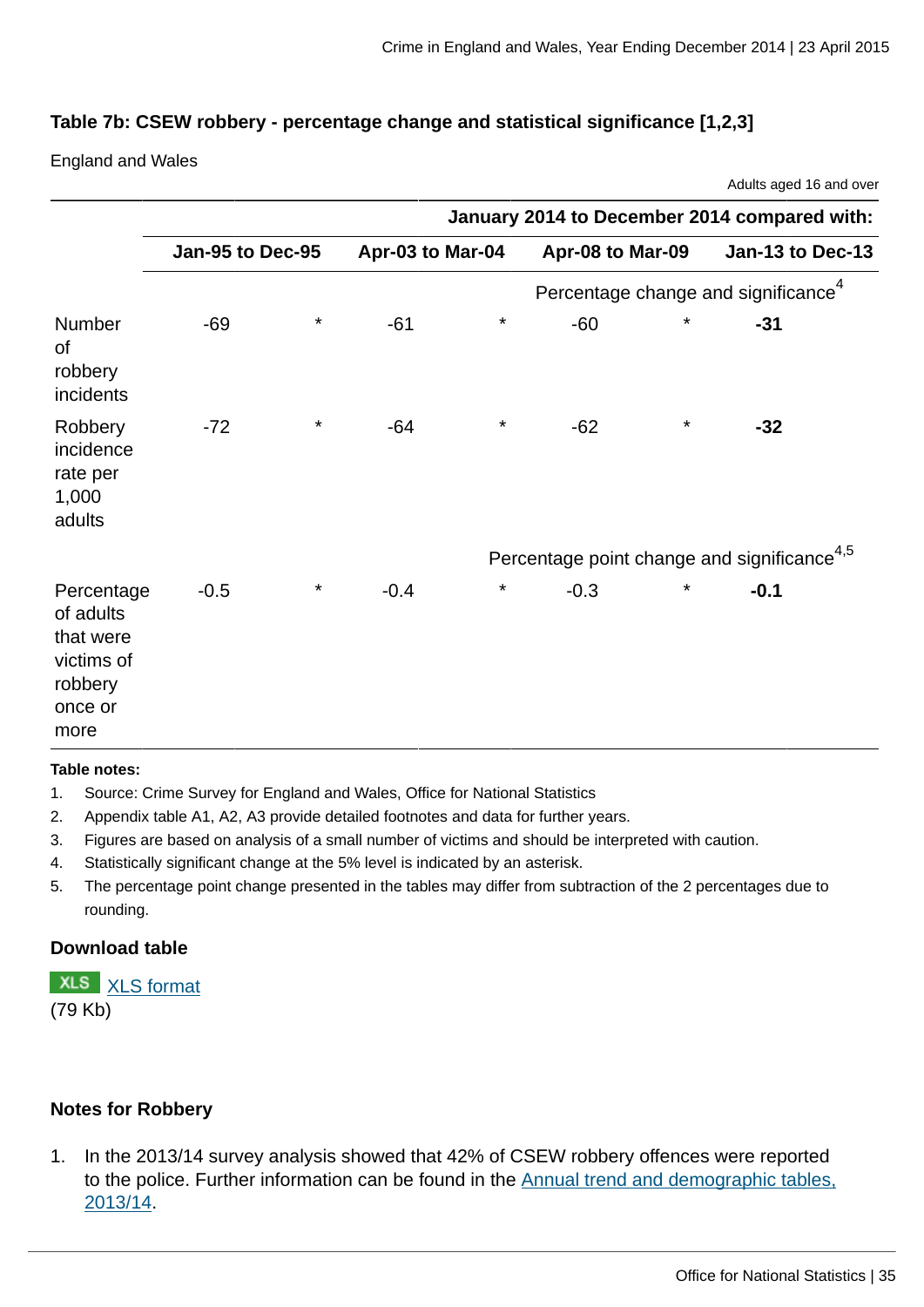2. The 2013/14 CSEW estimated there were 166,000 robbery offences in England and Wales, the confidence intervals around this estimate showed that the number of offences was between 123,000 and 209,000. Further information can be found in the [User guide tables.](http://www.ons.gov.uk:80/ons/guide-method/method-quality/specific/crime-statistics-methodology/user-guides/index.html)

# **Sexual offences**

It is difficult to obtain reliable information on the volume of sexual offences as it is known $^{\rm 1}$  that a high proportion of offences are not reported to the police and changes in recorded figures may reflect changes in reporting or recording rates rather than actual victimisation. For these reasons, caution should be used when interpreting trends in these offences (there is more information in [An Overview](http://www.ons.gov.uk:80/ons/external-links/other-government-departments/moj/moj--sexual-offending-in-e-w.html) [of Sexual Offending in England and Wales](http://www.ons.gov.uk:80/ons/external-links/other-government-departments/moj/moj--sexual-offending-in-e-w.html) and [Focus on: Violent Crime and Sexual Offences,](http://www.ons.gov.uk:80/ons/rel/crime-stats/crime-statistics/focus-on-violent-crime-and-sexual-offences--2013-14/index.html) [2013/14\)](http://www.ons.gov.uk:80/ons/rel/crime-stats/crime-statistics/focus-on-violent-crime-and-sexual-offences--2013-14/index.html).

Police recorded crime figures showed an increase of 32% in all sexual offences for the year ending December 2014 compared with the previous year (up from 60,837 to 80,262; Table 8a). This is the highest level ever recorded since the introduction of the National Crime Recording Standard (NCRS) in April 2002. Increases in offences against both adults and children have contributed to this rise. Increases were seen in all police forces; [Table P2 \(154 Kb Excel sheet\).](http://www.ons.gov.uk:80/ons/rel/crime-stats/crime-statistics/year-ending-december-2014/rft-4.xls)

Police recorded rape increased by 40% (to 26,703 offences) compared with the previous year, following previous increases over the past five years. Other sexual offences increased by 28% (to 53,559 offences). Both rape and other sexual offences are at the highest level since the NCRS was introduced in 2002/03. The latest rises in total sexual offences, and the component categories of rape and other sexual offences, are the largest year-on-year increases since the introduction of the NCRS in 2002/03.

There are likely to be two main factors in the rise in police recorded rape and other sexual offences; an improvement in crime recording by the police for these offences and an increase in the willingness of victims to come forward and report these crimes to the police.

The rises in the volume of sexual offences recorded by the police should be seen in the context of a number of high-profile reports and inquiries, including:

- the investigation by Her Majesty's Inspectorate of Constabulary (HMIC) and HM Crown Prosecution Service Inspectorate  $(HMCPSI)^2$  in 2012, which highlighted the need to improve the recording and investigation of sexual offences
- concerns about the recording of sexual offences, for example in evidence presented to the Public Administration Select Committee (PASC) inquiry $^3$  and arising from other high profile cases. This is likely to have resulted in police forces reviewing and improving their recording processes
- the creation of the 'Independent Panel Inquiry into Child Sexual Abuse', which was set up to consider whether, and the extent to which, public bodies and other non-state institutions have taken seriously their duty of care to protect children from sexual abuse in England and Wales
- the [Crime-recording: making the victim count](https://www.justiceinspectorates.gov.uk/hmic/publication/crime-recording-making-the-victim-count/) report published by HMIC found that sexual offences had been substantially under-recorded by police forces in England and Wales, an estimated 1 of 4 (26%) sexual offences that should have been recorded as crimes were not. Therefore, action taken by police forces to improve their compliance with the NCRS, given the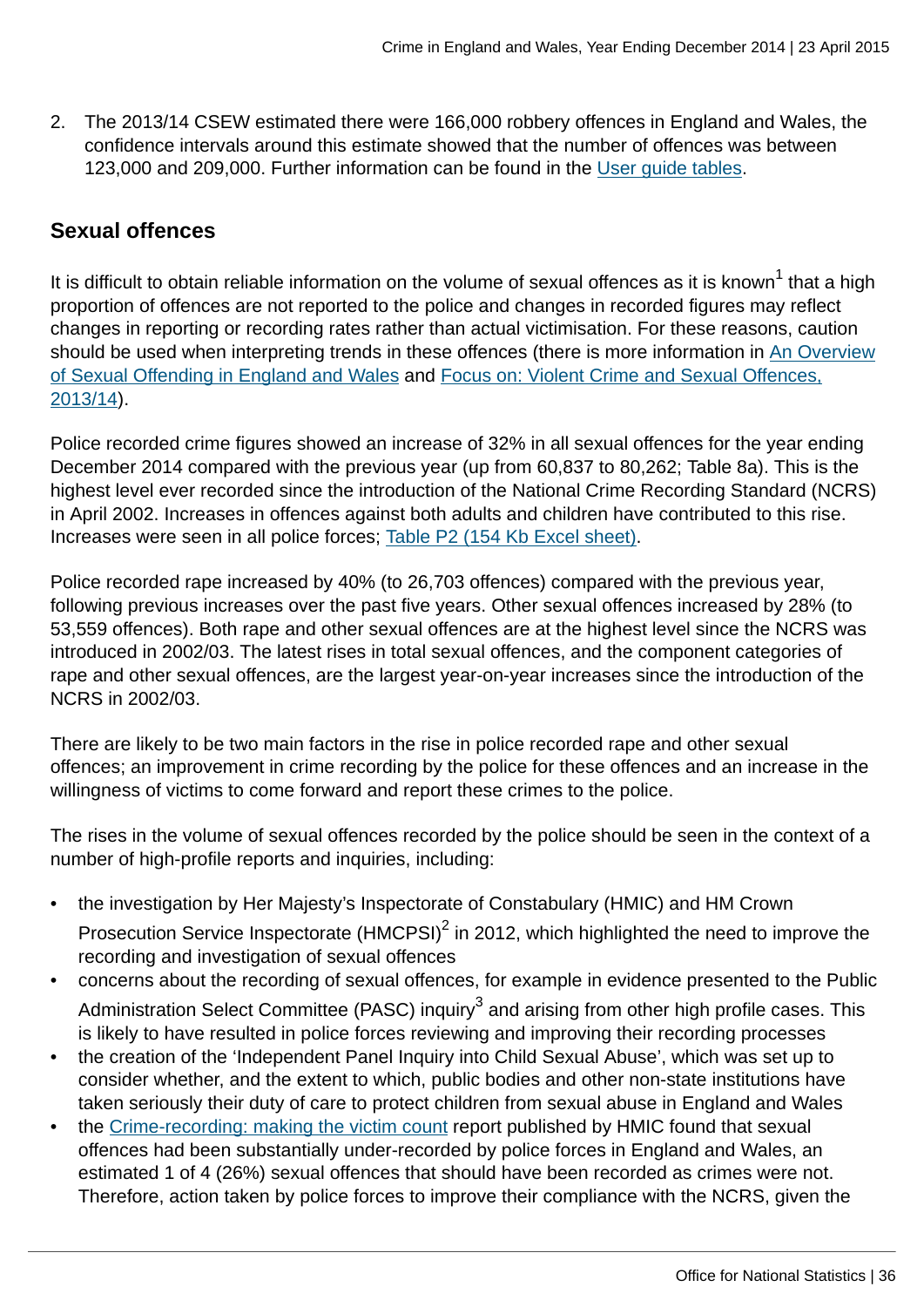renewed focus on the accuracy of crime recording, is likely to have resulted in an increase in the number of offences recorded. The 'Accuracy of the statistics' section has more information

The increase in people coming forward to report sexual offences is likely to be due to a wider 'Operation Yewtree' effect, where victims of sexual offences that are not directly connected to Yewtree are now reporting these offences to the police. Further insight into the wider 'Yewtree effect' can be provided by looking at the Home Office Data Hub, a record level dataset of police recorded offences<sup>4</sup>. Previous releases<sup>5</sup> have shown historical offences were a large contributor to the increase in sexual offences. However, historical offences are now making a substantially smaller contribution to the overall rise, while the contribution made by recent offences has increased $^6$ . In forces for which data were available most of the increase in sexual offences was accounted for by offences that occurred within the previous 12 months (79%).

# **Figure 5: Trends in police recorded sexual offences in England and Wales, 2002/03 to year ending December 2014**



Number of offences

#### **Notes:**

- 1. Source: Police recorded crime, Home Office
- 2. Police recorded crime data are not designated as National Statistics.
- 3. The Sexual Offences Act 2003, introduced in May 2004, altered the definition and coverage of sexual offences.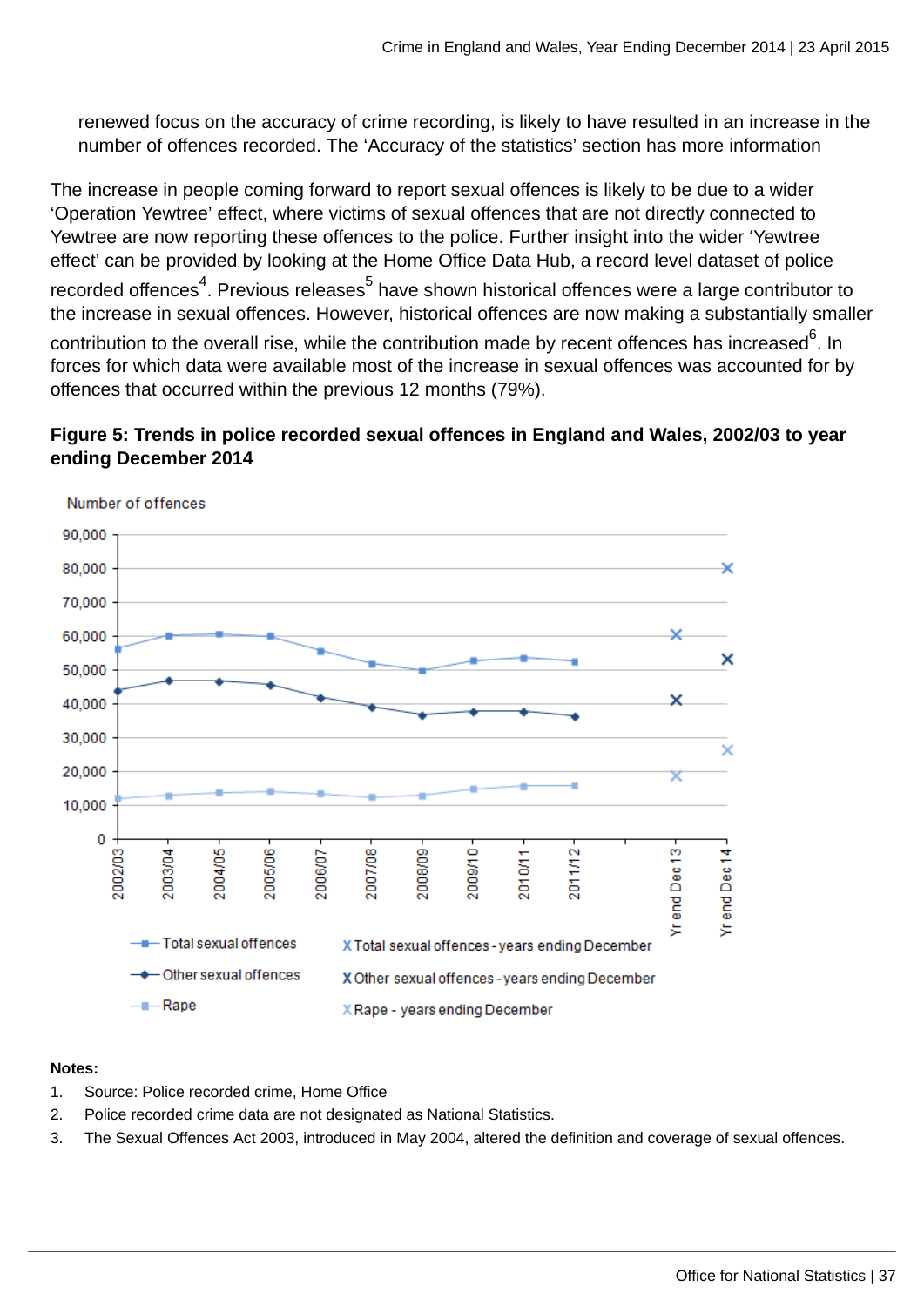## **Download chart**



# **Table 8a: Police recorded sexual offences - number and rate of offences [1,2,3,4]**

England and Wales

|                                                        |        |        | Apr-03 to Mar-04 Apr-08 to Mar-09 Jan-13 to Dec-13 Jan-14 to Dec-14 |        |
|--------------------------------------------------------|--------|--------|---------------------------------------------------------------------|--------|
| <b>Sexual offences</b>                                 | 60,412 | 50,185 | 60,837                                                              | 80,262 |
| Rape                                                   | 13,272 | 13,096 | 19,099                                                              | 26,703 |
| Other sexual<br>offences                               | 47,140 | 37,089 | 41,738                                                              | 53,559 |
| <b>Sexual offences</b><br>rate per 1,000<br>population | 1      | 1.     | 1                                                                   |        |

#### **Table notes:**

- 1. Source: Police recorded crime, Home Office
- 2. Police recorded crime data are not designated as National Statistics.
- 3. Police recorded crime statistics based on data from all 44 forces in England and Wales (including the British Transport Police).
- 4. Appendix table A4 provides detailed footnotes and data for further years.

#### **Download table**

**XLS** [XLS format](http://www.ons.gov.uk:80/ons/rel/crime-stats/crime-statistics/year-ending-december-2014/prt-8a.xls) (75 Kb)

### **Table 8b: Police recorded sexual offences - percentage change [1,2,3,4]**

England and Wales

Percentage change

|                          |                  | January 2014 to December 2014 compared with: |                         |
|--------------------------|------------------|----------------------------------------------|-------------------------|
|                          | Apr-03 to Mar-04 | Apr-08 to Mar-09                             | <b>Jan-13 to Dec-13</b> |
| <b>Sexual offences</b>   | 33               | 60                                           | 32                      |
| Rape                     | 101              | 104                                          | 40                      |
| Other sexual<br>offences | 14               | 44                                           | 28                      |

#### **Table notes:**

1. Source: Police recorded crime, Home Office

2. Police recorded crime data are not designated as National Statistics.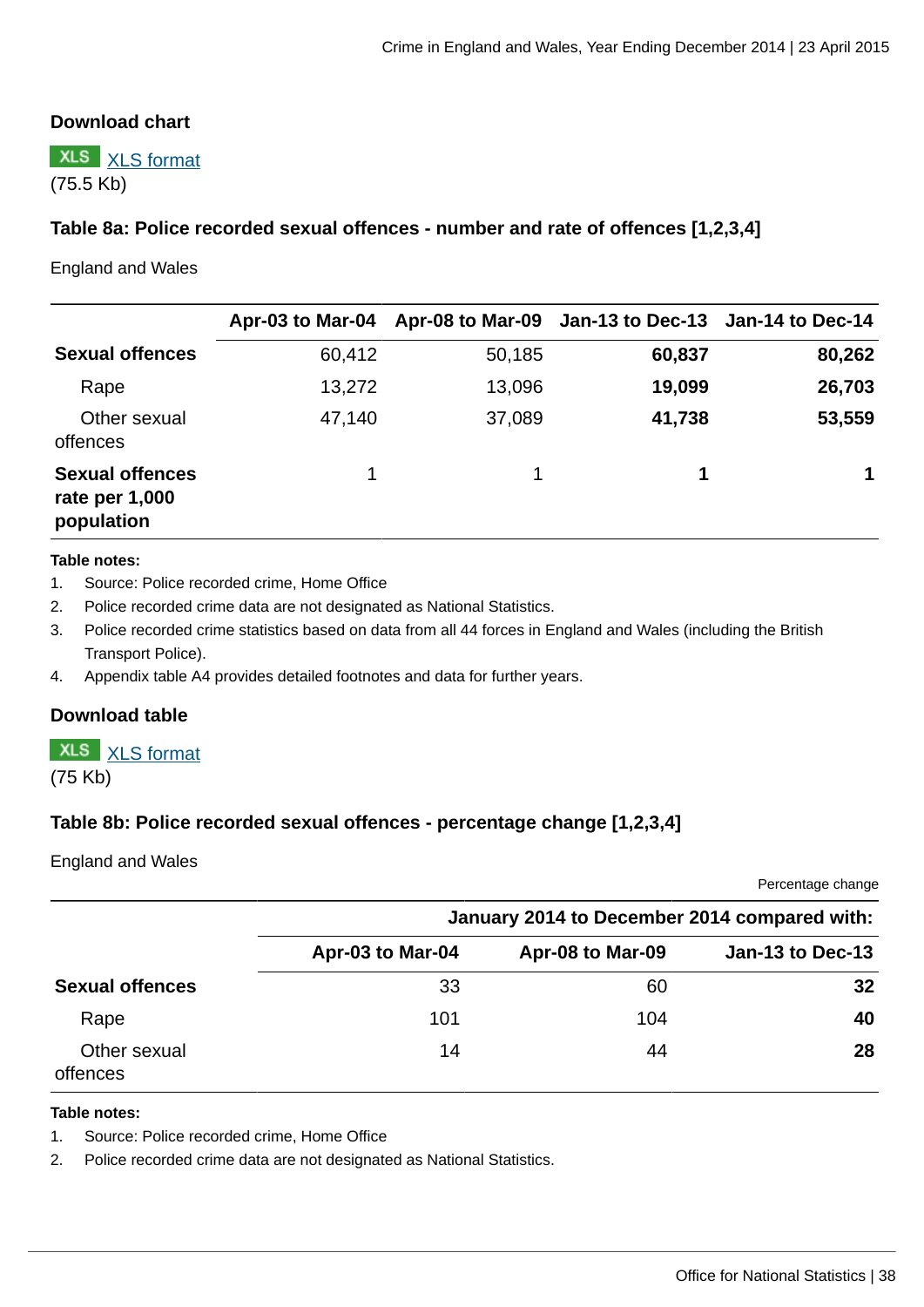- 3. Police recorded crime statistics based on data from all 44 forces in England and Wales (including the British Transport Police).
- 4. Appendix table A4 provides detailed footnotes and data for further years.

# **Download table**

**XLS** [XLS format](http://www.ons.gov.uk:80/ons/rel/crime-stats/crime-statistics/year-ending-december-2014/prt-8b.xls) (75 Kb)

### **Crime Survey for England and Wales (CSEW)**

Due to the small number of sexual offences identified in the main CSEW crime measure, estimates of the volume of incidents are too unreliable to report. Since 2004/05, the CSEW has included a self-completion questionnaire module on intimate violence which does provide a measure of the proportion of people who have been victims of sexual offences and supplements the information

presented here<sup>7</sup>. Estimates from the 2013/14 CSEW show a fall in sexual assault victimisation rates compared with the previous year. Detailed findings from this module for 2013/14 are available in [Focus on: Violent Crime and Sexual Offences, 2013/14.](http://www.ons.gov.uk:80/ons/rel/crime-stats/crime-statistics/focus-on-violent-crime-and-sexual-offences--2013-14/index.html)

### **Notes for Sexual offences**

- 1. As frequently indicated in the findings from the CSEW self-completion module on intimate violence, for example, presented in [Focus on: Violent Crime and Sexual Offences, 2013/14.](http://www.ons.gov.uk:80/ons/rel/crime-stats/crime-statistics/focus-on-violent-crime-and-sexual-offences--2013-14/index.html)
- 2. [HMIC and HMCPSI, 2012](http://www.hmic.gov.uk/publication/forging-the-links-rape-investigation-and-prosecution/) has further information.
- 3. The [Commission of an independent review into rape investigation](http://content.met.police.uk/News/Commission-of-an-independent-review-into-rape-investigation/1400024447530/1257246745756) and the transcript for the [Public Administration Select Committee](http://data.parliament.uk/writtenevidence/WrittenEvidence.svc/EvidenceHtml/4041) hearing on Crime Statistics (19 November 2013) have more information.
- 4. The Home Office Data Hub includes additional information provided by police forces, such as when an offence took place, as well as when it was recorded by the police.
- 5. More information can be found in [Crime in England and Wales, Year Ending September 2013](http://www.ons.gov.uk:80/ons/rel/crime-stats/crime-statistics/period-ending-september-2013/index.html).
- 6. Based on analysis of just under half of the 43 territorial police forces of England and Wales.
- 7. Chapter 5 of the [User Guide](http://www.ons.gov.uk:80/ons/guide-method/method-quality/specific/crime-statistics-methodology/user-guides/index.html) has more information regarding intimate violence.

# **Offences involving knives and sharp instruments**

Some of the more serious offences in the recorded crime data (violent, robbery and sexual offences) can be broken down by whether or not a knife or sharp instrument was involved $^{\rm 1,2}.$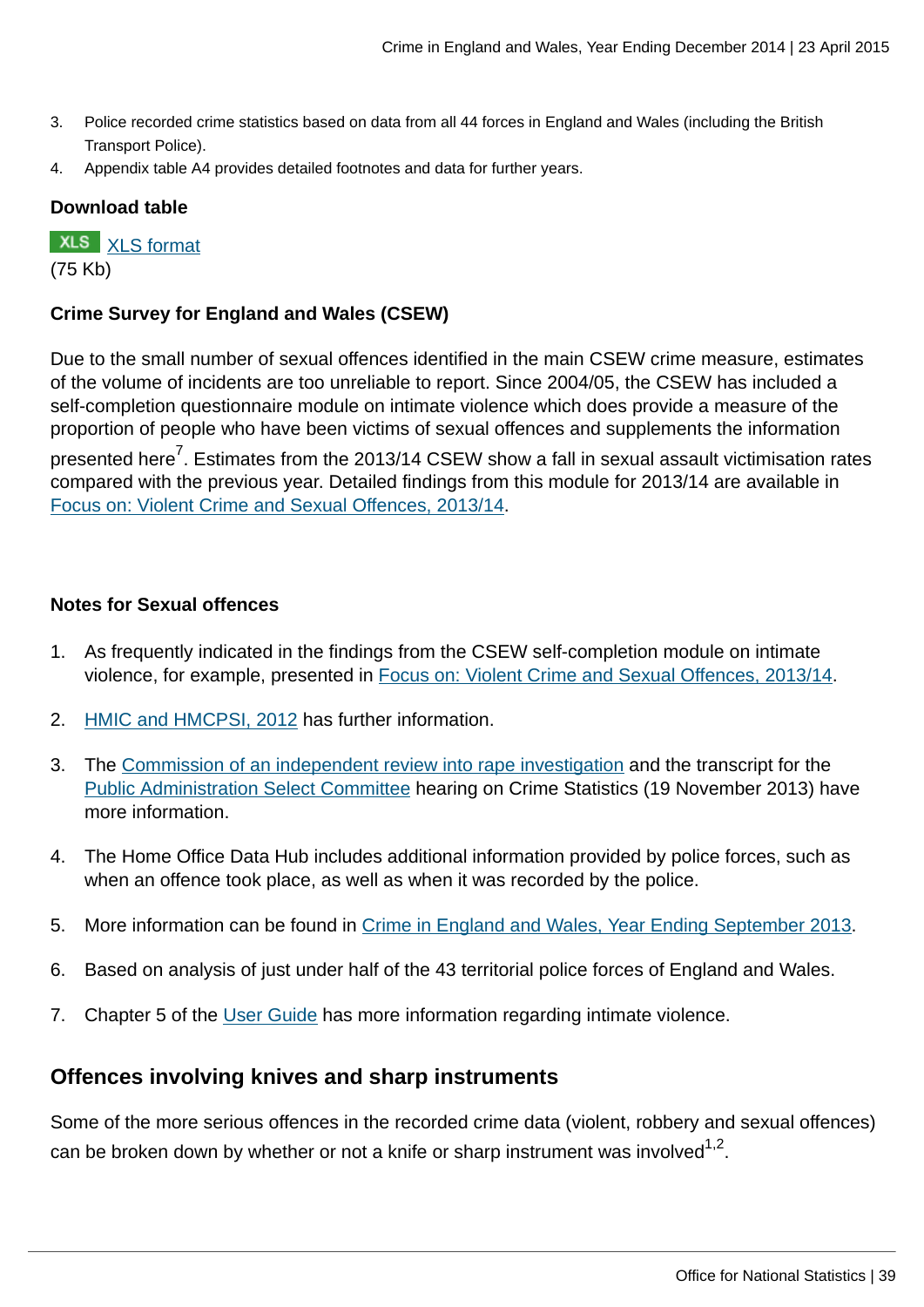In the year ending December 2014, the police recorded 26,000 offences involving a knife or sharp instrument, a similar number compared with the previous year (26,016, Table 9a).There were increases across most of the offence groups for which data are collected, in particular assault with injury and assault with intent to cause serious harm (up 10%). However, these increases were offset by a reduction in robbery offences involving the use of a knife or sharp instrument (down 14% compared with the previous year $^3$ ).

For some offence types, such as rape and sexual assault, the relatively low number of offences, that involve the use of a knife or sharp instrument means the volume of these offences are subject to apparent large percentage changes, and should be interpreted with caution. For example the number of rapes involving knives or sharp instruments recorded by the police increased from 238 in the year ending December 2013 to 311 in the current year (an increase of 31%) and the number of sexual assaults involving knives increased from 89 in the year ending December 2013 to 125 in the current year (an increase of 40%).

Between 2010/11 (the earliest period for which data are directly comparable) and 2012/13, across all offence groups where it is possible to identify whether a knife or sharp instrument was used, the numbers of offences recorded by the police saw reductions. Following on from 2012/13, to the year ending December 2014, with the exceptions of homicide and robbery offences, there have been increases in the numbers of offences where a knife or sharp instrument was used. Therefore, while there was no change in the overall number of offences involving a knife or sharp instrument, for the latest time period, this masks falls in some offences and rises in others.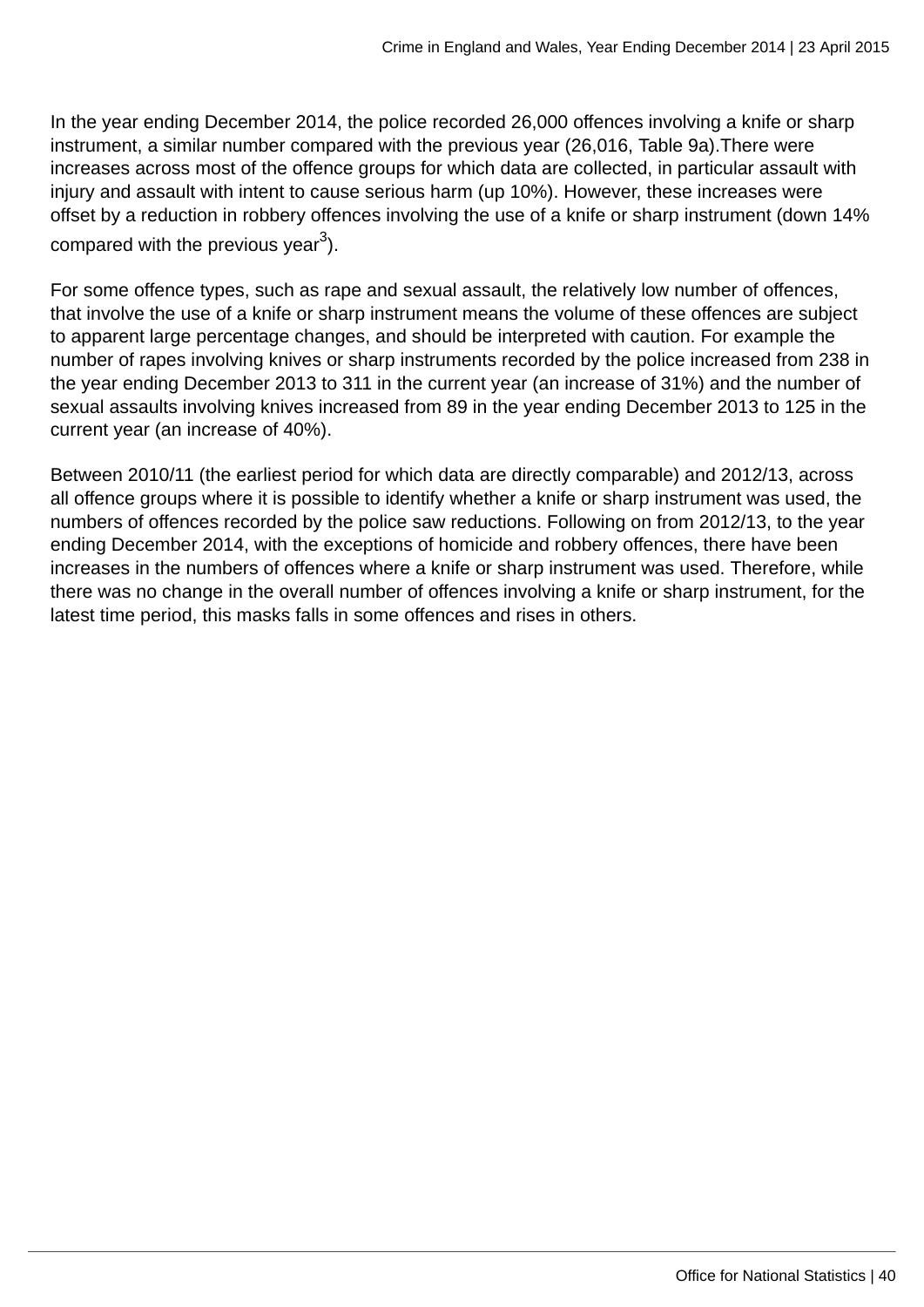# **Table 9a: Number and percentage change of selected violent and sexual offences involving a knife or sharp instrument recorded by the police [1,2,3,4,5]**

England and Wales

| <b>Selected</b>                                                        | Number of selected offences involving a knife or sharp instrument |                                      |                                      |                                      |                                      |                                      |                                                                                 |  |
|------------------------------------------------------------------------|-------------------------------------------------------------------|--------------------------------------|--------------------------------------|--------------------------------------|--------------------------------------|--------------------------------------|---------------------------------------------------------------------------------|--|
| offence<br>type                                                        | <b>Apr-10</b><br>to<br><b>Mar-11</b>                              | <b>Apr-11</b><br>to<br><b>Mar-12</b> | <b>Apr-12</b><br>to<br><b>Mar-13</b> | <b>Apr-13</b><br>to<br><b>Mar-14</b> | <b>Jan-13</b><br>to<br><b>Dec-13</b> | <b>Jan-14</b><br>to<br><b>Dec-14</b> | change<br>year<br>ending<br><b>Dec-13</b><br>to year<br>ending<br><b>Dec-14</b> |  |
| Attempted<br>murder                                                    | 240                                                               | 246                                  | 198                                  | 248                                  | 239                                  | 245                                  | 3                                                                               |  |
| <b>Threats</b><br>to kill                                              | 1,462                                                             | 1,183                                | 1,188                                | 1,317                                | 1,282                                | 1,634                                | 27                                                                              |  |
| Assault<br>with<br>injury and<br>assault<br>with<br>intent to<br>cause | 14,144                                                            | 12,774                               | 11,491                               | 11,911                               | 11,809                               | 13,028                               | 10                                                                              |  |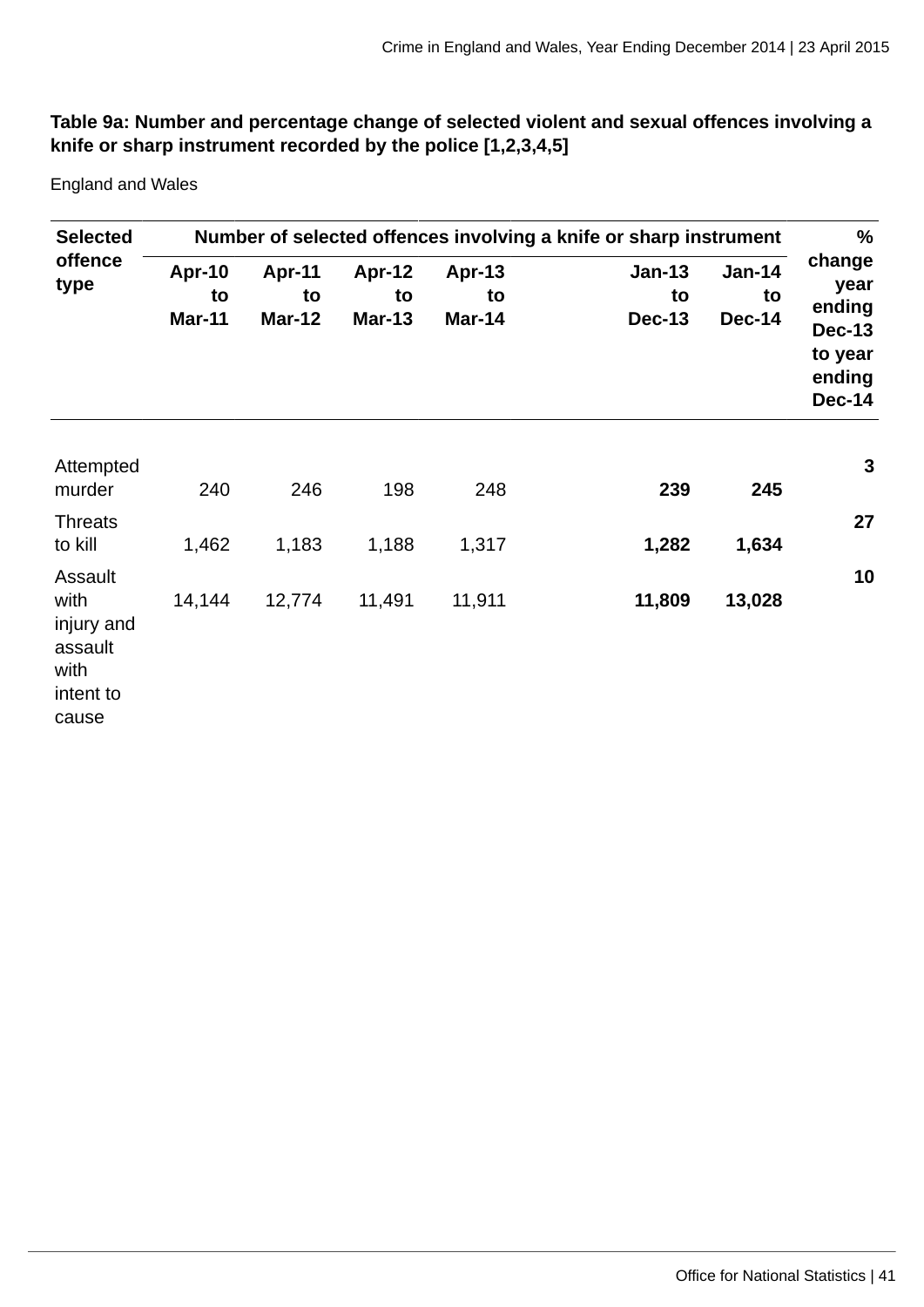| <b>Selected</b>                                               | Number of selected offences involving a knife or sharp instrument |                                      |                               |                                      |                               |                                      |                                                                                 |  |
|---------------------------------------------------------------|-------------------------------------------------------------------|--------------------------------------|-------------------------------|--------------------------------------|-------------------------------|--------------------------------------|---------------------------------------------------------------------------------|--|
| offence<br>type                                               | <b>Apr-10</b><br>to<br><b>Mar-11</b>                              | <b>Apr-11</b><br>to<br><b>Mar-12</b> | Apr-12<br>to<br><b>Mar-13</b> | <b>Apr-13</b><br>to<br><b>Mar-14</b> | Jan-13<br>to<br><b>Dec-13</b> | <b>Jan-14</b><br>to<br><b>Dec-14</b> | change<br>year<br>ending<br><b>Dec-13</b><br>to year<br>ending<br><b>Dec-14</b> |  |
| serious<br>$harm^6$                                           |                                                                   |                                      |                               |                                      |                               |                                      |                                                                                 |  |
| Robbery                                                       | 16,454                                                            | 16,427                               | 13,201                        | 11,927                               | 12,168                        | 10,468                               | $-14$                                                                           |  |
| Rape                                                          | 259                                                               | 237                                  | 190                           | 267                                  | 238                           | 311                                  | 31                                                                              |  |
| Sexual<br>assault <sup>7</sup>                                | 94                                                                | 72                                   | 90                            | 101                                  | 89                            | 125                                  | 40                                                                              |  |
| <b>Total</b><br>selected<br>offences                          | 32,653                                                            | 30,939                               | 26,358                        | 25,771                               | 25,825                        | 25,811                               | $\mathbf 0$                                                                     |  |
| Homicide <sup>8</sup>                                         | 237                                                               | 211                                  | 195                           | 203                                  | 191                           | 189                                  | $-1$                                                                            |  |
| <b>Total</b><br>selected<br>offences<br>including<br>homicide | 32,890                                                            | 31,150                               | 26,553                        | 25,974                               | 26,016                        | 26,000                               | $\bf{0}$                                                                        |  |

#### **Table notes:**

- 1. Source: Police recorded crime, Home Office
- 2. Police recorded crime data are not designated as National Statistics.
- 3. Police recorded crime statistics based on data from all 44 forces in England and Wales (including the British Transport Police).
- 4. Police recorded knife and sharp instrument offences data are submitted via an additional special collection. Proportions of offences involving the use of a knife or sharp instrument presented in this table are calculated based on figures submitted in this special collection. Other offences exist that are not shown in this table that may include the use of a knife or sharp instrument.
- 5. Surrey police force includes unbroken bottle and glass offences in their returns, which are outside the scope of this special collection however it is not thought that offences of this kind constitute a large enough number to impact on the national figure.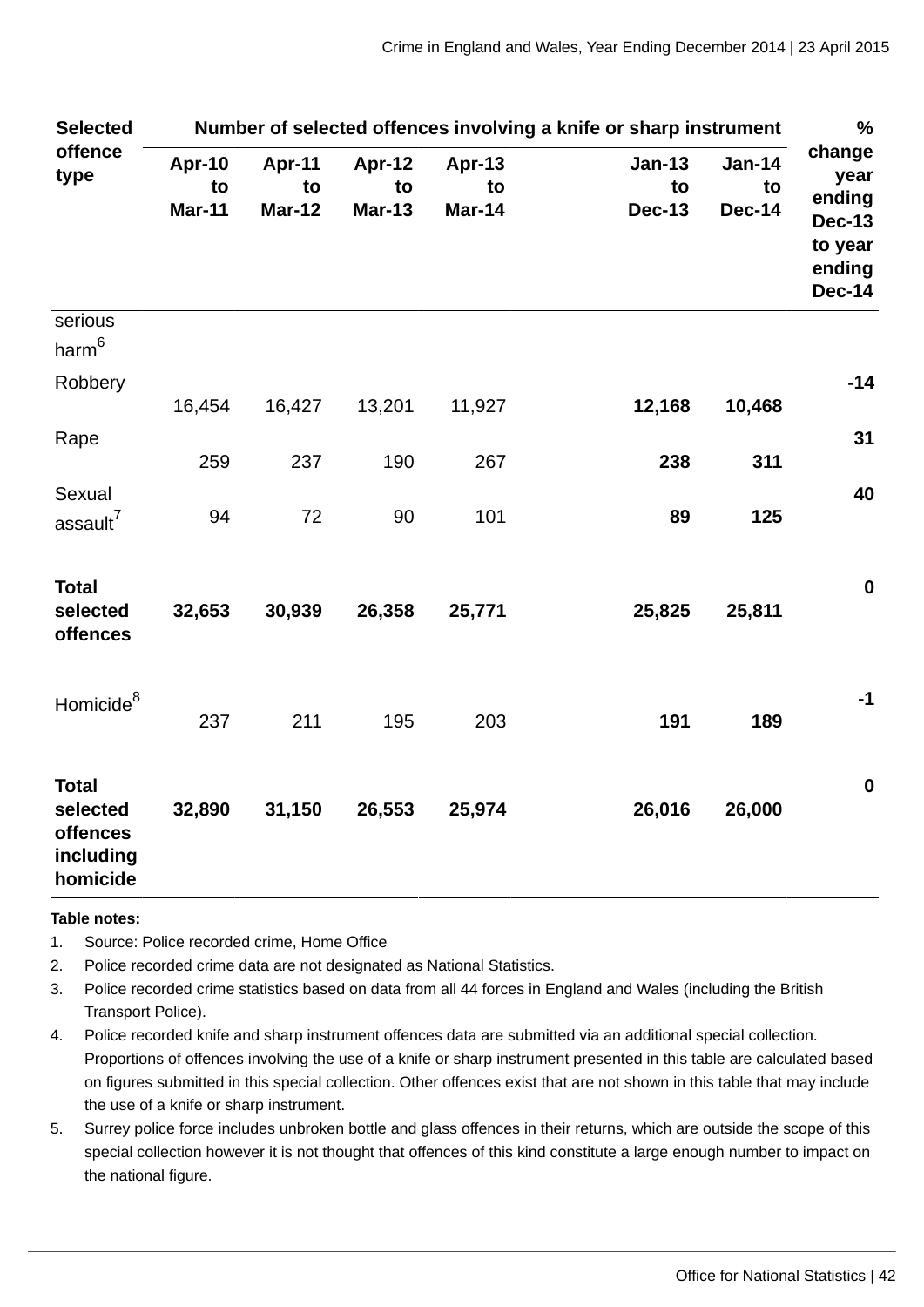- 6. Changes to offence codes in April 2012 mean the category of assault with injury and assault with intent to cause serious harm is not directly comparable with previous years. Appendix table A4 contains more details.
- 7. Sexual assault includes indecent assault on a male/female and sexual assault on a male/female (all ages).
- 8. Homicide offences are those currently recorded by the police as at 2 March 2015 and are subject to revision as cases are dealt with by the police and by the courts, or as further information becomes available. They include the offences of murder, manslaughter, infantIcide and, as of 2012/13, corporate manslaughter. These figures are taken from the detailed record level Homicide Index (rather than the main police collection for which forces are only required to provide an overall count of homicides, used in Table A4). There may therefore be differences in the total homicides figure used to calculate these proportions and the homicide figure presented in Table A4.

### **Download table**

**XLS** [XLS format](http://www.ons.gov.uk:80/ons/rel/crime-stats/crime-statistics/year-ending-december-2014/prt-9a.xls) (74.5 Kb)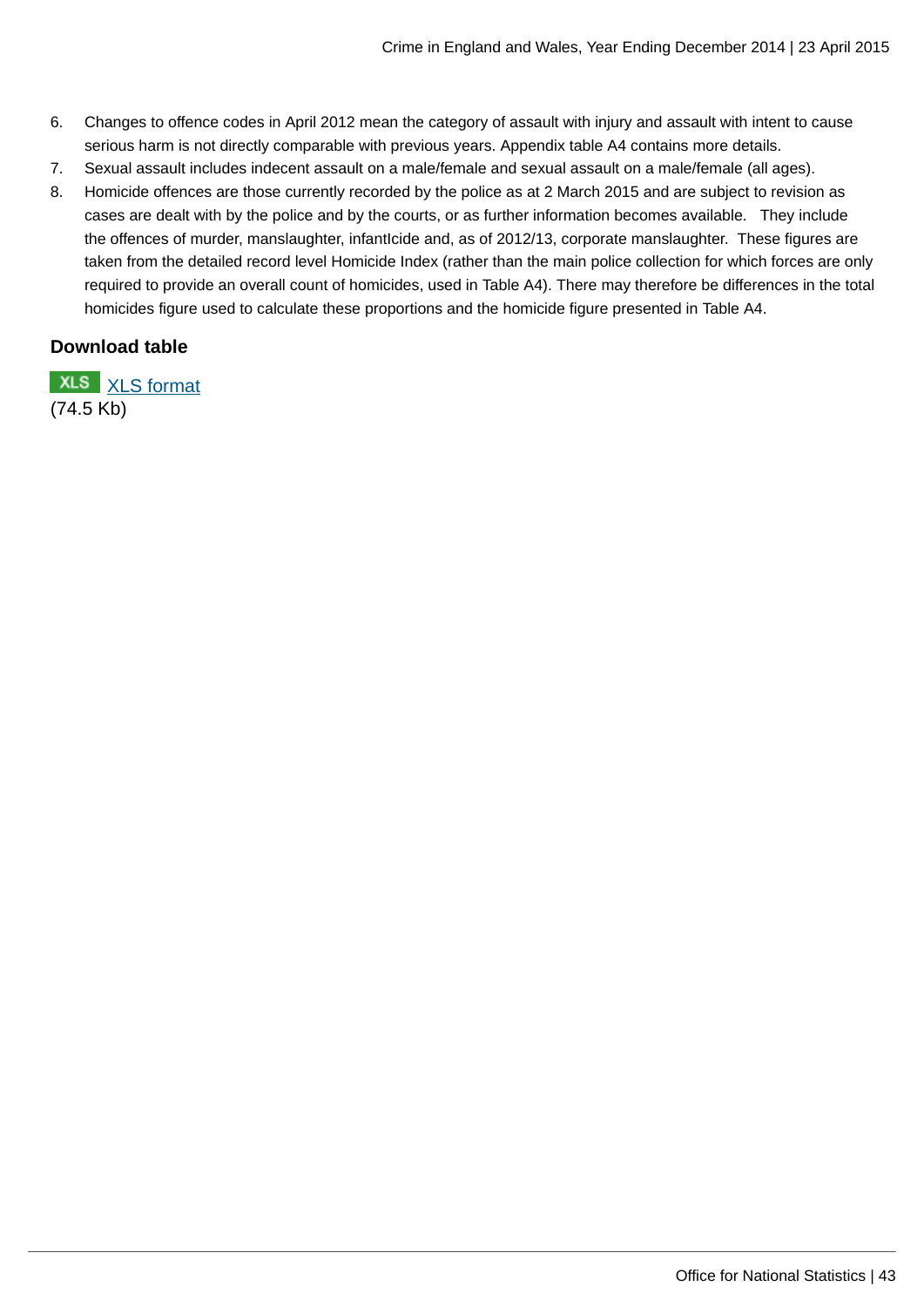# **Table 9b: Proportion of selected violent and sexual offences involving a knife or sharp instrument recorded by the police [1,2,3,4,5]**

England and Wales

| <b>Selected</b>                                                                                     | Proportion of selected offences involving a knife or sharp instrument |                         |                                      |                            |                            |                            |  |
|-----------------------------------------------------------------------------------------------------|-----------------------------------------------------------------------|-------------------------|--------------------------------------|----------------------------|----------------------------|----------------------------|--|
| offence<br>type                                                                                     | Apr-10 to<br><b>Mar-11</b>                                            | <b>Mar-12</b>           | Apr-11 to Apr-12 to<br><b>Mar-13</b> | Apr-13 to<br><b>Mar-14</b> | Jan-13 to<br><b>Dec-13</b> | Jan-14 to<br><b>Dec-14</b> |  |
|                                                                                                     |                                                                       |                         |                                      |                            |                            |                            |  |
| Attempted<br>murder                                                                                 | 46                                                                    | 51                      | 49                                   | 50                         | 50                         | 47                         |  |
| Threats to<br>kill                                                                                  | 15                                                                    | 15                      | 16                                   | 15                         | 16                         | 14                         |  |
| Assault<br>with<br>injury and<br>assault<br>with intent<br>to cause<br>serious<br>harm <sup>6</sup> | 4                                                                     | $\overline{4}$          | $\overline{4}$                       | $\overline{4}$             | 4                          | $\overline{\mathbf{4}}$    |  |
| Robbery                                                                                             | 22                                                                    | 22                      | 20                                   | 21                         | 20                         | 20                         |  |
| Rape                                                                                                | $\overline{2}$                                                        | $\mathbf{1}$            | $\mathbf{1}$                         | $1\,$                      | $\mathbf{1}$               | $\mathbf{1}$               |  |
| Sexual<br>assault <sup>7</sup>                                                                      | $\pmb{0}$                                                             | $\pmb{0}$               | $\pmb{0}$                            | $\pmb{0}$                  | $\pmb{0}$                  | $\bf{0}$                   |  |
| <b>Total</b><br>selected<br>offences                                                                | $\overline{\mathbf{7}}$                                               | $\overline{7}$          | $\bf 6$                              | $6\phantom{1}$             | $6\phantom{1}$             | 5                          |  |
| Homicide <sup>8</sup>                                                                               | 37                                                                    | 39                      | 35                                   | 38                         | 35                         | 41                         |  |
| <b>Total</b><br>selected<br>offences<br>including<br>homicide                                       | $\overline{\mathbf{z}}$                                               | $\overline{\mathbf{7}}$ | $\bf 6$                              | $\bf 6$                    | $\bf 6$                    | 5                          |  |

**Table notes:**

1. Source: Police recorded crime, Home Office

2. Police recorded crime data are not designated as National Statistics.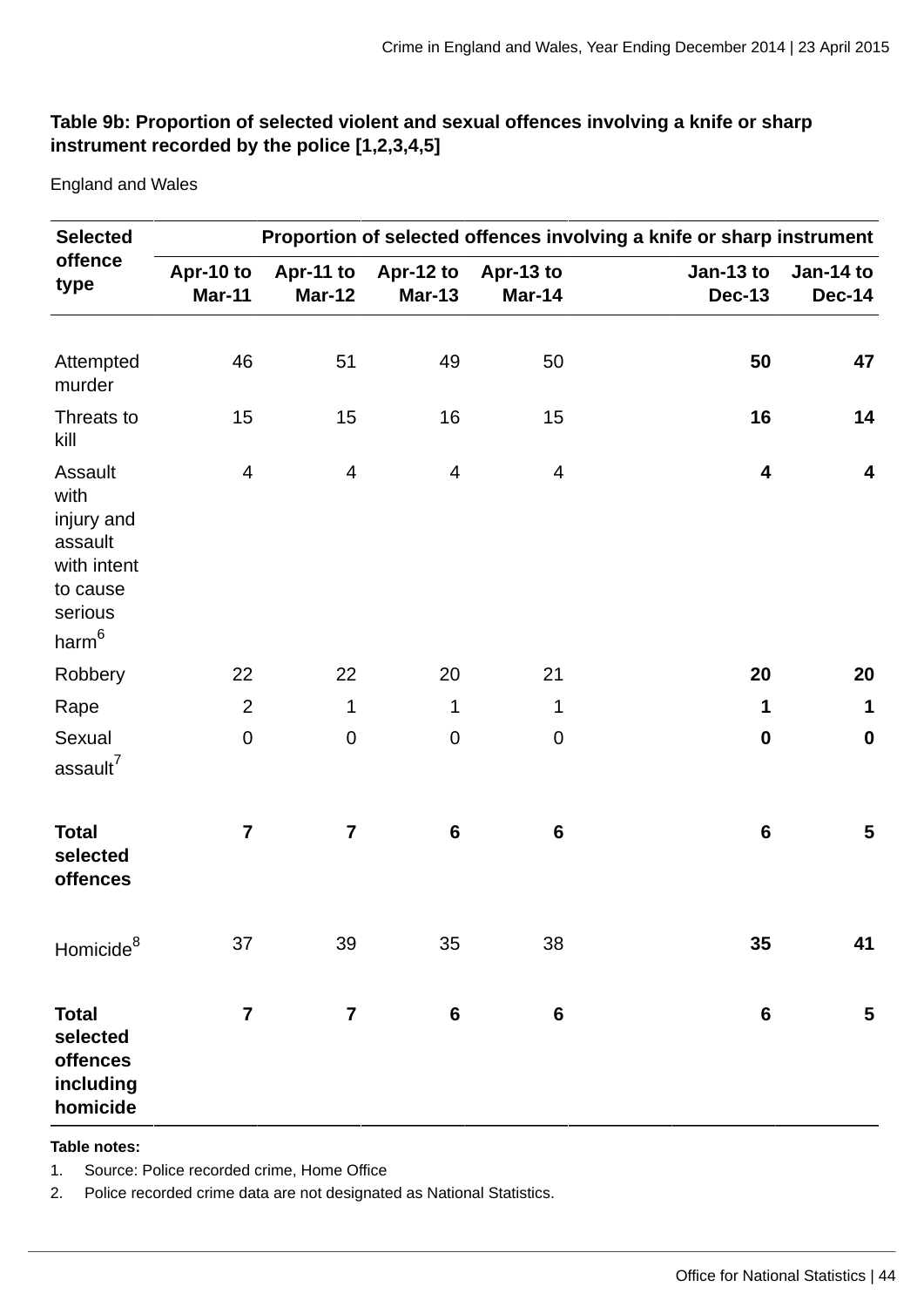- 3. Police recorded crime statistics based on data from all 44 forces in England and Wales (including the British Transport Police).
- 4. Police recorded knife and sharp instrument offences data are submitted via an additional special collection. Proportions of offences involving the use of a knife or sharp instrument presented in this table are calculated based on figures submitted in this special collection. Other offences exist that are not shown in this table that may include the use of a knife or sharp instrument.
- 5. Surrey police force includes unbroken bottle and glass offences in their returns, which are outside the scope of this special collection however it is not thought that offences of this kind constitute a large enough number to impact on the national figure.
- 6. Changes to offence codes in April 2012 mean the category of assault with injury and assault with intent to cause serious harm is not directly comparable with previous years. Appendix table A4 contains more details.
- 7. Sexual assault includes indecent assault on a male/female and sexual assault on a male/female (all ages).
- 8. Homicide offences are those currently recorded by the police as at 2 March 2015 and are subject to revision as cases are dealt with by the police and by the courts, or as further information becomes available. They include the offences of murder, manslaughter, infantIcide and, as of 2012/13, corporate manslaughter. These figures are taken from the detailed record level Homicide Index (rather than the main police collection for which forces are only required to provide an overall count of homicides, used in Table A4). There may therefore be differences in the total homicides figure used to calculate these proportions and the homicide figure presented in Table A4.

## **Download table**

# **XLS** [XLS format](http://www.ons.gov.uk:80/ons/rel/crime-stats/crime-statistics/year-ending-december-2014/prt-9b.xls) (74.5 Kb)

Of the selected violent offences covered in Table 9b, around 5% involved a knife or sharp instrument in the year ending December 2014; this was a slightly lower proportion than that seen in the previous year (6%). This is likely to be the result of the increases seen in overall police recorded violence $^4$ . Two-fifths of homicides (41%) and just under a half of attempted murders (47%) involved a knife or sharp instrument.

Between 2010/11 and the year ending December 2014, the proportion of offences involving a knife or sharp instrument recorded by the police has remained relatively consistent across all offence groups.

Further analysis on offences involving knives and sharp instruments recorded in 2013/14 has been published in [Focus on: Violent Crime and Sexual Offences, 2013/14.](http://www.ons.gov.uk:80/ons/rel/crime-stats/crime-statistics/focus-on-violent-crime-and-sexual-offences--2013-14/index.html)

An additional source of information about incidents involving knives and sharp instruments is

provided by provisional National Health Service (NHS) hospital admission statistics<sup>5</sup>. Admissions for assault with a sharp instrument peaked at 5,720 in 2006/07. Admissions have declined since that year, and in the year ending March 2014 there were 3,654 admissions, a 5% decrease on the previous year. Admissions for assault with a sharp instrument in 2013/14 were the lowest since  $2002/03^6$ .

### **Notes for Offences involving knives and sharp instruments**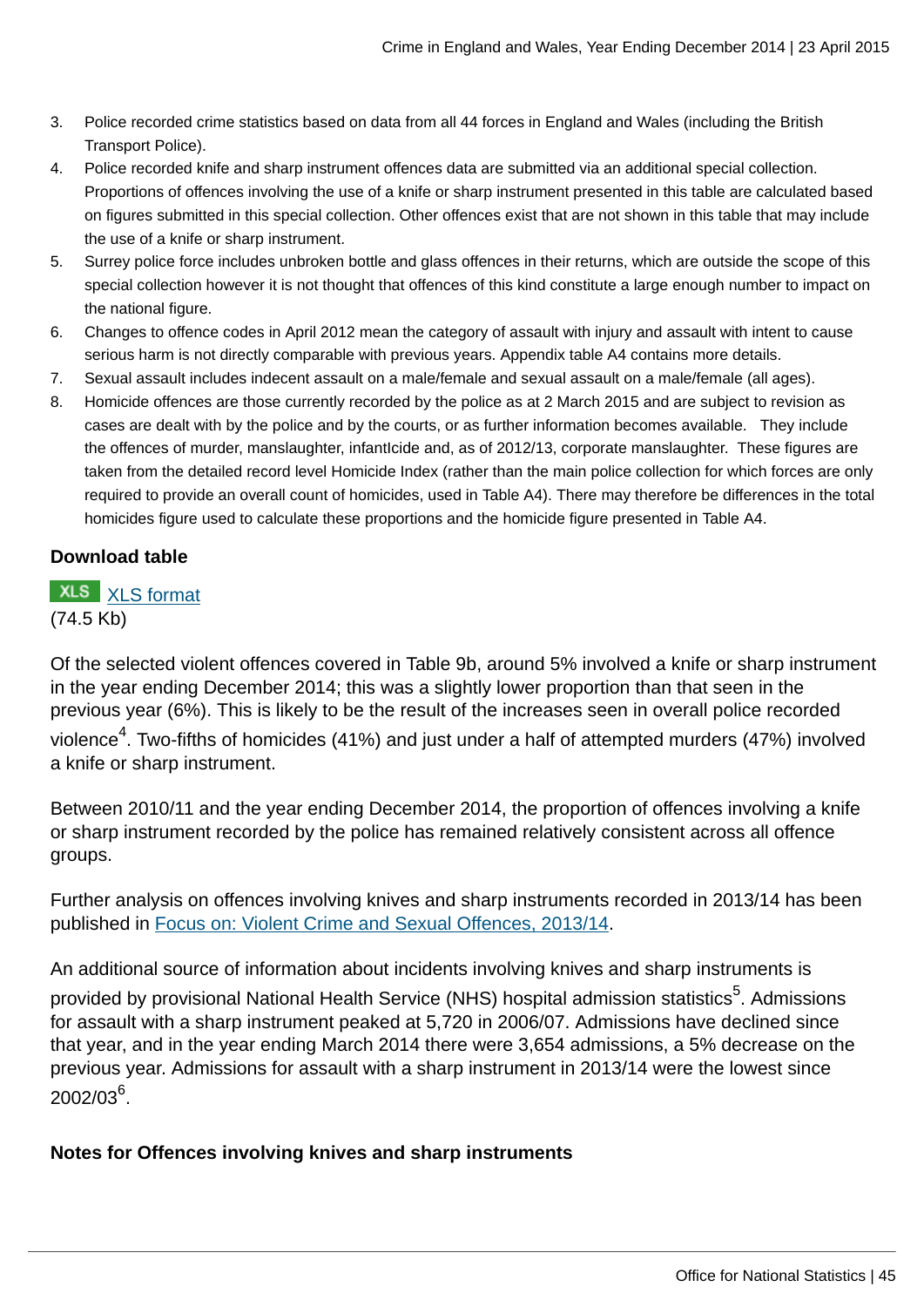- 1. A sharp instrument is any object that pierces the skin (or in the case of a threat, is capable of piercing the skin), for example a broken bottle.
- 2. Until April 2010, West Midlands Police force included unbroken bottle and glass offences in their statistics, but now exclude these offences in line with other forces.
- 3. Changes to offence codes in April 2012 mean the category of assault with injury and assault with intent to cause serious harm are not directly comparable with previous years. [Appendix](http://www.ons.gov.uk:80/ons/rel/crime-stats/crime-statistics/year-ending-december-2014/rft-2.xls) [table A4 \(486 Kb Excel sheet\)](http://www.ons.gov.uk:80/ons/rel/crime-stats/crime-statistics/year-ending-december-2014/rft-2.xls) contains more details.
- 4. The increases seen in overall police recorded violence reflect improved recording practices, which are thought to affect lower level violent offences more than serious violent crimes such as those involving a knife or sharp instrument.
- 5. While it is a requirement to record every hospital admission, completing the field for external cause is not always done.
- 6. Based on the latest National Health Service (NHS) [Hospital Episode Statistics](http://www.hscic.gov.uk/article/2021/Website-Search?productid=14896&q=Provisional+Monthly+Hospital+Episode+Statistics+for+Admitted+Patient+Care%2c+Outpatients+and+Accident+and+Emergency+Data+&sort=Relevance&size=10&page=1&area=both#top) and [hospital](http://www.hscic.gov.uk/suppinfofiles) [admissions due to assault](http://www.hscic.gov.uk/suppinfofiles) (dated 15 July 2014). These do not include figures for Wales and relate to activity in English NHS hospitals. A graph based on financial years is available in the latest [Focus on: Violent Crime and Sexual Offences](http://www.ons.gov.uk:80/ons/rel/crime-stats/crime-statistics/focus-on-violent-crime-and-sexual-offences--2013-14/index.html) release.

# **Offences involving firearms**

Similar to the breakdown of offences involving knives or sharp instruments, statistics for the year ending December 2014 are available for police recorded crimes involving the use of firearms other than air weapons. Firearms are taken to be involved in an offence if they are fired, used as a blunt instrument against a person, or used as a threat. [Focus on: Violent Crime and Sexual Offences,](http://www.ons.gov.uk:80/ons/rel/crime-stats/crime-statistics/focus-on-violent-crime-and-sexual-offences--2013-14/index.html) [2013/14](http://www.ons.gov.uk:80/ons/rel/crime-stats/crime-statistics/focus-on-violent-crime-and-sexual-offences--2013-14/index.html) has more detailed information on trends and the circumstances of offences involving firearms, including air weapons, recorded in 2013/14.

Figures for the year ending December 2014 show 4,860 offences involving firearms (excluding air weapons) were recorded in England and Wales, a 1% decrease compared with the previous year (4,927, Tables 10a and 10b). The latest fall is smaller than year-on-year decreases seen in previous years, with a 7% decrease reported in the year ending September 2014 and a 6% decrease reported in the year ending June 2014.

Figure 6 shows the trend from 2002/03 and demonstrates that since the peak in 2005/06 there has been a substantial decrease (56%) in the number of offences involving firearms (excluding air weapons) recorded by the police. This reduction in offences involving firearms is in contrast to the 4% increase seen in overall violent crime since 2008/09. The renewed focus in improving compliance with the NCRS is likely to have contributed to the increase in overall police recorded violence. However, offences involving firearms are less likely to have been affected by these changes in recording practices than overall police recorded crime, the [Focus on: Violent Crime and](http://www.ons.gov.uk:80/ons/rel/crime-stats/crime-statistics/focus-on-violent-crime-and-sexual-offences--2013-14/index.html) [Sexual Offences 2013/14](http://www.ons.gov.uk:80/ons/rel/crime-stats/crime-statistics/focus-on-violent-crime-and-sexual-offences--2013-14/index.html) contains more detail.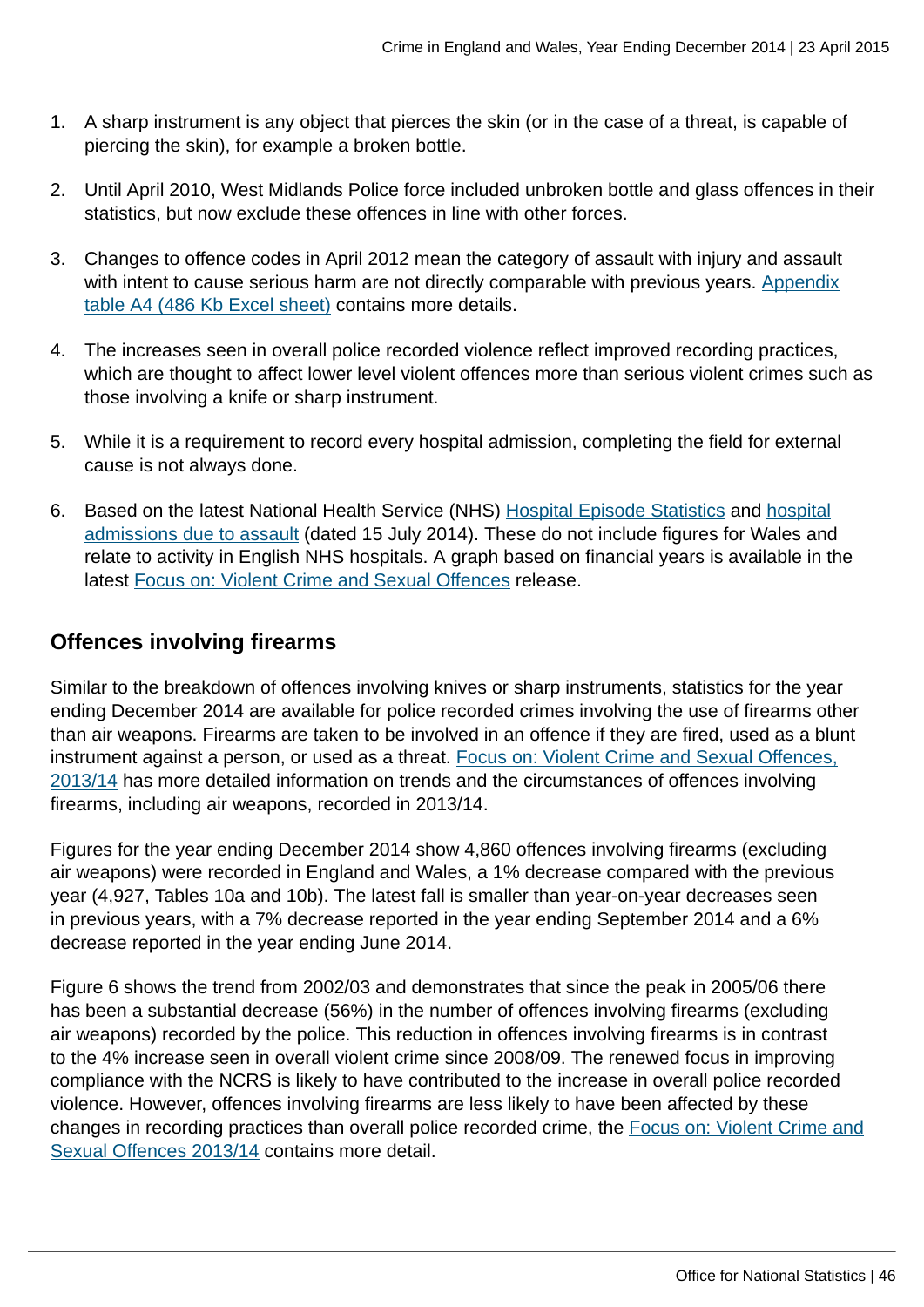# **Figure 6: Trends in police recorded crimes in England and Wales involving the use of firearms other than air weapons, 2002/03 to year ending December 2014**



#### **Notes:**

- 1. Source: Police recorded crime, Home Office
- 2. Police recorded crime data are not designated as National Statistics.

### **Download chart**

**XLS** [XLS format](http://www.ons.gov.uk:80/ons/rel/crime-stats/crime-statistics/year-ending-december-2014/chd-6.xls) (73.5 Kb)

# **Table 10a: Police recorded offences involving firearms - number of offences [1,2,3,4]**

England and Wales

|                         |        | Apr-03 to Mar-04 Apr-08 to Mar-09 Jan-13 to Dec-13 Jan-14 to Dec-14 |       |       |
|-------------------------|--------|---------------------------------------------------------------------|-------|-------|
| <b>Firearm offences</b> | 10,338 | 8.199                                                               | 4.927 | 4,860 |

#### **Table notes:**

1. Source: Police recorded crime, Home Office

2. Police recorded crime data are not designated as National Statistics.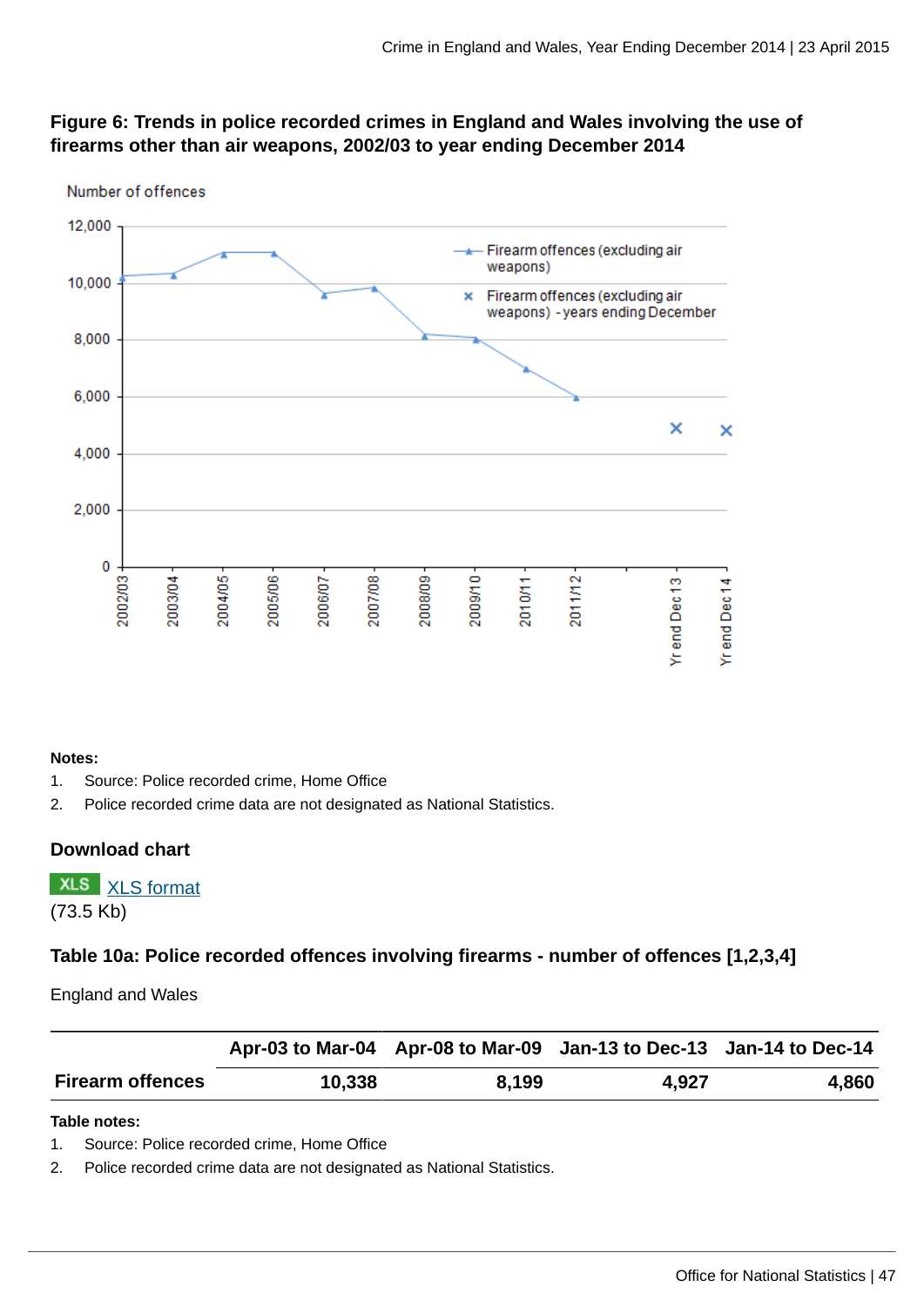- 3. Police recorded crime statistics based on data from all 43 forces in England and Wales (excluding the British Transport Police).
- 4. Firearms data are provisional. Excludes offences involving the use of air weapons and offences recorded by British Transport Police. Includes crimes recorded by police where a firearm has been fired, used as a blunt instrument against a person or used as a threat.

### **Download table**

**XLS** [XLS format](http://www.ons.gov.uk:80/ons/rel/crime-stats/crime-statistics/year-ending-december-2014/prt-10a.xls) (74.5 Kb)

# **Table 10b: Police recorded offences involving firearms - percentage change [1,2,3,4]**

#### England and Wales

|                         |                  |                                              | Percentage change       |
|-------------------------|------------------|----------------------------------------------|-------------------------|
|                         |                  | January 2014 to December 2014 compared with: |                         |
|                         | Apr-03 to Mar-04 | Apr-08 to Mar-09                             | <b>Jan-13 to Dec-13</b> |
| <b>Firearm offences</b> | -53              | -41                                          |                         |

#### **Table notes:**

- 1. Source: Police recorded crime, Home Office
- 2. Police recorded crime data are not designated as National Statistics.
- 3. Police recorded crime statistics based on data from all 43 forces in England and Wales (excluding the British Transport Police).
- 4. Firearms data are provisional. Excludes offences involving the use of air weapons and offences recorded by British Transport Police. Includes crimes recorded by police where a firearm has been fired, used as a blunt instrument against a person or used as a threat.

### **Download table**

**XLS** [XLS format](http://www.ons.gov.uk:80/ons/rel/crime-stats/crime-statistics/year-ending-december-2014/prt-10b.xls) (75 Kb)

# **Theft offences**

The Crime Survey for England and Wales (CSEW) and police recorded crime both measure various theft offences. Both series cover the headline categories of domestic burglary, vehicle-related theft, theft from the person, and bicycle theft. Theft of property from outside people's homes (for example, garden furniture and tools) and theft of unattended property as measured by the CSEW are incorporated within the police recorded crime category "other theft". Additionally, shoplifting offences, which are not included in the CSEW, are recorded by the police $^{\rm 1}.$ 

There are substantial overlaps between theft offences in the two data series; however, the CSEW shows a larger volume as it includes incidents not reported to the police. Police recorded theft is broader, covering a wider variety of offences and victims; for example, police recorded theft includes theft against commercial victims and offences of handling stolen goods whereas the CSEW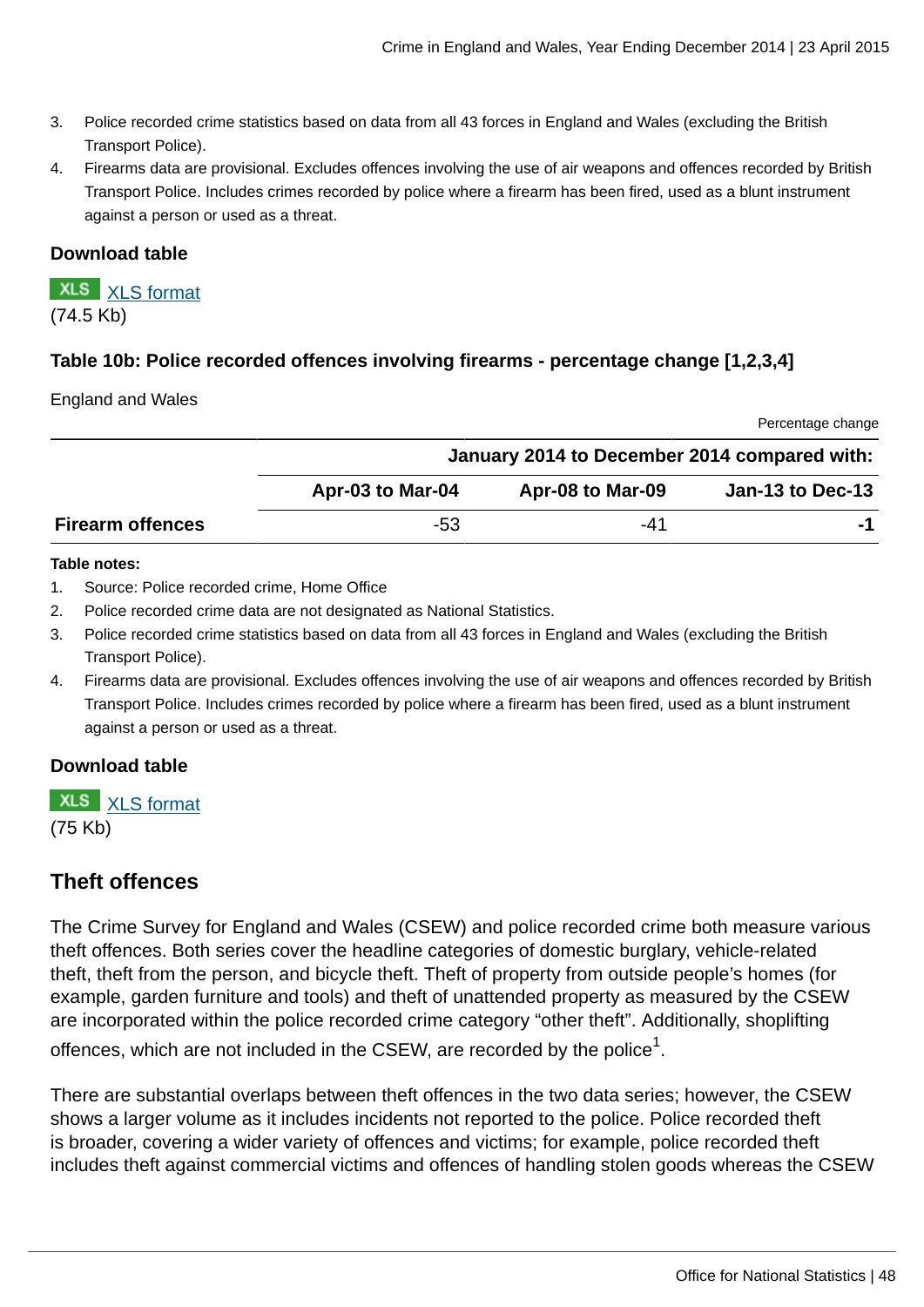does not. Theft offences recorded by the police and the CSEW don't include robbery as these are presented as a separate offence (as described in the 'Robbery' section).

Incidents of theft experienced by 10 to 15 year olds can be found in the 'Crime experienced by children aged 10 to 15' section of this bulletin.

Total theft offences (acquisitive crime) accounted for 59% of all incidents estimated by the CSEW (an estimated 4.1 million incidents) and almost half (47%) of all police recorded crime (1.8 million offences) in the year ending December 2014.

The long-term trend in CSEW theft reflects the long-term trend in total CSEW crime. Latest estimates point to a further decline, with total theft offences decreasing by 7% from the previous year (from 4.4 million to 4.1 million incidents, which is the lowest number recorded since the survey began in 1981) ([Appendix table A1 \(486 Kb Excel sheet\)\)](http://www.ons.gov.uk:80/ons/rel/crime-stats/crime-statistics/year-ending-december-2014/rft-2.xls).

Since 2002/03, the number of police recorded theft offences has shown year-on-year decreases and is 46% lower in the year ending December 2014 than in 2003/04 (Figure 7). The latest figures show a 5% decrease compared with the previous year ([Appendix table A4 \(486 Kb Excel sheet\)\)](http://www.ons.gov.uk:80/ons/rel/crime-stats/crime-statistics/year-ending-december-2014/rft-2.xls). As theft offences make up almost half of all police recorded crime, it is an important driver of the overall trend. However the decrease in theft has been offset by increases in other offence types which has resulted in a 2% increase in overall police recorded crime compared with the previous year.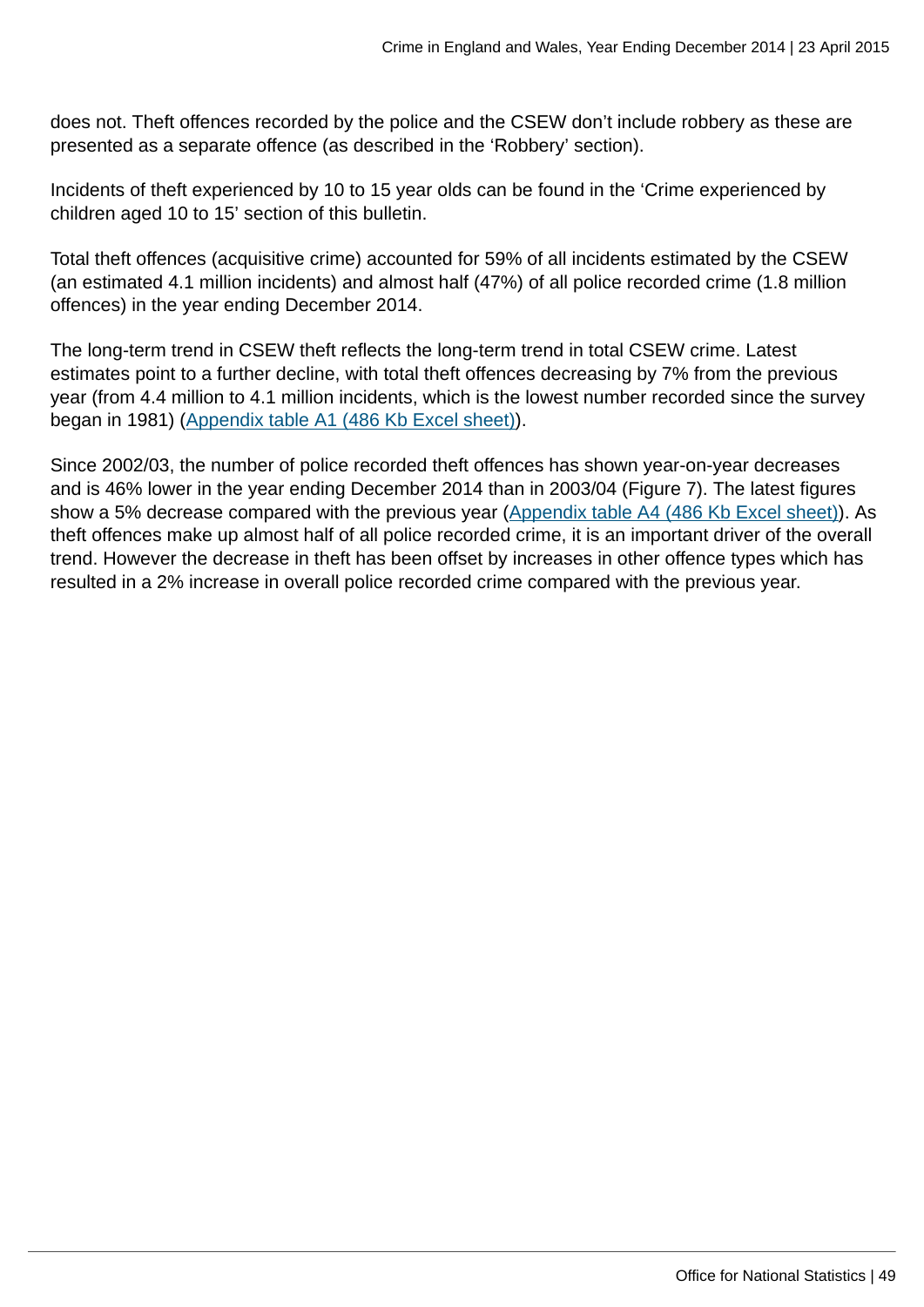## **Figure 7: Trends in police recorded theft offences in England and Wales, 2002/03 to year ending December 2014**



#### **Notes:**

- 1. Source: Police recorded crime, Home Office
- 2. Police recorded crime data are not designated as National Statistics.

## **Download chart**

**XLS** [XLS format](http://www.ons.gov.uk:80/ons/rel/crime-stats/crime-statistics/year-ending-december-2014/chd-7.xls) (75.5 Kb)

Further analysis on theft offences, based on the 2013/14 CSEW, was published on 27 November 2014 as part of [Focus on: Property Crime, 2013/14](http://www.ons.gov.uk:80/ons/rel/crime-stats/crime-statistics/focus-on-property-crime--2013-14/index.html).

### **Notes for Theft offences**

1. Section 5.2 of the [User Guide](http://www.ons.gov.uk:80/ons/guide-method/method-quality/specific/crime-statistics-methodology/user-guides/index.html) has more information.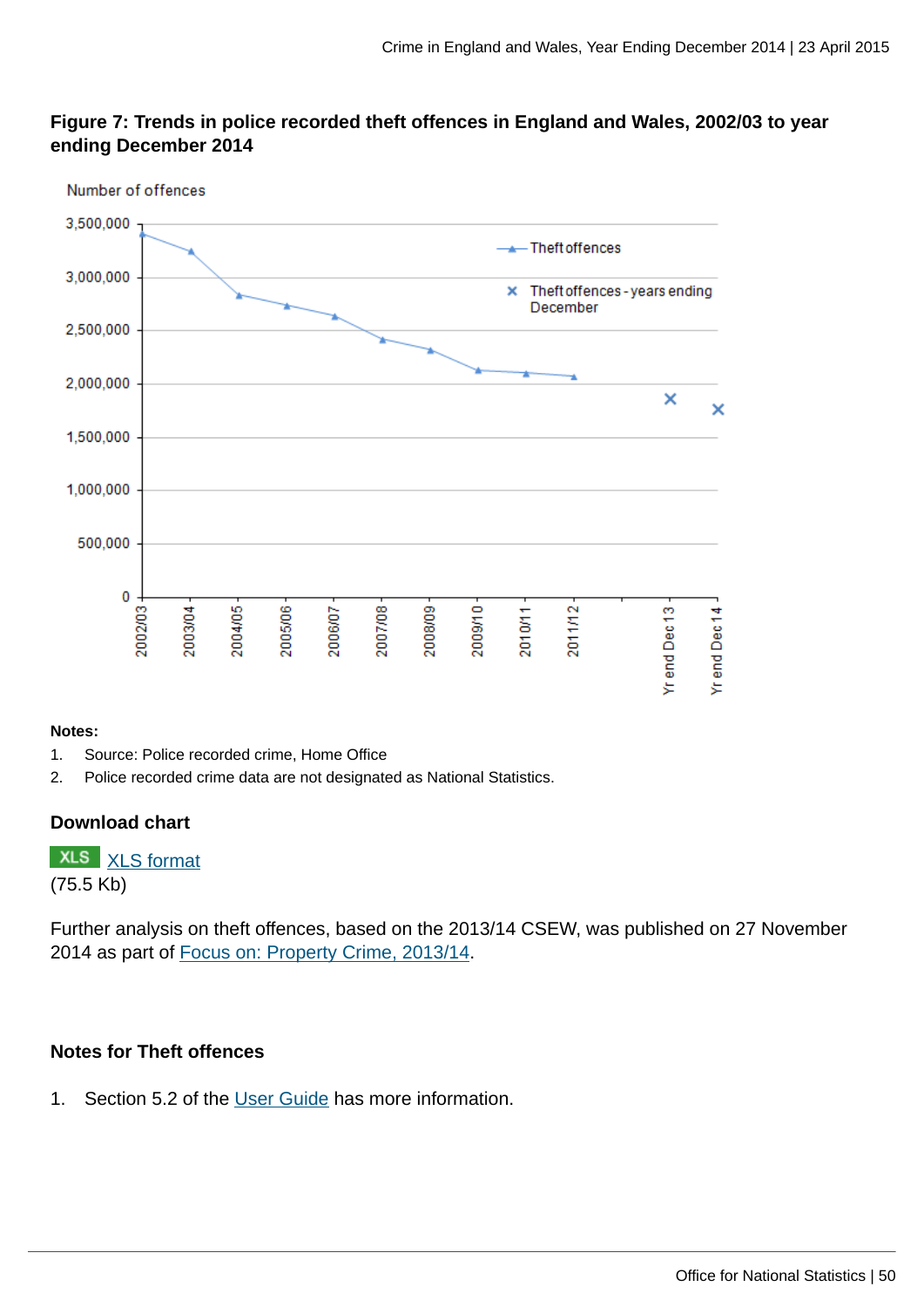# **Theft offences – burglary**

The year ending December 2014 Crime Survey for England and Wales (CSEW) estimated 796,000 incidents of domestic burglary in the last year. There was no change compared with the previous year, the apparent 2% decrease was not statistically significant (Tables 11a and 11b). CSEW domestic burglary follows a similar pattern to that seen for overall crime, and despite some fluctuations the trend has remained fairly flat between 2004/05 and 2010/11 (Figure 8). Estimates for the year ending December 2014 are 39% lower than those in 2003/04 and 67% lower than those in the 1995 survey.

# **Figure 8: Trends in Crime Survey for England and Wales domestic burglary, 1981 to year ending December 2014**



Number of incidents (000s)

#### **Notes:**

- 1. Source: Crime Survey for England and Wales, Office for National Statistics
- 2. The data on this chart refer to different time periods: a) 1981 to 1999 refer to crimes experienced in the calendar year (January to December) b) from 2001/02 onwards the estimates relate to crimes experienced in the 12 months before interview, based on interviews carried out in that financial year (April to March) c) the last two data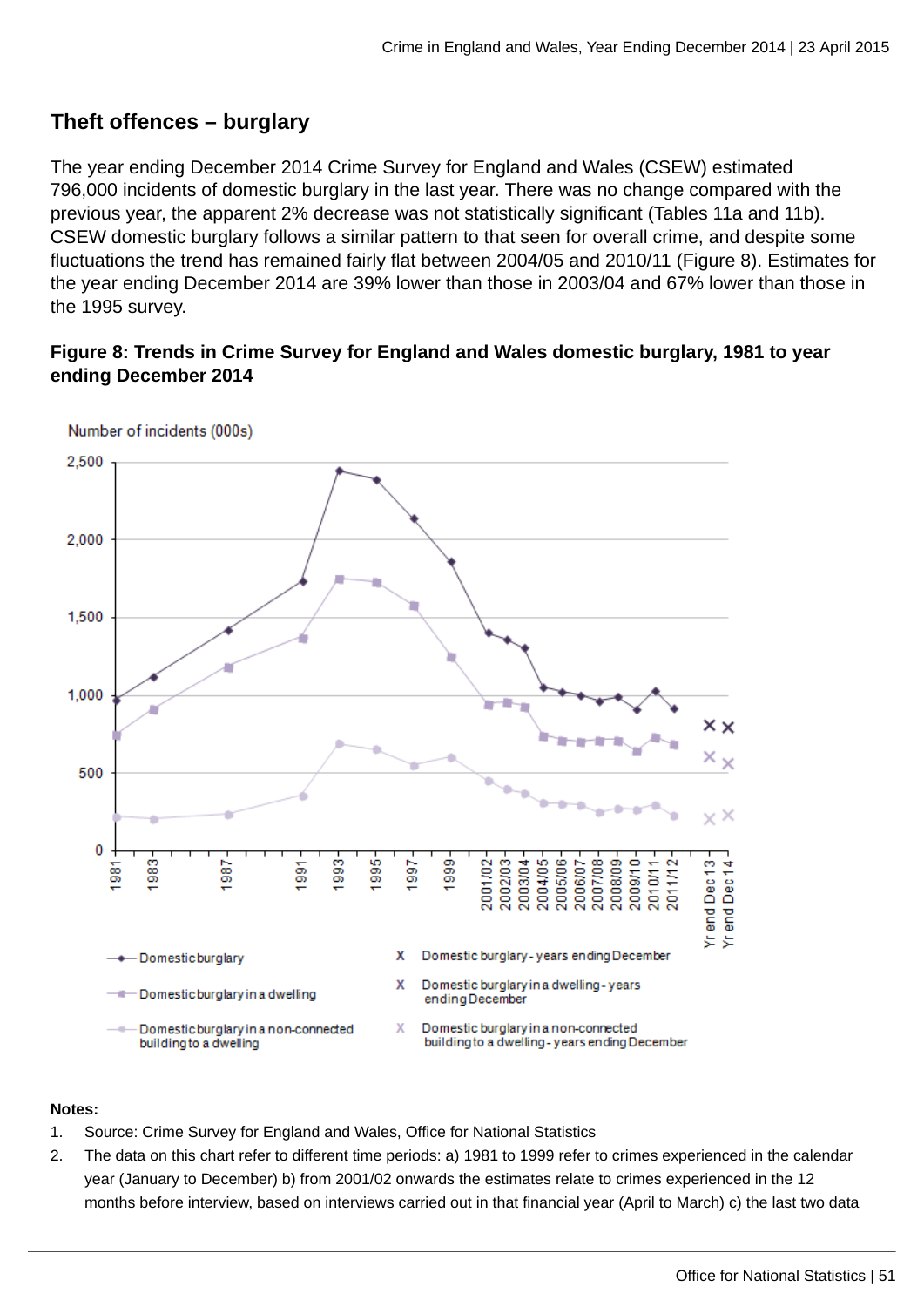points relate to interviews carried out in the rolling 12 month periods for the latest available two years (January to December).

3. The numbers of incidents are derived by multiplying incidence rates by the population estimates for England and Wales.

### **Download chart**

# **XLS** [XLS format](http://www.ons.gov.uk:80/ons/rel/crime-stats/crime-statistics/year-ending-december-2014/chd-8.xls)

(76.5 Kb)

The reduction is reflected in the percentage of households that had been victims of domestic burglary in the last year, with around 3 in 100 households being victims in the year ending December 2014 survey, compared with around 9 in 100 households in the 1995 survey. Households are now around 3 times less likely to be a victim of burglary than in 1995 (Tables 11a and 11b). It is widely accepted that improvements to home security has been an important factor in the reduction seen in domestic burglary offences; other potential factors are discussed in the 'Existing theories on why property crime has fallen' section of [Focus on: Property Crime, 2013/14.](http://www.ons.gov.uk:80/ons/rel/crime-stats/crime-statistics/focus-on-property-crime--2013-14/index.html)

Over time, the sub-categories of CSEW 'Domestic burglary in a dwelling' and 'Domestic burglary in a non-connected building to a dwelling' have followed similar patterns to that of domestic burglary overall. In the year ending December 2014 there was an apparent 7% decrease in "domestic burglary in a dwelling" and an apparent 13% increase in "domestic burglary in a non-connected building to a dwelling" compared with the previous year, though these were not statistically significant.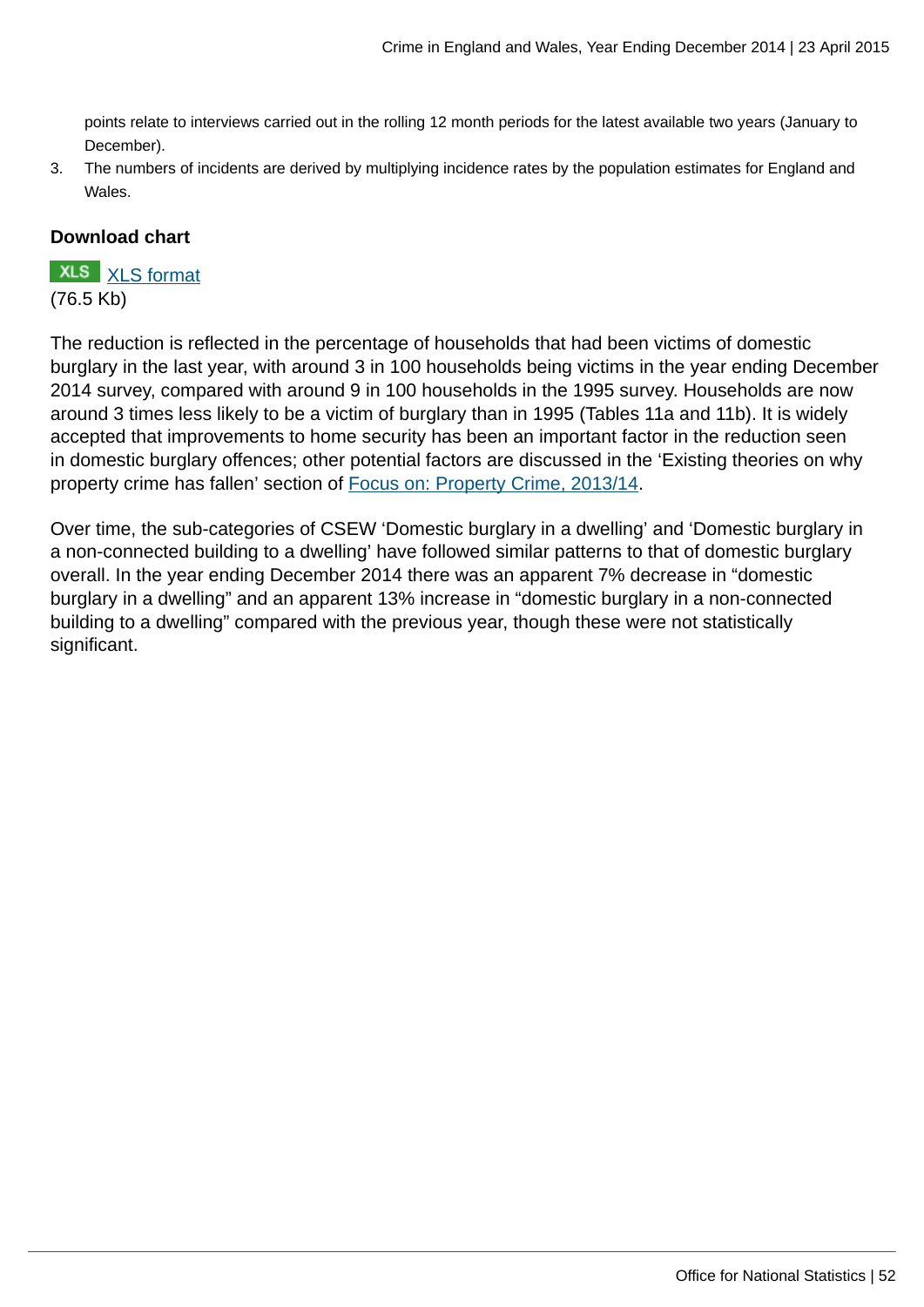# **Table 11a: CSEW burglary - number, rate and percentage of incidents [1,2]**

England and Wales

|                                                                         |                            |                     |                     |                          | Households               |
|-------------------------------------------------------------------------|----------------------------|---------------------|---------------------|--------------------------|--------------------------|
|                                                                         |                            |                     |                     |                          | <b>Interviews from:</b>  |
|                                                                         | Jan-95 to<br><b>Dec-95</b> | Apr-03 to<br>Mar-04 | Apr-08 to<br>Mar-09 | Jan-13 to<br>Dec- $13^3$ | Jan-14 to<br>Dec- $14^3$ |
| <b>Number of</b><br>incidents                                           |                            |                     |                     |                          | Thousands                |
| <b>Domestic</b><br>burglary                                             | 2,389                      | 1,307               | 991                 | 812                      | 796                      |
| <b>Domestic</b><br>burglary in a<br>dwelling                            | 1,735                      | 935                 | 717                 | 607                      | 564                      |
| Domestic<br>burglary in a<br>non-connected<br>building to a<br>dwelling | 654                        | 372                 | 275                 | 205                      | 232                      |
| <b>Incidence</b><br>rate per 1,000<br>adults                            |                            |                     |                     |                          |                          |
| Domestic<br>burglary                                                    | 115                        | 59                  | 43                  | 34                       | 33                       |
| <b>Domestic</b><br>burglary in a<br>dwelling                            | 84                         | 42                  | 31                  | 26                       | 23                       |
| Domestic<br>burglary in a<br>non-connected<br>building to a<br>dwelling | 31                         | 17                  | 12                  | $\boldsymbol{9}$         | 10                       |
| <b>Percentage of</b><br>households<br>that were                         |                            |                     |                     |                          | Percentage               |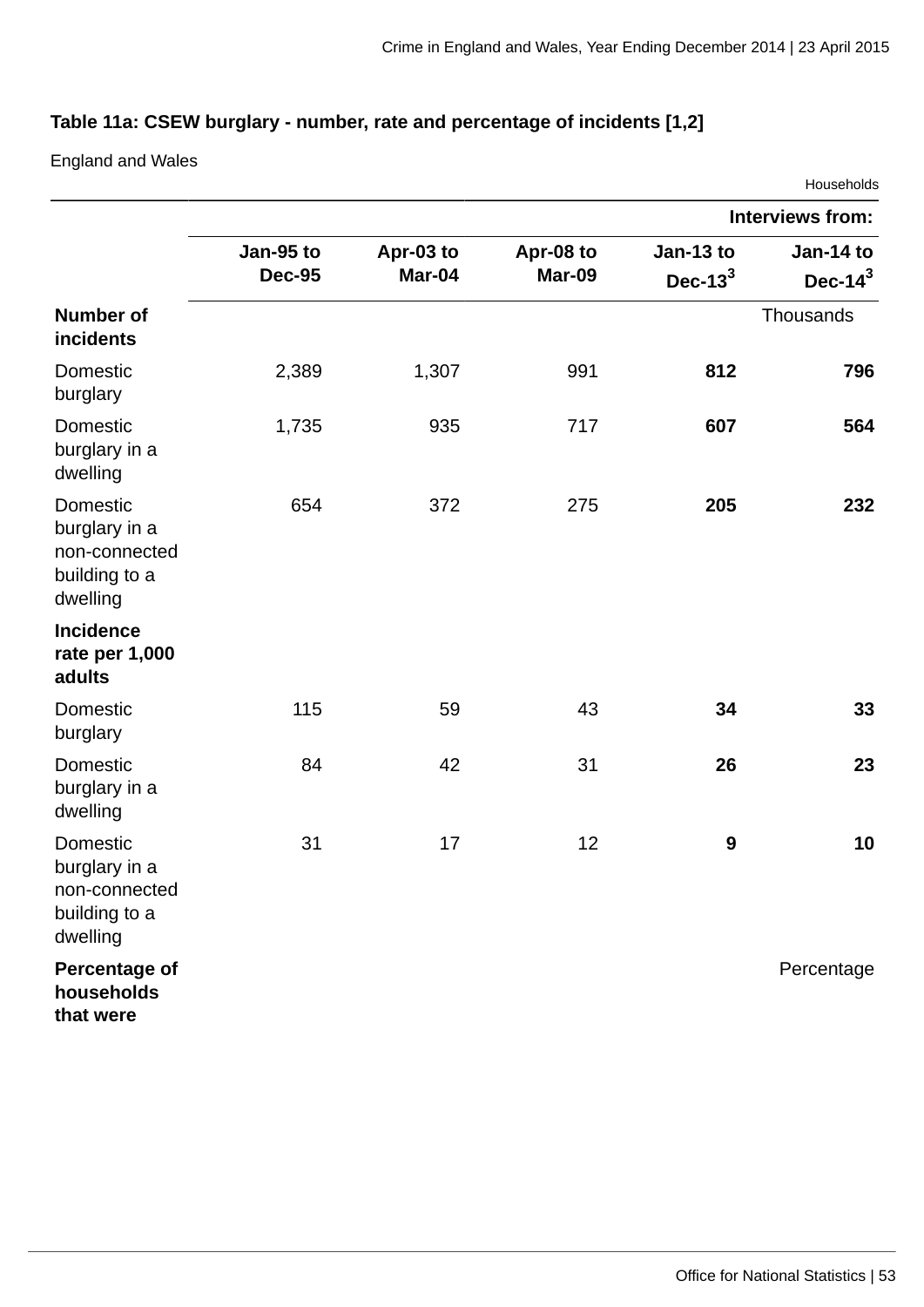|                                                                                |                            |                     |                     |                          | <b>Interviews from:</b>  |
|--------------------------------------------------------------------------------|----------------------------|---------------------|---------------------|--------------------------|--------------------------|
|                                                                                | Jan-95 to<br><b>Dec-95</b> | Apr-03 to<br>Mar-04 | Apr-08 to<br>Mar-09 | Jan-13 to<br>Dec- $13^3$ | Jan-14 to<br>Dec- $14^3$ |
| victims once<br>or more                                                        |                            |                     |                     |                          |                          |
| Domestic<br>burglary                                                           | 8.7                        | 4.5                 | 3.4                 | 2.7                      | 2.7                      |
| Domestic<br>burglary in a<br>dwelling                                          | 6.4                        | 3.2                 | 2.5                 | 2.0                      | 1.9                      |
| <b>Domestic</b><br>burglary in a<br>non-connected<br>building to a<br>dwelling | 2.6                        | 1.4                 | 1.0                 | 0.7                      | 0.8                      |
| Unweighted<br>base - number<br>of households                                   | 16,310                     | 37,890              | 46,254              | 36,315                   | 32,624                   |

#### **Table notes:**

1. Source: Crime Survey for England and Wales, Office for National Statistics

2. Appendix table A1, A2, A3 provide detailed footnotes and data for further years.

3. Base sizes for data since the years ending December 2013 and December 2014 are smaller than previous years, due to sample size reductions introduced in April 2012.

### **Download table**

**XLS** [XLS format](http://www.ons.gov.uk:80/ons/rel/crime-stats/crime-statistics/year-ending-december-2014/prt-11a.xls)

(76.5 Kb)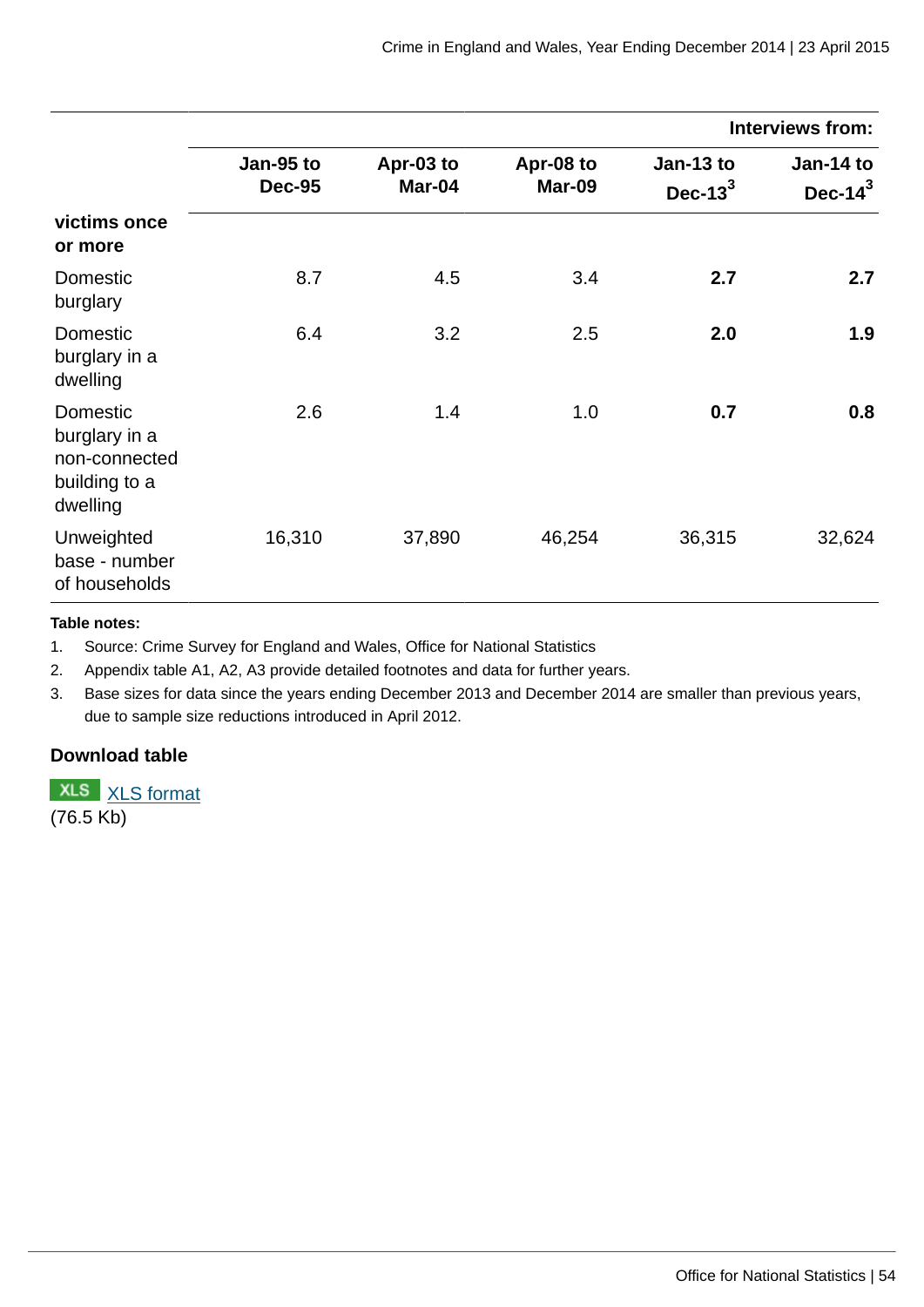# **Table 11b: CSEW burglary - percentage change and statistical significance [1,2]**

England and Wales

|                                                                                |                  |          |                  |          |                                              |          |                                                   | Households |
|--------------------------------------------------------------------------------|------------------|----------|------------------|----------|----------------------------------------------|----------|---------------------------------------------------|------------|
|                                                                                |                  |          |                  |          | January 2014 to December 2014 compared with: |          |                                                   |            |
|                                                                                | Jan-95 to Dec-95 |          | Apr-03 to Mar-04 |          | Apr-08 to Mar-09                             |          | Jan-13 to Dec-13                                  |            |
| <b>Number</b><br>of<br>incidents                                               |                  |          |                  |          |                                              |          | Percentage change and significance <sup>3</sup>   |            |
| Domestic<br>burglary                                                           | $-67$            | $\star$  | $-39$            | $^\star$ | $-20$                                        | $^\star$ | $-2$                                              |            |
| Domestic<br>burglary<br>in a<br>dwelling                                       | $-68$            | $\star$  | $-40$            | $^\star$ | $-21$                                        | $^\star$ | $-7$                                              |            |
| Domestic<br>burglary<br>in a non-<br>connected<br>building<br>to a<br>dwelling | $-64$            | $\star$  | $-38$            | $\star$  | $-15$                                        | $^\star$ | 13                                                |            |
| <b>Incidence</b><br>rate per<br>1,000<br>adults                                |                  |          |                  |          |                                              |          |                                                   |            |
| Domestic<br>burglary                                                           | $-71$            | $^\star$ | $-44$            | $^\star$ | $-24$                                        | $^\star$ | $-3$                                              |            |
| <b>Domestic</b><br>burglary<br>in a<br>dwelling                                | $-72$            | $^\star$ | $-45$            | $^\star$ | $-25$                                        | $^\star$ | -8                                                |            |
| Domestic<br>burglary<br>in a non-<br>connected<br>building<br>to a<br>dwelling | $-69$            | $^\star$ | $-43$            | $^\star$ | $-19$                                        | $^\star$ | 12                                                |            |
| Percentage<br>of<br>households<br>that were                                    |                  |          |                  |          |                                              |          | Percentage change and significance <sup>3,4</sup> |            |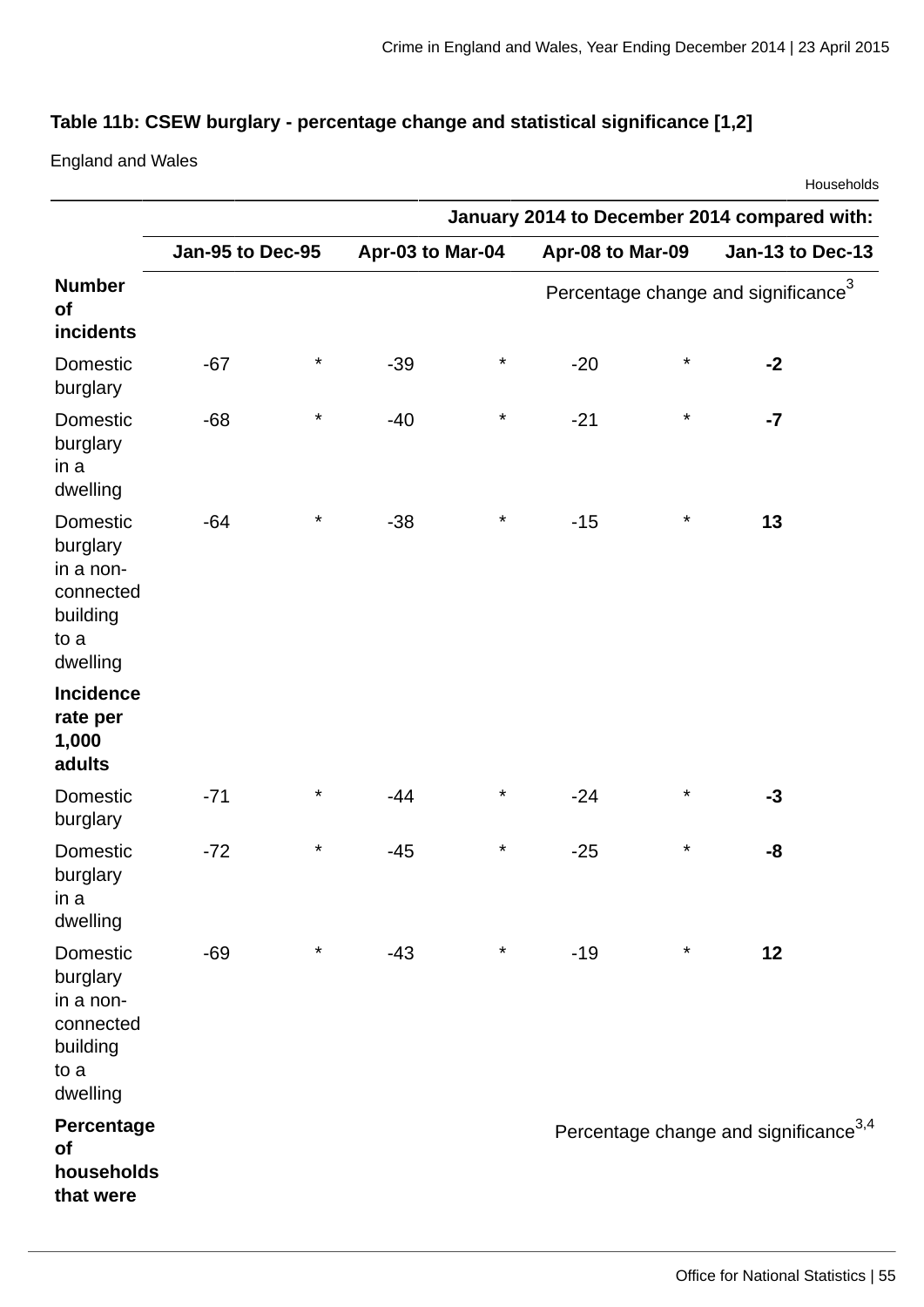|                                                                                       | January 2014 to December 2014 compared with: |         |                  |         |        |                  |        |                         |
|---------------------------------------------------------------------------------------|----------------------------------------------|---------|------------------|---------|--------|------------------|--------|-------------------------|
|                                                                                       | Jan-95 to Dec-95                             |         | Apr-03 to Mar-04 |         |        | Apr-08 to Mar-09 |        | <b>Jan-13 to Dec-13</b> |
| victims<br>once or<br>more                                                            |                                              |         |                  |         |        |                  |        |                         |
| Domestic<br>burglary                                                                  | $-6.0$                                       | $\star$ | $-1.8$           | $\star$ | $-0.7$ | $\star$          | 0.0    |                         |
| Domestic<br>burglary<br>in a<br>dwelling                                              | $-4.4$                                       | $\star$ | $-1.3$           | $\star$ | $-0.5$ | $\star$          | $-0.1$ |                         |
| <b>Domestic</b><br>burglary<br>in a non-<br>connected<br>building<br>to a<br>dwelling | $-1.8$                                       | $\star$ | $-0.6$           | $\star$ | $-0.2$ | $^\star$         | 0.1    |                         |

#### **Table notes:**

- 1. Source: Crime Survey for England and Wales, Office for National Statistics
- 2. Appendix table A1, A2, A3 provide detailed footnotes and data for further years.
- 3. Statistically significant change at the 5% level is indicated by an asterisk.
- 4. The percentage point change presented in the tables may differ from subtraction of the 2 percentages due to rounding.

### **Download table**

**XLS** [XLS format](http://www.ons.gov.uk:80/ons/rel/crime-stats/crime-statistics/year-ending-december-2014/prt-11b.xls)

(79 Kb)

The [Crime-recording: making the victim count](https://www.justiceinspectorates.gov.uk/hmic/publication/crime-recording-making-the-victim-count/) report, published by Her Majesty's Inspectorate of Constabulary (HMIC), found that nationally, an estimated 11% of burglary offences that should have been recorded as crimes were not; this level of under-recording is better than the national average of 19%. The 'Accuracy of the statistics' section has more information.

The police recorded crime statistics measure both domestic burglaries (for example, those against

inhabited dwellings) and non-domestic burglaries (for example, those against businesses) $^{\rm 1}$ . When compared with the previous year, domestic burglary decreased by 8% (from 217,486 to 200,785 offences) while non-domestic burglary decreased by 5% (from 229,749 to 218,565 offences) in the year ending December 2014 (Tables 12a and 12b). The latest level of burglary recorded by the police is around half the level recorded in 2003/04 (49% lower).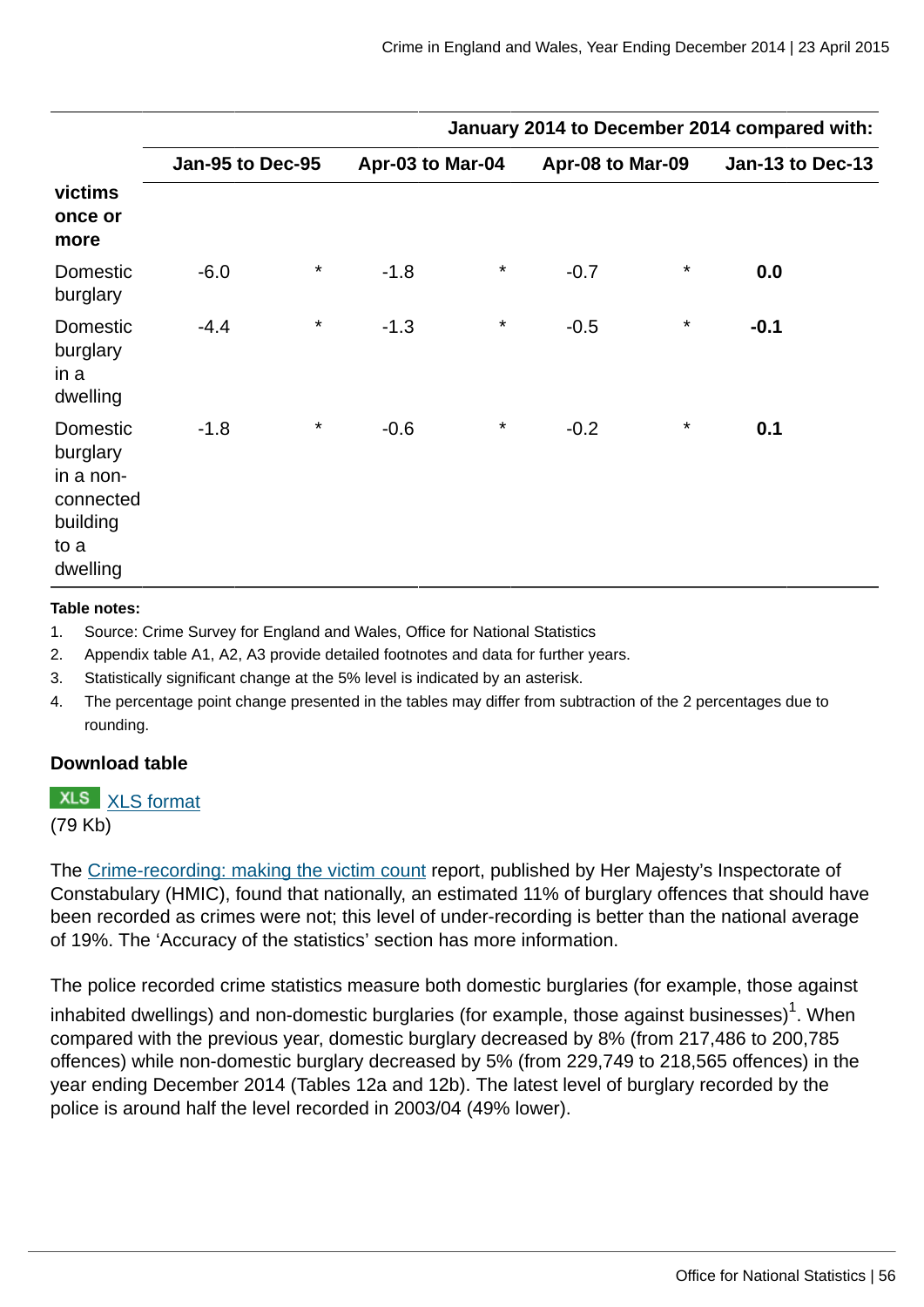# **Table 12a: Police recorded burglary - number and rate of offences [1,2,3,4]**

England and Wales

|                                              | Apr-03 to Mar-04 |         | Apr-08 to Mar-09 Jan-13 to Dec-13 Jan-14 to Dec-14 |         |
|----------------------------------------------|------------------|---------|----------------------------------------------------|---------|
| <b>Burglary</b><br><b>offences</b>           | 820,013          | 581,584 | 447,235                                            | 419,350 |
| <b>Domestic</b><br>burglary                  | 402,345          | 284,431 | 217,486                                            | 200,785 |
| Non-domestic<br>burglary                     | 417,668          | 297,153 | 229,749                                            | 218,565 |
| <b>Burglary rate per</b><br>1,000 population | 16               | 11      | 8                                                  |         |

#### **Table notes:**

- 1. Source: Police recorded crime, Home Office
- 2. Police recorded crime data are not designated as National Statistics.
- 3. Police recorded crime statistics based on data from all 44 forces in England and Wales (including the British Transport Police).
- 4. Appendix table A4 provides detailed footnotes and data for further years.

### **Download table**

**XLS** [XLS format](http://www.ons.gov.uk:80/ons/rel/crime-stats/crime-statistics/year-ending-december-2014/prt-12a.xls)

(75.5 Kb)

# **Table 12b: Police recorded burglary - percentage change [1,2,3,4]**

#### England and Wales

Percentage change

|                          | January 2014 to December 2014 compared with: |                  |                  |  |  |  |
|--------------------------|----------------------------------------------|------------------|------------------|--|--|--|
|                          | Apr-03 to Mar-04                             | Apr-08 to Mar-09 | Jan-13 to Dec-13 |  |  |  |
| <b>Burglary offences</b> | -49                                          | $-28$            | -6               |  |  |  |
| Domestic burglary        | $-50$                                        | -29              | -8               |  |  |  |
| Non-domestic<br>burglary | -48                                          | -26              | -5               |  |  |  |

#### **Table notes:**

- 1. Source: Police recorded crime, Home Office
- 2. Police recorded crime data are not designated as National Statistics.
- 3. Police recorded crime statistics based on data from all 44 forces in England and Wales (including the British Transport Police).
- 4. Appendix table A4 provides detailed footnotes and data for further years.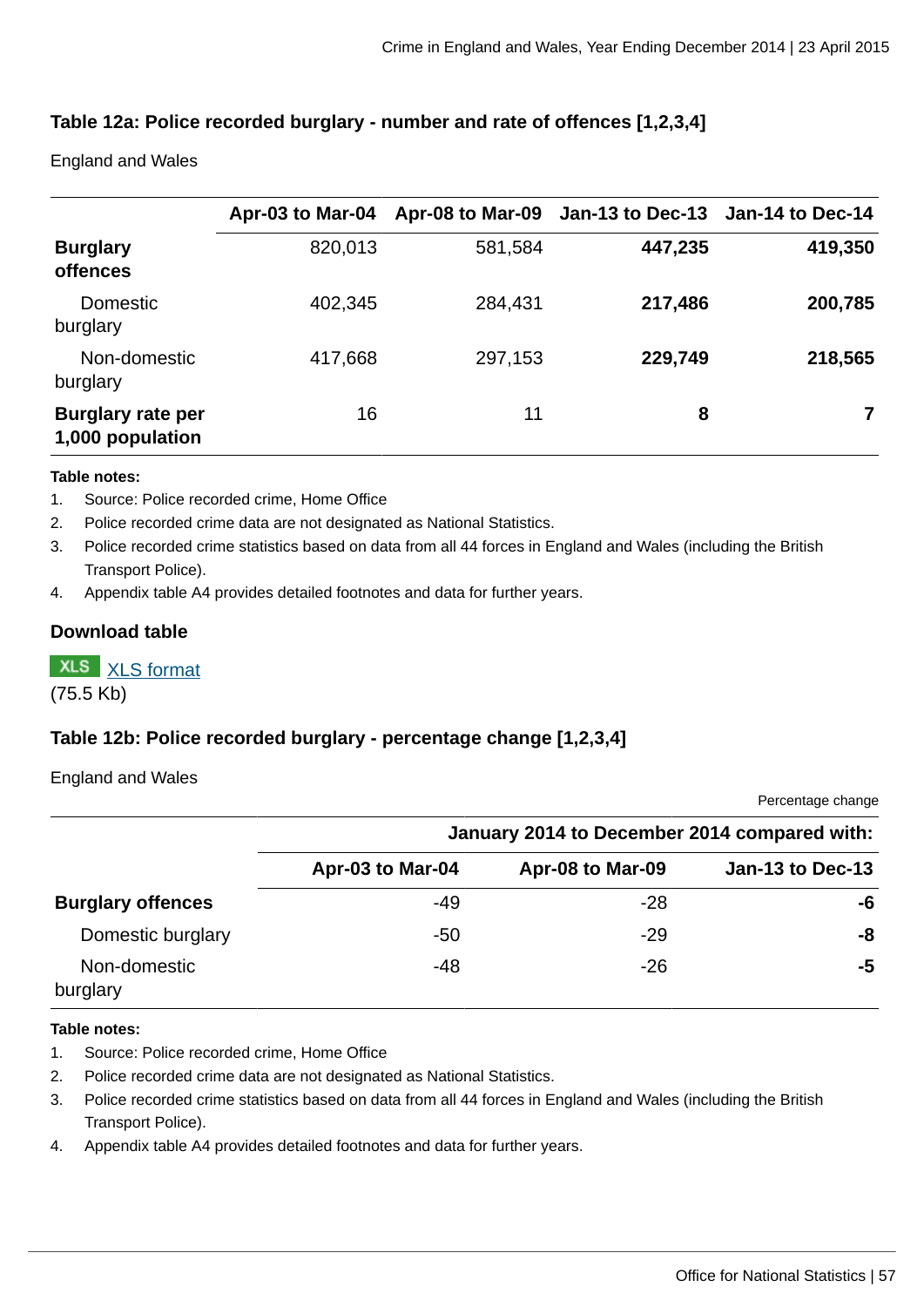### **Download table**



### **Notes for Theft offences – burglary**

1. Non-domestic burglary covers burglary in a building other than a dwelling, and includes burglaries of sheds and outhouses which do not have an entrance to the home. Section 5.2 of the [User Guide](http://www.ons.gov.uk:80/ons/guide-method/method-quality/specific/crime-statistics-methodology/user-guides/index.html) has more details regarding this crime type.

# **Theft offences – vehicle**

The Crime Survey for England and Wales (CSEW) covers offences against vehicles owned by any member of the household interviewed (including company cars). Estimates of CSEW vehicle-related theft for the year ending December 2014 showed an apparent 6% decrease compared with the previous year, though this decrease was not statistically significant (Table 13a and 13b) $^1\!.$ 

Over the longer term, the CSEW indicates a consistent downward trend in levels of vehicle-related theft, with the latest estimates being 79% lower than in 1995. As shown in Figure 9, the rate of reduction in vehicle offences since the mid-1990s has been striking. It is widely accepted that improvements to vehicle security has been an important factor in the reduction seen in vehicle offences; other potential factors are discussed in the 'Existing theories on why property crime has fallen' section of [Focus on: Property Crime, 2013/14](http://www.ons.gov.uk:80/ons/rel/crime-stats/crime-statistics/focus-on-property-crime--2013-14/index.html).

There were an estimated 906,000 vehicle-related thefts in the year ending December 2014 survey, the lowest estimate since the survey began in 1981. Vehicle-owning households were around 5 times less likely to become a victim of vehicle-related theft in the year ending December 2014 than in 1995. Around 4 in 100 vehicle-owning households were victims in the year ending December 2014 CSEW compared with around 20 in 100 households in the 1995 CSEW (Table 13a).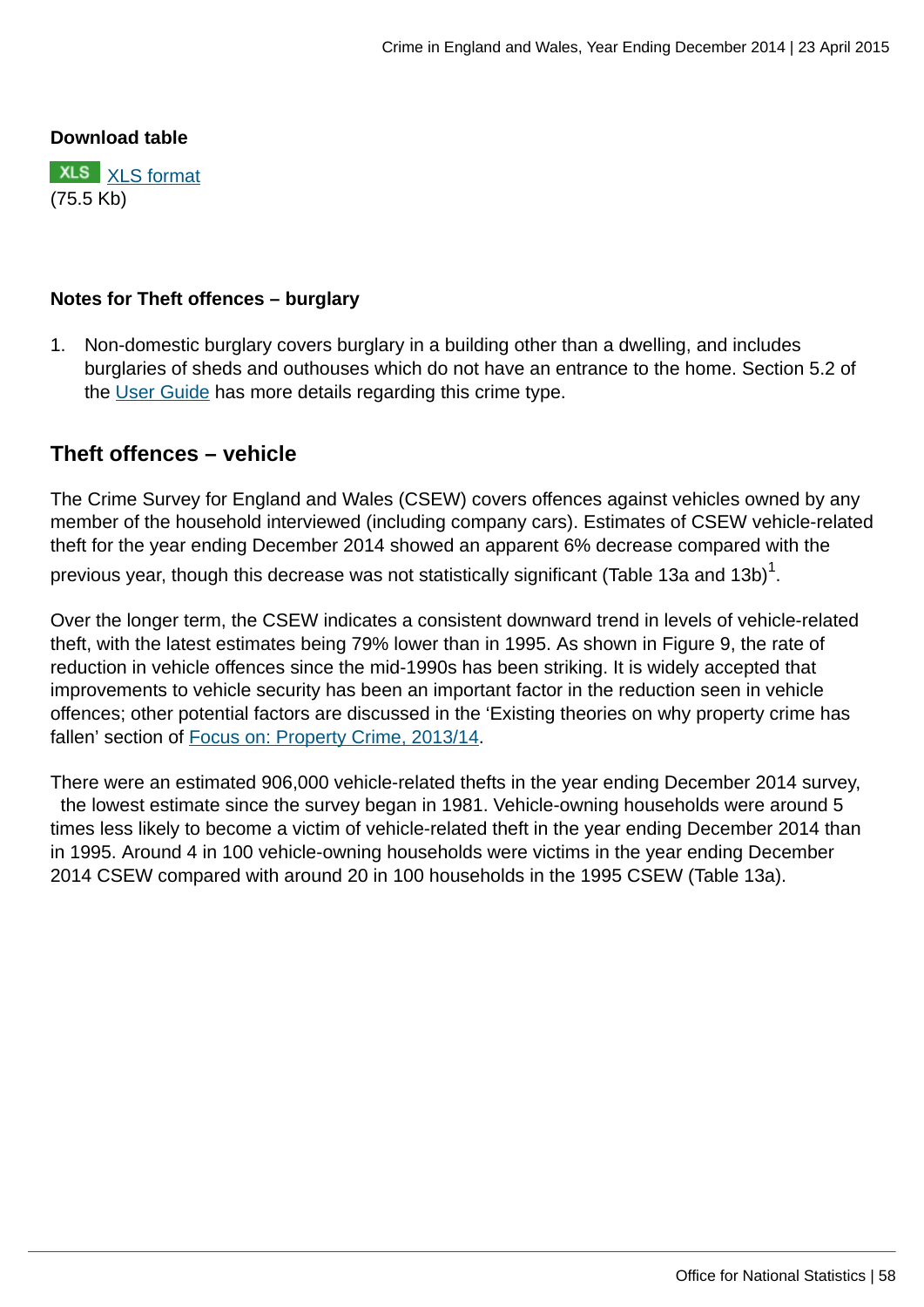# **Figure 9: Trends in Crime Survey for England and Wales vehicle-related theft, 1981 to year ending December 2014**



#### Number of incidents (000s)

#### **Notes:**

- 1. Source: Crime Survey for England and Wales, Office for National Statistics
- 2. The data on this chart refer to different time periods: a) 1981 to 1999 refer to crimes experienced in the calendar year (January to December) b) from 2001/02 onwards the estimates relate to crimes experienced in the 12 months before interview, based on interviews carried out in that financial year (April to March) c) the last two data points relate to interviews carried out in the rolling 12 month periods for the latest available two years (January to December).
- 3. The numbers of incidents are derived by multiplying incidence rates by the population estimates for England and Wales.

## **Download chart**

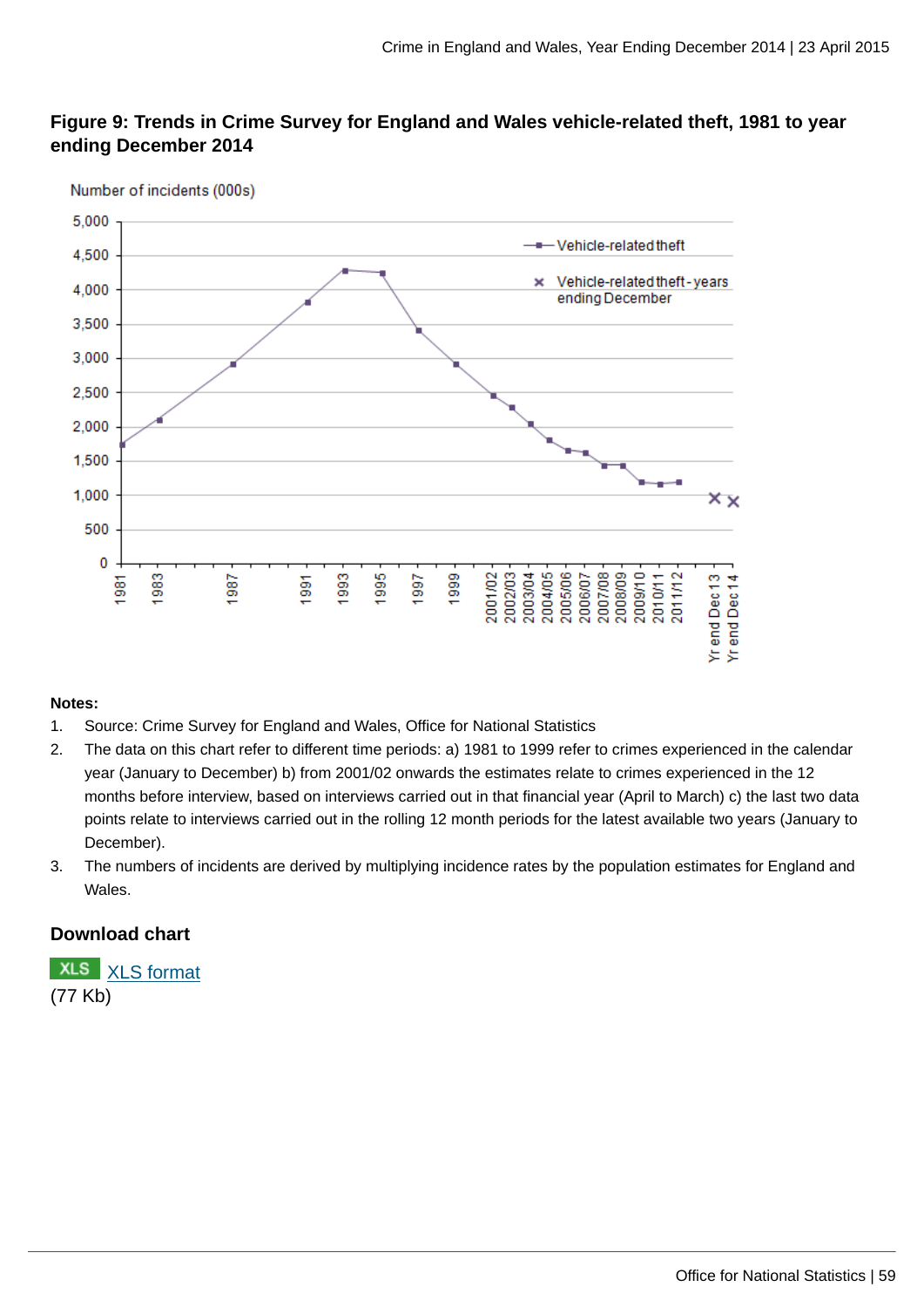## **Table 13a: CSEW vehicle offences - number, rate and percentage of incidents [1,2]**

England and Wales

|                                                                                                                      |                            |                     |                            |                          | Vehicle-owning households       |
|----------------------------------------------------------------------------------------------------------------------|----------------------------|---------------------|----------------------------|--------------------------|---------------------------------|
|                                                                                                                      |                            |                     |                            |                          | <b>Interviews from:</b>         |
|                                                                                                                      | Jan-95 to<br><b>Dec-95</b> | Apr-03 to<br>Mar-04 | Apr-08 to<br><b>Mar-09</b> | Jan-13 to<br>Dec- $13^3$ | <b>Jan-14 to</b><br>Dec- $14^3$ |
|                                                                                                                      |                            |                     |                            |                          | Thousands                       |
| Number of<br>vehicle-related<br>theft incidents                                                                      | 4,266                      | 2,063               | 1,447                      | 962                      | 906                             |
| Vehicle-related<br>theft incidence<br>rate per 1,000<br>vehicle-owning<br>households                                 | 280                        | 123                 | 80                         | 52                       | 49                              |
|                                                                                                                      |                            |                     |                            |                          | Percentage                      |
| Percentage of<br>vehicle-owning<br>households<br>that were<br>victims of<br>vehicle-related<br>theft once or<br>more | 19.7                       | 9.6                 | 6.4                        | 4.4                      | 4.1                             |
| Unweighted<br>base - vehicle<br>owners                                                                               | 11,721                     | 29,457              | 36,882                     | 28,529                   | 25,712                          |

#### **Table notes:**

1. Source: Crime Survey for England and Wales, Office for National Statistics

2. Appendix table A1, A2, A3 provide detailed footnotes and data for further years.

3. Base sizes for data since the years ending December 2013 and December 2014 are smaller than previous years, due to sample size reductions introduced in April 2012.

## **Download table**

**XLS** [XLS format](http://www.ons.gov.uk:80/ons/rel/crime-stats/crime-statistics/year-ending-december-2014/prt-13a.xls) (75 Kb)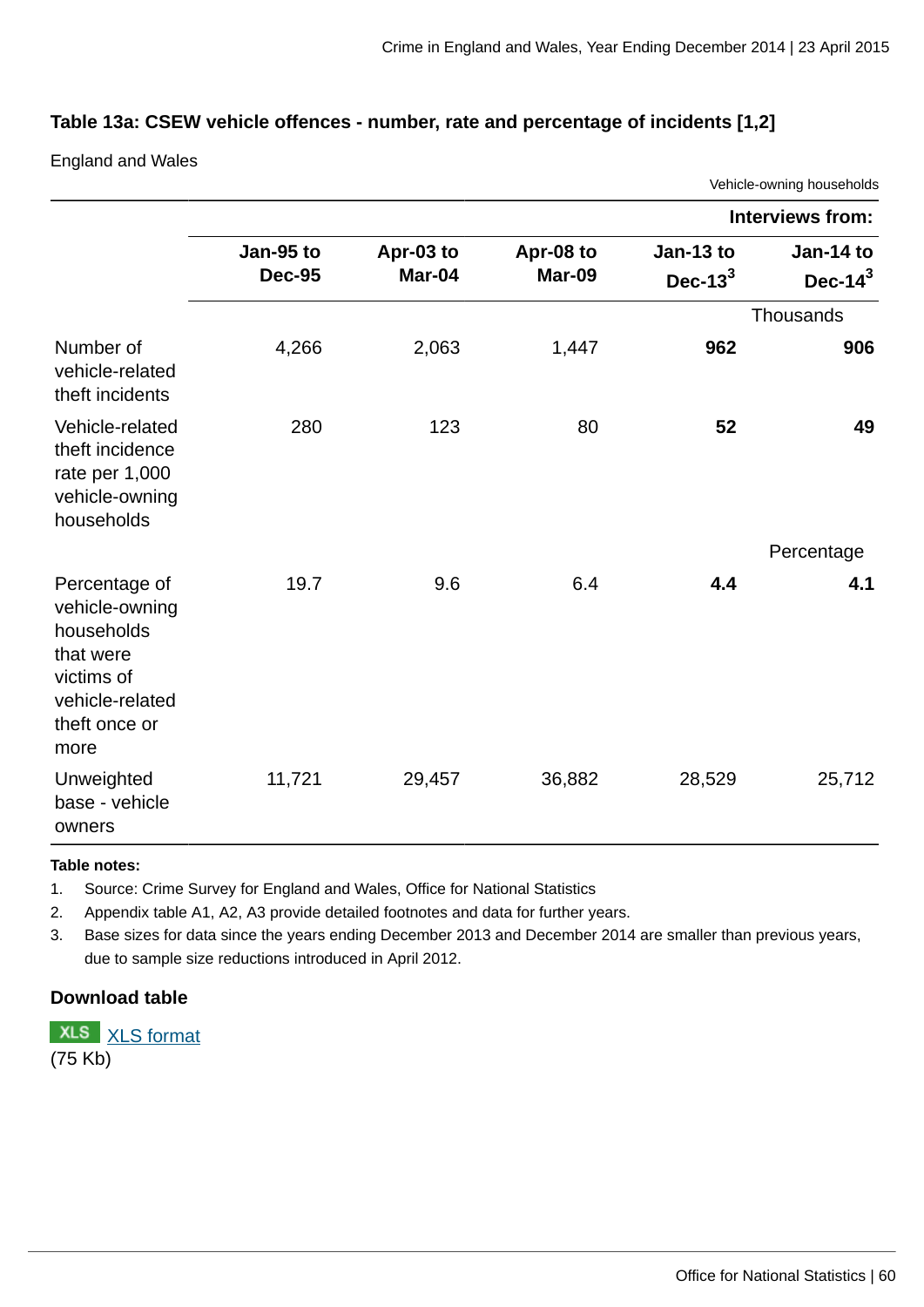### **Table 13b: CSEW vehicle offences - percentage change and statistical significance [1,2]**

England and Wales

Vehicle-owning households

|                                                                                                                                        | January 2014 to December 2014 compared with: |          |                  |          |                                                         |          |                                                 |  |
|----------------------------------------------------------------------------------------------------------------------------------------|----------------------------------------------|----------|------------------|----------|---------------------------------------------------------|----------|-------------------------------------------------|--|
|                                                                                                                                        | Jan-95 to Dec-95                             |          | Apr-03 to Mar-04 |          | Apr-08 to Mar-09                                        |          | Jan-13 to Dec-13                                |  |
|                                                                                                                                        |                                              |          |                  |          |                                                         |          | Percentage change and significance <sup>3</sup> |  |
| Number<br>of<br>vehicle-<br>related<br>theft<br>incidents                                                                              | $-79$                                        | $^\star$ | $-56$            | $\star$  | $-37$                                                   | $\star$  | -6                                              |  |
| Vehicle-<br>related<br>theft<br>incidence<br>rate per<br>1,000<br>vehicle-<br>owning<br>households                                     | $-83$                                        | $^\star$ | $-60$            | $^\star$ | $-39$                                                   | $\star$  | $-7$                                            |  |
|                                                                                                                                        |                                              |          |                  |          | Percentage point change and significance <sup>3,4</sup> |          |                                                 |  |
| Percentage<br><b>of</b><br>vehicle-<br>owning<br>households<br>that were<br>victims of<br>vehicle-<br>related<br>theft once<br>or more | $-15.7$                                      | $^\star$ | $-5.5$           | $^\star$ | $-2.4$                                                  | $^\star$ | $-0.3$                                          |  |

#### **Table notes:**

- 1. Source: Crime Survey for England and Wales, Office for National Statistics
- 2. Appendix table A1, A2, A3 provide detailed footnotes and data for further years.
- 3. Statistically significant change at the 5% level is indicated by an asterisk.
- 4. The percentage point change presented in the tables may differ from subtraction of the 2 percentages due to rounding.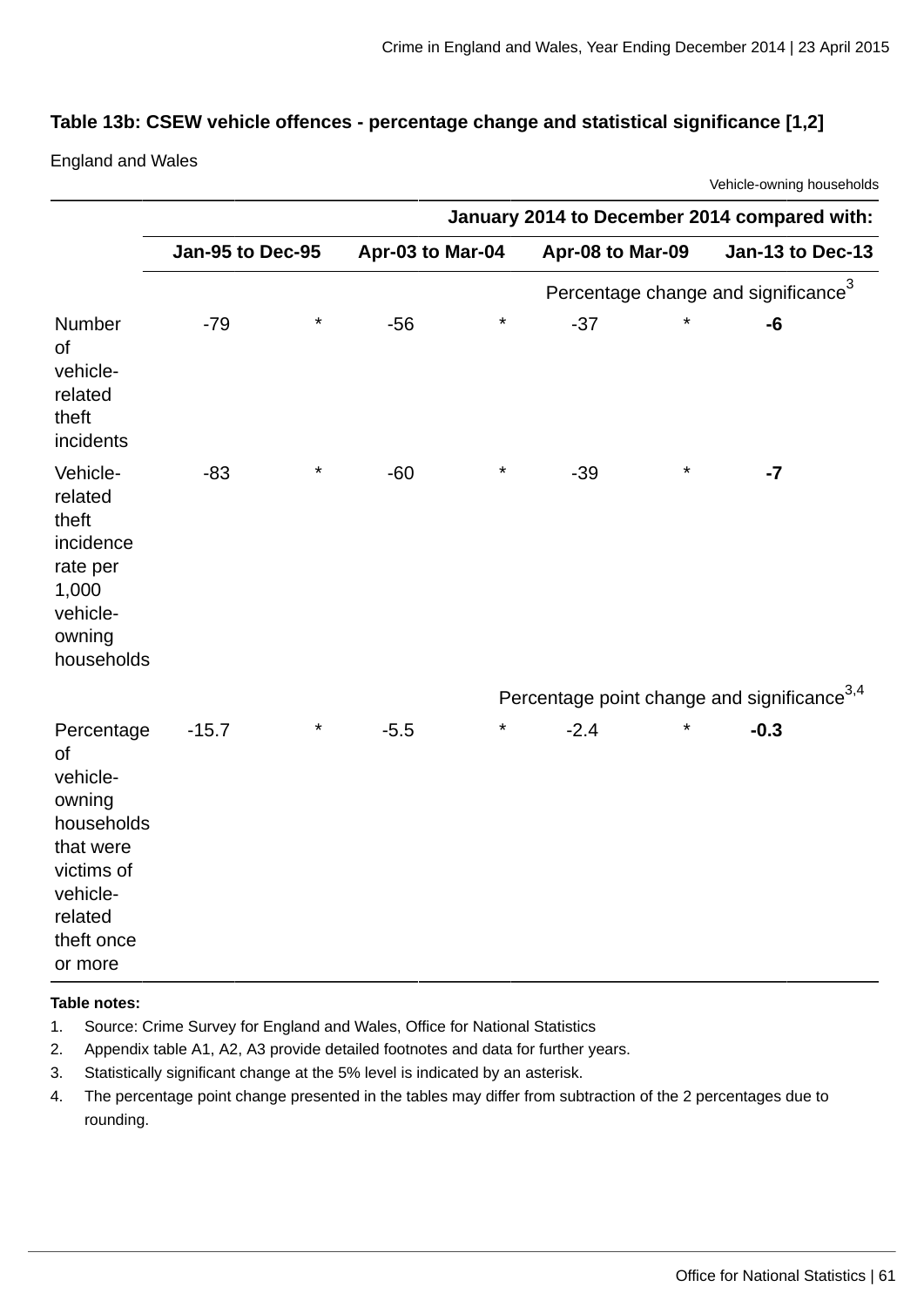### **Download table**

**XLS** [XLS format](http://www.ons.gov.uk:80/ons/rel/crime-stats/crime-statistics/year-ending-december-2014/prt-13b.xls) (76.5 Kb)

The police recorded crime category of vehicle offences covers both private and commercial vehicles and shows a fall of 7% in the year ending December 2014, compared with the previous year (Tables 14a and 14b). This follows substantial decreases in this offence group, with a fall of 64% compared with 2003/04, similar to the trend found in the CSEW. The most recent data show that 2 of the 3 categories of police recorded vehicle offences have continued to fall, including theft of a motor vehicle, which fell by 1% in the year ending December 2014, compared with the previous year (Table 14b). Vehicle interference has increased by 56% (from 20,872 to 32,472) in the year ending December 2014 compared with the previous year. This increase is likely to be the result of a change in the guidance within the HOCR with respect to interpreting the motive of the offender in the case of vehicle interference. This change was designed to reduce the burden of recording previously involved in determining which crime category to record the incident within. This is likely to have led to offences that previously might have been recorded as attempted theft of, or from, a vehicle or criminal damage to a vehicle now being recorded as vehicle interference where the motive of the offender was not clear.

The reductions in vehicle-related theft indicated by the CSEW and police recorded crime are in contrast to the number of motor vehicles licensed in Great Britain, which has increased by 40%, from 25.4 million at the end of 1995 to 35.6 million at the end of 2014 ([Vehicle Licensing Statistics,](https://www.gov.uk/government/statistics/vehicle-licensing-statistics-2014)  $2014)^2$  $2014)^2$ .

### **Table 14a: Police recorded vehicle offences - number and rate of offences [1,2,3,4]**

England and Wales

|                                                         | Apr-03 to Mar-04 |         | Apr-08 to Mar-09 Jan-13 to Dec-13 Jan-14 to Dec-14 |         |
|---------------------------------------------------------|------------------|---------|----------------------------------------------------|---------|
| Vehicle offences <sup>5</sup>                           | 985,006          | 591,853 | 378,130                                            | 353,308 |
| Theft of a<br>motor vehicle                             | 291,858          | 147,238 | 75,658                                             | 74,985  |
| Theft from a<br>vehicle                                 | 603,256          | 396,976 | 281,600                                            | 245,851 |
| Vehicle<br>interference                                 | 89,892           | 47,639  | 20,872                                             | 32,472  |
| <b>Vehicle offences</b><br>rate per 1,000<br>population | 19               | 11      | 7                                                  | 6       |

#### **Table notes:**

1. Source: Police recorded crime, Home Office

2. Police recorded crime data are not designated as National Statistics.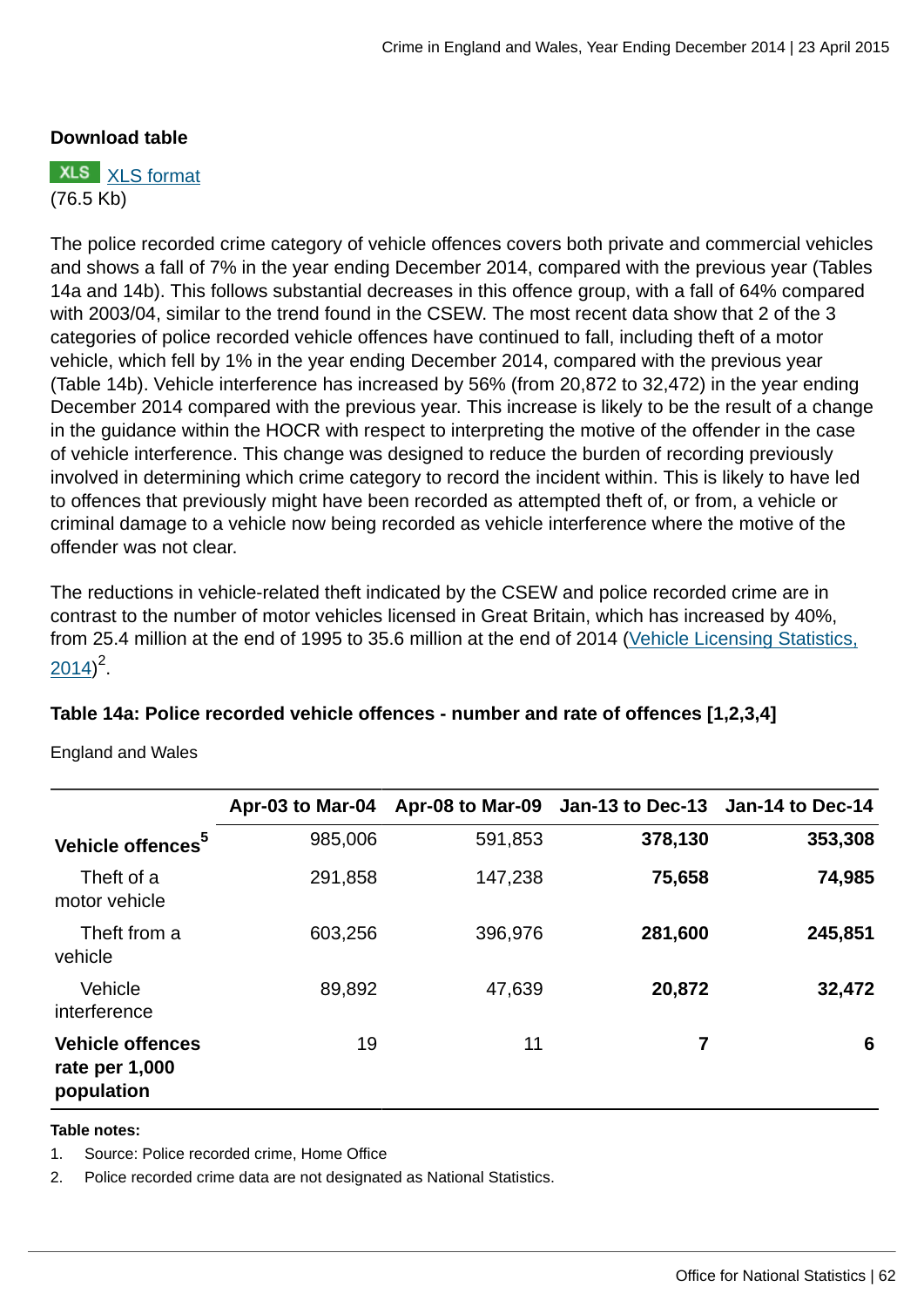- 3. Police recorded crime statistics based on data from all 44 forces in England and Wales (including the British Transport Police).
- 4. Appendix table A4 provides detailed footnotes and data for further years.
- 5. Includes theft of motor vehicle (including aggravated vehicle taking), theft from a vehicle, and interfering with a motor vehicle.

### **Download table**

**XLS** [XLS format](http://www.ons.gov.uk:80/ons/rel/crime-stats/crime-statistics/year-ending-december-2014/prt-14a.xls) (75 Kb)

### **Table 14b: Police recorded vehicle offences - percentage change [1,2,3,4]**

|                               |                  | January 2014 to December 2014 compared with: |                  |  |  |  |
|-------------------------------|------------------|----------------------------------------------|------------------|--|--|--|
|                               | Apr-03 to Mar-04 | Apr-08 to Mar-09                             | Jan-13 to Dec-13 |  |  |  |
| Vehicle offences <sup>5</sup> | -64              | -40                                          | -7               |  |  |  |
| Theft of a motor<br>vehicle   | $-74$            | -49                                          | -1               |  |  |  |
| Theft from a vehicle          | -59              | $-38$                                        | $-13$            |  |  |  |
| Vehicle interference          | -64              | $-32$                                        | 56               |  |  |  |

#### **Table notes:**

- 1. Source: Police recorded crime, Home Office
- 2. Police recorded crime data are not designated as National Statistics.
- 3. Police recorded crime statistics based on data from all 44 forces in England and Wales (including the British Transport Police).
- 4. Appendix table A4 provides detailed footnotes and data for further years.
- 5. Includes theft of motor vehicle (including aggravated vehicle taking), theft from a vehicle, and interfering with a motor vehicle.

#### **Download table**

|           | <b>XLS</b> XLS format |
|-----------|-----------------------|
| $(75$ Kb) |                       |

### **Notes for Theft offences – vehicle**

- 1. Section 5.2 of the [User Guide](http://www.ons.gov.uk:80/ons/guide-method/method-quality/specific/crime-statistics-methodology/user-guides/index.html) has more details regarding this crime type.
- 2. Based on the total number of licensed vehicles (including both private and commercial vehicles) in England, Scotland and Wales taken from the Driver and Vehicle Licensing Agency (DVLA) database.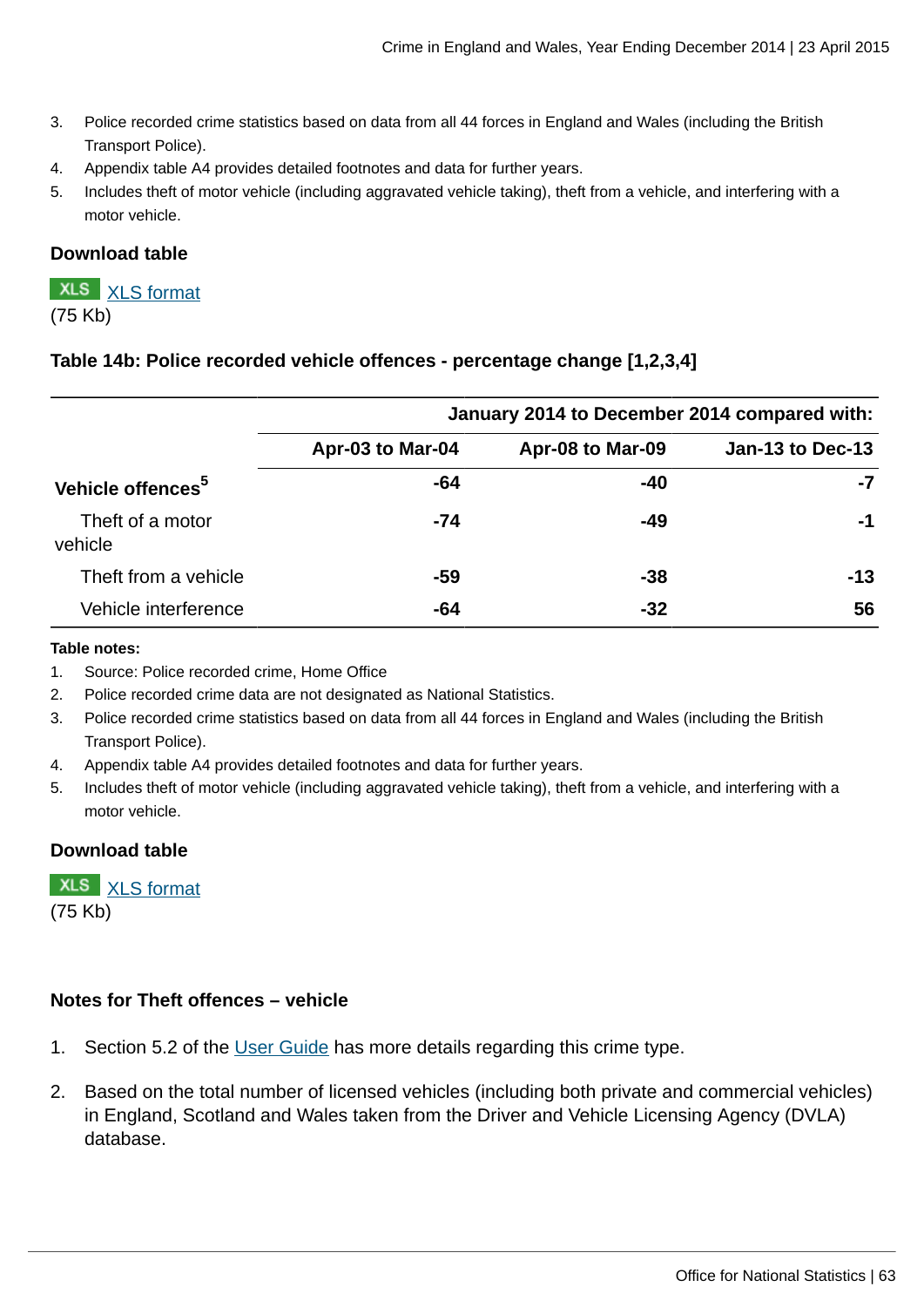# **Theft offences – other theft of property**

In addition to burglary and vehicle-related thefts, the Crime Survey for England and Wales (CSEW) and police recorded crime both measure other theft of property, although they cover slightly different offences. In the CSEW this comprises: theft from the person; other theft of personal property; bicycle theft; and other household theft. In police recorded crime there are categories for: theft from the person; bicycle theft; shoplifting; and all other theft offences. There are further offence breakdowns available for all other theft offences listed in [Appendix table A4 \(486 Kb Excel sheet\)](http://www.ons.gov.uk:80/ons/rel/crime-stats/crime-statistics/year-ending-december-2014/rft-2.xls).

## **Theft from the person – CSEW and police recorded crime**

Theft from the person involves offences where there is theft of property, while the property is being carried by, or on the person of, the victim. These include snatch thefts (where an element of force may be used to snatch the property away) and stealth thefts (where the victim is unaware of the offence being committed, for example, pick-pocketing). Unlike robbery, these offences do not involve violence or threats to the victim.

In the year ending December 2014 CSEW, of all 478,000 theft from the person offence the majority (48%, 230,000) were made up of stealth thefts; there is more information in [Appendix table A1 \(486](http://www.ons.gov.uk:80/ons/rel/crime-stats/crime-statistics/year-ending-december-2014/rft-2.xls) [Kb Excel sheet\)](http://www.ons.gov.uk:80/ons/rel/crime-stats/crime-statistics/year-ending-december-2014/rft-2.xls). Numbers of snatch thefts were much smaller, accounting for 12% of all theft from the person offences, while attempted snatch and stealth thefts made up the remaining 40%.

The apparent 15% decrease in theft from the person based on interviews in the year ending December 2014 was not statistically significant compared with the previous year (Tables 15a and 15b). Estimates of the volume of theft from the person offences are low and subject to fluctuations from year-to-year in the survey. The CSEW shows an unusually high estimate measured by the 2008/09 survey when there was a significant increase, followed by a significant decrease in 2009/10 (Figure 10). Other than this, CSEW estimates of theft from the person have remained fairly flat.

The police recorded crime category theft from the person accounts for around 2% of overall police recorded crime. Latest figures showed a 23% decrease in the year ending December 2014 compared with the previous year (Tables 16a and 16b). This is in contrast to recent trends, where these offences have been increasing between 2010/11 and 2012/13, which is thought to be driven by theft of smartphones. The latest decrease is driven by a large fall in theft from the person offences in the first 3 quarters – January to September 2014. This may, in part, be explained by improvements to mobile security and theft prevention $^{\rm 1}.$ 

Further analysis of theft from the person figures by police force area shows a mixed picture, with a small number of forces continuing to show increases while most show decreases. However, as with robbery, theft from the person offences are concentrated in the metropolitan areas, with 39% occurring in the Metropolitan Police force area alone in the year ending December 2014 [\(Table P1](http://www.ons.gov.uk:80/ons/rel/crime-stats/crime-statistics/year-ending-december-2014/rft-4.xls) [\(154 Kb Excel sheet\)\)](http://www.ons.gov.uk:80/ons/rel/crime-stats/crime-statistics/year-ending-december-2014/rft-4.xls). The previous overall increases were largely driven by what was happening in London, where theft of smartphones and other portable devices were thought to be behind some of this rise $^2$ . The latest figures for the Metropolitan Police force area show a decrease of 31% compared with the previous year [\(Table P2 \(154 Kb Excel sheet\)](http://www.ons.gov.uk:80/ons/rel/crime-stats/crime-statistics/year-ending-december-2014/rft-4.xls)). In addition, the British Transport Police (BTP), who cover crimes that occur on railways and on railway platforms and stations,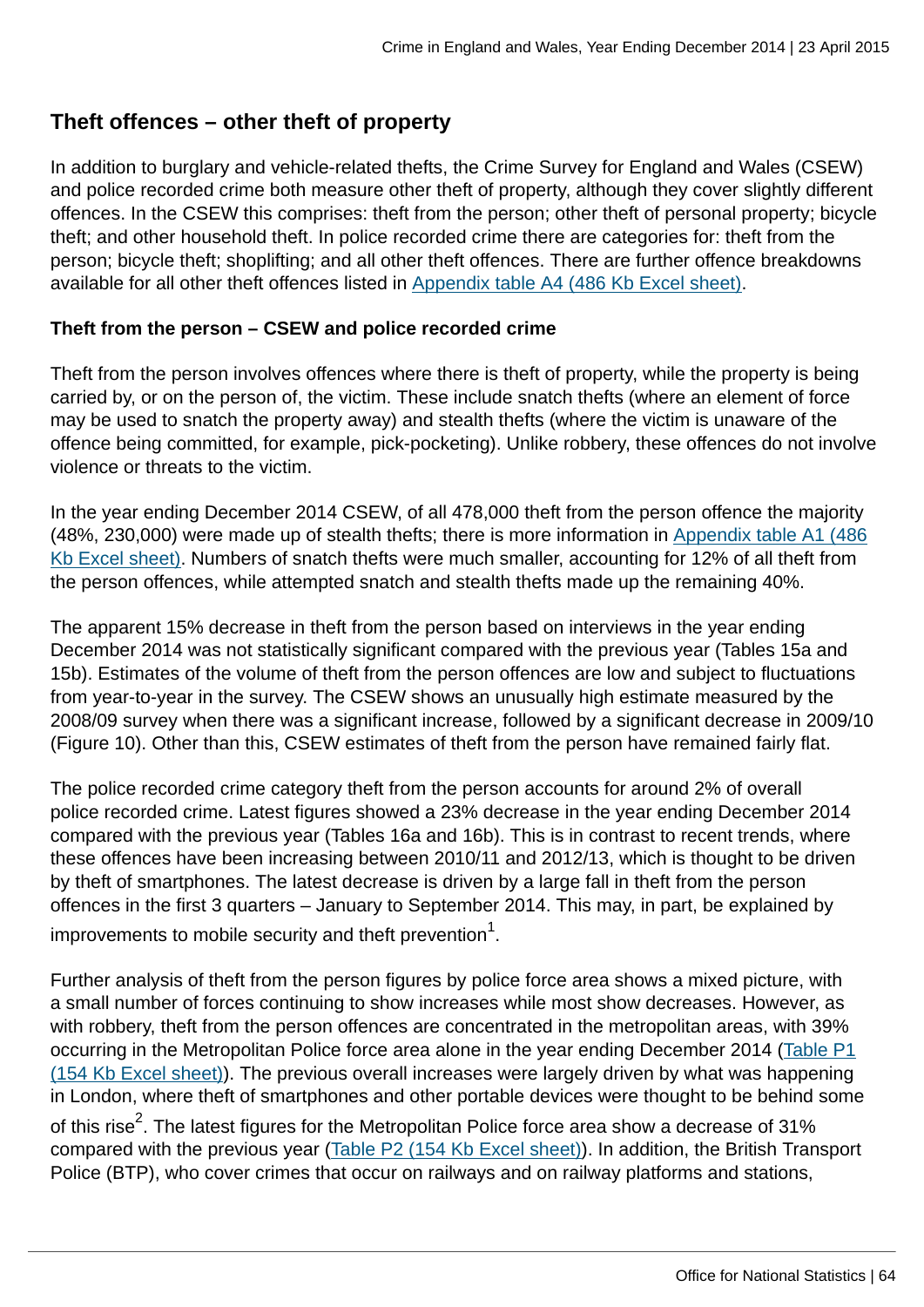accounted for 7% of the total thefts from the person offences in the year ending December 2014. BTP showed a 28% decrease in theft from the person offences compared with the previous year.

## **Other household theft – CSEW**

This offence group consists of items stolen from outside the victim's home, and thefts in the victim's dwelling by someone entitled to be there, for example a tradesperson<sup>3</sup>. Overall, the year ending December 2014 survey estimated that there were 780,000 incidents of other household theft (Tables 15a and 15b), making up 11% of all CSEW crime.

The apparent 3% decrease in other household theft based on interviews in the year ending December 2014 compared with the previous year was not statistically significant. The latest estimates show levels of other household theft were similar to those seen in the 2007/08 survey, following a period of year-on-year increases between 2007/08 and 2011/12. The current decrease, combined with decreases seen between 1995 and 2007/08, means that the latest figure is now 50% lower than in the 1995 survey (Figure 10).

The large majority of other household thefts are accounted for by theft from outside a dwelling (91%). Generally these incidents are opportunistic in nature involving theft of garden furniture or household items or furniture taken from outside people's homes $^4$ . The latest estimate for theft from a dwelling is 67% lower than the 1995 survey estimate [\(Appendix table A1 \(486 Kb Excel sheet\)](http://www.ons.gov.uk:80/ons/rel/crime-stats/crime-statistics/year-ending-december-2014/rft-2.xls)).

# **Figure 10: Trends in Crime Survey for England and Wales other household theft and theft from the person, 1981 to year ending December 2014**

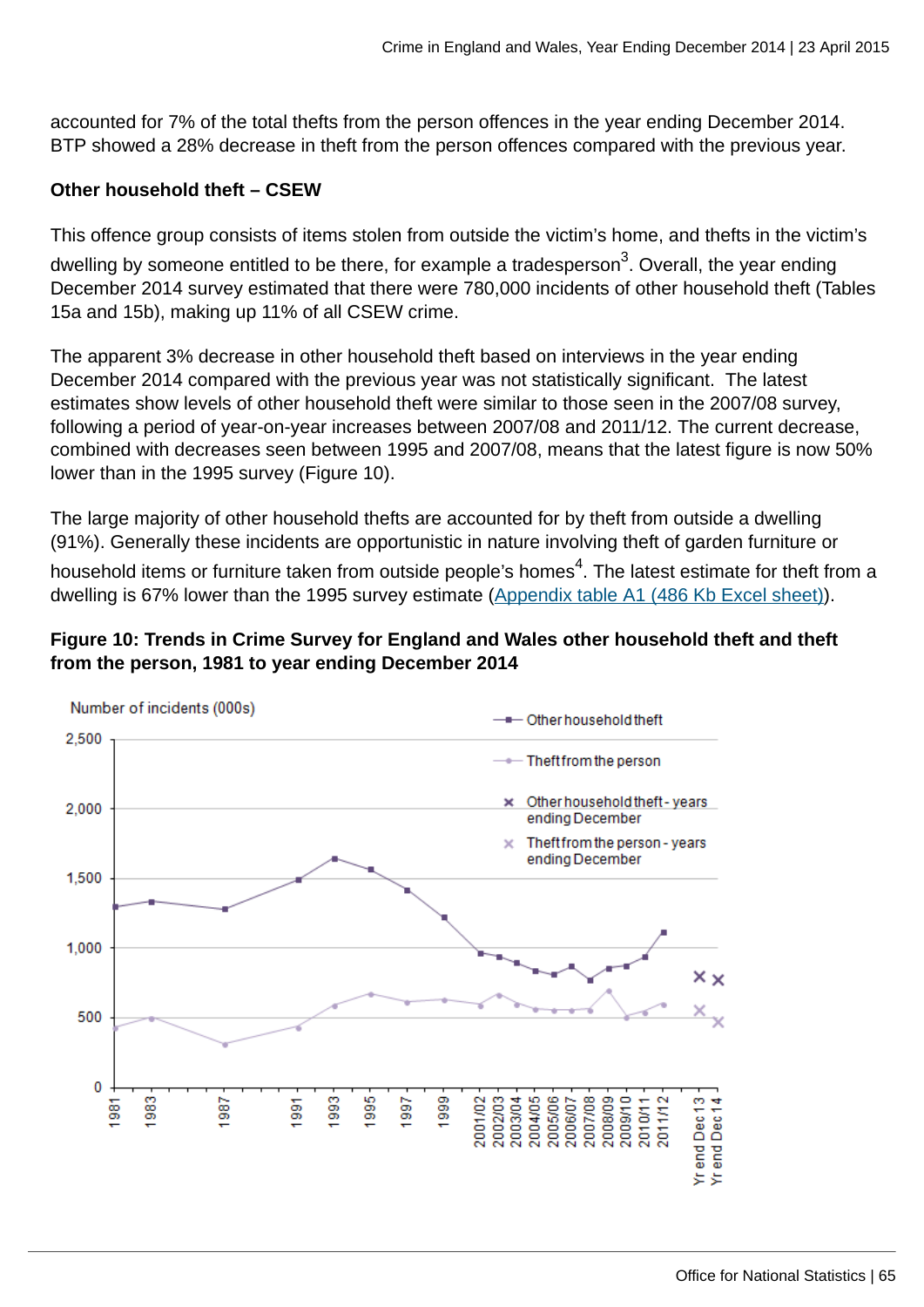# Source: Crime Survey for England and Wales

### **Notes:**

- 1. Source: Crime Survey for England and Wales, Office for National Statistics.
- 2. The data on this chart refer to different time periods: a) 1981 to 1999 refer to crimes experienced in the calendar year (January to December) b) from 2001/02 onwards the estimates relate to crimes experienced in the 12 months before interview, based on interviews carried out in that financial year (April to March) c) the last two data points relate to interviews carried out in the rolling 12 month periods for the latest available two years (January to December).
- 3. The numbers of incidents are derived by multiplying incidence rates by the population estimates for England and Wales.

## **Download chart**

**XLS** [XLS format](http://www.ons.gov.uk:80/ons/rel/crime-stats/crime-statistics/year-ending-december-2014/chd-10.xls) (75 Kb)

# **Other theft of personal property – CSEW**

Other theft of personal property offences are those which involve items stolen from victims while away from the home, but not being carried on the person (such as theft of unattended property in pubs, restaurants, entertainment venues or workplaces). The CSEW estimates that there were around 768,000 incidents of other theft of personal property in the survey year ending December 2014, a statistically significant decrease of 17% compared with the previous year (Table 15b). Looking at the longer term trend, other theft of personal property saw marked declines between the mid-1990s and the 2004/05 survey after which estimates fluctuated slightly but generally stayed around 1.0 million offences per year. Since the 2012/13 survey estimates have shown small but steady declines, however the latest year-on-year fall was more pronounced than that seen in recent years. Thus the latest estimate is under half the level seen in the 1995 survey (63% lower).

# **Bicycle theft – CSEW and police recorded crime**

The apparent 6% increase in bicycle theft, compared with the previous survey year, was not statistically significant (Tables 15a and 15b). The year ending December 2014 CSEW indicates that around 3% of bicycle owning households were victims of bicycle theft in the previous 12 months, down from 6% in the 1995 survey.This is one of the lower volume CSEW offence groups and can show large fluctuations from year-to-year. [Appendix table A1 \(486 Kb Excel sheet\)](http://www.ons.gov.uk:80/ons/rel/crime-stats/crime-statistics/year-ending-december-2014/rft-2.xls) shows that, like other household theft, these incidents showed a marked decline between 1995 and the 1999 survey, with both small increases and decreases thereafter. The variability means that short term trends have to be interpreted with caution.

Bicycle thefts recorded by the police showed a small decrease of 2% in the year ending December 2014 compared with the previous year (Tables 16a and 16b), remaining at a similar level seen since 2011/12, and slightly lower than levels seen in the years prior to this. The current level (94,251 offences) is the lowest since the National Crime Recording Standard (NCRS) was first introduced in 2002/03.

# **Shoplifting – police recorded crime**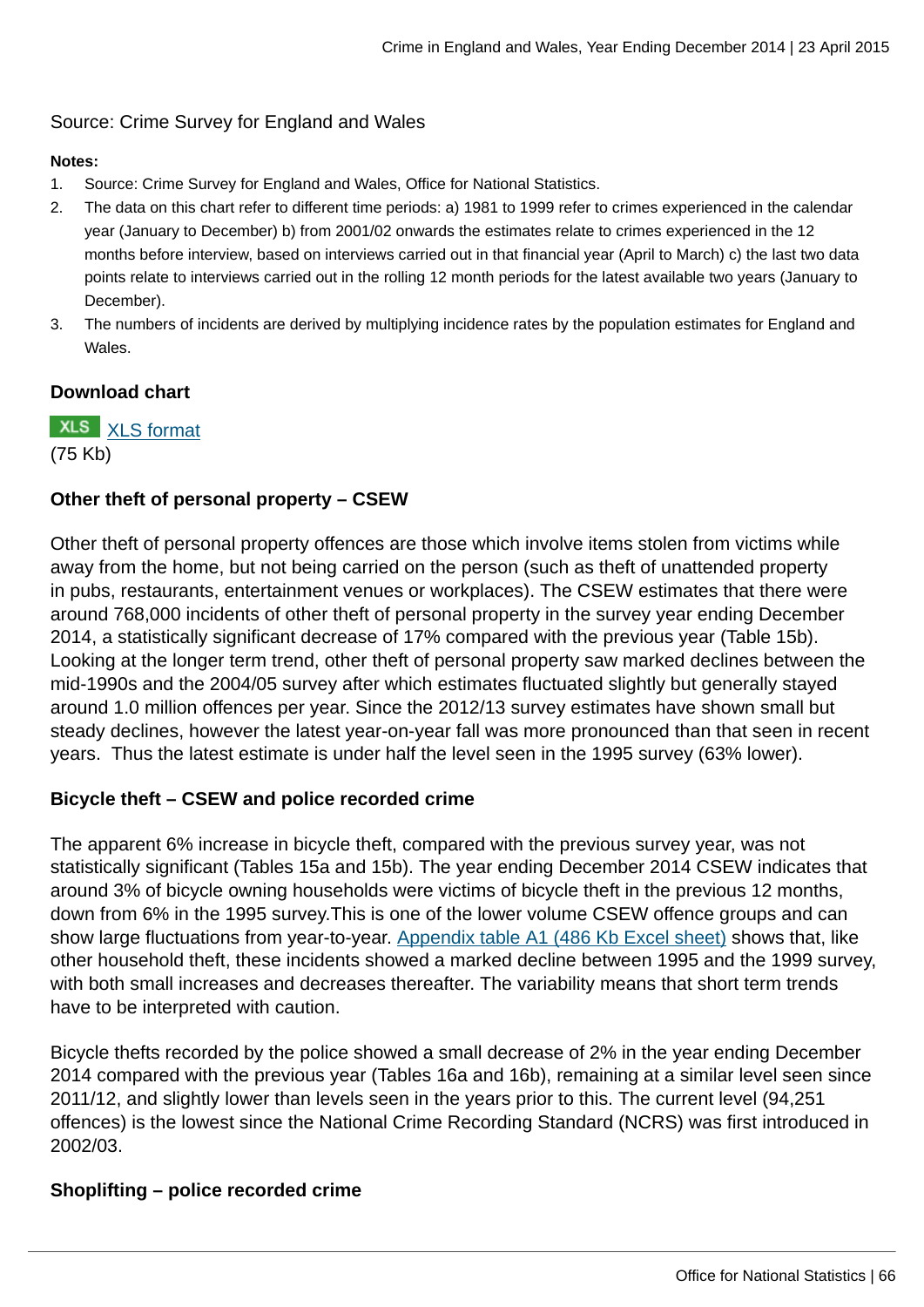Shoplifting accounted for 9% of all police recorded crime in the year ending December 2014. The police recorded 325,504 shoplifting offences in this period, a 3% increase compared with the previous year and the highest volume since the introduction of the NCRS in 2002/03. The longer term trend in shoplifting recorded by the police is different from that seen for other theft offences. While most theft offences saw steady declines over much of the last decade, levels of recorded shoplifting showed comparatively little change over this time.

Across England and Wales there were 8,457 more shoplifting offences in the year ending December 2014 when compared with the previous year. There were reported increases in 25 of the 43 territorial police force areas in the year ending December 2014 ([Table P2 \(154 Kb Excel sheet\)](http://www.ons.gov.uk:80/ons/rel/crime-stats/crime-statistics/year-ending-december-2014/rft-4.xls)).

The [2014 Commercial Victimisation Survey](https://www.gov.uk/government/publications/crime-against-businesses-detailed-findings-from-the-2014-commercial-victimisation-survey) provides an alternative measure of shoplifting (referred to in the survey as 'theft by customers') which includes crimes not reported to the police as well as those that have been. Latest results from the 2014 survey, published at the same time as this bulletin, provide new evidence to suggest that the rise in shoplifting recorded by the police may not reflect an increase in the actual level of such crimes. Compared with the previous year, the 2014 CVS showed no change in the level of theft by customers (the apparent 29% reduction was not statistically significant<sup>5</sup>, being based on a relatively small sample of between 1000 and 2000 premises in the wholesale and retail sector). However, the latest estimates were significantly down (36%) compared with the 2012 survey.

The apparent inconsistency between trends in shoplifting recorded by the police and the CVS may reflect an increase in reporting rates by businesses. While the changes were not statistically significant, the estimated proportion of shoplifting incidents that were reported to the police was 44% in 2014 compared with 42% in 2013 and 41% in 2012. The British Retail Consortium (BRC) have also reported<sup>6</sup> that some retailers are adopting new policies (like those used by the Cooperative supermarket chain $^{7}$ ) leading to a greater proportion of shoplifting offences being reported.

Additionally, increased reporting is consistent with findings from a separate [BRC survey](http://www.brc.org.uk/brc_policy_content.asp?id=263&iCat=48&iSubCat=646&sPolicy=Retail%20Crime&sSubPolicy=BRC%20Retail%20Crime%20Survey) which showed that while their members had experienced decreased levels of shoplifting in 2013/14 compared with 2012/13, the average value of losses experienced had risen. While it is still possible that there have been some genuine rises in the incidence of shoplifting the balance of evidence suggests that the increase in offences recorded by the police could reflect a change in reporting behaviour.

# **All other theft offences – police recorded crime**

The remainder of police recorded theft offences fall into the category 'All other theft offences', which include offences such as blackmail, theft by an employee, and making off without payment (for example, driving away from a petrol station without paying). Within this overall category, there is also an 'Other theft' offence sub-category, which comprises mostly of the theft of unattended items (including both personal property such as wallets or phones, and property from outside peoples' homes, such as garden furniture). 'Other theft' accounts for 3-quarters (73%) of the overall "all other theft offences" category ([Appendix table A4 \(486 Kb Excel sheet\)\)](http://www.ons.gov.uk:80/ons/rel/crime-stats/crime-statistics/year-ending-december-2014/rft-2.xls).

The most recent police recorded data showed a 4% decrease in all other theft offences, with 497,260 offences in the year ending December 2014 compared with 518,761 offences in the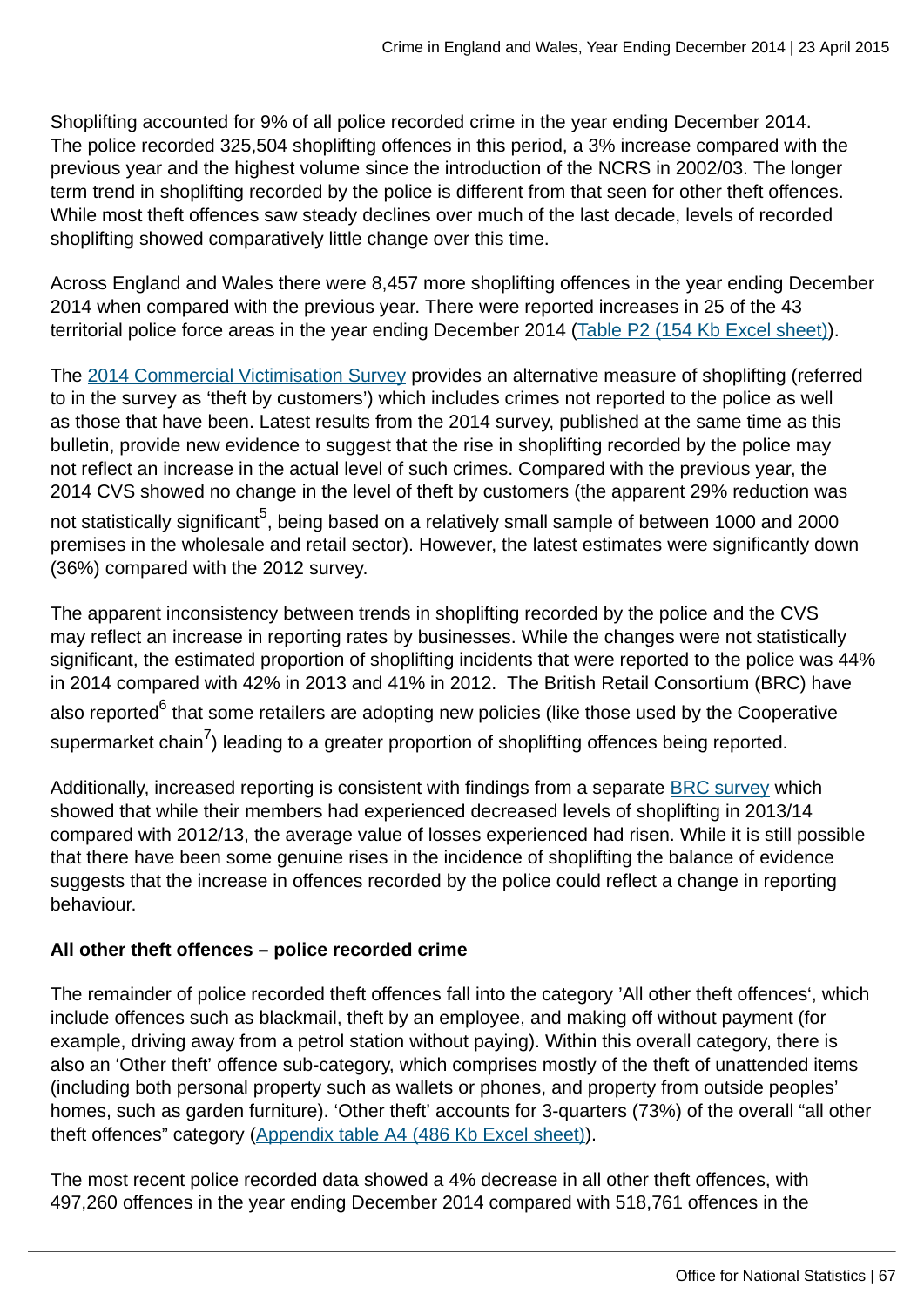previous year. This decrease is in contrast with a recent upward trend in all other theft offences between 2009/10 and 2011/12 ([Appendix table A4 \(486 Kb Excel sheet\)\)](http://www.ons.gov.uk:80/ons/rel/crime-stats/crime-statistics/year-ending-december-2014/rft-2.xls), following a longer downward trend between 2003/04 and 2009/10 (Figure 11).

In the year ending December 2014 the police recorded 58,833 making off without payment offences, which was a 16% increase compared with the previous year. Previously there had been a steep decline in this particular offence) [\(Appendix table A4 \(486 Kb Excel sheet\)](http://www.ons.gov.uk:80/ons/rel/crime-stats/crime-statistics/year-ending-december-2014/rft-2.xls)).

# **Figure 11: Trends in police recorded all other theft offences in England and Wales, 2002/03 to year ending December 2014**



#### **Notes:**

- 1. Source: Police recorded crime, Home Office
- 2. Police recorded crime data are not designated as National Statistics.

# **Download chart**

# **XLS** [XLS format](http://www.ons.gov.uk:80/ons/rel/crime-stats/crime-statistics/year-ending-december-2014/chd-11.xls)

(75.5 Kb)

As well as theft of unattended items, the police recorded "other theft" subcategory also includes crimes against organisations which are not covered by the CSEW, such as theft of metal or industrial equipment from strategic infrastructure. 'Other theft' offences saw a 8% decrease for the year ending December 2014 compared with the previous year [\(Appendix table A4 \(486 Kb Excel sheet\)](http://www.ons.gov.uk:80/ons/rel/crime-stats/crime-statistics/year-ending-december-2014/rft-2.xls)). This follows a 13% increase between 2009/10 and 2011/12. This is likely to have been caused, in part, by a surge in metal theft over this period, which corresponds with a spike in metal prices.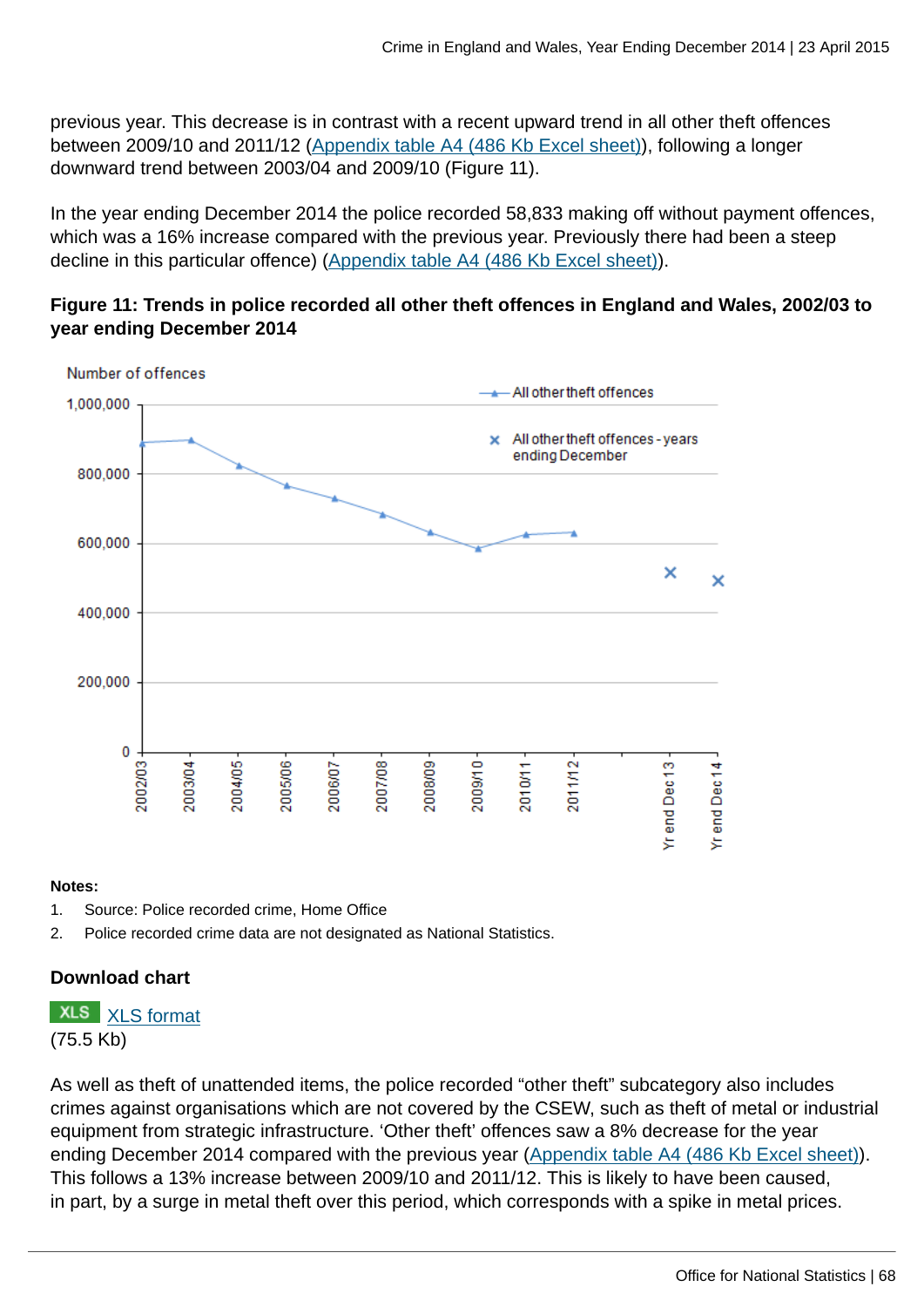Evidence suggests that such offences are decreasing and can be linked to the [new metal theft](#page-0-0) [legislation.](#page-0-0) The legislation came into force in May 2013, which increased fines for offences under the Scrap Metal Dealers Act 1964, and introduced a new offence for dealers of paying for scrap metal in cash. The Home Office publication [Metal theft, England and Wales, financial year ending March](https://www.gov.uk/government/publications/metal-theft-england-and-wales-financial-year-ending-march-2013) [2013](https://www.gov.uk/government/publications/metal-theft-england-and-wales-financial-year-ending-march-2013) and Chapter 2 of [Focus on: Property Crime, 2013/14](http://www.ons.gov.uk:80/ons/rel/crime-stats/crime-statistics/focus-on-property-crime--2013-14/index.html) have further information on metal theft.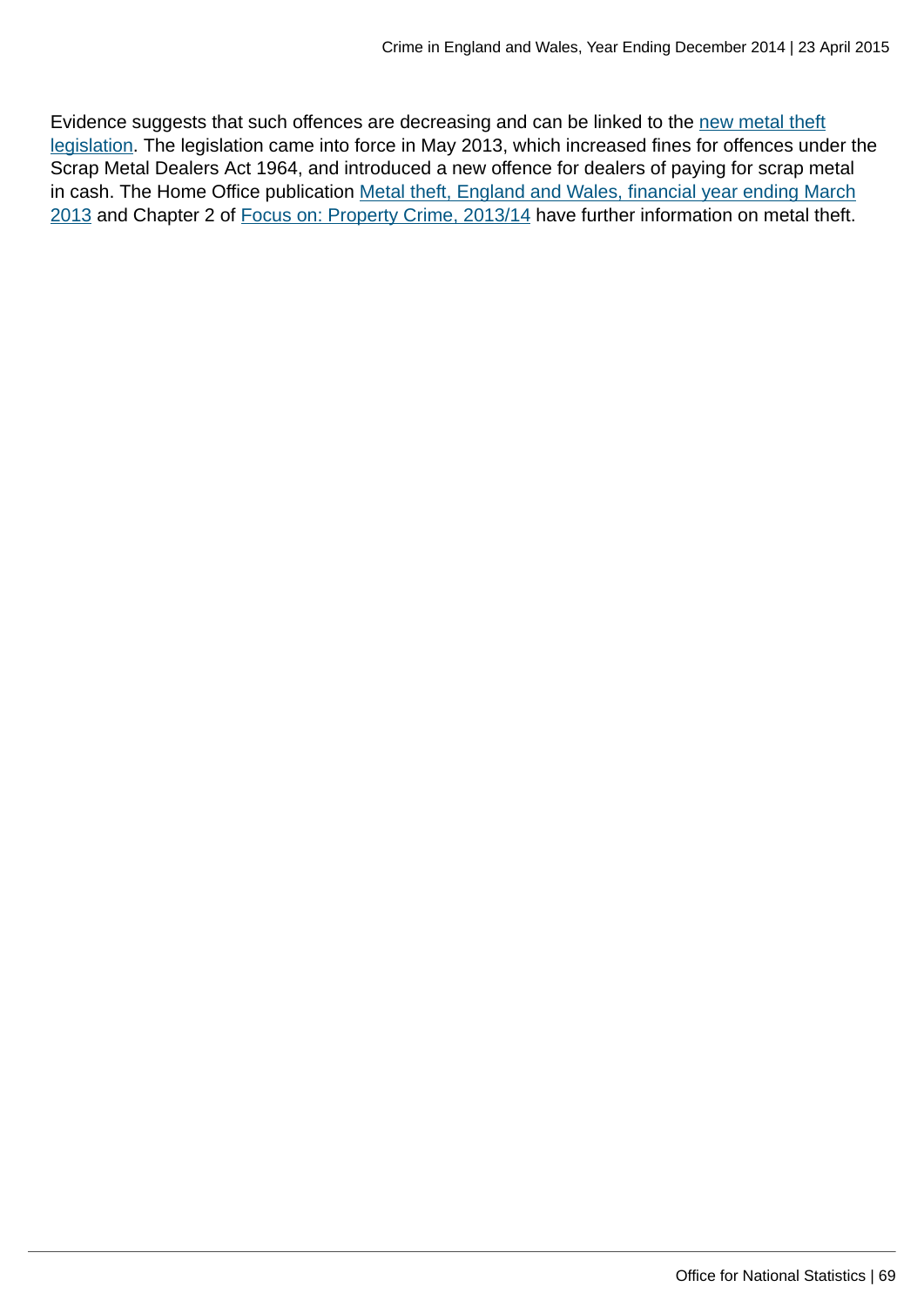## **Table 15a: CSEW other theft of property - number, rate and percentage of incidents [1,2]**

England and Wales

Adults aged 16 and over/households **Interviews from: Jan-95 to Dec-95 Apr-03 to Mar-04 Apr-08 to Mar-09 Jan-13 to Dec-13<sup>3</sup> Jan-14 to Dec-14<sup>3</sup> Number of incidents Thousands** Theft from the person 680 607 705 **560 478** Other theft of personal property 2,069 1,276 1,069 **928 768 Other** household theft 1,570 897 862 **803 780** Bicycle theft 660 362 515 **373 395 Incidence rate per 1,000 adults/ households** Theft from the person 17 15 16 **12 10** Other theft of personal property 51 31 25 **21 17 Other** household theft 76 41 38 **34 32** Bicycle theft: bicycle-owning households 71 39 51 **30 31 Percentage of adults/ households who were** Percentage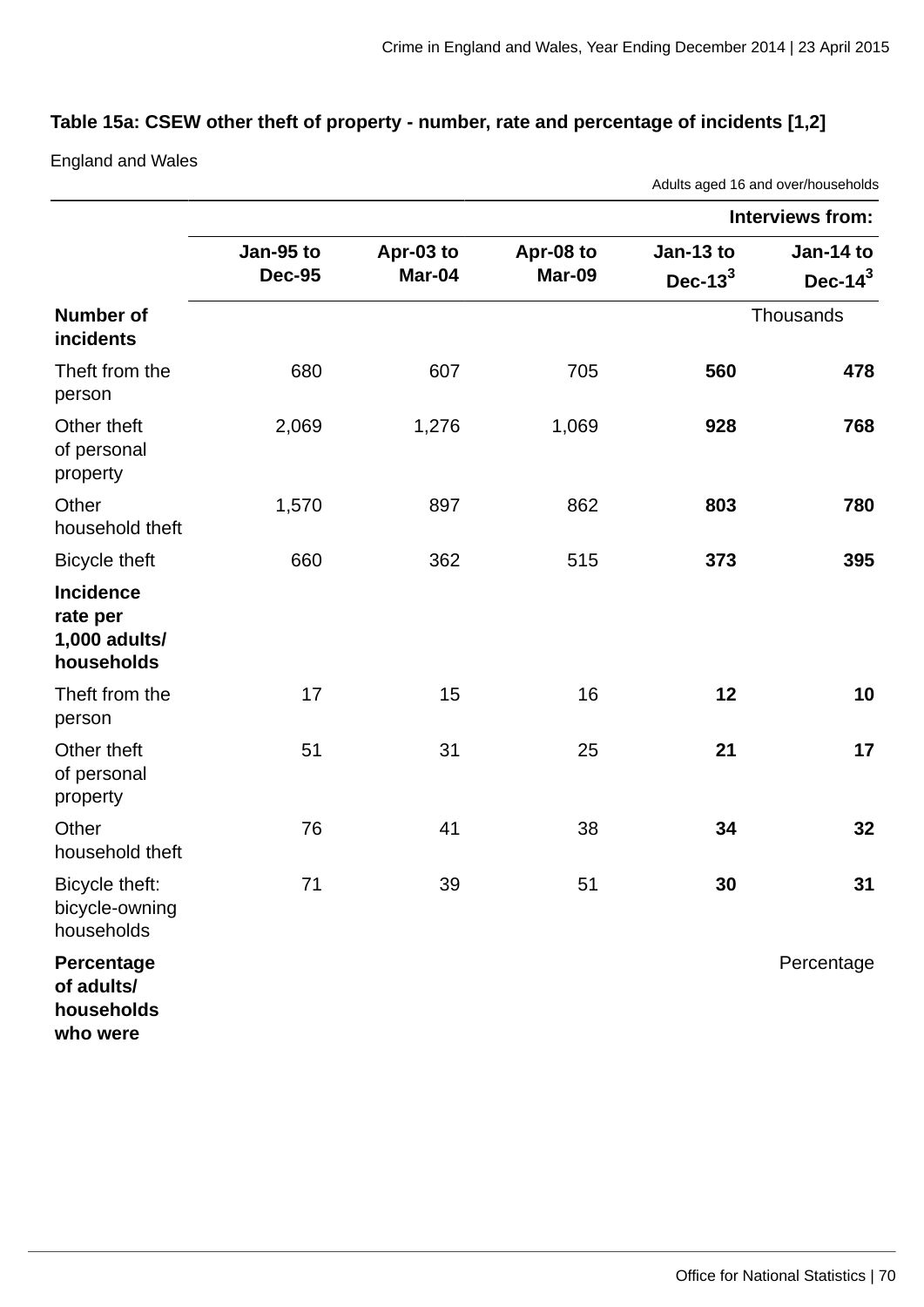|                                                |                            |                     |                     |                          | <b>Interviews from:</b>  |
|------------------------------------------------|----------------------------|---------------------|---------------------|--------------------------|--------------------------|
|                                                | Jan-95 to<br><b>Dec-95</b> | Apr-03 to<br>Mar-04 | Apr-08 to<br>Mar-09 | Jan-13 to<br>Dec- $13^3$ | Jan-14 to<br>Dec- $14^3$ |
| victims once<br>or more                        |                            |                     |                     |                          |                          |
| Theft from the<br>person                       | 1.6                        | 1.3                 | 1.4                 | 1.1                      | 1.0                      |
| Other theft<br>of personal<br>property         | 4.1                        | 2.6                 | 2.1                 | 1.8                      | 1.5                      |
| Unweighted<br>base - number<br>of adults       | 16,337                     | 37,891              | 46,220              | 36,354                   | 32,666                   |
| Other<br>household theft                       | 5.1                        | 3.0                 | 2.8                 | 2.8                      | 2.6                      |
| Unweighted<br>base - number<br>of households   | 16,310                     | 37,890              | 46,254              | 36,315                   | 32,624                   |
| Bicycle theft:<br>bicycle-owning<br>households | 6.1                        | 3.4                 | 4.4                 | 2.7                      | 2.7                      |
| Unweighted<br>base - bicycle<br>owners         | 6,863                      | 16,070              | 20,636              | 17,354                   | 15,551                   |

#### **Table notes:**

1. Source: Crime Survey for England and Wales, Office for National Statistics

2. Appendix table A1, A2, A3 provide detailed footnotes and data for further years.

3. Base sizes for data since the years ending December 2013 and December 2014 are smaller than previous years, due to sample size reductions introduced in April 2012.

## **Download table**

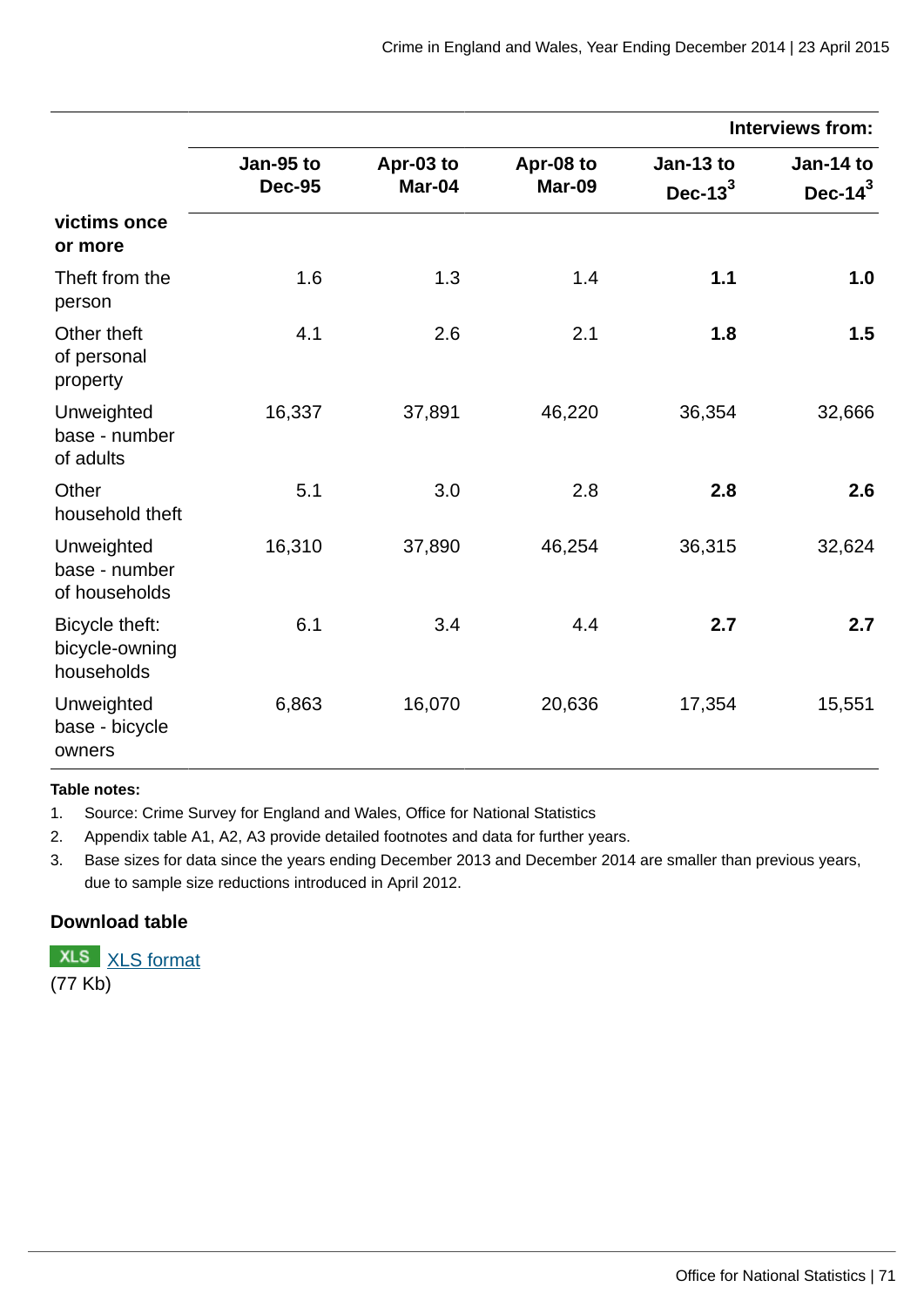# **Table 15b: CSEW other theft of property - percentage change and statistical significance [1,2]**

England and Wales

Adults aged 16 and over/households

|                                                                | January 2014 to December 2014 compared with: |          |                  |          |                  |         |                                        |         |
|----------------------------------------------------------------|----------------------------------------------|----------|------------------|----------|------------------|---------|----------------------------------------|---------|
|                                                                | Jan-95 to Dec-95                             |          | Apr-03 to Mar-04 |          | Apr-08 to Mar-09 |         | Jan-13 to Dec-13                       |         |
| <b>Number</b><br>of<br>incidents                               |                                              |          |                  |          |                  |         | Percentage change and significance $3$ |         |
| <b>Theft</b><br>from the<br>person                             | $-30$                                        | $\star$  | $-21$            | $\star$  | $-32$            | $\star$ | $-15$                                  |         |
| Other<br>theft of<br>personal<br>property                      | $-63$                                        | $\star$  | $-40$            | $\star$  | $-28$            | $\star$ | $-17$                                  | $\star$ |
| Other<br>household<br>theft                                    | $-50$                                        | $^\star$ | $-13$            | $^\star$ | $-10$            | $\star$ | $-3$                                   |         |
| <b>Bicycle</b><br>theft                                        | $-40$                                        | $\star$  | $9\,$            |          | $-23$            | $\star$ | $6\phantom{1}$                         |         |
| <b>Incidence</b><br>rate per<br>1,000<br>adults/<br>households |                                              |          |                  |          |                  |         |                                        |         |
| <b>Theft</b><br>from the<br>person                             | $-37$                                        | $\star$  | $-28$            | $^\star$ | $-35$            | $\star$ | $-15$                                  |         |
| Other<br>theft of<br>personal<br>property                      | $-67$                                        | $^\star$ | $-45$            | $^\star$ | $-32$            | $\star$ | $-18$                                  | $\star$ |
| Other<br>household<br>theft                                    | $-57$                                        | $\star$  | $-20$            | $\star$  | $-14$            | $\star$ | $-4$                                   |         |
| <b>Bicycle</b><br>theft:<br>bicycle-                           | $-56$                                        | $\star$  | $-19$            | $^\star$ | $-39$            | $\star$ | 4                                      |         |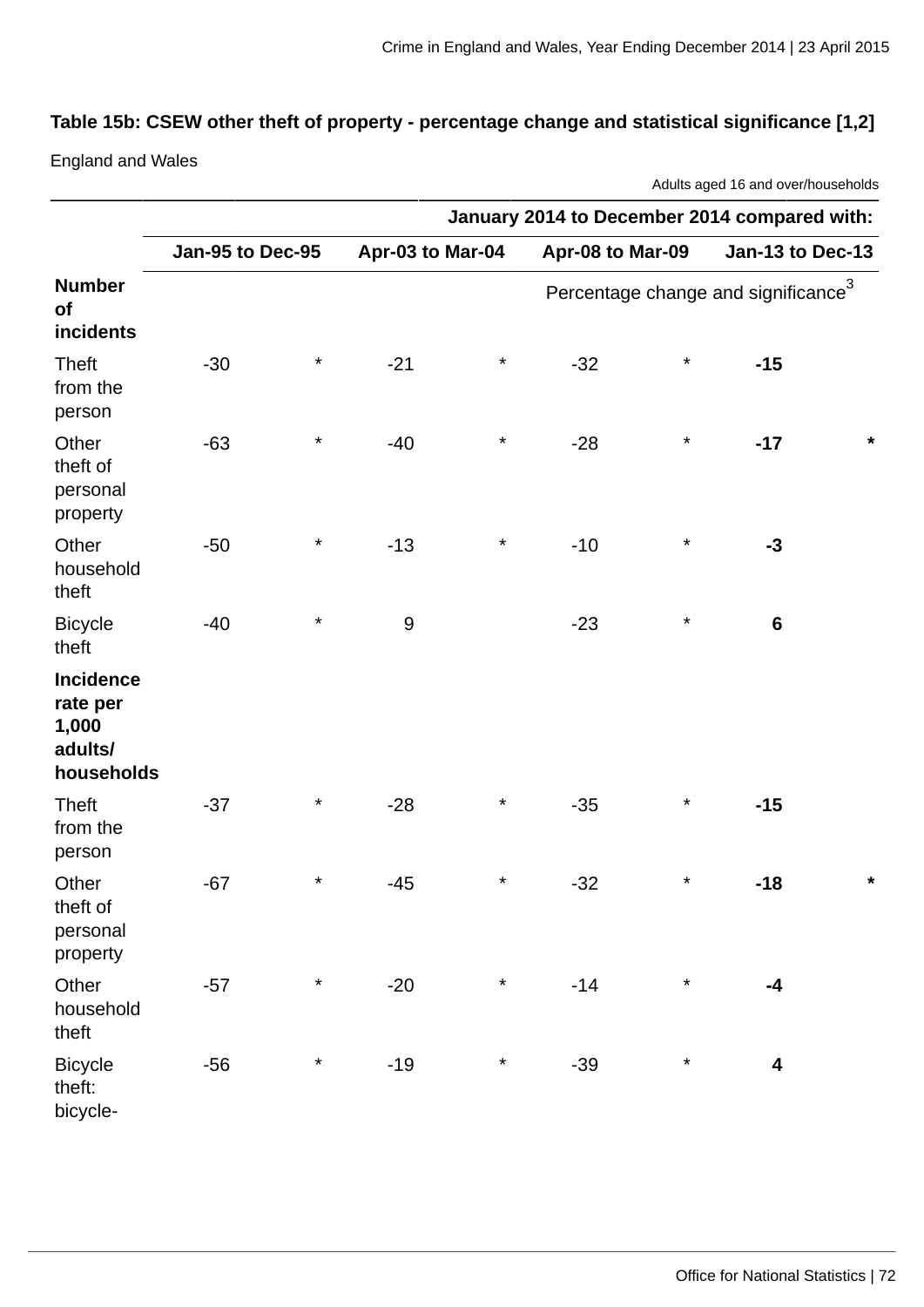|                                                                                     | January 2014 to December 2014 compared with: |         |                  |          |                                                         |          |                  |         |
|-------------------------------------------------------------------------------------|----------------------------------------------|---------|------------------|----------|---------------------------------------------------------|----------|------------------|---------|
|                                                                                     | Jan-95 to Dec-95                             |         | Apr-03 to Mar-04 |          | Apr-08 to Mar-09                                        |          | Jan-13 to Dec-13 |         |
| owning<br>households                                                                |                                              |         |                  |          |                                                         |          |                  |         |
| Percentage<br>of adults/<br>households<br>who<br>were<br>victims<br>once or<br>more |                                              |         |                  |          | Percentage point change and significance <sup>3,4</sup> |          |                  |         |
| <b>Theft</b><br>from the<br>person                                                  | $-0.7$                                       | $\star$ | $-0.4$           | $^\star$ | $-0.5$                                                  | $^\star$ | $-0.2$           |         |
| Other<br>theft of<br>personal<br>property                                           | $-2.6$                                       | $\star$ | $-1.1$           | $^\star$ | $-0.6$                                                  | $\star$  | $-0.3$           | $\star$ |
| Other<br>household<br>theft                                                         | $-2.6$                                       | $\star$ | $-0.4$           | $^\star$ | $-0.2$                                                  |          | $-0.2$           |         |
| <b>Bicycle</b><br>theft:<br>bicycle-<br>owning<br>households                        | $-3.4$                                       | $\star$ | $-0.7$           | $^\star$ | $-1.7$                                                  | $\star$  | 0.0              |         |

#### **Table notes:**

- 1. Source: Crime Survey for England and Wales, Office for National Statistics
- 2. Appendix table A1, A2, A3 provide detailed footnotes and data for further years.
- 3. Statistically significant change at the 5% level is indicated by an asterisk.
- 4. The percentage point change presented in the tables may differ from subtraction of the 2 percentages due to rounding.

# **Download table**

**XLS** [XLS format](http://www.ons.gov.uk:80/ons/rel/crime-stats/crime-statistics/year-ending-december-2014/prt-15b.xls) (78.5 Kb)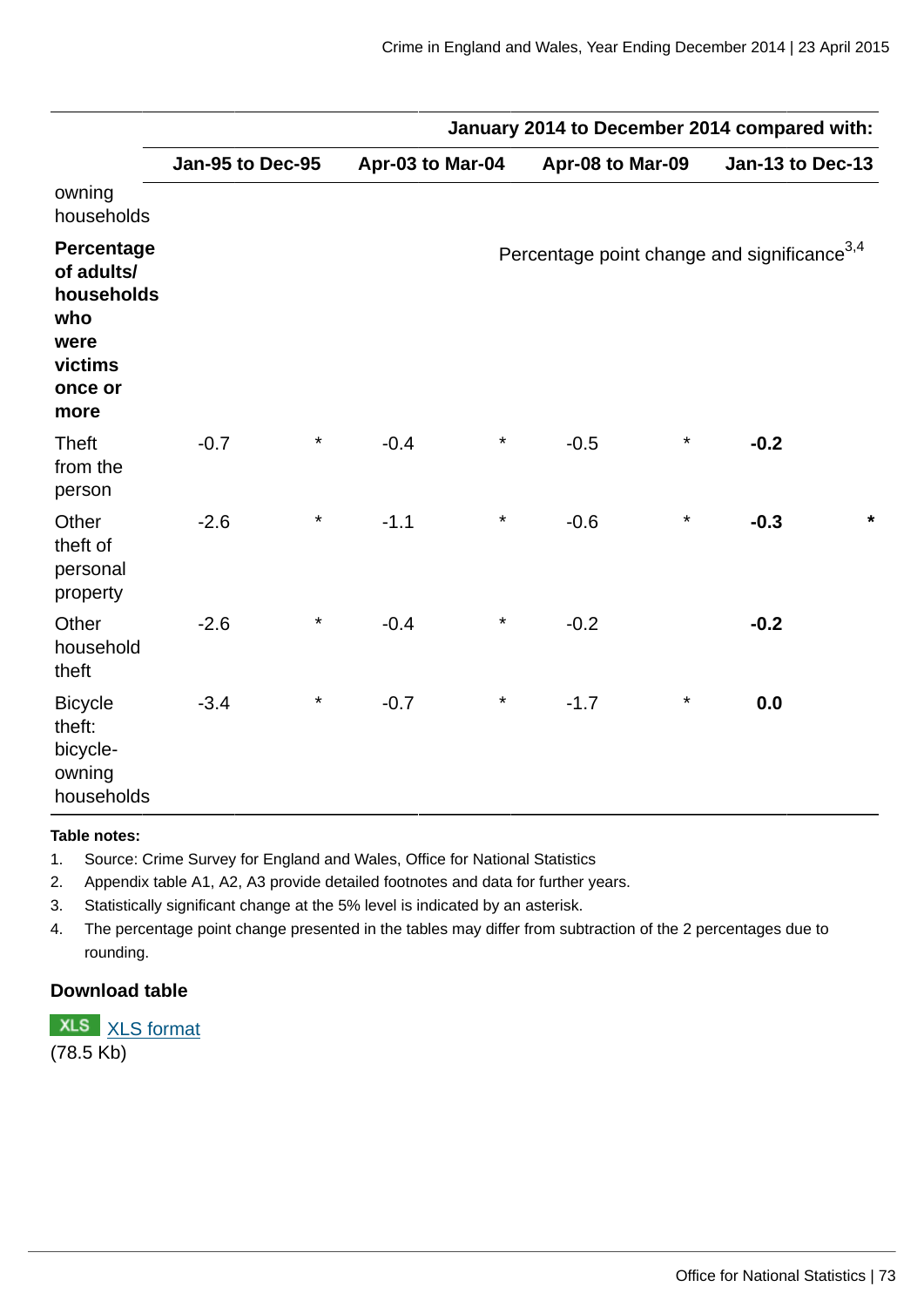# **Table 16a: Police recorded other theft - number and rate of offences [1,2,3,4]**

England and Wales

|                                            |                |                | Apr-03 to Mar-04 Apr-08 to Mar-09 Jan-13 to Dec-13 Jan-14 to Dec-14 |                 |
|--------------------------------------------|----------------|----------------|---------------------------------------------------------------------|-----------------|
| Theft from the<br>person                   | 137,154        | 89,652         | 104,725                                                             | 80,728          |
| Bicycle theft                              | 105,467        | 104,169        | 96,662                                                              | 94,251          |
| Shoplifting                                | 303,235        | 320,739        | 317,047                                                             | 325,504         |
| All other theft<br>offences <sup>5,6</sup> | 898,772        | 633,583        | 518,761                                                             | 497,260         |
| <b>Rate per 1,000</b><br>population        |                |                |                                                                     |                 |
| Theft from the<br>person                   | 3              | $\overline{2}$ | $\overline{2}$                                                      | 1               |
| Bicycle theft                              | $\overline{2}$ | $\overline{2}$ | $\overline{2}$                                                      | $\mathbf{2}$    |
| Shoplifting                                | 6              | 6              | 6                                                                   | $6\phantom{1}6$ |
| All other theft<br>offences <sup>5,6</sup> | 17             | 12             | 9                                                                   | 9               |

#### **Table notes:**

- 1. Source: Police recorded crime, Home Office
- 2. Police recorded crime data are not designated as National Statistics.
- 3. Police recorded crime statistics based on data from all 44 forces in England and Wales (including the British Transport Police).
- 4. Appendix table A4 provides detailed footnotes and data for further years.
- 5. All other theft offences now includes all 'making off without payment' offences recorded since 2002/03. Making off without payment was previously included within the fraud offence group, but following a change in the classification for 2013/14, this change has been applied to previous years of data to give a consistent time series.
- 6. For full range of offences included in all other theft see Appendix table A4

# **Download table**

**XLS** [XLS format](http://www.ons.gov.uk:80/ons/rel/crime-stats/crime-statistics/year-ending-december-2014/prt-16a.xls) (77.5 Kb)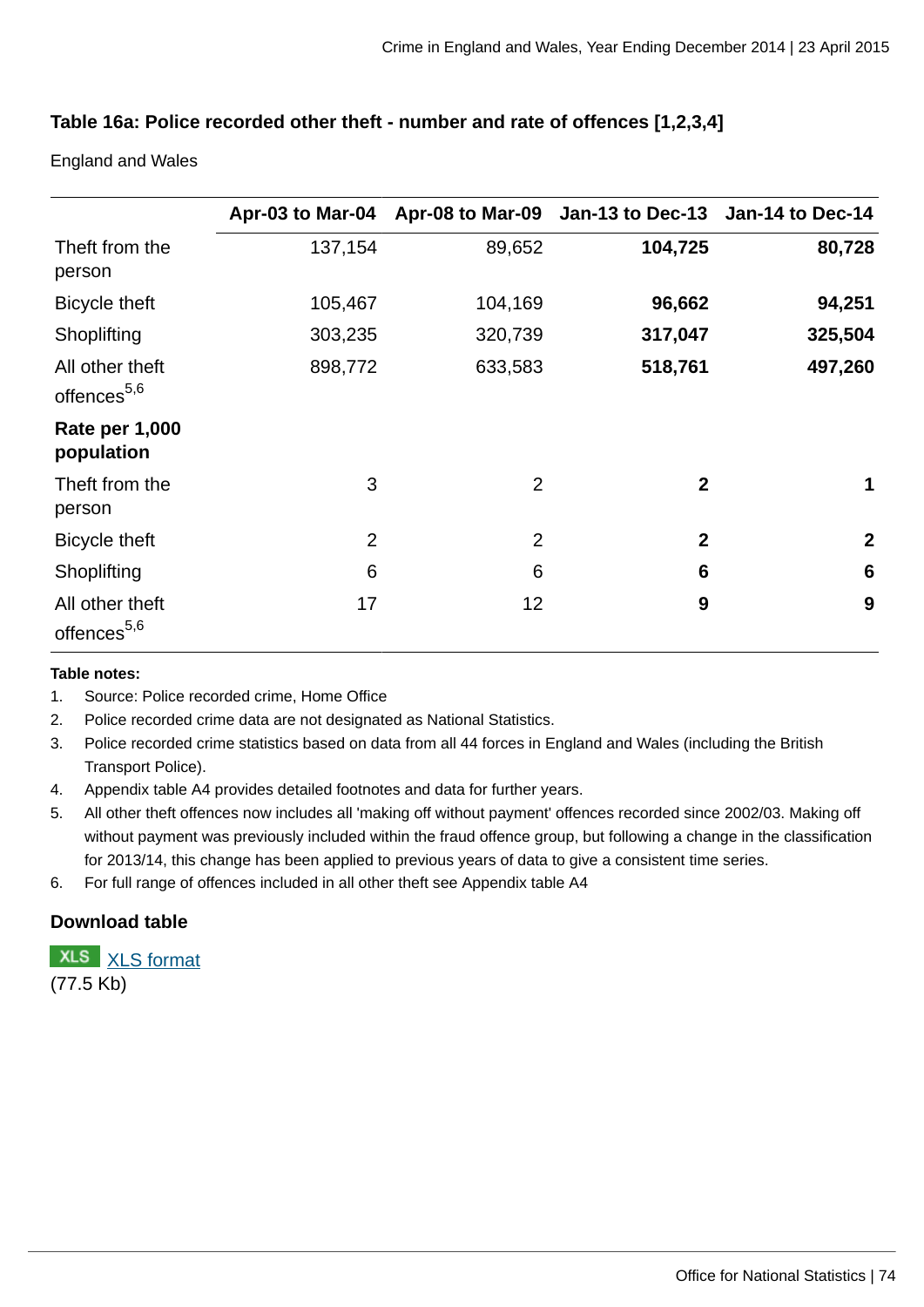Percentage change

# **Table 16b: Police recorded other theft - percentage change [1,2,3,4]**

### England and Wales

|                                            | January 2014 to December 2014 compared with: |                  |                  |  |  |
|--------------------------------------------|----------------------------------------------|------------------|------------------|--|--|
|                                            | Apr-03 to Mar-04                             | Apr-08 to Mar-09 | Jan-13 to Dec-13 |  |  |
| Theft from the person                      | $-41$                                        | $-10$            | $-23$            |  |  |
| Bicycle theft                              | $-11$                                        | $-10$            | $-2$             |  |  |
| Shoplifting                                |                                              |                  | 3                |  |  |
| All other theft<br>offences <sup>5,6</sup> | $-45$                                        | $-22$            | -4               |  |  |

#### **Table notes:**

- 1. Source: Police recorded crime, Home Office
- 2. Police recorded crime data are not designated as National Statistics.
- 3. Police recorded crime statistics based on data from all 44 forces in England and Wales (including the British Transport Police).
- 4. Appendix table A4 provides detailed footnotes and data for further years.
- 5. All other theft offences now includes all 'making off without payment' offences recorded since 2002/03. Making off without payment was previously included within the fraud offence group, but following a change in the classification for 2013/14, this change has been applied to previous years of data to give a consistent time series.
- 6. For full range of offences included in all other theft see Appendix table A4

# **Download table**

**XLS** [XLS format](http://www.ons.gov.uk:80/ons/rel/crime-stats/crime-statistics/year-ending-december-2014/prt-16b.xls) (76 Kb)

# **Notes for Theft offences – other theft of property**

- 1. The Home Office report [Reducing mobile phone theft and improving security](https://www.gov.uk/government/publications/reducing-mobile-phone-theft-and-improving-security) has more information.
- 2. Based on figures provided by the Metropolitan Police in relation to a freedom of information (FOI) request reported by [London Evening Standard – 4 April 2013](http://www.standard.co.uk/news/crime/bike-mugger-phone-thefts-in-london-soar-to-3754-in-a-year-8559784.html).
- 3. Section 5.2 and Appendix 2 of the [User Guide](http://www.ons.gov.uk:80/ons/guide-method/method-quality/specific/crime-statistics-methodology/user-guides/index.html) have more details on the offences that constitute CSEW other household theft.
- 4. The Nature of Crime tables in [Focus on: Property Crime, 2013/14](http://www.ons.gov.uk:80/ons/rel/crime-stats/crime-statistics/focus-on-property-crime--2013-14/index.html) have more details.
- 5. Percentage changes have been calculated based on rates of 'theft by customers' per 1000 wholesale and retail premises.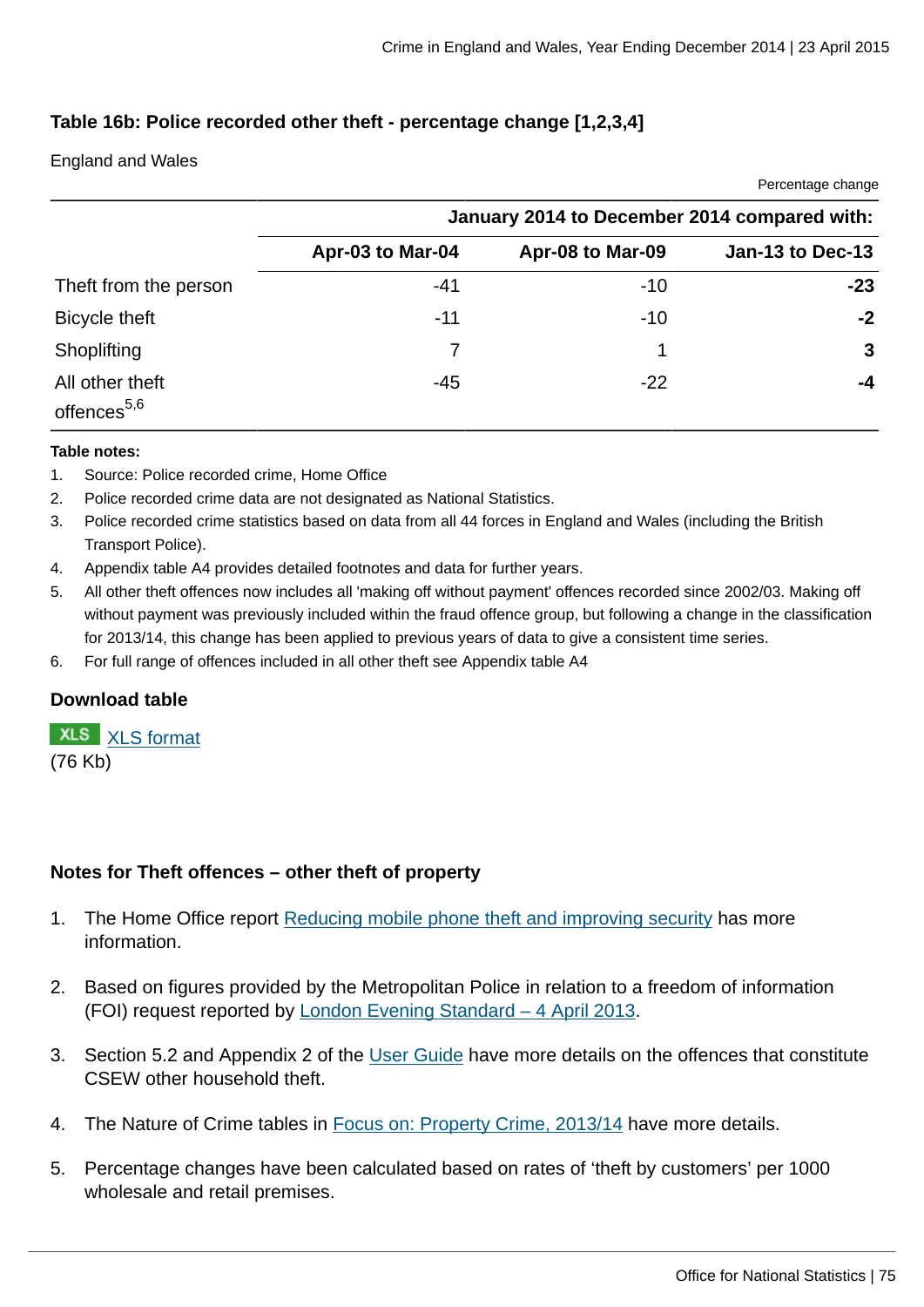- 6. Referred to on page 19 of the [British Retail Consortium Retail Crime Survey 2014](http://www.brc.org.uk/brc_policy_content.asp?iCat=48&iSubCat=646&spolicy=Retail+Crime&sSubPolicy=BRC+Retail+Crime+Survey)
- 7. As reported in the [Nottingham Post](http://www.nottinghampost.com/Nottingham-op-stores-tough-shoplifters/story-20335256-detail/story.html), 18 December 2013.

# **Criminal damage**

Based on the Crime Survey for England and Wales (CSEW) in the year ending December 2014, there were around 1.4 million incidents of criminal damage of personal and household property. The apparent 8% decrease compared with the previous survey year was not statistically significant (Tables 17a and 17b). Figure 12 shows the long-term trend for criminal damage, which has followed a slightly different pattern compared with most other CSEW crime groups. Criminal damage peaked in the 1993 survey with 3.4 million incidents followed by a series of modest falls (when compared with other CSEW offence types) until the 2003/04 survey (2.4 million offences). There was then a short upward trend until the 2006/07 CSEW (2.9 million offences), after which there were falls to its current level, the lowest since the survey began.





### Source: Crime Survey for England and Wales

### **Notes:**

1. Source: Crime Survey for England and Wales, Office for National Statistics.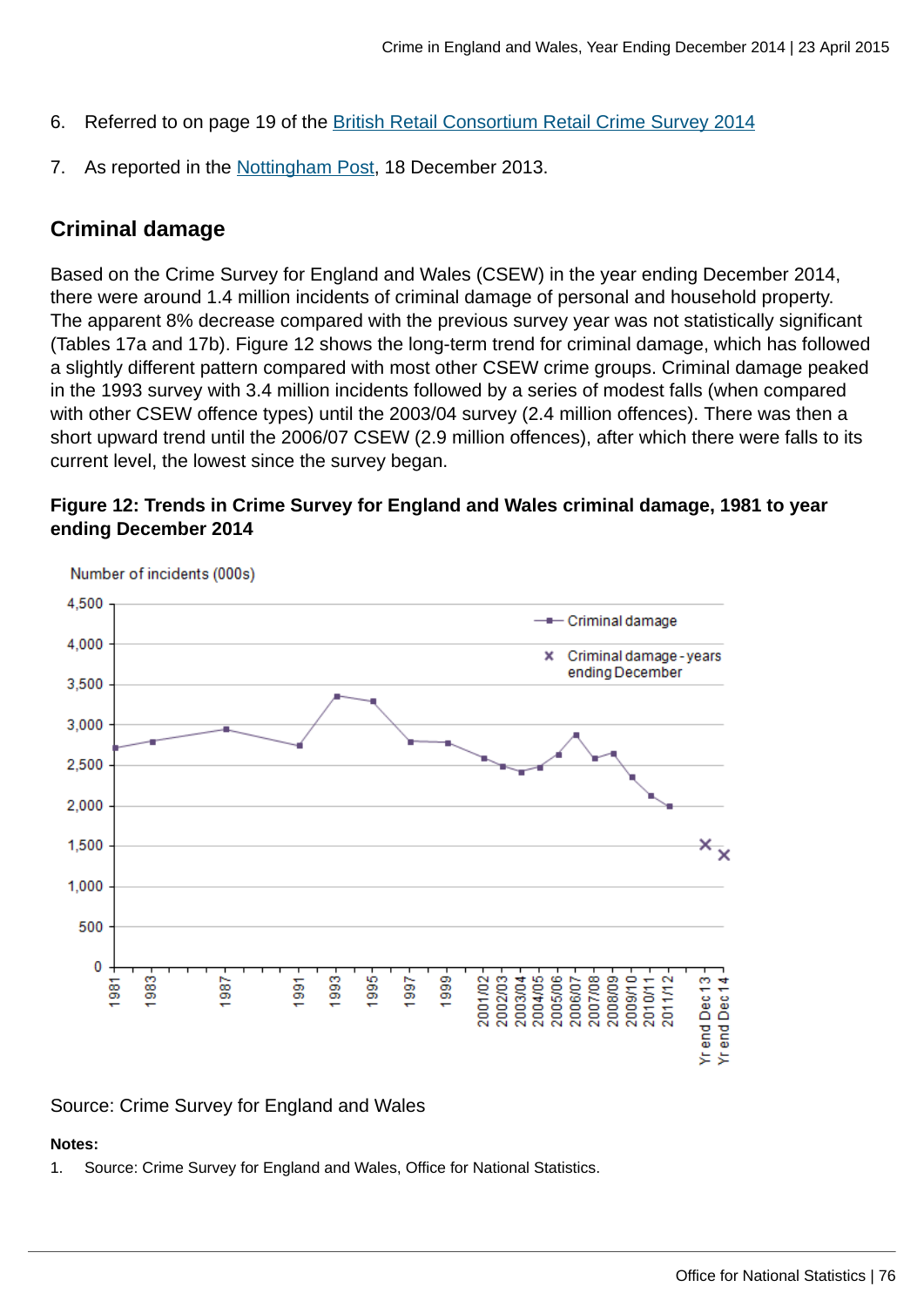- 2. The data on this chart refer to different time periods: a) 1981 to 1999 refer to crimes experienced in the calendar year (January to December) b) from 2001/02 onwards the estimates relate to crimes experienced in the 12 months before interview, based on interviews carried out in that financial year (April to March) c) the last two data points relate to interviews carried out in the rolling 12 month periods for the latest available two years (January to December).
- 3. The numbers of incidents are derived by multiplying incidence rates by the population estimates for England and Wales.

### **Download chart**

**XLS** [XLS format](http://www.ons.gov.uk:80/ons/rel/crime-stats/crime-statistics/year-ending-december-2014/chd-12.xls) (75 Kb)

Tables 17a and 17b highlight the recent downward trend in this offence group. There were statistically significant decreases when comparing the current figure with those from 5 and 10 years ago. This trend is also reflected in the decline in percentage of households victimised; around 4 in every 100 households were victims of criminal damage in the year ending December 2014, compared with around 10 in every 100 households in 1995.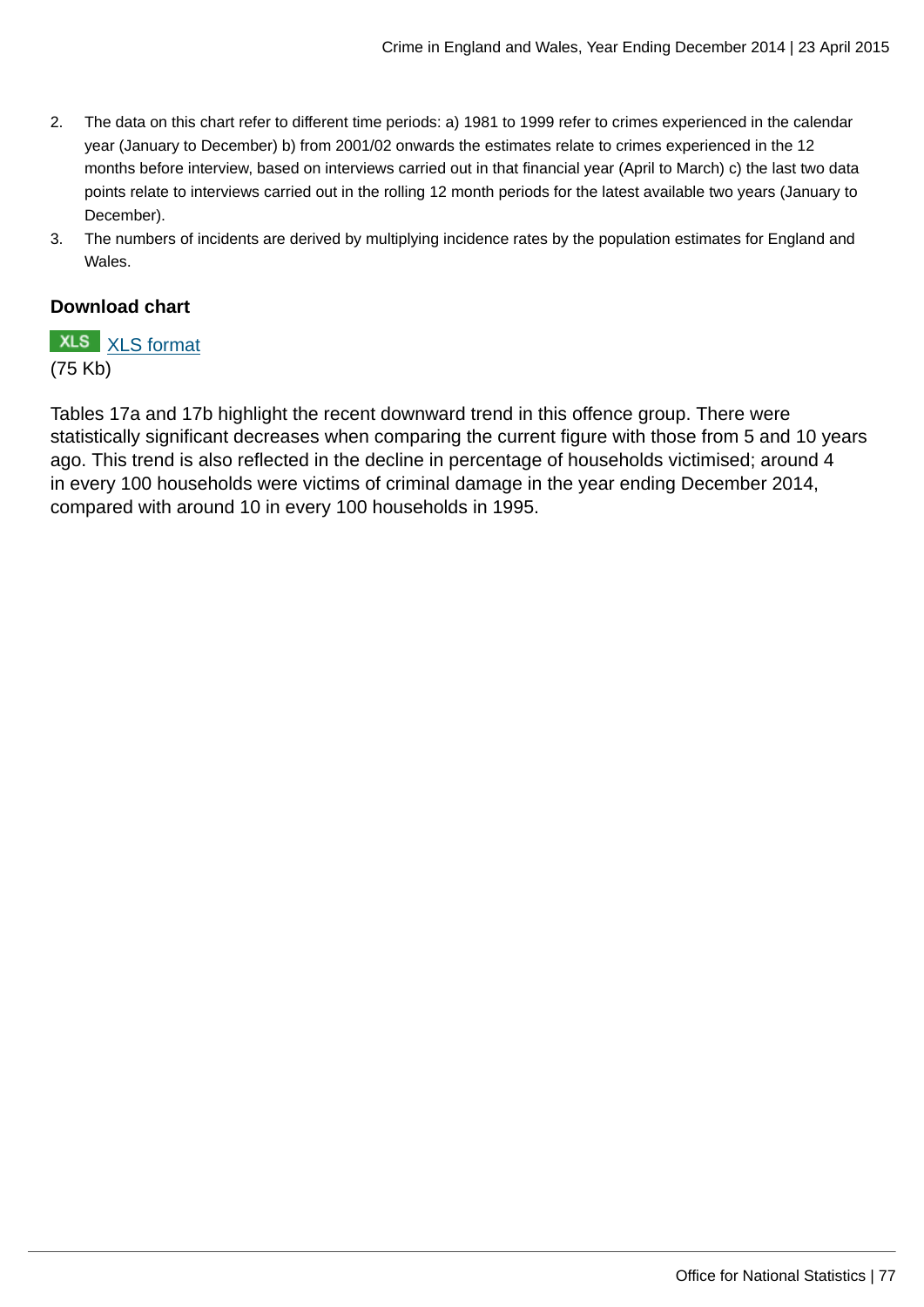# **Table 17a: CSEW criminal damage - number, rate and percentage of incidents [1,2]**

England and Wales

|                                                  |                            |                     |                     |                          | Households               |
|--------------------------------------------------|----------------------------|---------------------|---------------------|--------------------------|--------------------------|
|                                                  |                            |                     |                     |                          | <b>Interviews from:</b>  |
|                                                  | Jan-95 to<br><b>Dec-95</b> | Apr-03 to<br>Mar-04 | Apr-08 to<br>Mar-09 | Jan-13 to<br>Dec- $13^3$ | Jan-14 to<br>Dec- $14^3$ |
| <b>Number of</b><br>incidents                    |                            |                     |                     |                          | Thousands                |
| Criminal<br>damage                               | 3,300                      | 2,421               | 2,656               | 1,524                    | 1,404                    |
| Criminal<br>damage to a<br>vehicle               | 1,790                      | 1,403               | 1,766               | 1,050                    | 935                      |
| Arson and<br>other criminal<br>damage            | 1,510                      | 1,018               | 890                 | 474                      | 469                      |
| <b>Incidence</b><br>rate per 1,000<br>households |                            |                     |                     |                          |                          |
| Criminal<br>damage                               | 159                        | 110                 | 116                 | 64                       | 58                       |
| Criminal<br>damage to a<br>vehicle               | 86                         | 64                  | 77                  | 44                       | 39                       |
| Arson and<br>other criminal<br>damage            | 73                         | 46                  | 39                  | 20                       | 20                       |
| <b>Percentage of</b><br>households<br>that were  |                            |                     |                     |                          | Percentage               |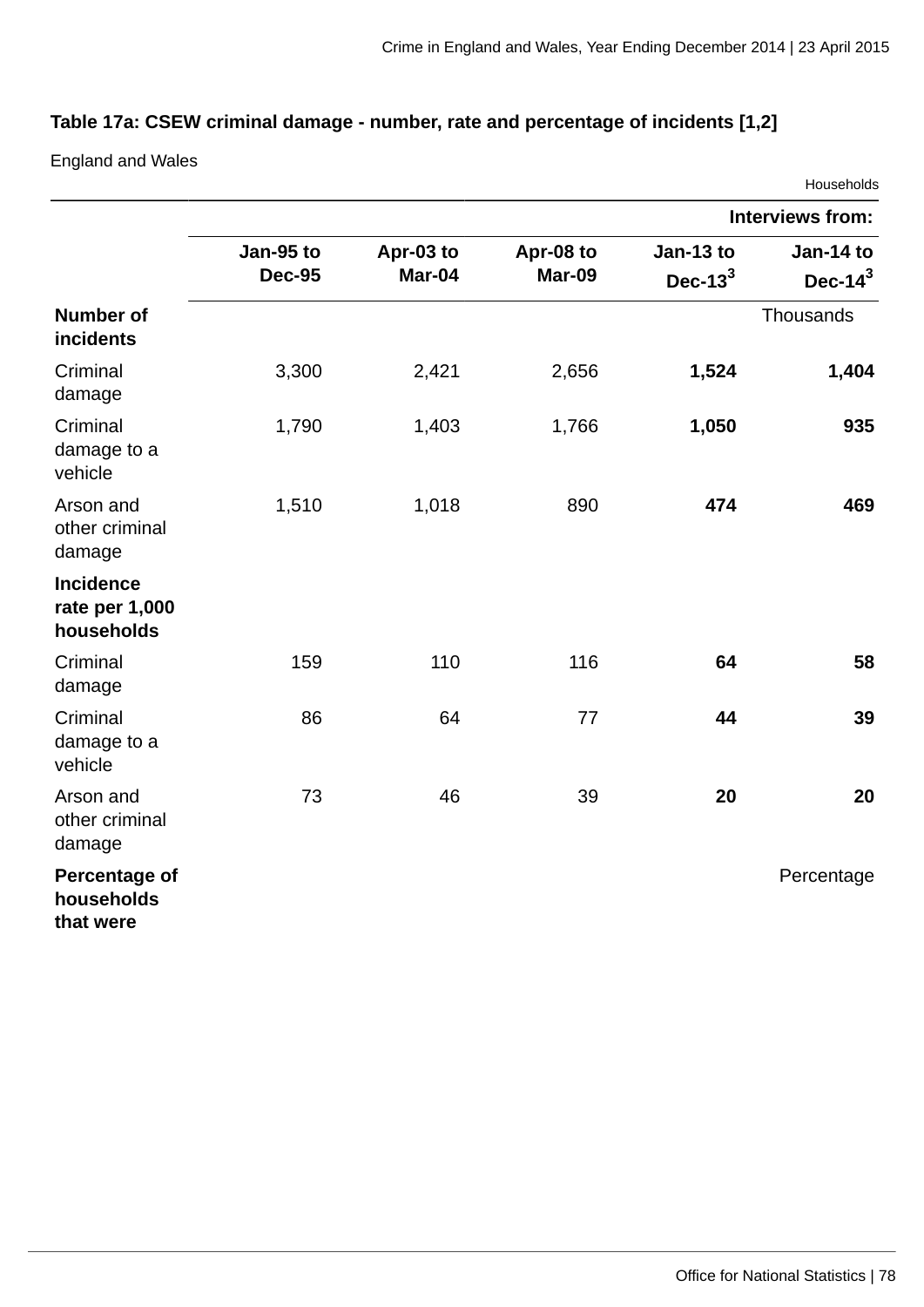|                                              |                            |                     |                     |                          | <b>Interviews from:</b>  |
|----------------------------------------------|----------------------------|---------------------|---------------------|--------------------------|--------------------------|
|                                              | Jan-95 to<br><b>Dec-95</b> | Apr-03 to<br>Mar-04 | Apr-08 to<br>Mar-09 | Jan-13 to<br>Dec- $13^3$ | Jan-14 to<br>Dec- $14^3$ |
| victims once<br>or more                      |                            |                     |                     |                          |                          |
| Criminal<br>damage                           | 10.1                       | 7.1                 | 7.6                 | 4.4                      | 3.9                      |
| Criminal<br>damage to a<br>vehicle           | 6.2                        | 4.5                 | 5.4                 | 3.2                      | 2.8                      |
| Arson and<br>other criminal<br>damage        | 4.3                        | 2.8                 | 2.5                 | 1.3                      | 1.3                      |
| Unweighted<br>base - number<br>of households | 16,310                     | 37,890              | 46,254              | 36,354                   | 32,666                   |

#### **Table notes:**

1. Source: Crime Survey for England and Wales, Office for National Statistics

2. Appendix table A1, A2, A3 provide detailed footnotes and data for further years.

3. Base sizes for data since the years ending December 2013 and December 2014 are smaller than previous years, due to sample size reductions introduced in April 2012.

### **Download table**

**XLS** [XLS format](http://www.ons.gov.uk:80/ons/rel/crime-stats/crime-statistics/year-ending-december-2014/prt-17a.xls) (77 Kb)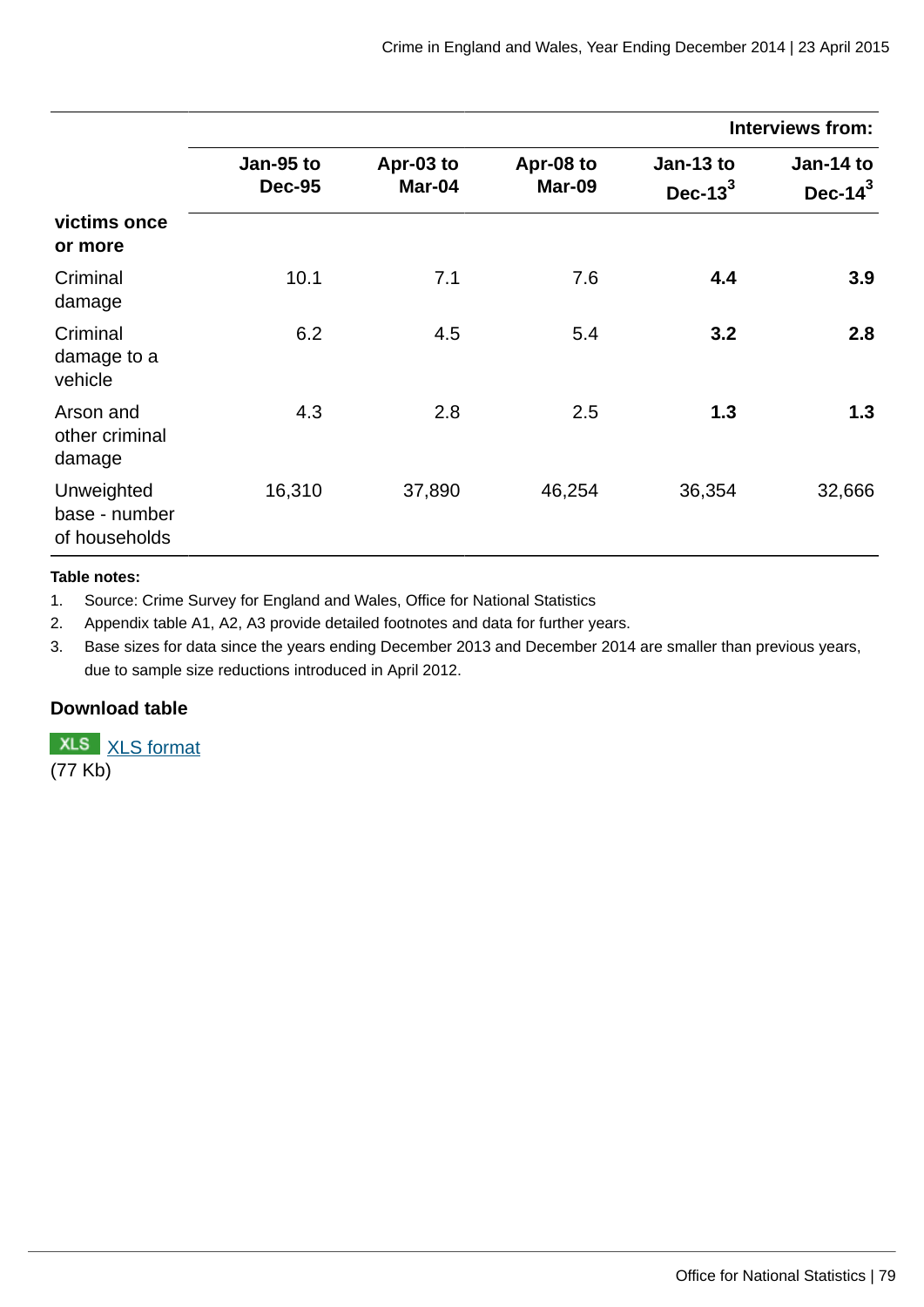# **Table 17b: CSEW criminal damage - percentage change and statistical significance [1,2]**

England and Wales

|                                                        |                  |          |                  |          |                                                         |          |                                                 | Households |
|--------------------------------------------------------|------------------|----------|------------------|----------|---------------------------------------------------------|----------|-------------------------------------------------|------------|
|                                                        |                  |          |                  |          | January 2014 to December 2014 compared with:            |          |                                                 |            |
|                                                        | Jan-95 to Dec-95 |          | Apr-03 to Mar-04 |          | Apr-08 to Mar-09                                        |          | Jan-13 to Dec-13                                |            |
| <b>Number</b><br>of<br>incidents                       |                  |          |                  |          |                                                         |          | Percentage change and significance <sup>3</sup> |            |
| Criminal<br>damage                                     | $-57$            | $^\star$ | $-42$            | $^\star$ | $-47$                                                   | $\star$  | -8                                              |            |
| Criminal<br>damage<br>to a<br>vehicle                  | $-48$            | $^\star$ | $-33$            | $^\star$ | $-47$                                                   | $\star$  | $-11$                                           | *          |
| Arson<br>and other<br>criminal<br>damage               | $-69$            | $^\star$ | $-54$            | $^\star$ | $-47$                                                   | $\star$  | $-1$                                            |            |
| <b>Incidence</b><br>rate per<br>1,000<br>households    |                  |          |                  |          |                                                         |          |                                                 |            |
| Criminal<br>damage                                     | $-63$            | $^\star$ | $-47$            | $^\star$ | $-50$                                                   | $\star$  | $-9$                                            |            |
| Criminal<br>damage<br>to a<br>vehicle                  | $-55$            | $^\star$ | $-39$            | $^\star$ | $-50$                                                   | $\star$  | $-12$                                           | $\star$    |
| Arson<br>and other<br>criminal<br>damage               | $-73$            | $^\star$ | $-58$            | $^\star$ | $-50$                                                   | $^\star$ | $-2$                                            |            |
| Percentage<br>of<br>households<br>that were<br>victims |                  |          |                  |          | Percentage point change and significance <sup>3,4</sup> |          |                                                 |            |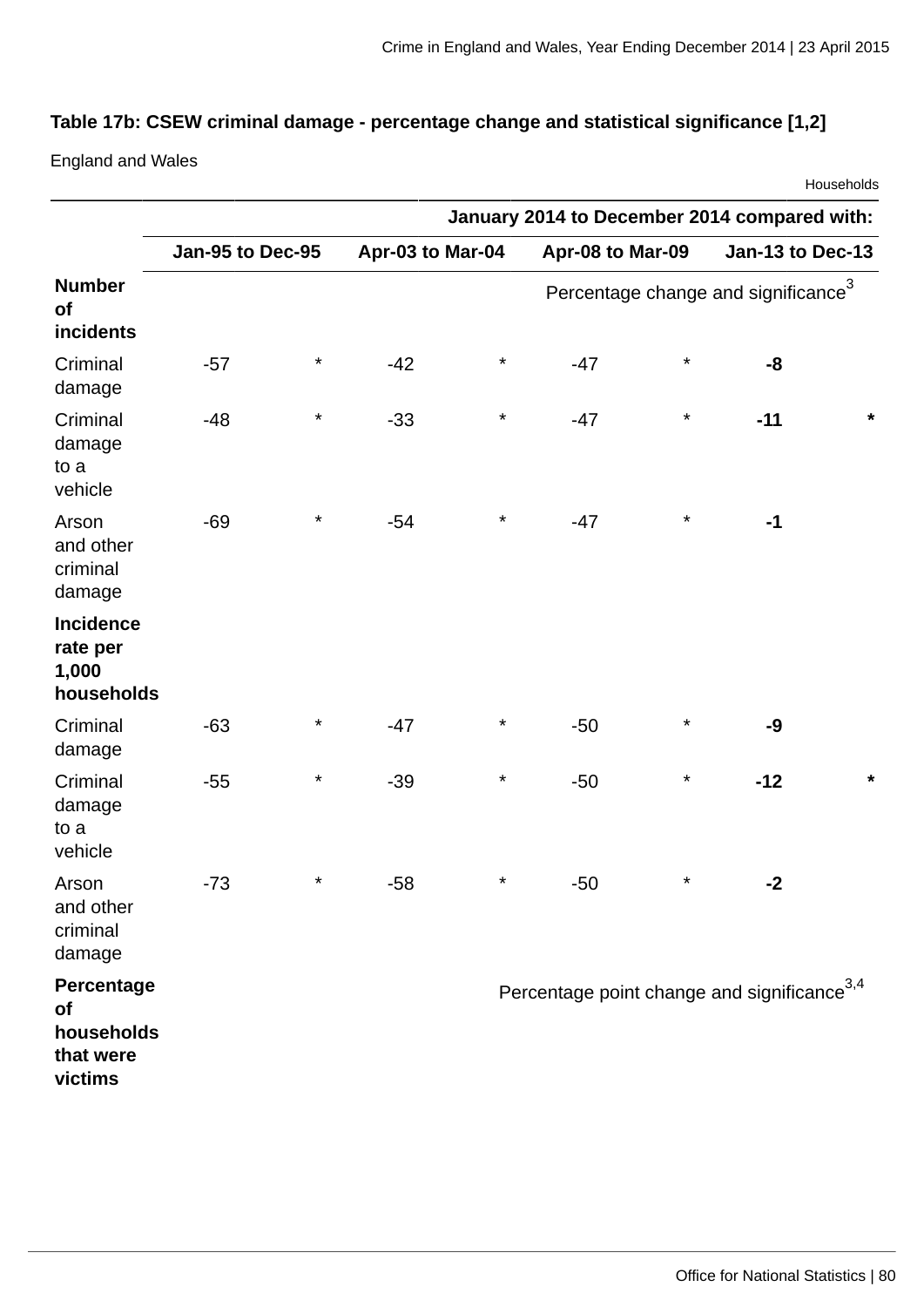|                                          |                  |          |                  |         | January 2014 to December 2014 compared with: |          |                         |         |
|------------------------------------------|------------------|----------|------------------|---------|----------------------------------------------|----------|-------------------------|---------|
|                                          | Jan-95 to Dec-95 |          | Apr-03 to Mar-04 |         | Apr-08 to Mar-09                             |          | <b>Jan-13 to Dec-13</b> |         |
| once or<br>more                          |                  |          |                  |         |                                              |          |                         |         |
| Criminal<br>damage                       | $-6.2$           | $^\star$ | $-3.2$           | $\star$ | $-3.7$                                       | $\star$  | $-0.5$                  | $\star$ |
| Criminal<br>damage<br>to a<br>vehicle    | $-3.5$           | $^\star$ | $-1.7$           | $\star$ | $-2.7$                                       | $^\star$ | $-0.4$                  | $\star$ |
| Arson<br>and other<br>criminal<br>damage | $-3.1$           | $\star$  | $-1.5$           | $\star$ | $-1.3$                                       | $^\star$ | $-0.1$                  |         |

#### **Table notes:**

- 1. Source: Crime Survey for England and Wales, Office for National Statistics
- 2. Appendix table A1, A2, A3 provide detailed footnotes and data for further years.
- 3. Statistically significant change at the 5% level is indicated by an asterisk.
- 4. The percentage point change presented in the tables may differ from subtraction of the 2 percentages due to rounding.

### **Download table**

# **XLS** [XLS format](http://www.ons.gov.uk:80/ons/rel/crime-stats/crime-statistics/year-ending-december-2014/prt-17b.xls)

(83 Kb)

The [Crime-recording: making the victim count report](https://www.justiceinspectorates.gov.uk/hmic/publication/crime-recording-making-the-victim-count/), published by Her Majesty's Inspectorate of Constabulary (HMIC), found that nationally, an estimated 14% of criminal damage and arson offences that should have been recorded as crimes were not; this level of under-recording is better than the national average of 19%. The 'Accuracy of the statistics' section has more information.

Police recorded crime also shows reductions in the similar offence group of criminal damage and

arson (although this also includes victims beyond the household population, like businesses) $^{\rm 1}$ . In the year ending December 2014 there were 499,885 offences recorded, a fall of 2% from the previous year (Tables 18a and 18b). Reductions were seen across most types of criminal damage recorded by the police, however arson increased by 1% in the year ending December 2014 compared with the previous year. [\(Appendix table A4 \(486 Kb Excel sheet\)](http://www.ons.gov.uk:80/ons/rel/crime-stats/crime-statistics/year-ending-december-2014/rft-2.xls)). Criminal damage and arson offences have seen a marked fall since 2006/07 whereas the pattern had been fairly flat since 2002/03; this follows a similar trend to the CSEW.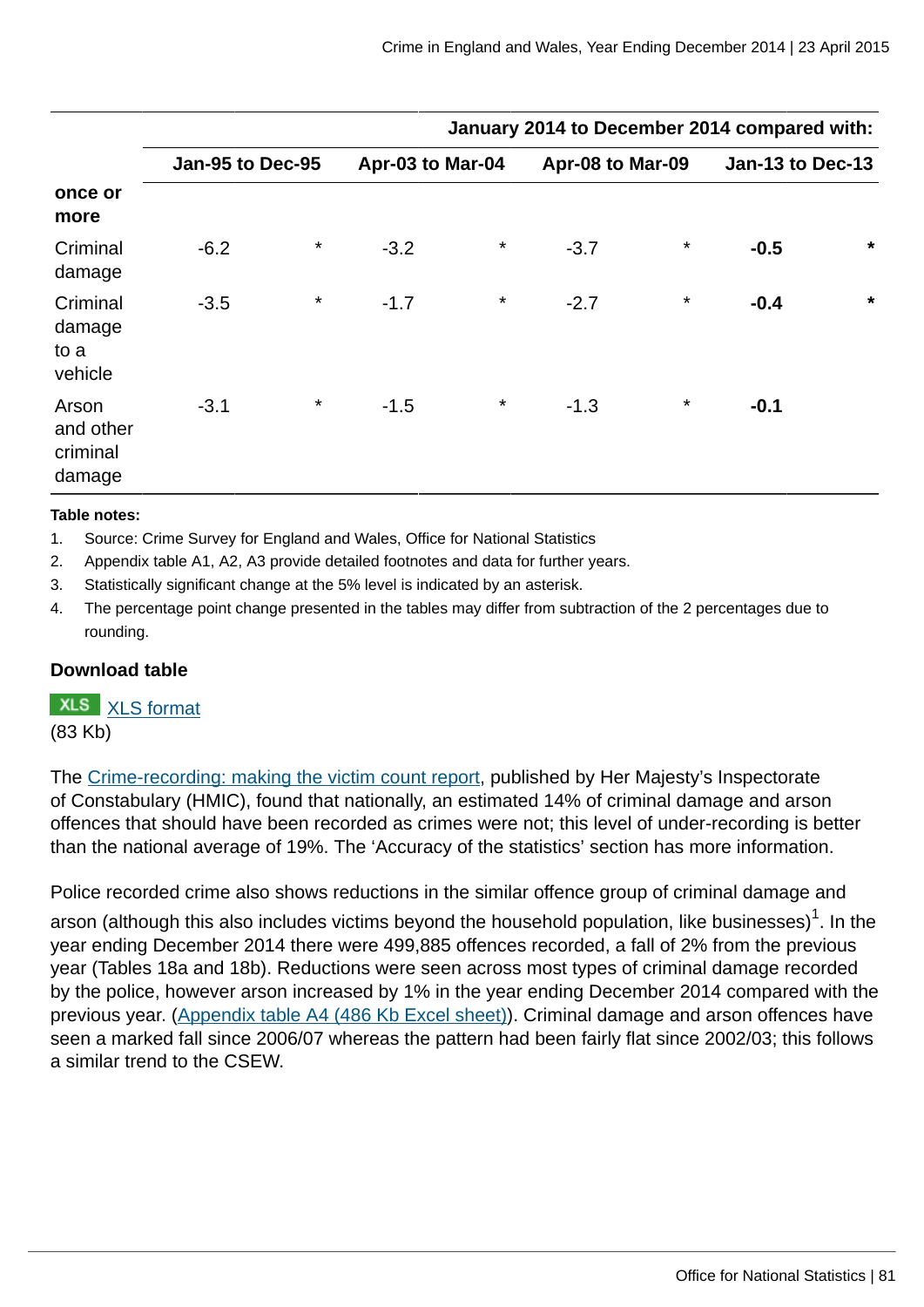# **Table 18a: Police recorded criminal damage and arson offences- number and rate of offences [1,2,3,4]**

England and Wales

|                                                                     | Apr-03 to Mar-04 |         | Apr-08 to Mar-09 Jan-13 to Dec-13 Jan-14 to Dec-14 |         |
|---------------------------------------------------------------------|------------------|---------|----------------------------------------------------|---------|
| <b>Criminal damage</b><br>and arson                                 | 1,209,912        | 930,327 | 510,708                                            | 499,885 |
| Arson                                                               | 57,546           | 34,827  | 18,703                                             | 18,934  |
| Criminal<br>damage                                                  | 1,152,366        | 895,500 | 492,005                                            | 480,951 |
| <b>Criminal damage</b><br>and arson<br>rate per 1,000<br>population | 23               | 17      | 9                                                  | 9       |

#### **Table notes:**

- 1. Source: Police recorded crime, Home Office
- 2. Police recorded crime data are not designated as National Statistics.
- 3. Police recorded crime statistics based on data from all 44 forces in England and Wales (including the British Transport Police).
- 4. Appendix table A4 provides detailed footnotes and data for further years.

### **Download table**

# **XLS** [XLS format](http://www.ons.gov.uk:80/ons/rel/crime-stats/crime-statistics/year-ending-december-2014/prt-18a.xls)

(75 Kb)

### **Table 18b: Police recorded criminal damage and arson offences - percentage change [1,2,3,4]**

England and Wales

Percentage change

|                                     | January 2014 to December 2014 compared with: |                  |                         |  |  |
|-------------------------------------|----------------------------------------------|------------------|-------------------------|--|--|
|                                     | Apr-03 to Mar-04                             | Apr-08 to Mar-09 | <b>Jan-13 to Dec-13</b> |  |  |
| <b>Criminal damage and</b><br>arson | -59                                          | -46              | -2                      |  |  |
| Arson                               | $-67$                                        | $-46$            | 1                       |  |  |
| Criminal damage                     | -58                                          | $-46$            | $-2$                    |  |  |

#### **Table notes:**

- 1. Source: Police recorded crime, Home Office
- 2. Police recorded crime data are not designated as National Statistics.
- 3. Police recorded crime statistics based on data from all 44 forces in England and Wales (including the British Transport Police).
- 4. Appendix table A4 provides detailed footnotes and data for further years.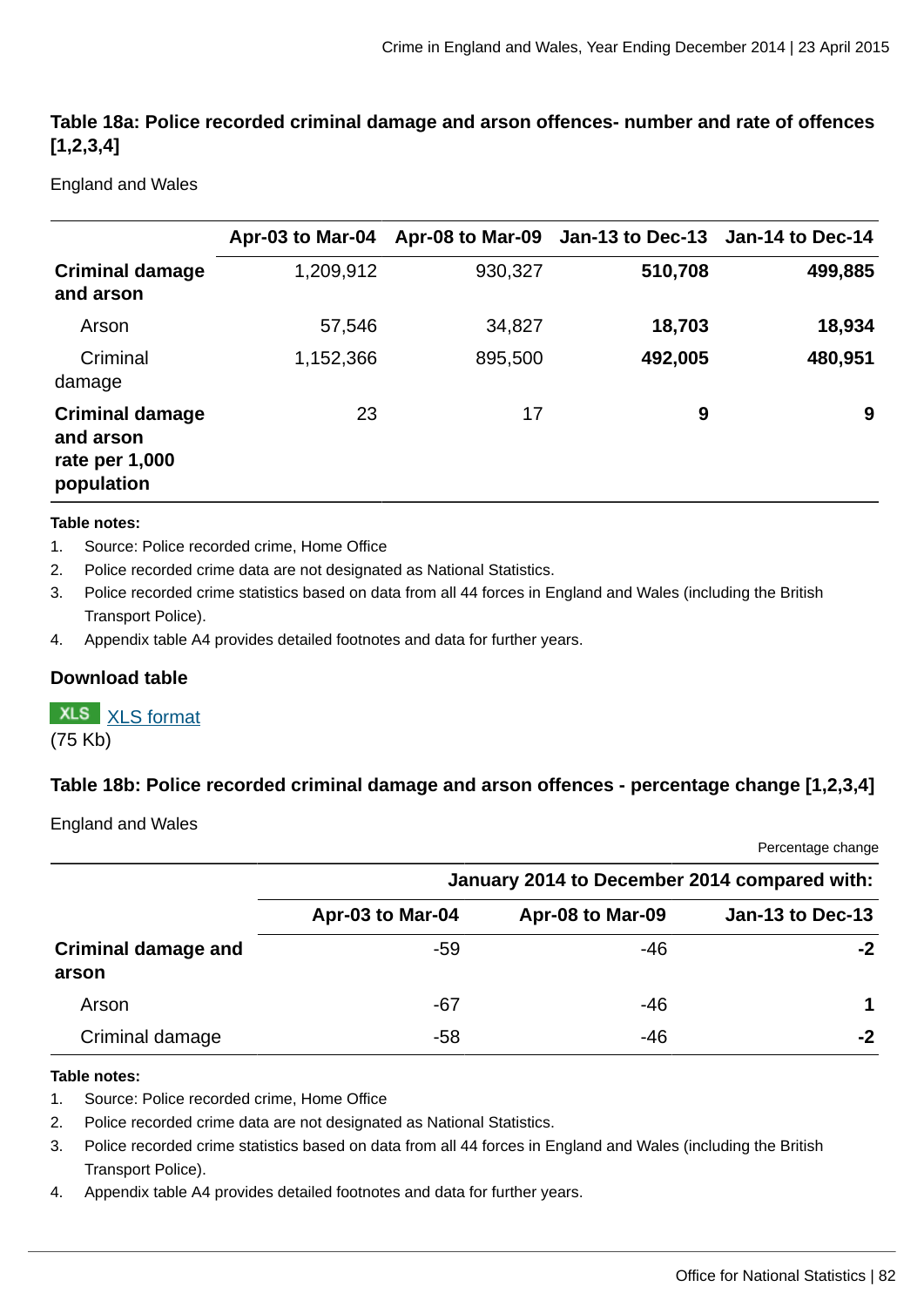### **Download table**

**XLS** [XLS format](http://www.ons.gov.uk:80/ons/rel/crime-stats/crime-statistics/year-ending-december-2014/prt-18b.xls) (75 Kb)

### **Notes for Criminal damage**

1. Section 5.3 of the [User Guide](http://www.ons.gov.uk:80/ons/guide-method/method-quality/specific/crime-statistics-methodology/user-guides/index.html) has more details regarding this crime type.

# **Other crimes against society**

Other crimes against society are offences recorded by the police which do not generally have a specific identifiable victim. They make up around 11% of all police recorded crime. Trends in such offences tend to reflect changes in police workload and activity rather than in levels of criminality.

The group of offences is made of the following categories:

- drug offences
- possession of weapons offences
- public order offences
- miscellaneous crimes against society

Other crimes against society showed an increase of 1% compared with the previous year, with 401,293 offences recorded in the year ending December 2014 (Tables 19a and 19b). Figure 13 shows the trend over time and how each separate offence category contributes to the overall total.

Since 2003/04, the number of other crimes against society increased year on year until it peaked in 2007/08 (542,656 offences). The marked increases in the recording of these offences between 2004/05 and 2007/08 coincide with the priority placed on increasing the numbers of offences brought to justice associated with the previous government's 2005 to 2008 Public Service Agreement targets. This is particularly reflected in the trend for drug offences and public order offences (the relevant sections have further details).

Between 2007/08 and 2012/13, the number of offences against society recorded decreased year-onyear, mainly driven by reductions in public order offences.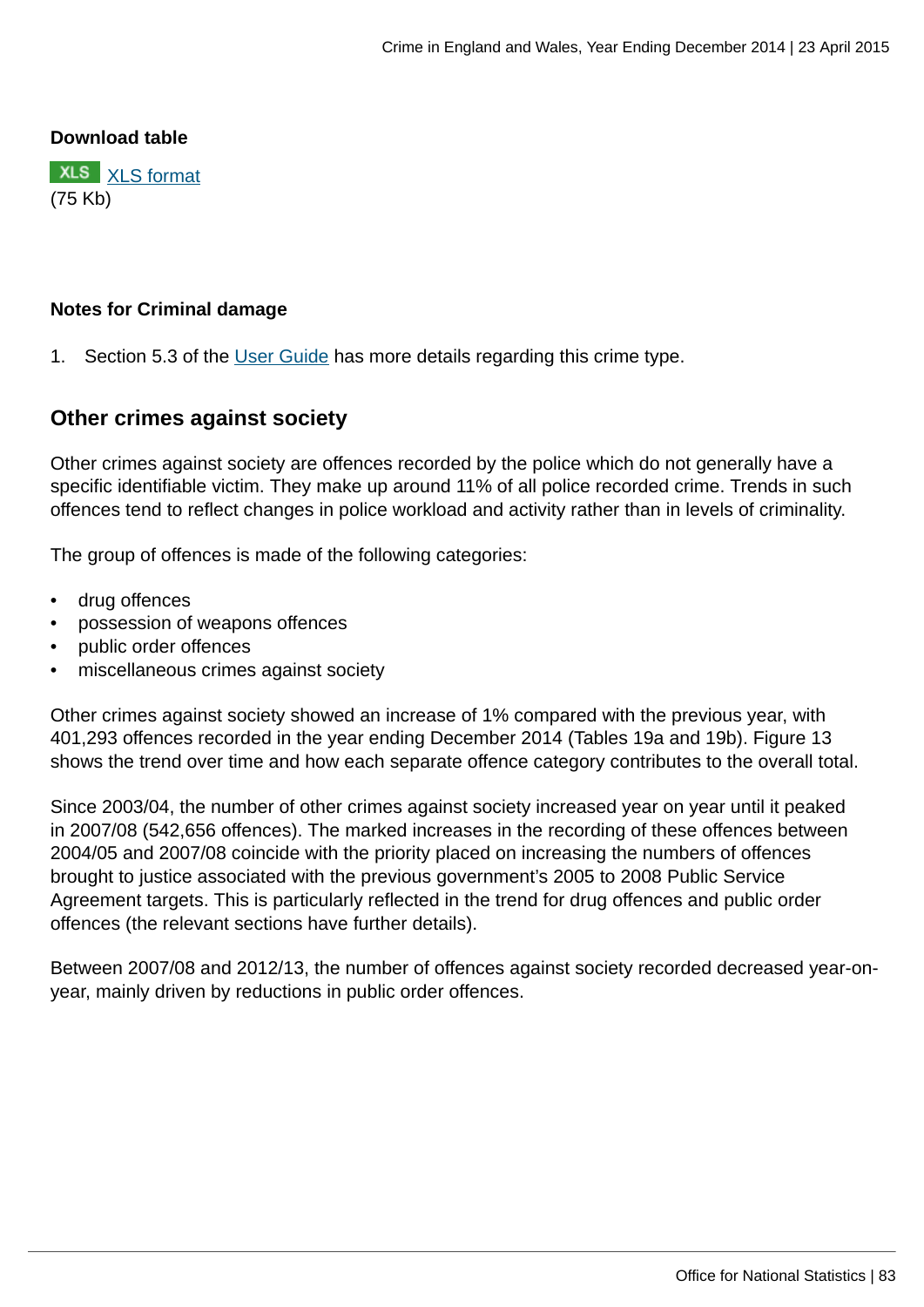

# **Figure 13: Trends in police recorded other crimes against society in England and Wales, 2002/03 to year ending December 2014**

#### **Notes:**

- 1. Source: Police recorded crime, Home Office
- 2. Police recorded crime data are not designated as National Statistics.

### **Download chart**

**XLS** [XLS format](http://www.ons.gov.uk:80/ons/rel/crime-stats/crime-statistics/year-ending-december-2014/chd-13.xls) (75 Kb)

# **Drug offences**

The police recorded 178,719 drug offences in the year ending December 2014, a decrease of 11% compared with the previous year. Figure 13 shows the trend over time for drug offences, where the number of drug offences steadily rose from 2004/05 until 2008/09 (peaking at 243,536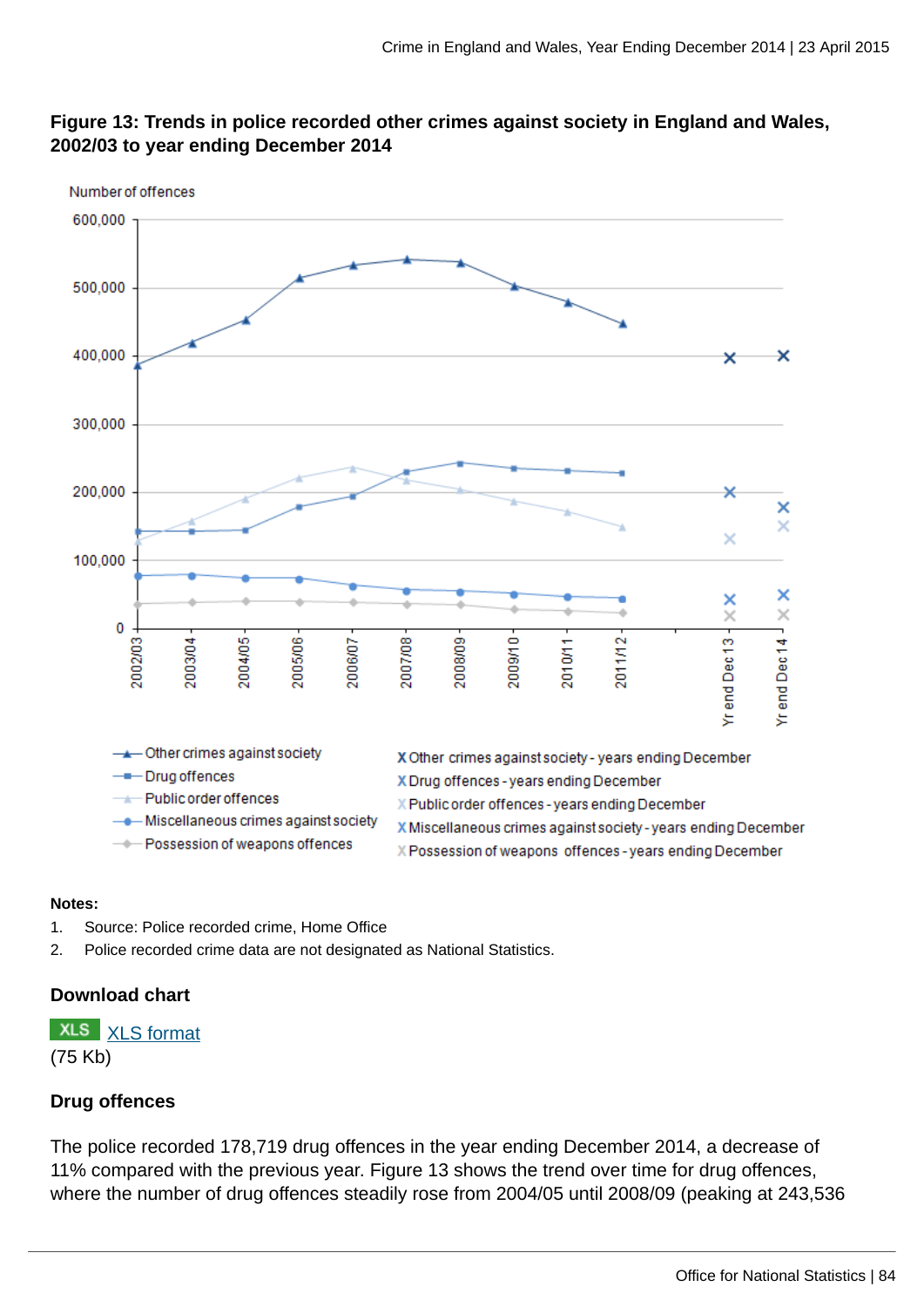offences). They remained fairly consistent at around 230,000 each year until 2011/12, after which they began to fall. Despite recent decreases, the number of drug offences recorded in the year ending December 2014 remains 25% higher than the number recorded in 2003/04 (Table 19b).

The number of drug offences recorded by the police is heavily dependent on police activities and priorities; changes over time may reflect changes in the policing of drug crime, rather than real changes in its incidence. The increases in the recording of drug offences between 2004/05 and 2008/09 coincide with the priority placed Public Service Agreement targets. For example, in the past decade the police have been granted powers to issue:

- warnings on the street (rather than at a police station) for possession of cannabis offences (April 2004)
- penalty notices for disorder for possession of cannabis (January 2009)

In the year ending December 2014, possession of cannabis offences accounted for 66% of all police recorded drug offences; this proportion has remained broadly similar since 2005/06 (between 66% and 70%).

The Crime Survey for England and Wales (CSEW) can also be used to investigate trends in drug use. Relevant figures from the CSEW are compiled and published in an annual report by the Home Office: [Drug Misuse: Findings from the 2013 to 2014 Crime Survey for England and Wales](https://www.gov.uk/government/statistics/drug-misuse-findings-from-the-2013-to-2014-csew). The general trends from the 2013/14 report show that overall illicit drug use in the last year among 16 to 59 year olds has increased in comparison to the previous year, but is back to the same level as in 2011/12.

### **Public order offences**

Public order offences cover circumstances where an offender is behaving in a way that causes, or would be likely to cause, alarm, distress or disorder. If there is an identifiable victim against who physical violence is used (or attempted) then this will be recorded as a violent offence, though public order offences may include some offences where injury is threatened. The offences in this category include public fear, alarm or distress, which has been moved from the violence offence group. Affray is also included in this offence group, a person is guilty of affray they use or threaten unlawful violence towards another and their conduct is such as would cause a "person of reasonable firmness" present at the scene to fear for their personal safety.

The latest figures (151,083 offences) show a 14% increase in public order offences compared with the previous year (Table 19b). The majority of this category (59%) was made up of public fear, alarm or distress offences, which showed an 14% increase in the year ending December 2014 compared with the previous year; a rise that is likely to reflect improvements in recording practices. Racially or religiously aggravated public fear, alarm or distress offences also increased (by 18%) in the year ending December 2014, and other offences against the State or public order have increased by 13% on the previous year. Public order offences rose from 2002/03 and peaked in 2006/07 (236,661 offences) and have since shown year-on-year decreases until this year ([Appendix table A4 \(486](http://www.ons.gov.uk:80/ons/rel/crime-stats/crime-statistics/year-ending-december-2014/rft-2.xls) [Kb Excel sheet\)](http://www.ons.gov.uk:80/ons/rel/crime-stats/crime-statistics/year-ending-december-2014/rft-2.xls)). Like drug offences, increases shown for this offence can reflect increased police activity and reporting, rather than increasing levels of criminality. Furthermore, as with violent crime, public order offences are more prone to changes in police recording practices.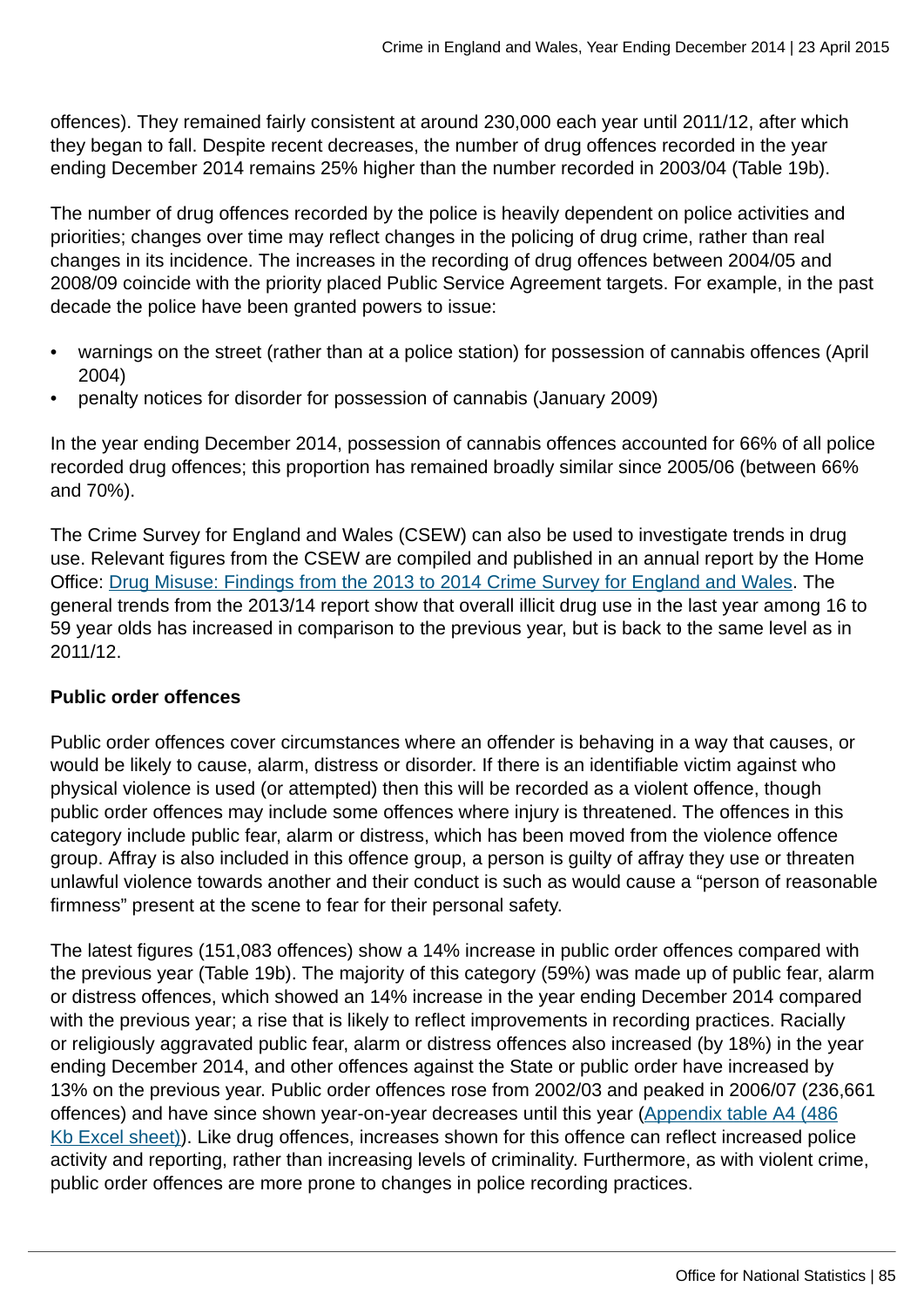### **Possession of weapons offences**

This offence category covers only weapons possession offences, where there is no direct victim. Any circumstances in which a weapon has been used against a victim would be covered by other relevant victim-based offences. Information regarding offences where firearms or knives and sharp instruments have been used can be found in the 'Offences involving firearms' and 'Offences involving knives and sharp instruments' sections of this release.

The police recorded 21,371 possession of weapon offences in the year ending December 2014, a 4% increase compared with the previous year (20,517, Table 19a and 19b). The number of possession of weapons offences increased from 2002/03 and peaked in 2004/05 (40,605 offences). They have since shown year-on-year decreases until 2013/14. The latest increase has been driven by a rise in the possession of knives and other sharp instruments $^1$  (up 9%) and is consistent with a rise of 10% seen in assault with injury offences involving a knife or other sharp instrument (Table 9a).

### **Miscellaneous crimes against society**

'Miscellaneous crimes against society' comprises a variety of offences ([Appendix table A4 \(486 Kb](http://www.ons.gov.uk:80/ons/rel/crime-stats/crime-statistics/year-ending-december-2014/rft-2.xls) [Excel sheet\)](http://www.ons.gov.uk:80/ons/rel/crime-stats/crime-statistics/year-ending-december-2014/rft-2.xls) has a full list). The largest volume offences include: handling stolen goods, threat to commit criminal damage, obscene publications and perverting the course of justice. This bulletin includes a new category of 'Wildlife crime', which was previously included in other notifiable offences, but since the [Crime Statistics, year ending June 2014](http://www.ons.gov.uk:80/ons/rel/crime-stats/crime-statistics/period-ending-june-2014/index.html) release has been separated into its own category. 'Wildlife crime' is a low volume offence, because the vast majority of wildlife offences are non-notifiable (that is, not recorded by the police) and dealt with at magistrates' courts by other agencies, such as the National Crime Agency and the Border Force.

The police recorded 50,120 miscellaneous crimes against society offences in the year ending December 2014, an increase of 14% compared with the previous year (Table 19b). The number of offences had previously shown year-on-year decreases since 2003/04 until the increase observed in 2013/14.

The latest increase is, in part, driven by a large rise in the number of obscene publications and protected sexual material offences, which has increased by 50% to 6,383 offences in the year ending December 2014, when compared with the previous year (4,261 offences). This is largely due to an increase in offences related to the making and distribution of indecent photographs or pseudo-photographs (including those of children) via the internet or through mobile technology. It is an offence for a person to take or distribute such indecent photographs. The police service is reporting that they are giving more attention to child sexual exploitation and this is likely to have led to more of these offences being identified. In addition, due to the introduction of fly tipping as an offence in April 2014, there was also a large rise in the number of other indictable or triable either way offences. They increased by 99% to 4,508 in the year ending December 2014, compared with the previous year (2,269).

There was also a rise in threats to commit criminal damage (which includes possession of articles with the intent to commit criminal damage, such as spray paint) which increased by 48% from 5,397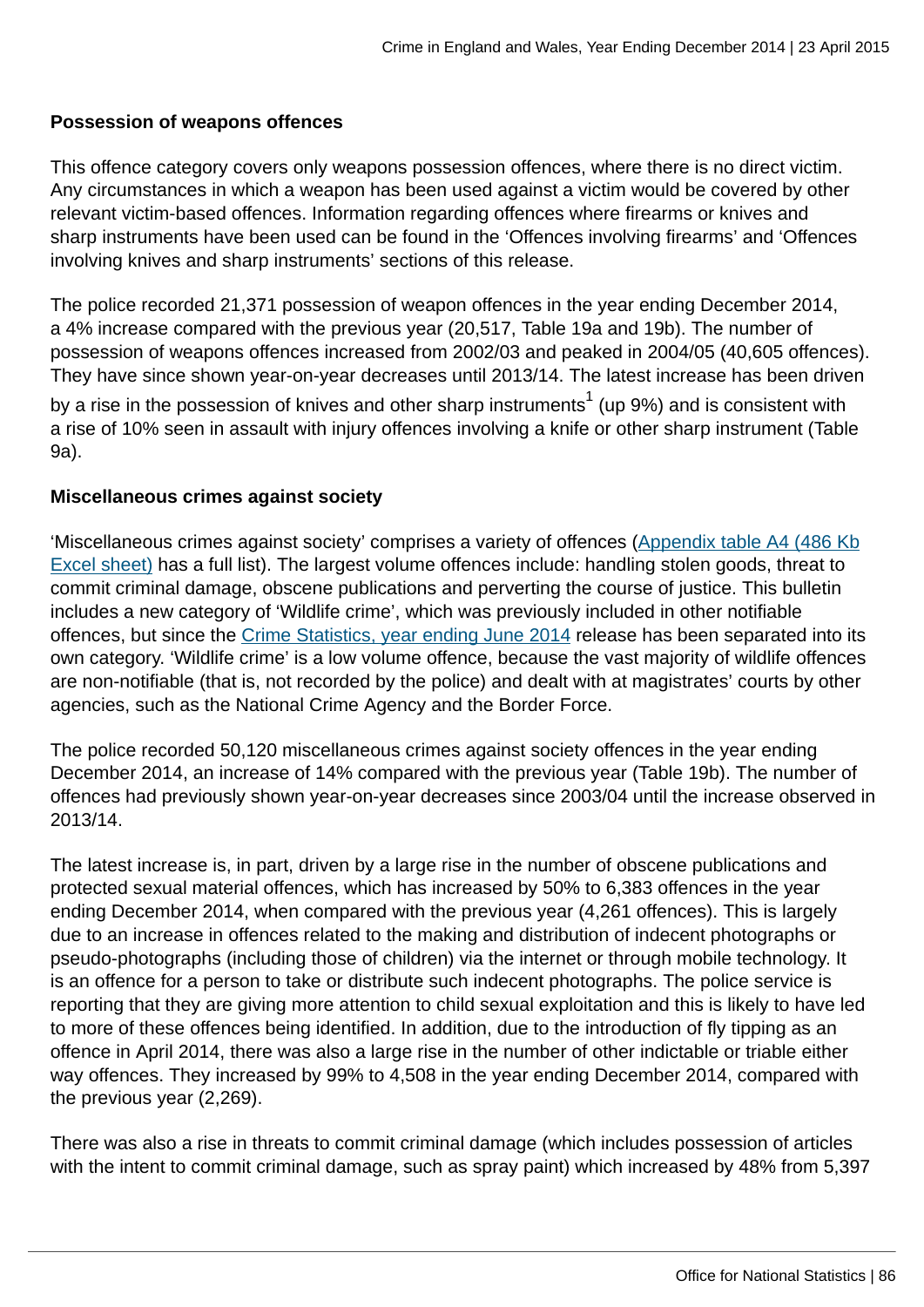offences in the year ending December 2013 to 7,997 offences in the year ending December 2014 [\(Appendix table A4 \(486 Kb Excel sheet\)](http://www.ons.gov.uk:80/ons/rel/crime-stats/crime-statistics/year-ending-december-2014/rft-2.xls)).

# **Table 19a: Police recorded other crimes against society - number and rate of offences [1,2,3,4]**

England and Wales

|                                                         |                | Apr-03 to Mar-04 Apr-08 to Mar-09 | Jan-13 to Dec-13 Jan-14 to Dec-14 |                         |
|---------------------------------------------------------|----------------|-----------------------------------|-----------------------------------|-------------------------|
| <b>OTHER CRIMES</b><br><b>AGAINST</b><br><b>SOCIETY</b> | 420,595        | 539,153                           | 397,662                           | 401,293                 |
| <b>Drug offences</b>                                    | 143,511        | 243,536                           | 201,172                           | 178,719                 |
| Trafficking of<br>drugs                                 | 24,628         | 29,885                            | 29,592                            | 28,021                  |
| Possession of<br>drugs                                  | 118,883        | 213,651                           | 171,580                           | 150,698                 |
| <b>Possession</b><br>of weapons<br>offences             | 39,021         | 35,662                            | 20,517                            | 21,371                  |
| <b>Public order</b><br>offences                         | 158,178        | 204,289                           | 131,971                           | 151,083                 |
| <b>Miscellaneous</b><br>crimes against<br>society       | 79,885         | 55,666                            | 44,002                            | 50,120                  |
| <b>Rate per 1,000</b><br>population                     |                |                                   |                                   |                         |
| <b>OTHER CRIMES</b><br><b>AGAINST</b><br><b>SOCIETY</b> | 8              | 10                                | 7                                 | $\overline{\mathbf{7}}$ |
| <b>Drug offences</b>                                    | 3              | 4                                 | 4                                 | 3                       |
| <b>Possession</b><br>of weapons<br>offences             | $\mathbf{1}$   | 1                                 | $\boldsymbol{0}$                  | $\boldsymbol{0}$        |
| <b>Public order</b><br><b>offences</b>                  | 3              | 4                                 | $\mathbf{2}$                      | 3                       |
| <b>Miscellaneous</b><br>crimes against<br>society       | $\overline{2}$ | 1                                 | 1                                 | 1                       |

**Table notes:**

1. Source: Police recorded crime, Home Office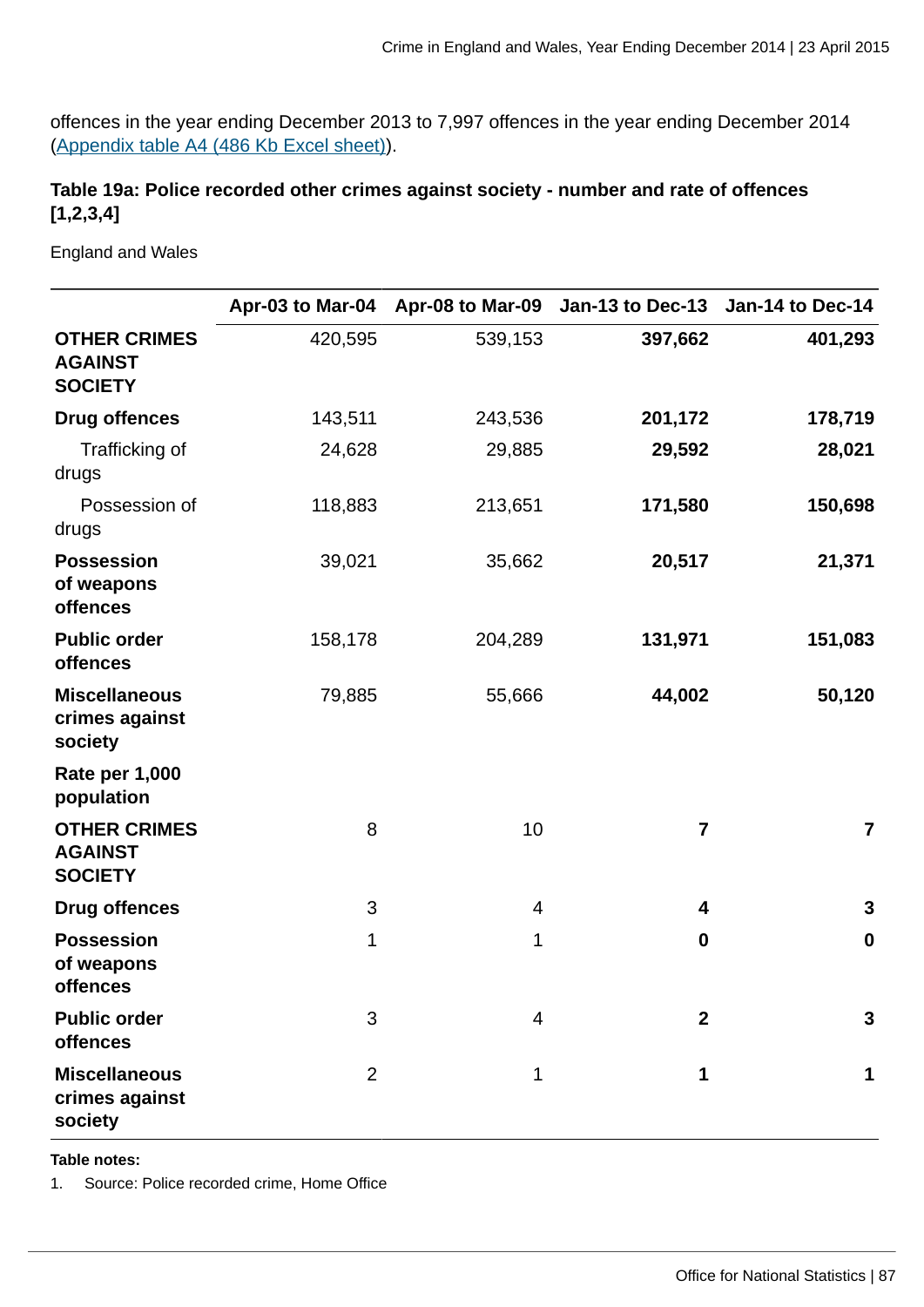- 2. Police recorded crime data are not designated as National Statistics.
- 3. Police recorded crime statistics based on data from all 44 forces in England and Wales (including the British Transport Police).
- 4. Appendix table A4 provides detailed footnotes and data for further years.

### **Download table**

**XLS** [XLS format](http://www.ons.gov.uk:80/ons/rel/crime-stats/crime-statistics/year-ending-december-2014/prt-19a.xls)

# (76 Kb)

### **Table 19b: Police recorded other crimes against society - percentage change [1,2,3,4]**

England and Wales

|                                                | January 2014 to December 2014 compared with: |                  |                  |  |  |  |
|------------------------------------------------|----------------------------------------------|------------------|------------------|--|--|--|
|                                                | Apr-03 to Mar-04                             | Apr-08 to Mar-09 | Jan-13 to Dec-13 |  |  |  |
| <b>OTHER CRIMES</b><br><b>AGAINST SOCIETY</b>  | -5                                           | $-26$            | 1                |  |  |  |
| Drug offences                                  | 25                                           | $-27$            | $-11$            |  |  |  |
| Trafficking of drugs                           | 14                                           | $-6$             | -5               |  |  |  |
| Possession of drugs                            | 27                                           | $-29$            | $-12$            |  |  |  |
| <b>Possession of</b><br>weapons offences       | -45                                          | $-40$            | $\overline{4}$   |  |  |  |
| <b>Public order offences</b>                   | -4                                           | $-26$            | 14               |  |  |  |
| <b>Miscellaneous crimes</b><br>against society | $-37$                                        | $-10$            | 14               |  |  |  |

#### **Table notes:**

- 1. Source: Police recorded crime, Home Office
- 2. Police recorded crime data are not designated as National Statistics.
- 3. Police recorded crime statistics based on data from all 44 forces in England and Wales (including the British Transport Police).
- 4. Appendix table A4 provides detailed footnotes and data for further years.

### **Download table**

**XLS** [XLS format](http://www.ons.gov.uk:80/ons/rel/crime-stats/crime-statistics/year-ending-december-2014/prt-19b.xls) (75 Kb)

#### **Notes for Other crimes against society**

Percentage change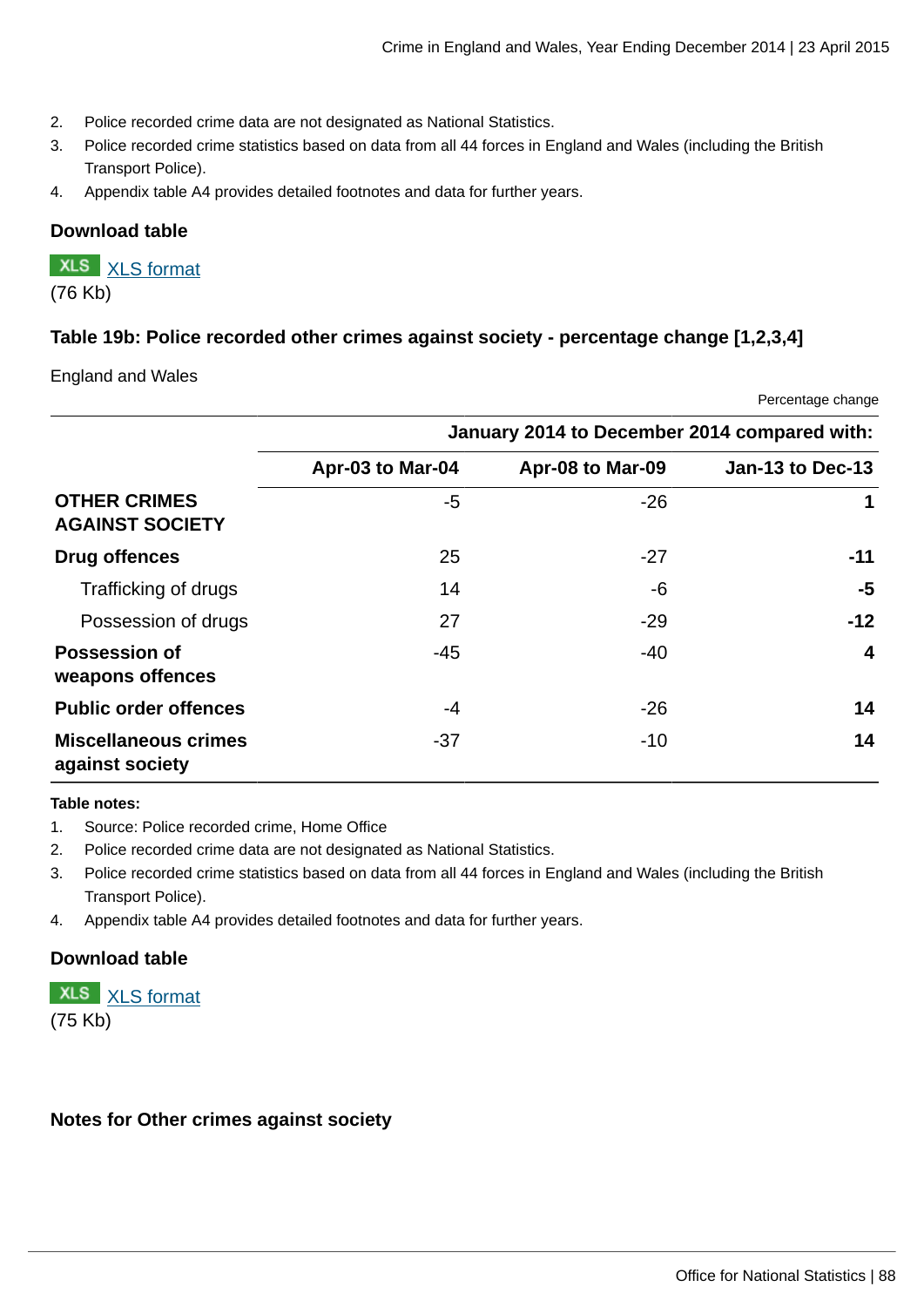1. Recorded under 10D possession of an article with blade or point.

# **Fraud**

The extent of fraud is difficult to measure because it is a deceptive crime, often targeted at organisations rather than individuals. Some victims of fraud may be unaware they have been a victim of crime, or that any fraudulent activity has occurred. Others may be reluctant to report the offence to the authorities, feeling embarrassed that they have fallen victim. Fraud is an offence not currently included in the Crime Survey for England and Wales (CSEW) headline estimates, and the level of fraud reported via administrative sources is thought to significantly understate the true level of such crime.

The [National Statistician's Review of Crime Statistics for England and Wales](http://www.statisticsauthority.gov.uk/national-statistician/ns-reports--reviews-and-guidance/national-statistician-s-reviews/national-statistician-s-review-of-crime-statistics.html) identified fraud as one of the more important gaps in crime statistics and recommended that data from additional sources should be provided alongside existing available data in quarterly crime statistics publications. This section draws on a range of sources including police recorded crime, Action Fraud, the CSEW and the National Fraud Intelligence Bureau (NFIB). No individual source provides a good measure of the overall extend of fraud offences, but together they help to provide a fuller picture. There is more information on the different sources of fraud data in Section 5.4 of the [User Guide](http://www.ons.gov.uk:80/ons/guide-method/method-quality/specific/crime-statistics-methodology/user-guides/index.html).

### **Recent changes to measuring police recorded fraud**

There have been a number of changes to the presentation of fraud, which were first introduced in the quarterly bulletin, released in July 2013. Since that time, to reflect changes in operational arrangements for reporting and recording of fraud, data presented in the police recorded crime series include offences recorded by Action Fraud, a public facing national reporting centre that records incidents reported directly to them from the public and other organisations. Data from Action Fraud are collated by the National Fraud Intelligence Bureau (NFIB), a government funded initiative run by the City of London police, who lead national policing on fraud.

Since 1 April 2013, Action Fraud has taken responsibility for the central recording of fraud offences previously recorded by individual police forces $^1$ . To allow for piloting and development of the Action Fraud service this transfer had a phased introduction between April 2011 and March 2013. For example, by the end of December 2012, 24 police force areas had transferred responsibility with the remaining forces transferring by the end of March 2013 $^2$ .

From 1 April 2014, all fraud figures included within overall police recorded crime have been sourced from Action Fraud<sup>3</sup>. However, the comparator year (year ending December 2013) encompasses a mixture of data collections, with 1 quarter of the data collected by some police forces and Action Fraud and 3 quarters solely by Action Fraud. As the proportion of fraud offences recorded by individual forces has diminished (and that by Action Fraud has grown), it is not possible to make likefor-like comparisons between fraud offences recorded during the year ending December 2014 and those in previous years.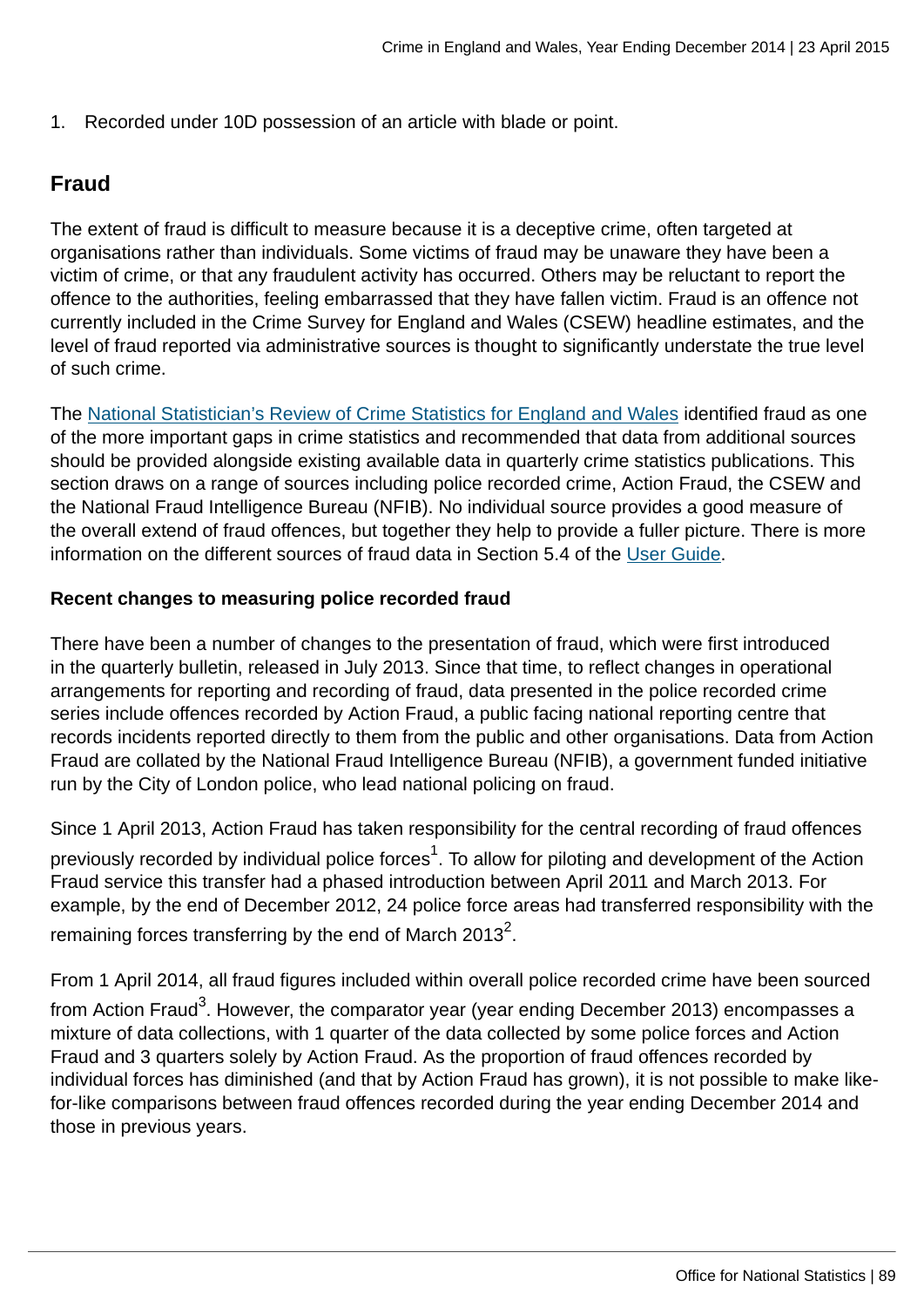Although Action Fraud receives reports of fraud from victims across the UK, data presented in this bulletin cover fraud offences where the victim resides in England or Wales only, based on the victim's postcode. Currently, Action Fraud data are not included in sub-national tables.

Users of police force area level data should refer to Table 5c in the [User Guide](http://www.ons.gov.uk:80/ons/guide-method/method-quality/specific/crime-statistics-methodology/user-guides/index.html) for details of when each local force transferred responsibility for recording to Action Fraud. This will allow users to interpret trends in fraud and total recorded crime over time. To provide users with a comparable time series at sub-national level our reference tables include a figure for all police recorded crime excluding fraud $^4$ .

### **Total fraud offences recorded by Action Fraud**

In the year ending December 2014, 224,947 fraud offences were recorded in England and Wales (Table 20a), equivalent to 4 offences recorded per 1,000 population. This represents a volume increase of 9% compared with the previous year (Table 20b). However, the move to centralised recording of fraud makes comparisons over time problematic. There are a number of factors that may have contributed to this increase including:

- the centralisation of recording fraud and a possible improvement in recording practices resulting from having a specialist team dealing with fraud
- a possible increased proportion of victims reporting fraud following publicity around the launch of Action Fraud and the availability of online reporting tools to make it easier to report such offences
- a possible increase in the volume of fraud

It isn't possible to separate out or quantify the scale of each possible factor. It will only be when data for the year ending March 2015 is available (due to be published in July 2015) that the effects of the transition will no longer be a major factor when considering the year-on-year changes. Quarterly analysis of fraud offences shows that during the transition to Action Fraud the level of recorded fraud showed steady increases. However, since the point by which all forces had transferred to Action Fraud (April 2013) levels of fraud remained fairly steady in the first 4 quarters (with the exception of 1 lower quarter – October to December 2013). Data from the latest 2 quarters have shown increases, it is too early to say whether this is the beginning of an emerging upward trend [\(Table](http://www.ons.gov.uk:80/ons/rel/crime-stats/crime-statistics/year-ending-december-2014/rft-3.xls) [QT1 \(202 Kb Excel sheet\)](http://www.ons.gov.uk:80/ons/rel/crime-stats/crime-statistics/year-ending-december-2014/rft-3.xls)).

[Appendix table A5 \(486 Kb Excel sheet\)](http://www.ons.gov.uk:80/ons/rel/crime-stats/crime-statistics/year-ending-december-2014/rft-2.xls) shows a more detailed breakdown of the fraud offences recorded by Action Fraud in the year ending December 2014, and indicates that the largest share of offences (42%) were accounted for by non-investment frauds (95,459 offences), almost half of which specifically relates to frauds involving online shopping and auctions (42,535 offences). There were only 18,412 offences involving cheque, plastic card and online bank accounts, which is likely to reflect that many individuals who had experienced such crime will not report to Action Fraud if their

financial services provider reimburses their losses<sup>5</sup>. In contrast, reports from industry sources to NFIB show there were over 260,000 frauds involving cheque, plastic card and online bank accounts (Table 21). It is known that this significantly understates the level of such crime as 'Card not present' fraud, for example fraudulent use of the card online, over the phone or by mail order, is not included within such industry reports.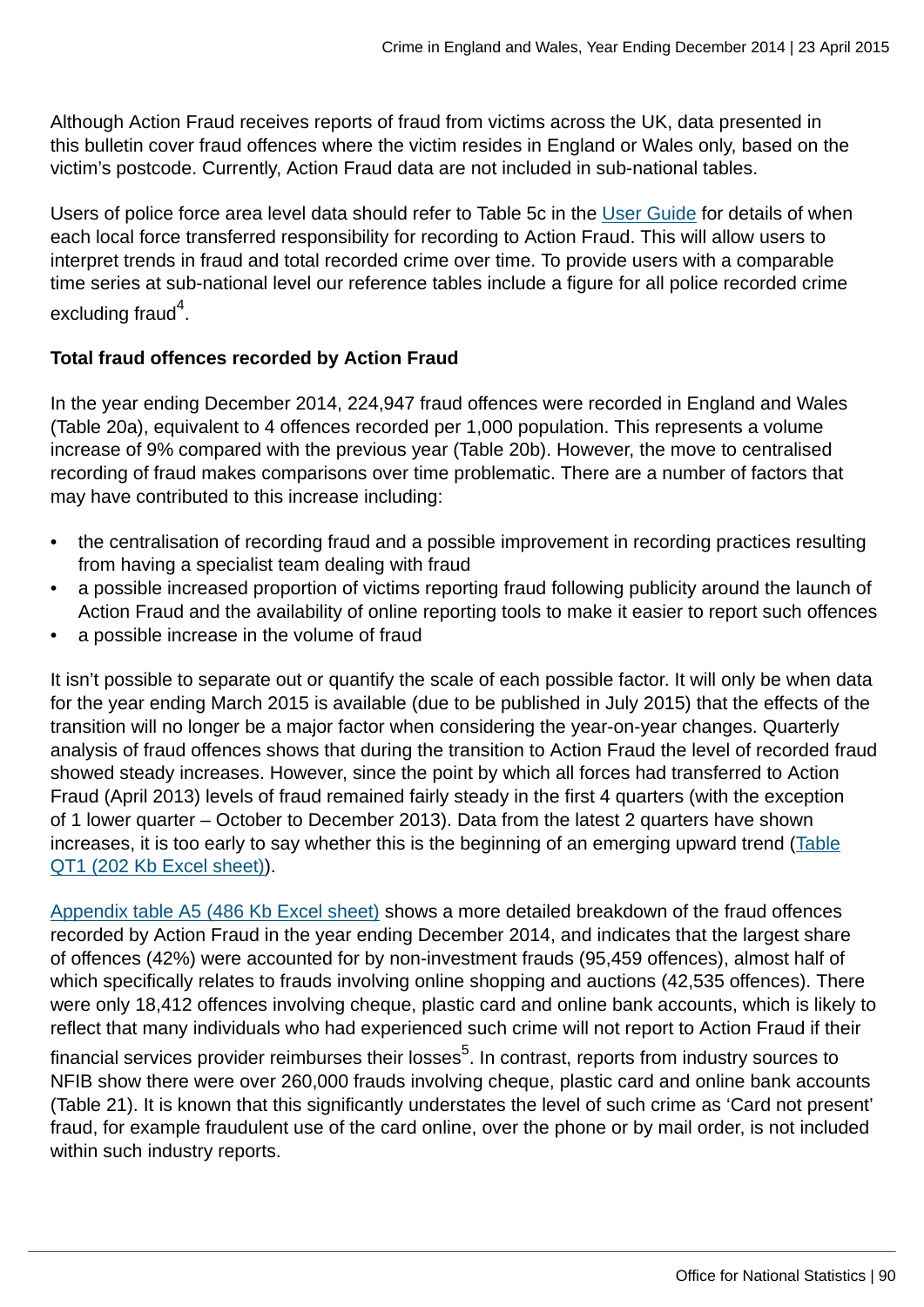There is more information on the types of offences within each of the Action Fraud categories in Section 5.4 of the [User Guide](http://www.ons.gov.uk:80/ons/guide-method/method-quality/specific/crime-statistics-methodology/user-guides/index.html) and [Appendix table A5 \(486 Kb Excel sheet\)](http://www.ons.gov.uk:80/ons/rel/crime-stats/crime-statistics/year-ending-december-2014/rft-2.xls).

# **Table 20a: Fraud offences recorded by the police and Action Fraud - number and rate of offences [1,2,3]**

England and Wales

|                                                                                  | Apr-08 to Mar-09 | Jan-13 to Dec-13 | Jan-14 to Dec-14 |
|----------------------------------------------------------------------------------|------------------|------------------|------------------|
| <b>Fraud offences</b><br>recorded by the<br>police and Action<br>Fraud $4,5,6,7$ | 72,314           | 207,163          | 224,947          |
| Fraud rate per 1,000<br>population                                               | 1                | 4                | 4                |

#### **Table notes:**

- 1. Source: Police recorded crime, Home Office and Action Fraud, National Fraud Authority
- 2. Police recorded crime and Action Fraud data are not designated as National Statistics.
- 3. Police recorded crime statistics based on all data from all 44 forces in England and Wales (including the British Transport Police).
- 4. Action Fraud have taken over the recording of fraud offences on behalf of individual police forces. This process began in April 2011 and was rolled out to all police forces by March 2013. The offences in this table therefore include those recorded by either the police or Action Fraud individually, or both, depending on the time period specified.
- 5. Due to the change in recording of fraud offences being taken over by Action Fraud, caution should be applied when comparing data over this transitional period and with earlier years. The User Guide provides more details including information on transfer date to Action Fraud for each force.
- 6. From 2012-13, forgery offences have been reclassified under miscellaneous crimes against society.
- 7. 'Making off without payment' was previously included in fraud. Since April 2013, it is included in all other theft offences.

### **Download table**

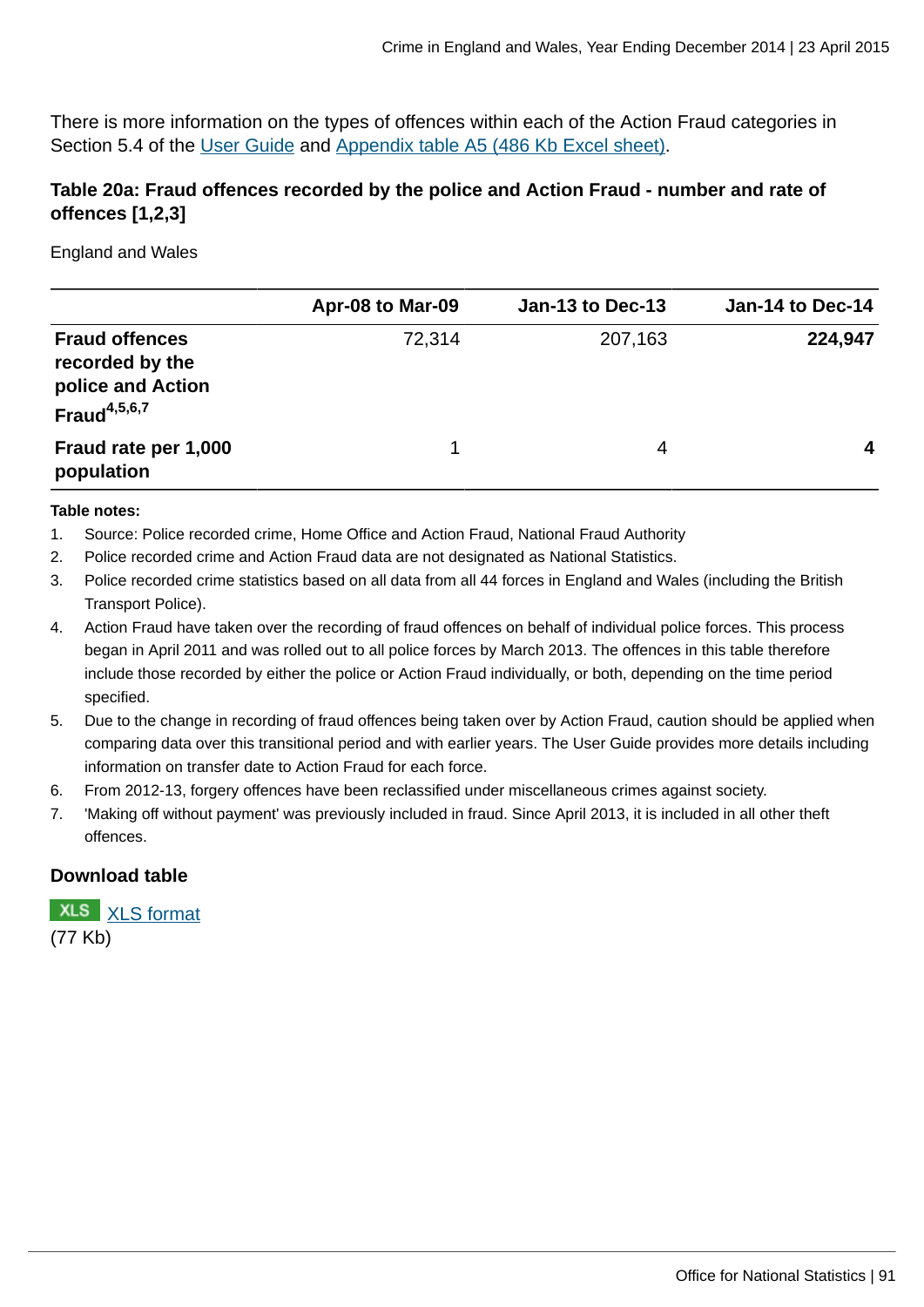# **Table 20b: Fraud offences recorded by the police and Action Fraud - percentage change [1,2,3]**

England and Wales

|                                                                               |                  | Percentage change                            |
|-------------------------------------------------------------------------------|------------------|----------------------------------------------|
|                                                                               |                  | January 2014 to December 2014 compared with: |
|                                                                               | Apr-08 to Mar-09 | Jan-13 to Dec-13                             |
| <b>Fraud offences recorded</b><br>by the police and Action<br>Fraud $4,5,6,7$ | 211              | 9                                            |

#### **Table notes:**

- 1. Source: Police recorded crime, Home Office and Action Fraud, National Fraud Authority.
- 2. Police recorded crime and Action Fraud data are not designated as National Statistics.
- 3. Police recorded crime statistics based on all data from all 44 forces in England and Wales (including the British Transport Police).
- 4. Action Fraud have taken over the recording of fraud offences on behalf of individual police forces. This process began in April 2011 and was rolled out to all police forces by March 2013. The offences in this table therefore include those recorded by either the police or Action Fraud individually, or both, depending on the time period specified.
- 5. Due to the change in recording of fraud offences being taken over by Action Fraud, caution should be applied when comparing data over this transitional period and with earlier years. The User Guide provides more details including information on transfer date to Action Fraud for each force.
- 6. From 2012-13, forgery offences have been reclassified under miscellaneous crimes against society.
- 7. 'Making off without payment' was previously included in fraud. Since April 2013, it is included in all other theft offences.

### **Download table**

**XLS** [XLS format](http://www.ons.gov.uk:80/ons/rel/crime-stats/crime-statistics/year-ending-december-2014/prt-20b.xls)

(77.5 Kb)

### **Fraud offences reported by industry bodies**

In line with recommendations from the [National Statistician's review of crime statistics](http://www.statisticsauthority.gov.uk/national-statistician/ns-reports--reviews-and-guidance/national-statistician-s-reviews/national-statistician-s-review-of-crime-statistics.html) this bulletin draws on additional sources to provide further context on fraud offences. In addition to the offences recorded by Action Fraud, which are included in the police recorded crime series, the National Fraud Intelligence Bureau (NFIB) also collect data on fraud directly from industry bodies (Table 21).

The NFIB currently receive data from two industry bodies:

1. CIFAS is a UK-wide fraud prevention service representing around 300 organisations from the public and private sectors. These organisations mainly share data on confirmed cases of fraud, particularly application, identity and first party frauds, via the CIFAS National Fraud Database. Data supplied by CIFAS to the NFIB are recorded in line with the Home Office Counting Rules (HOCR) for recorded crime.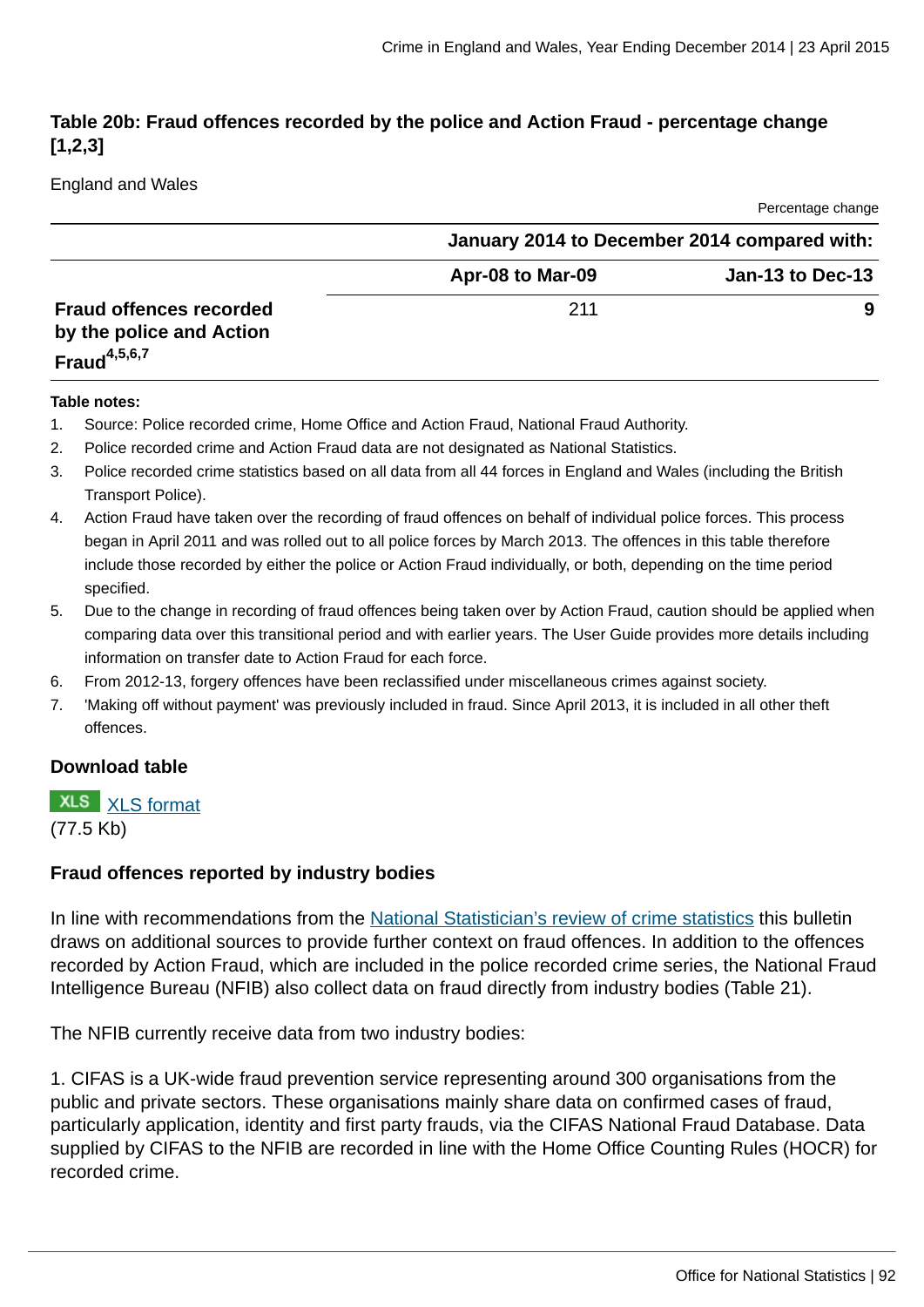2. Financial Fraud Action UK (FFA UK) is the name under which the financial services industry coordinates its activity on fraud prevention. FFA UK collates information from the payments industry in the UK on fraud relating to cheque, plastic card and online bank accounts. Statistics on these fraud types are published twice yearly by FFA UK. FFA UK also collates intelligence relating to fraud offences through its Fraud Intelligence Sharing System (FISS) database, and this is in turn provided to NFIB.

FISS is an intelligence tool rather than a fraud reporting tool, and its main purpose is to share intelligence about the criminals or entities relating to fraud offences rather than count the number of victims of fraud. As a result, the number of cases presented here is considerably less than the total number reported to FFA UK by its members. There are many cases recorded by FFA UK which are not shared with the NFIB because they hold insufficient information to be of value from an intelligence perspective. In future bulletins we intend to present this additional data on a broader set of fraud offences to give a clearer picture on the full scale of fraud experienced by FFA UK members. These figures are available from [FFA UK.](http://www.financialfraudaction.org.uk/cms/assets/1/2014%20annual%20fraud%20figures%20release%20-%20final.pdf)

Both sets of industry data relate only to those organisations that are part of the respective membership networks [\(CIFAS,](http://www.cifas.org.uk/cifas_members) [FFA UK](http://www.financialfraudaction.org.uk/downloads.asp?genre=consumer)); therefore, coverage can also change as new members join or previous members withdraw. These data are subject to continuing development and ONS is giving consideration as to whether these can be designated as [Official Statistics](http://www.statisticsauthority.gov.uk/national-statistician/types-of-official-statistics/index.html) in the future.

In addition, users should also be aware that the NFIB data sourced from industry bodies cover the United Kingdom as a whole, while all other data in this bulletin refer to England and Wales.

In addition to the offences recorded by Action Fraud, the NFIB received 411,590 reports of fraud in the UK in the year ending December 2014 from industry bodies CIFAS and FFA UK (Table 21). This represents a 33% increase from the previous year (309,880 reports). This increase is thought to be largely the result of improvements in the collection of data for intelligence purposes by FFA $^6$  and improvements to administrative systems used for reporting fraud cases to the NFIB $^7\!$ .

Of the fraud offences reported by those bodies, 81% were in the category of 'banking and credit industry fraud' (334,135). This category includes fraud involving plastic cards , cheques and online bank accounts which accounted for the majority of the offences recorded in the year ending December 2014. The category also covers payment-related frauds under the subcategory 'Application Fraud' which includes offences that occurred outside of the banking sector; for example, fraudulent applications made in relation to hire purchase agreements, as well as to insurance, telecommunications or retail companies, or public sector organisations.

Types of plastic card fraud recorded by the National Fraud Database include fraudulent applications for plastic cards (including ID fraud), fraudulent misuse of plastic card accounts, and takeover of plastic card accounts (for example changing the address and getting new cards issued). CIFAS do not currently collect data on 'card not present' fraud, where the cardholder and card are not present at the point of sale, for example, fraudulent use of the card online, over the phone or by mail order. In addition they do not include data on fraud relating to lost or stolen cards and ATM fraud. This means that a high proportion of plastic card fraud is not included in the NFIB figures from industry bodies.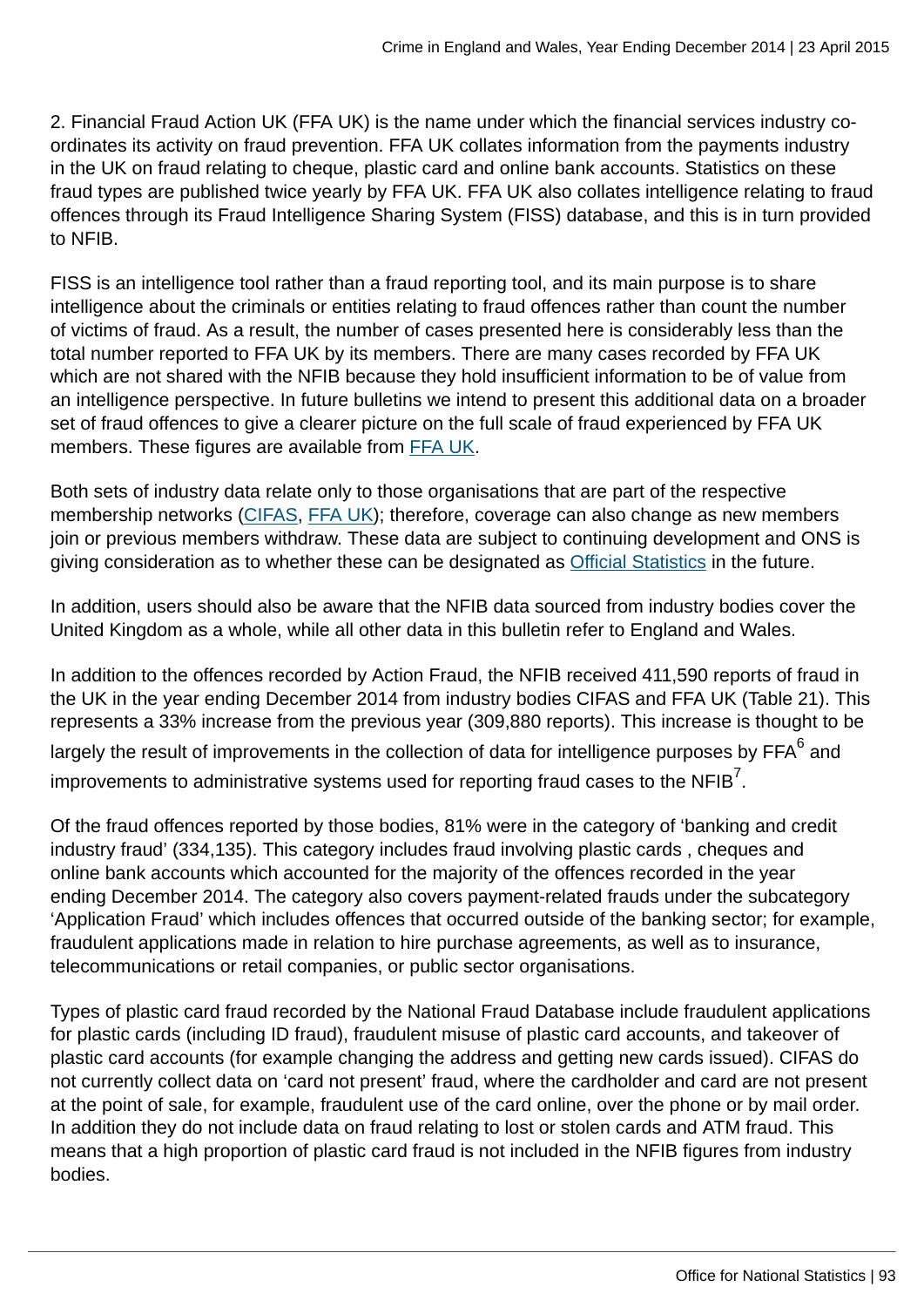FFA UK data given to NFIB contains intelligence for 'Mail Not Received (MNR) fraud', 'Card ID fraud' (includes Account Takeover and Application Fraud), 'Payment fraud' (includes fraud relating to telephone banking and online banking), 'Cheque fraud' (includes forged, altered and counterfeit) and 'Mule accounts' (accounts used for laundering the proceeds of fraud). Like CIFAS, FFA UK do not currently feed through to the NFIB data on 'card not present' fraud, lost or stolen cards and ATM

fraud $^8$ . This is because the benefits of sharing these cases from an intelligence perspective are very limited. 'Card not present' fraud is thought to represent a significant volume of all plastic card fraud and thus the figures here understate the level of fraud known by industry bodies. However, information relating to financial fraud losses on all payment types is published annually by the

<u>[FFA UK](http://www.financialfraudaction.org.uk/downloads.asp?genre=consumer)<sup>9</sup>. In future quarterly it is intended that we will present a more comprehensive set of data</u> representing the a broader range of offences experienced by FFA UK members, including data on 'Card not present' fraud.

CIFAS and FFA UK provide separate feeds to NFIB via their individual databases, however a proportion of organisations are members of both industry bodies ([CIFAS](http://www.cifas.org.uk/cifas_members), [FFA UK\)](http://www.financialfraudaction.org.uk/downloads.asp?genre=consumer).

It is possible that there may be some double or triple counting between both these sources and the offences recorded via direct reports from victims to Action Fraud. For example, if police are called to a bank and apprehend an offender for a fraud offence, the police may report this crime to Action Fraud in addition to the bank reporting the same crime to CIFAS and/or FFA UK as part of their processes. Experts believe this duplication to be so small as to have an insignificant effect on crime trends, but there is no simple cross-referencing method within NFIB to detect the scale of it.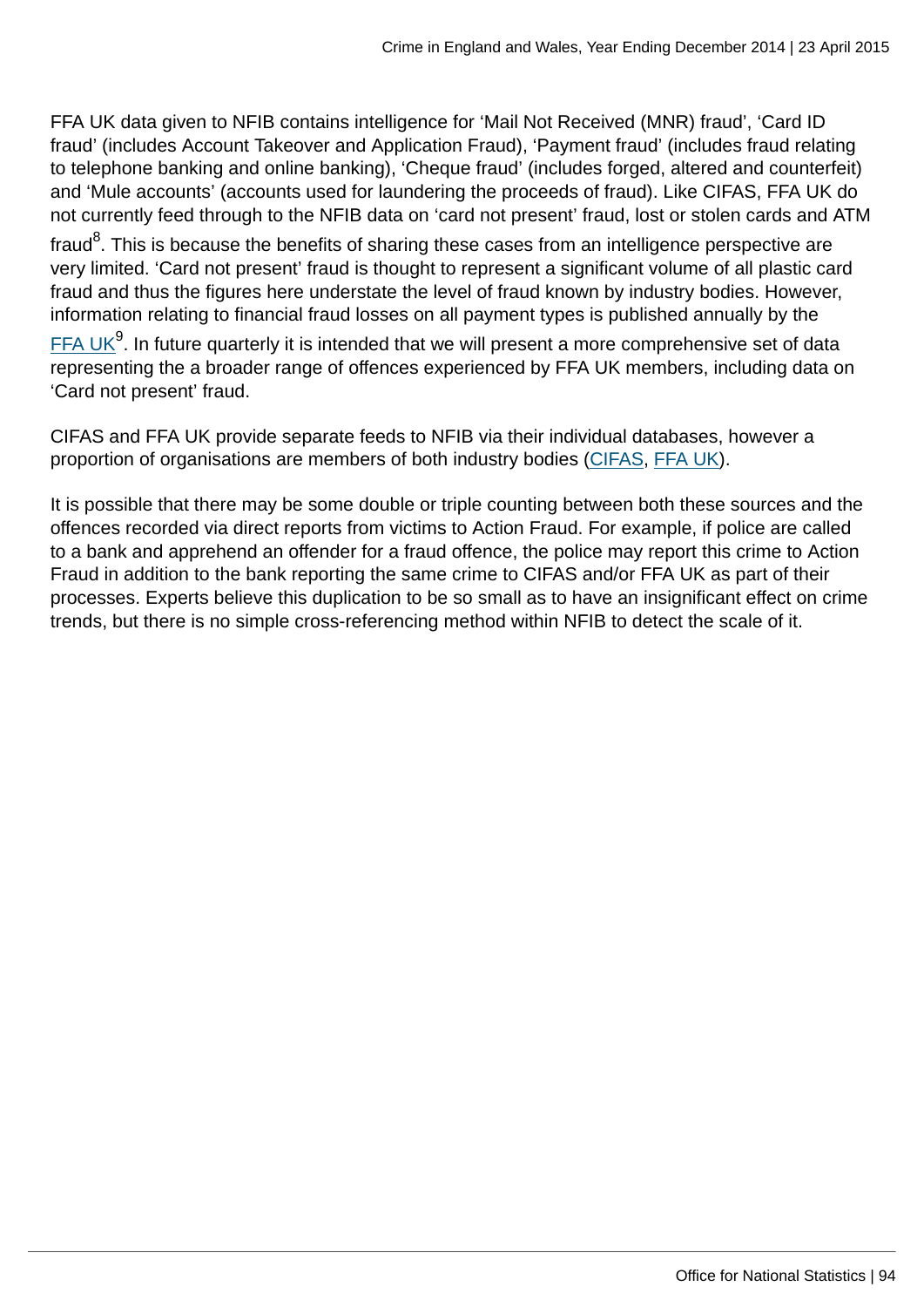# **Table 21: Fraud offences, reported by industry bodies to NFIB, year ending December 2014 [1,2,3]**

United Kingdom

|                                                                            |              |               | Numbers      |
|----------------------------------------------------------------------------|--------------|---------------|--------------|
| Fraud Type <sup>4</sup>                                                    | <b>CIFAS</b> | <b>FFA UK</b> | <b>Total</b> |
| Banking and credit<br>industry fraud                                       | 199,538      | 134,597       | 334,135      |
| Cheque, Plastic<br>Card and Online Bank<br>Accounts (not PSP) <sup>5</sup> | 133,972      | 134,597       | 268,569      |
| <b>Application Fraud</b><br>(excluding Mortgages)                          | 61,343       | $\mathbf 0$   | 61,343       |
| Mortgage Related<br>Fraud                                                  | 4,223        | $\mathbf 0$   | 4,223        |
| <b>Insurance Related</b><br>Fraud                                          | 8,908        | $\mathbf 0$   | 8,908        |
| <b>Telecom Industry Fraud</b><br>(Misuse of Contracts) <sup>6</sup>        | 68,361       | $\mathbf 0$   | 68,361       |
| <b>Business Trading Fraud</b>                                              | 148          | $\mathbf 0$   | 148          |
| <b>Fraudulent Applications</b><br>for Grants from<br>Charities             | 38           | $\mathbf 0$   | 38           |
| <b>Total</b>                                                               | 276,993      | 134,597       | 411,590      |

#### **Table notes:**

- $1.$  Source: National Fraud Intelligence Bureau<sup>7</sup>
- 2. Fraud data are not designated as National Statistics.
- 3. From 2012/13, this table presents fraud data collated by NFIB from CIFAS and Financial Fraud Action UK (FFA UK) only and does not include fraud offences recorded by Action Fraud, which are now represented alongside police recorded crime. Data presented here are therefore not comparable with past published NFIB figures.
- 4. Section 5.4 of the User Guide provides an explanation and examples of fraud offences wihin each category.
- 5. A PSP is a payment service provider (for example Paypal, World Pay) that is not a bank, dealing in electronic money transfers. Fraud offences perpetrated using PSPs fall under 'Online shopping and auctions' (not collected by industry bodies).
- 6. The CIFAS Telecom Industry Fraud figure is substantially higher than that seen in the year ending December 2013 bulletin. This is due to a correction of an error that was caused by the NFIB system not correctly picking up certain CIFAS fraud types.
- 7. Further information on the National Fraud Intelligence Bureau can be found on<http://www.nfib.police.uk/>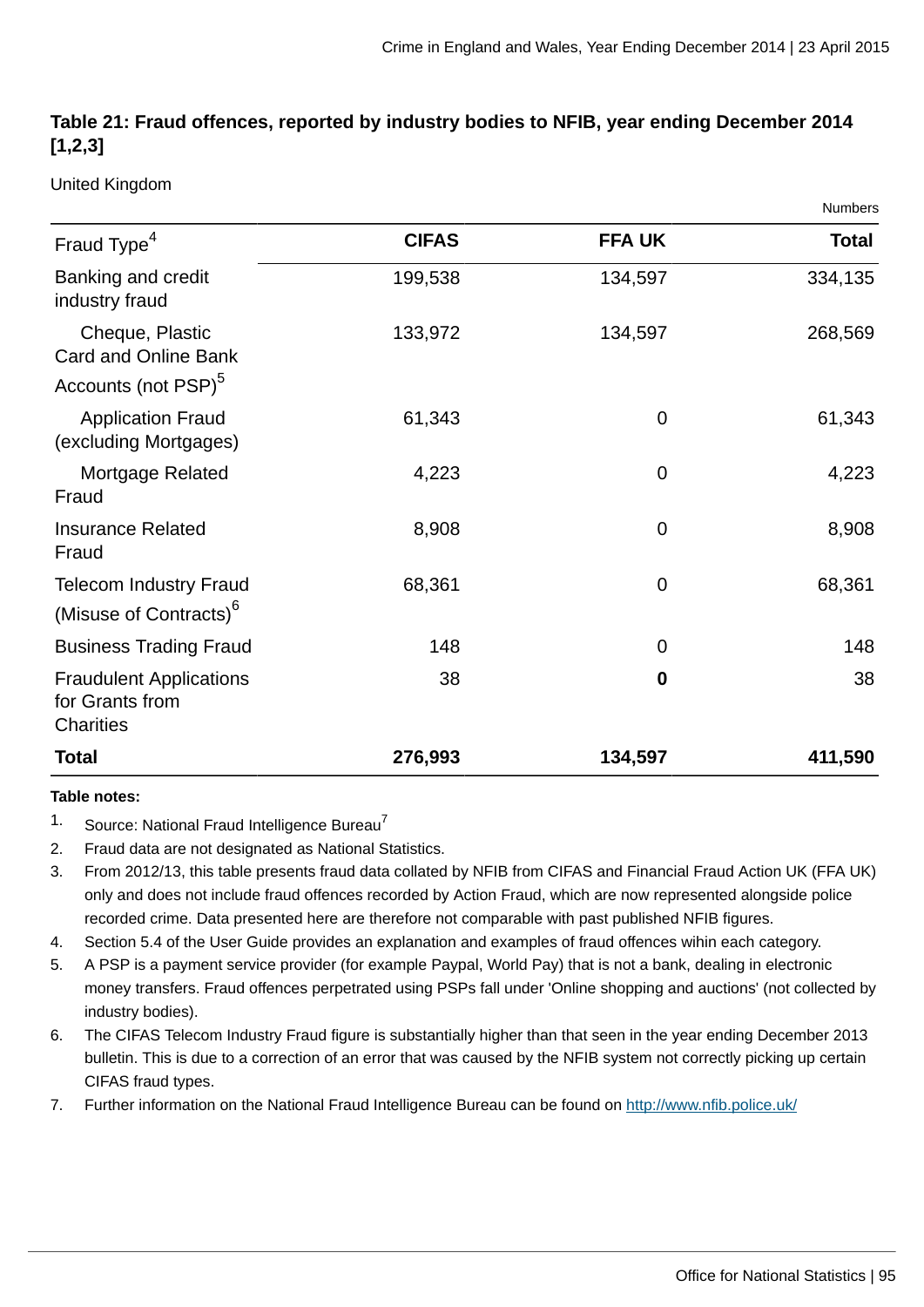### **Download table**



## **Measuring fraud using the Crime Survey for England and Wales (CSEW)**

Fraud is not currently included in the headline CSEW crime estimates. However, the CSEW includes supplementary modules of questions on victimisation across a range of fraud and cyber-crime offences, including plastic card and bank/building society fraud. These are currently reported separately from the headline estimates.

We are currently conducting some work to extend the main victimisation module in the CSEW to cover elements of fraud and cyber-crime. There is more information in the methodological note [Work](http://www.ons.gov.uk:80/ons/guide-method/method-quality/specific/crime-statistics-methodology/methodological-notes/index.html) [to extend the Crime Survey for England and Wales to include fraud and cyber crime](http://www.ons.gov.uk:80/ons/guide-method/method-quality/specific/crime-statistics-methodology/methodological-notes/index.html) and in Section 5.4 of the [User Guide](http://www.ons.gov.uk:80/ons/guide-method/method-quality/specific/crime-statistics-methodology/user-guides/index.html).

Once the new questions are added to the survey it will lead to an increase in the volume of crime measured by it. To give an indication of the scale of including such crimes in the future, a separate piece of analysis was conducted of existing questions from the 2012/13 CSEW. However, this was based on some simple assumptions given the current absence of data on main elements, such as the number of times respondents fell victim within the crime reference period. The analysis showed that together, plastic card fraud and bank and building society fraud could contribute between 3.6 and 3.8 million incidents of crime to the total number of CSEW crimes in that year.

### **Plastic card fraud**

The CSEW main crime estimates don't include plastic card fraud. However, elements of banking and payment related fraud are the focus of a module of questions in the CSEW, which asks respondents about their experience of plastic card fraud and can be reported on separately.

The year ending December 2014 CSEW showed that 4.8% of plastic card owners were victims of card fraud in the last year, no change from the 4.9% estimated in the year ending December 2013. Before that, there had been small reductions in levels of plastic card fraud over the last few years, following a rise between 2005/06 and 2009/10 surveys (Figure 14). The current level of victimisation remains higher than more established offences, such as theft from the person and other theft of personal property (1.0% and 1.5% respectively, Table 15). Further analysis, based on the 2011/12 CSEW, was published on 9 May 2013 as part of [Focus on: Property Crime, 2011/12: Chapter 3 –](http://www.ons.gov.uk:80/ons/rel/crime-stats/crime-statistics/focus-on-property-crime--2011-12/rpt-chapter-3---plastic-card-fraud.html) [Plastic card fraud](http://www.ons.gov.uk:80/ons/rel/crime-stats/crime-statistics/focus-on-property-crime--2011-12/rpt-chapter-3---plastic-card-fraud.html).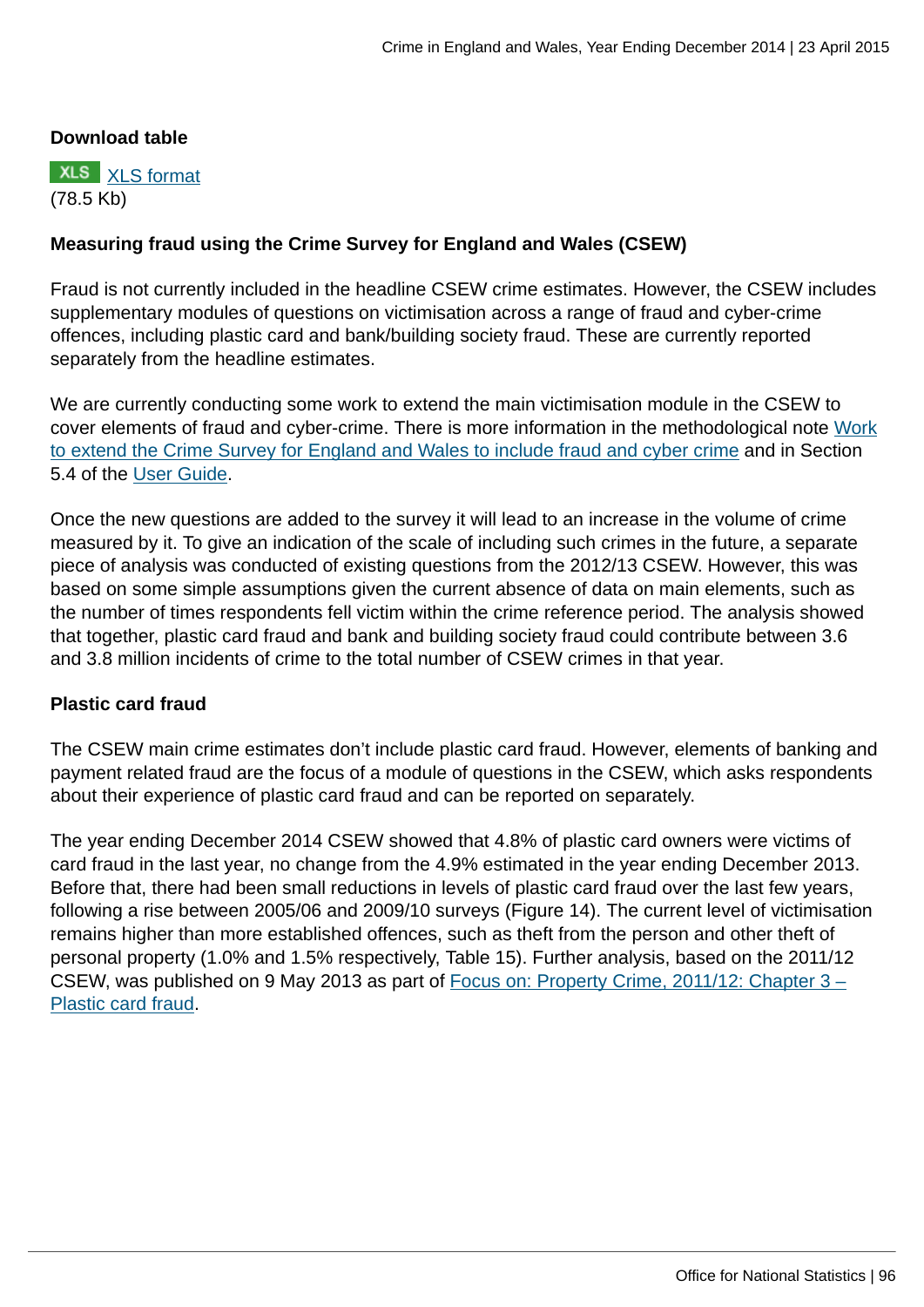

# **Figure 14: Proportion of Crime Survey for England and Wales plastic card users who had been a victim of plastic card fraud in the last year, 2005/06 to year ending December 2014**

Source: Crime Survey for England and Wales

### **Notes:**

1. Source: Crime Survey for England and Wales

# **Download chart**

**XLS** [XLS format](http://www.ons.gov.uk:80/ons/rel/crime-stats/crime-statistics/year-ending-december-2014/chd-14.xls) (77 Kb)

Separate figures are available from Financial Fraud Action UK (FFA UK) who report on levels of financial fraud losses on UK cards. This totalled £450 million in 2013, a 16% increase compared with 2012 (£388m). Despite this increase, significant decreases in recent years prior to this mean that card fraud losses in 2013 were 26% lower than in 2008 (£610m) when losses were at their peak $^{\rm 10}$ .

The industry suggests that a combination of the use of fraud screening detection tools by retailers, banks and the cards industry, the introduction of chip and pin technology, enhanced user and industry awareness, and improved prevention and detection initiatives, have led to the previous decreases in plastic card fraud. More detailed information including a breakdown of plastic card fraud by type in the UK and abroad, is available from [FFA UK.](http://www.financialfraudaction.org.uk/downloads.asp?genre=consumer)

# **Notes for Fraud**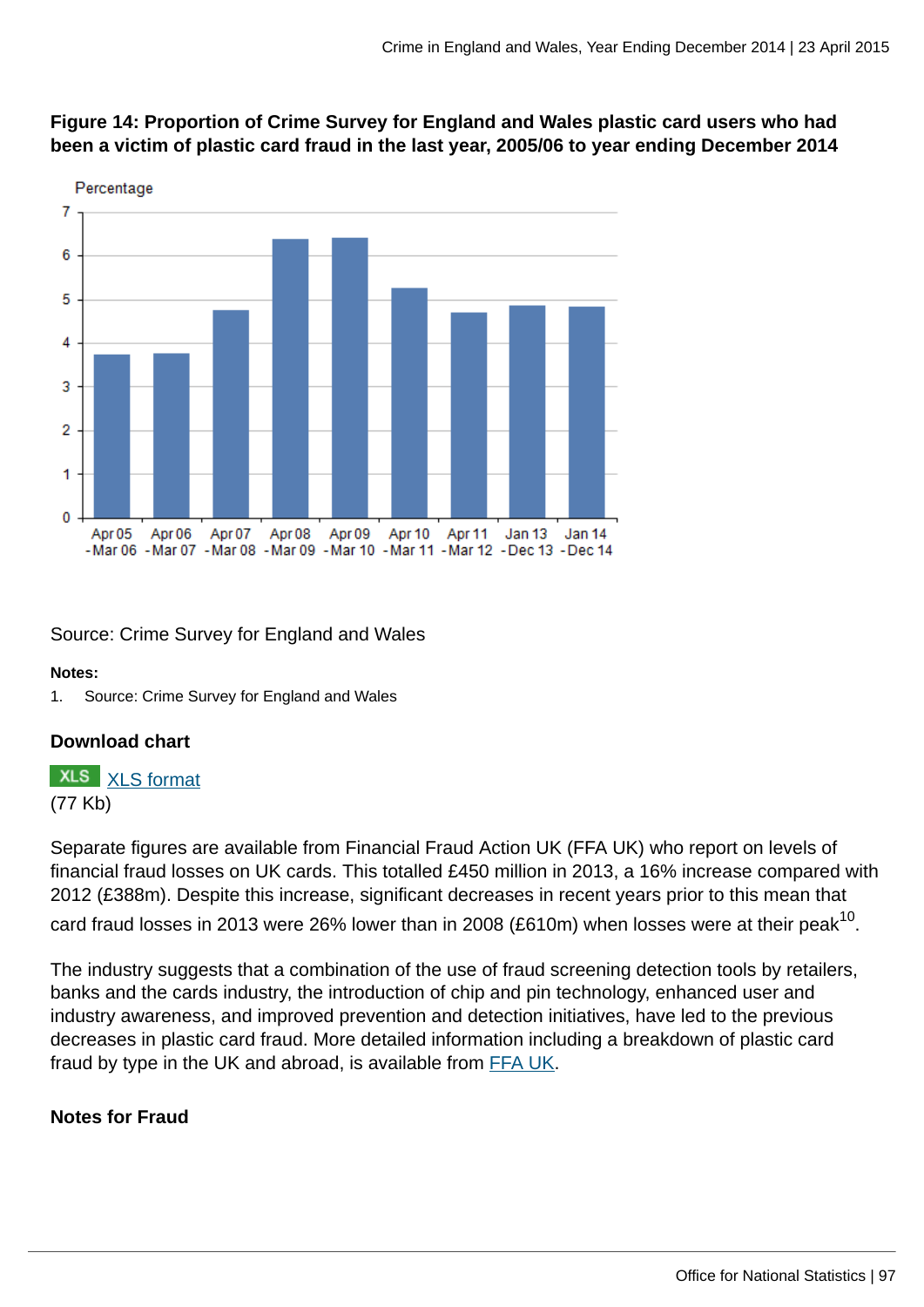- 1. Police forces continue to record forgery offences, which fall under 'Other crimes against society' and are not included under 'Fraud offences'. Section 5.4 of the [User Guide](http://www.ons.gov.uk:80/ons/guide-method/method-quality/specific/crime-statistics-methodology/user-guides/index.html) has more information.
- 2. More information regarding the date when each police force transferred responsibility to Action Fraud can be found in Section 5.4 of the [User Guide.](http://www.ons.gov.uk:80/ons/guide-method/method-quality/specific/crime-statistics-methodology/user-guides/index.html)
- 3. The completion of the transition to Action Fraud happened by the end of 2012/13. However, a small number of fraud offences were mistakenly recorded by police forces in early 2013/14. These were corrected in subsequent quarters.
- 4. Changes to the way that police record crimes of fraud following the introduction of the Fraud Act 2006 mean that fraud figures from 2007/08 onwards are not directly comparable with figures for earlier years.
- 5. Where the bank reiumburses the loss they may report the crime to an industry body such as CIFAS or FFA UK.
- 6. FFA UK made an improvement to its data collection for intelligence purposes during 2013, which has resulted in a considerable increase in the number of incidents reported to the NFIB during 2014.
- 7. A change to the NFIB fraud database allowed better reporting of fraud cases in the category of Telecom Industry Fraud.
- 8. These frauds are reported separately to FFA UK via a fraud reporting mechanism which does not feed through to NFIB, and so do not appear in the figures we publish.
- 9. Fraud losses on UK-issued cards between 2003 and 2013 are reported in the ['Fraud The Facts](http://www.financialfraudaction.org.uk/downloads.asp?genre=consumer) [2014](http://www.financialfraudaction.org.uk/downloads.asp?genre=consumer)' publication.
- 10. Fraud losses on UK-issued cards between 2003 and 2013 are reported in the ['Fraud The Facts](http://www.financialfraudaction.org.uk/downloads.asp?genre=consumer) [2014](http://www.financialfraudaction.org.uk/downloads.asp?genre=consumer)' publication.

# **Crime experienced by children aged 10 to 15**

Since January 2009, the Crime Survey for England and Wales (CSEW) has asked children aged 10 to 15 resident in households in England and Wales about their experience of crime in the previous 12 months. Question changes during development of the questionnaire in the first 3 years of the survey should be considered when interpreting the figures. While data presented since the 2011/12 survey year should be comparable, it is difficult to discern a trend as the total number of incidents has shown small fluctuations across the available time series. For this reason no percentage change or statistical significance is presented for any year. Methodological differences also mean that direct comparisons can't be made between the adult and child data [\(Millard and Flatley\)](http://www.homeoffice.gov.uk/publications/science-research-statistics/research-statistics/crime-research/hosb1110).

# **Overall level of crime**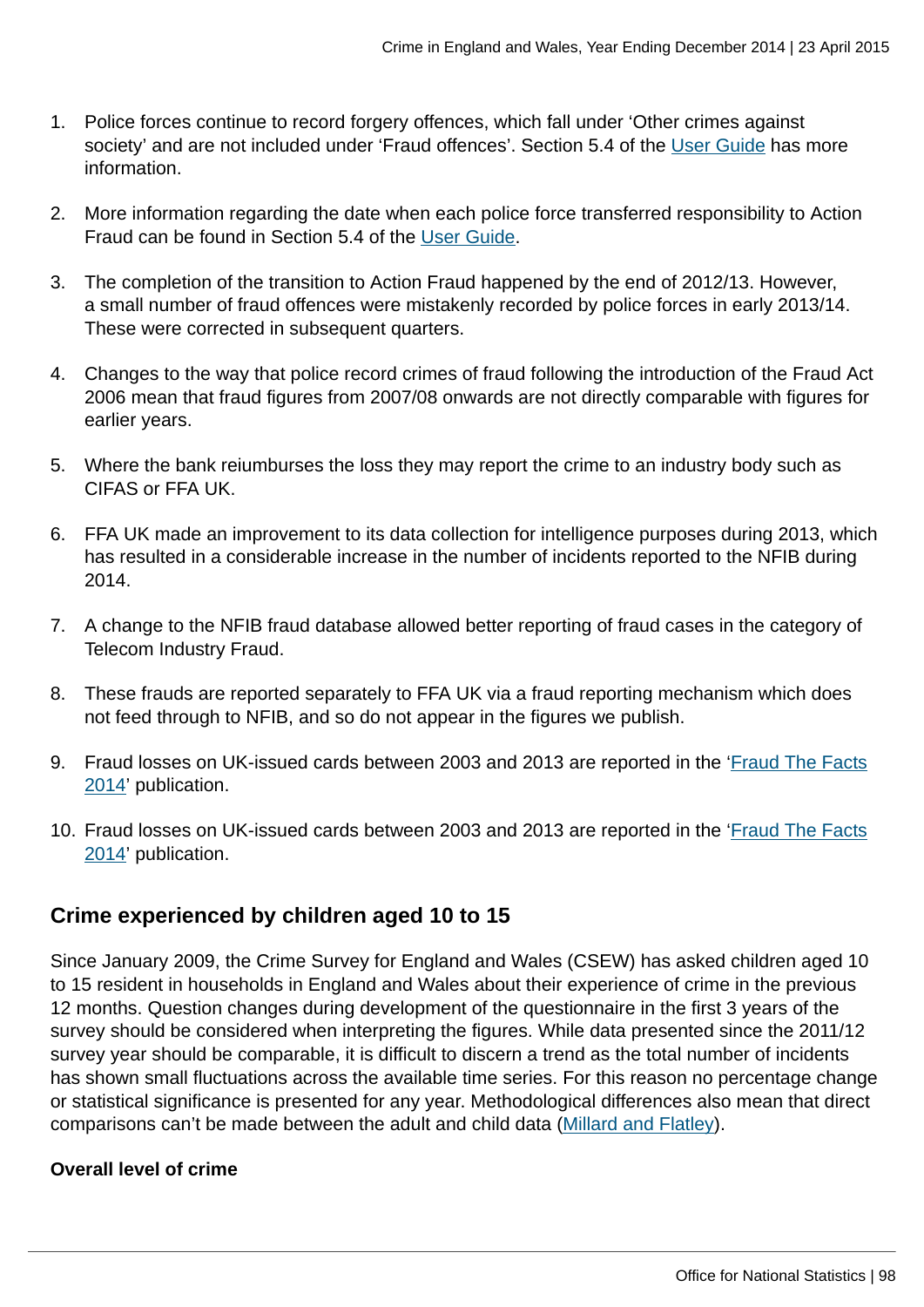Based on CSEW interviews in the year ending December 2014, there were an estimated 767,000 crimes experienced by children aged 10 to 15 using the preferred measure $^{\rm 1}$ . There were 51% categorised as violent crimes $^2$  (394,000) while most of the remaining crimes were thefts of personal property (312,000; 41%) (Tables 22 to 24). Incidents of criminal damage to personal property experienced by children aged 10 to 15 were less common (62,000; 8% of all crimes experienced by this age group).

An estimated 12% of children aged 10 to 15 were victims of crimes covered by the CSEW in the past year. This includes 6% who have been a victim of a violent crime and 6% who had been a victim of personal theft. While there were more violent incidents than theft offences, violent incidents affected a similar proportion of 10 to 15 year olds as seen for theft offences. This is because they were more likely to have been repeated against the same victim.

# **Table 22: CSEW offences experienced by children aged 10 to 15 - Preferred measure [1,2,3]**

England and Wales

|                                                       |                            |                            |                         |                         | Children aged 10 to 15   |
|-------------------------------------------------------|----------------------------|----------------------------|-------------------------|-------------------------|--------------------------|
|                                                       | Apr-10 to<br><b>Mar-11</b> | Apr-11 to<br><b>Mar-12</b> | Apr-12 to<br>Mar-13 $4$ | Apr-13 to<br>Mar-14 $4$ | Jan-14 to<br>Dec- $14^4$ |
| Number of incidents<br>(thousands)                    | 918                        | 1,066                      | 817                     | 810                     | 767                      |
| Percentage who were<br>victims once or more           | 11.6                       | 15.1                       | 12.2                    | 12.1                    | 11.8                     |
| Unweighted base - number<br>of children aged 10 to 15 | 3,849                      | 3,930                      | 2,879                   | 2,933                   | 2,405                    |

#### **Table notes:**

- 1. Source: Crime Survey for England and Wales, Office for National Statistics.
- 2. Some estimates are based on a small number of children, hence caution should be applied; see User Guide tables UG6, UG7 and UG8 for the margin of error around the estimates.
- 3. The 'Preferred measure' takes into account factors identified as important in determining the severity of an incidence (such as level of injury, value of item stolen or damaged, relationship with the perpetrator) while the 'Broad measure' counts all incidents which would be legally defined as crimes and therefore may include low-level incidents between children.
- 4. Base sizes for data from year ending March 2012 onwards are smaller than previous years, due to sample size reductions introduced.

### **Download table**

[XLS format](http://www.ons.gov.uk:80/ons/rel/crime-stats/crime-statistics/year-ending-december-2014/prt-22.xls) (77.5 Kb)

### **Violent offences**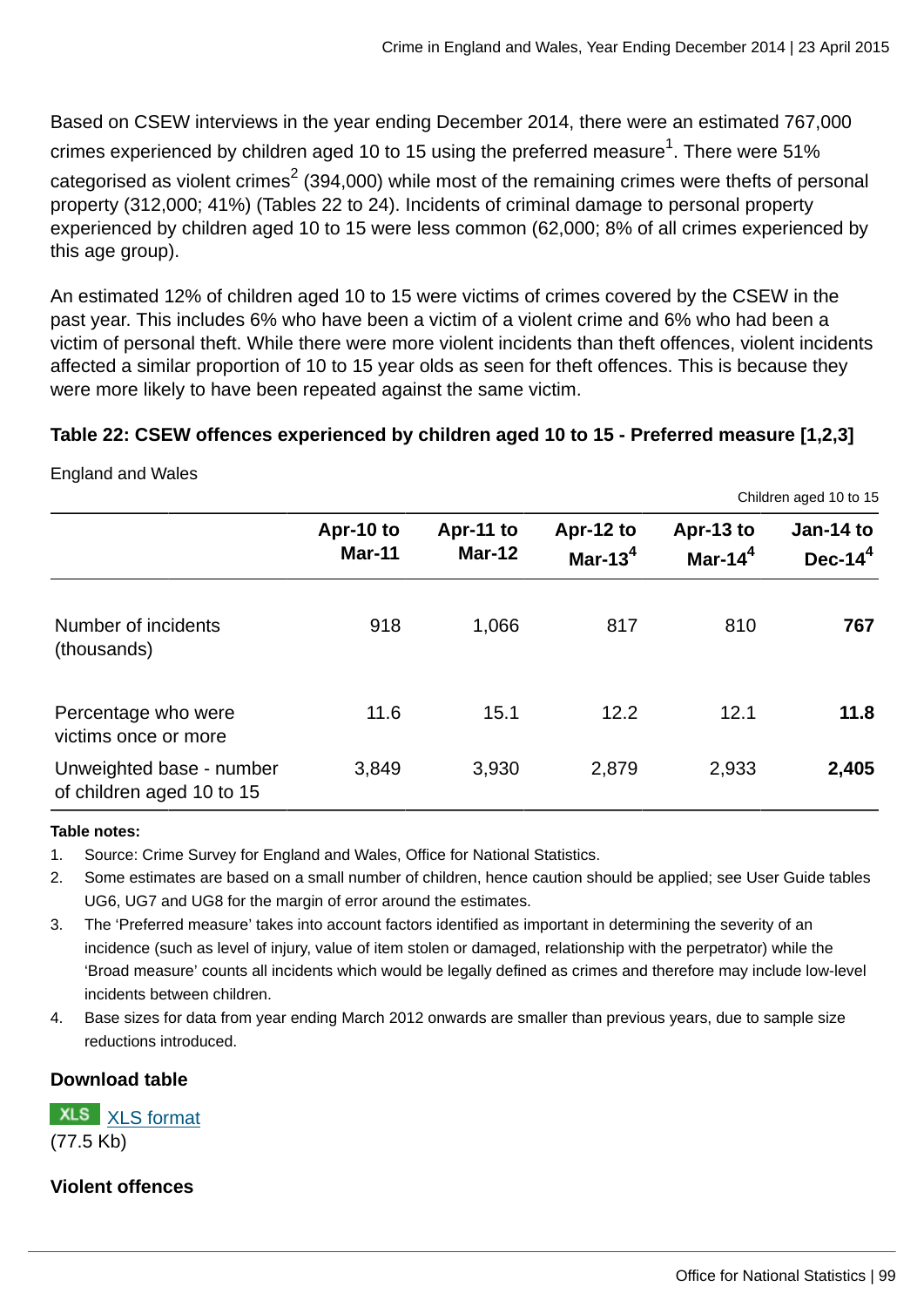The CSEW estimates that there were 394,000 violent offences against children aged 10 to 15 in the year ending December 2014 with two-thirds (66%) of these resulting in injury to the victim. This equates to 6% of children aged 10 to 15 experiencing violent crime in the last year; and 4% experiencing violence with injury (Table 23). In the year ending December 2014, 1% of children aged 10 to 15 were victims of robbery in the last year.

# **Table 23: CSEW violent offences experienced by children aged 10 to 15 - Preferred measure [1,2,3]**

England and Wales

|                 |                                            | Apr-10 to     | Apr-11 to     | Apr-12 to                                 | Apr-13 to                        | Jan-14 to  |
|-----------------|--------------------------------------------|---------------|---------------|-------------------------------------------|----------------------------------|------------|
|                 |                                            | <b>Mar-11</b> | <b>Mar-12</b> | Mar-13 $4$                                | Mar-14 $4$                       | Dec-14 $4$ |
|                 |                                            |               |               |                                           | Number of incidents (thousands): |            |
| <b>Violence</b> |                                            | 602           | 591           | 479                                       | 445                              | 394        |
|                 | Wounding                                   | 90            | 58            | 92                                        | 64                               | 62         |
|                 | <b>Assault with</b><br>minor injury        | 337           | 307           | 212                                       | 218                              | 188        |
|                 | Assault<br>without injury                  | 118           | 139           | 107                                       | 110                              | 104        |
|                 | Robbery                                    | 58            | 87            | 68                                        | 53                               | 41         |
|                 | Violence with<br>injury <sup>5</sup>       | 461           | 403           | 339                                       | 300                              | 262        |
|                 | Violence<br>without<br>injury <sup>5</sup> | 141           | 188           | 140                                       | 145                              | 132        |
|                 |                                            |               |               | Percentage who were victims once or more: |                                  |            |
| <b>Violence</b> |                                            | 6.8           | 7.7           | 6.1                                       | 6.5                              | 5.6        |
|                 | Wounding                                   | 1.1           | 1.0           | 1.0                                       | 1.1                              | 0.9        |
|                 | <b>Assault with</b><br>minor injury        | 3.7           | 3.6           | 2.9                                       | 3.3                              | 3.0        |
|                 | Assault<br>without injury                  | 1.7           | 2.2           | 1.4                                       | 1.7                              | 1.4        |
|                 | Robbery                                    | 0.9           | 1.3           | 1.0                                       | 0.7                              | 0.7        |
|                 | Violence with<br>injury <sup>5</sup>       | 5.0           | 4.8           | 4.2                                       | 4.5                              | 4.0        |
|                 | Violence<br>without<br>injury <sup>5</sup> | 2.1           | 3.1           | 2.1                                       | 2.2                              | 2.0        |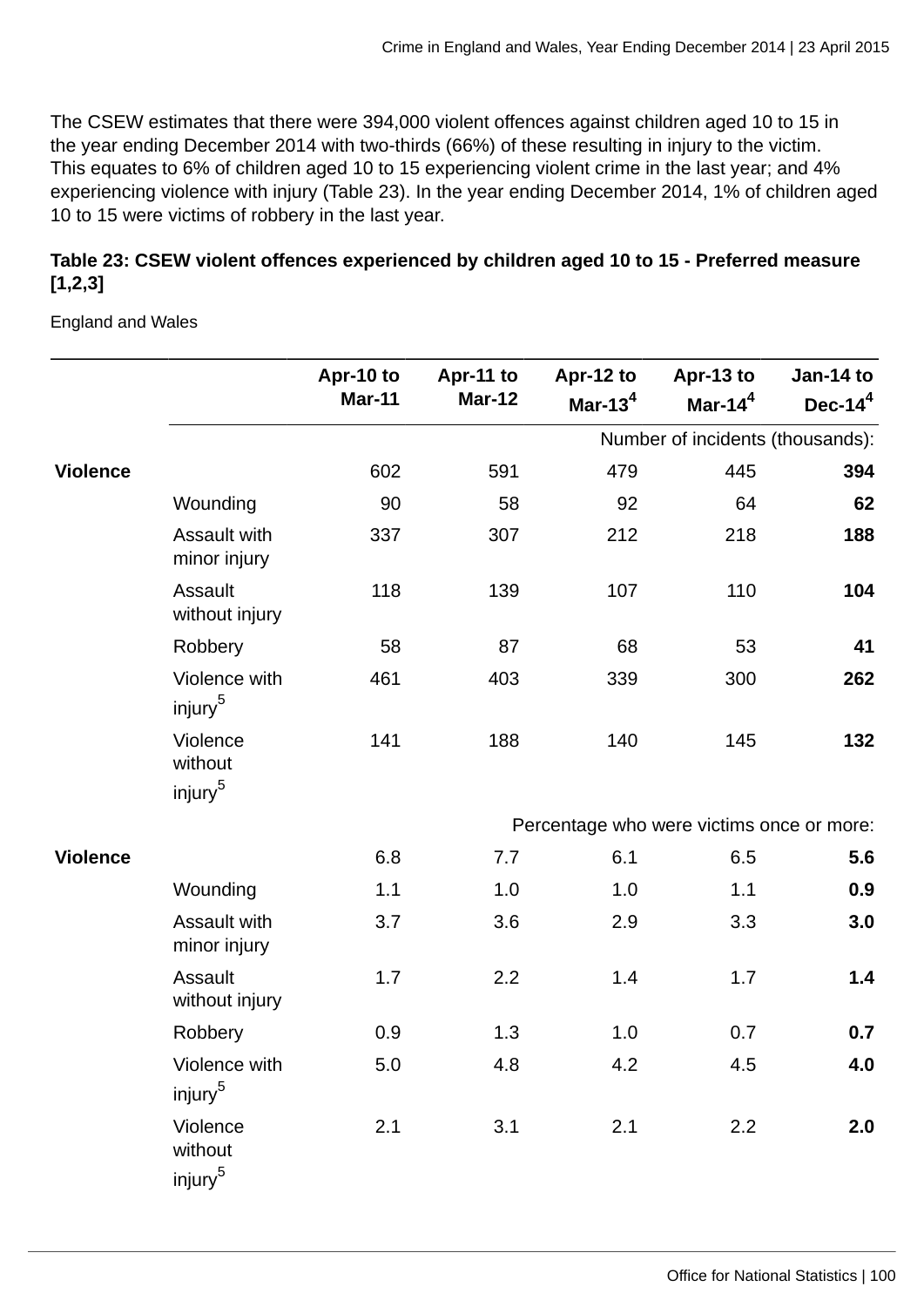|                                                       | Apr-10 to     | Apr-11 to     | Apr-12 to  | Apr-13 to  | Jan-14 to |
|-------------------------------------------------------|---------------|---------------|------------|------------|-----------|
|                                                       | <b>Mar-11</b> | <b>Mar-12</b> | Mar-13 $4$ | Mar-14 $4$ | $Dec-144$ |
| Unweighted base - number<br>of children aged 10 to 15 | 3,849         | 3,930         | 2,879      | 2,933      | 2,405     |

#### **Table notes:**

- 1. Source: Crime Survey for England and Wales, Office for National Statistics.
- 2. Some estimates are based on a small number of children, hence caution should be applied; see User Guide tables UG6, UG7 and UG8 for the margin of error around the estimates.
- 3. The 'Preferred measure' takes into account factors identified as important in determining the severity of an incidence (such as level of injury, value of item stolen or damaged, relationship with the perpetrator) while the 'Broad measure' counts all incidents which would be legally defined as crimes and therefore may include low-level incidents between children.
- 4. Base sizes for data from year ending March 2012 onwards are smaller than previous years, due to sample size reductions introduced.
- 5. 'Violence with injury' includes wounding, assault with minor injury and robbery where injury was sustained. 'Violence without injury' includes assault without injury and robbery where no injury was sustained.

### **Download table**

**XLS** [XLS format](http://www.ons.gov.uk:80/ons/rel/crime-stats/crime-statistics/year-ending-december-2014/prt-23.xls)

(81 Kb)

### **Property offences**

There were an estimated 312,000 incidents of theft and 62,000 incidents of damage of personal property experienced by children aged 10 to 15 in the year ending December 2014, according to the CSEW. Around 63% of the thefts were classified as other theft of personal property (197,000 incidents) which includes thefts of property left unattended.

In the last year 6% of children aged 10 to 15 had experienced an incident of personal theft, with other theft of personal property most commonly experienced (4%). Theft from the person (for example, pick-pocketing) was not as common, with 1% of children reporting being victimised. Criminal damage to personal property was experiences by 1% of children.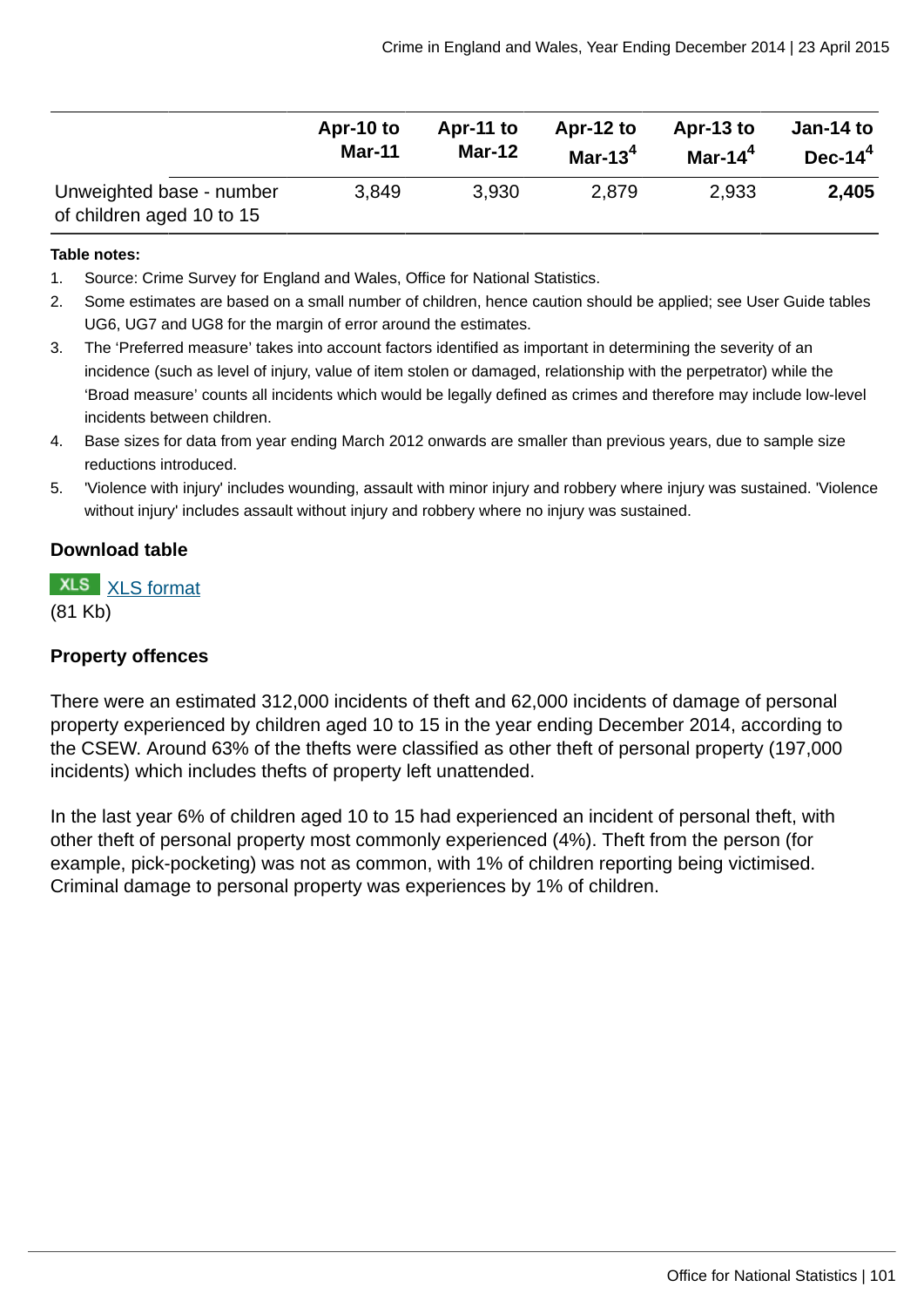# **Table 24: CSEW property offences experienced by children aged 10 to 15 - Preferred measure [1,2,3]**

England and Wales

|                                |                                                                     |                            |                            |                                           |                                  | Children aged 10 to 15  |
|--------------------------------|---------------------------------------------------------------------|----------------------------|----------------------------|-------------------------------------------|----------------------------------|-------------------------|
|                                |                                                                     | Apr-10 to<br><b>Mar-11</b> | Apr-11 to<br><b>Mar-12</b> | Apr-12 to<br>Mar-13 $4$                   | Apr-13 to<br>Mar-14 $4$          | Jan-14 to<br>Dec-14 $4$ |
|                                |                                                                     |                            |                            |                                           | Number of incidents (thousands): |                         |
| <b>Personal theft</b>          |                                                                     | 288                        | 435                        | 304                                       | 322                              | 312                     |
|                                | Theft from<br>the person                                            | 35                         | 55                         | 42                                        | 49                               | 60                      |
|                                | Snatch theft                                                        | 19                         | 27                         | 12                                        | 35                               | 28                      |
|                                | Stealth theft                                                       | 16                         | 28                         | 30                                        | 13                               | 31                      |
|                                | Other theft<br>of personal<br>property                              | 171                        | 263                        | 208                                       | 225                              | 197                     |
|                                | Theft from<br>the dwelling/<br>outside the<br>dwelling <sup>5</sup> | 25                         | 40                         | 22                                        | 18                               | 30                      |
|                                | Bicycle theft <sup>5</sup>                                          | 58                         | 77                         | 32                                        | 30                               | 26                      |
| <b>Criminal damage to</b>      |                                                                     | 28                         | 40                         | 34                                        | 43                               | 62                      |
| personal property <sup>5</sup> |                                                                     |                            |                            |                                           |                                  |                         |
|                                |                                                                     |                            |                            | Percentage who were victims once or more: |                                  |                         |
| <b>Personal theft</b>          |                                                                     | 5.4                        | 8.1                        | 6.5                                       | 6.2                              | 6.2                     |
|                                | Theft from<br>the person                                            | 0.7                        | 1.2                        | 0.9                                       | 0.7                              | 1.0                     |
|                                | Snatch theft                                                        | 0.3                        | 0.6                        | 0.3                                       | 0.5                              | 0.4                     |
|                                | Stealth theft                                                       | 0.3                        | 0.7                        | 0.7                                       | 0.2                              | 0.6                     |
|                                | Other theft<br>of personal<br>property                              | 3.1                        | 4.9                        | 4.4                                       | 4.4                              | 4.1                     |
|                                | Theft from<br>the dwelling/<br>outside the<br>dwelling <sup>5</sup> | 0.5                        | 0.7                        | 0.5                                       | 0.4                              | 0.6                     |
|                                | Bicycle theft <sup>5</sup>                                          | 1.2                        | 1.5                        | 0.8                                       | 0.7                              | 0.6                     |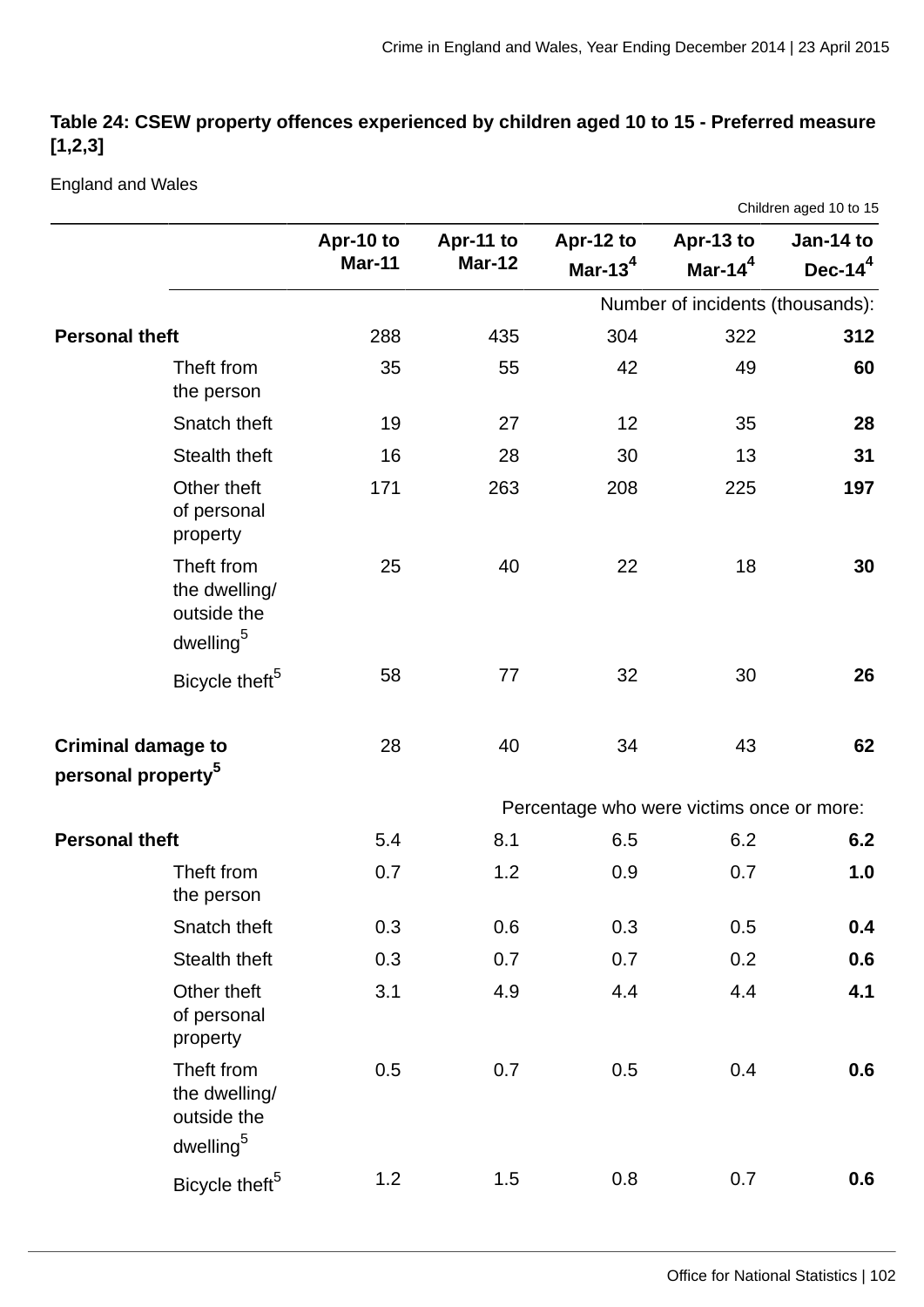|                                                             | Apr-10 to<br><b>Mar-11</b> | Apr-11 to<br>$Mar-12$ | Apr-12 to<br>Mar-13 $^4$ | Apr-13 to<br>Mar-14 $4$ | Jan-14 to<br>Dec- $144$ |
|-------------------------------------------------------------|----------------------------|-----------------------|--------------------------|-------------------------|-------------------------|
| <b>Criminal damage to</b><br>personal property <sup>5</sup> | 0.4                        | 0.8                   | 0.8                      | 0.9                     | 1.4                     |
| Unweighted base - number<br>of children aged 10 to 15       | 3,849                      | 3,930                 | 2,879                    | 2,933                   | 2,405                   |

#### **Table notes:**

- 1. Source: Crime Survey for England and Wales, Office for National Statistics.
- 2. Some estimates are based on a small number of children, hence caution should be applied; see User Guide tables UG6, UG7 and UG8 for the margin of error around the estimates.
- 3. The 'Preferred measure' takes into account factors identified as important in determining the severity of an incidence (such as level of injury, value of item stolen or damaged, relationship with the perpetrator) while the 'Broad measure' counts all incidents which would be legally defined as crimes and therefore may include low-level incidents between children.
- 4. Base sizes for data from year ending March 2012 onwards are smaller than previous years, due to sample size reductions introduced.
- 5. These offences are designated as 'household' offences for adults on the CSEW (respondents reply on behalf of the household) but are presented here as 'personal' offences when the property stolen or damaged solely belonged to the child respondent. This broadens the scope of personal victimisation but may also result in double-counting of offences on the adult survey; the extent to which this happens will be evaluated in the future.

#### **Download table**

**XLS** [XLS format](http://www.ons.gov.uk:80/ons/rel/crime-stats/crime-statistics/year-ending-december-2014/prt-24.xls) (80.5 Kb)

### **Notes for Crime experienced by children aged 10 to 15**

- 1. More information about the preferred and broad measures of crime against children can be found in the [User Guide](http://www.ons.gov.uk:80/ons/guide-method/method-quality/specific/crime-statistics-methodology/user-guides/index.html). Tables for the broad measure of crime are available in the bulletin table spreadsheet, Tables 22 to 24.
- 2. The survey of children aged 10 to 15 only covers personal level crime (so excludes household level crime); the majority (75%) of violent crimes experienced in the year ending September 2014 resulted in minor or no injury, so in most cases the violence is low level.

# **Anti-social behaviour**

#### **Incidents recorded by the police**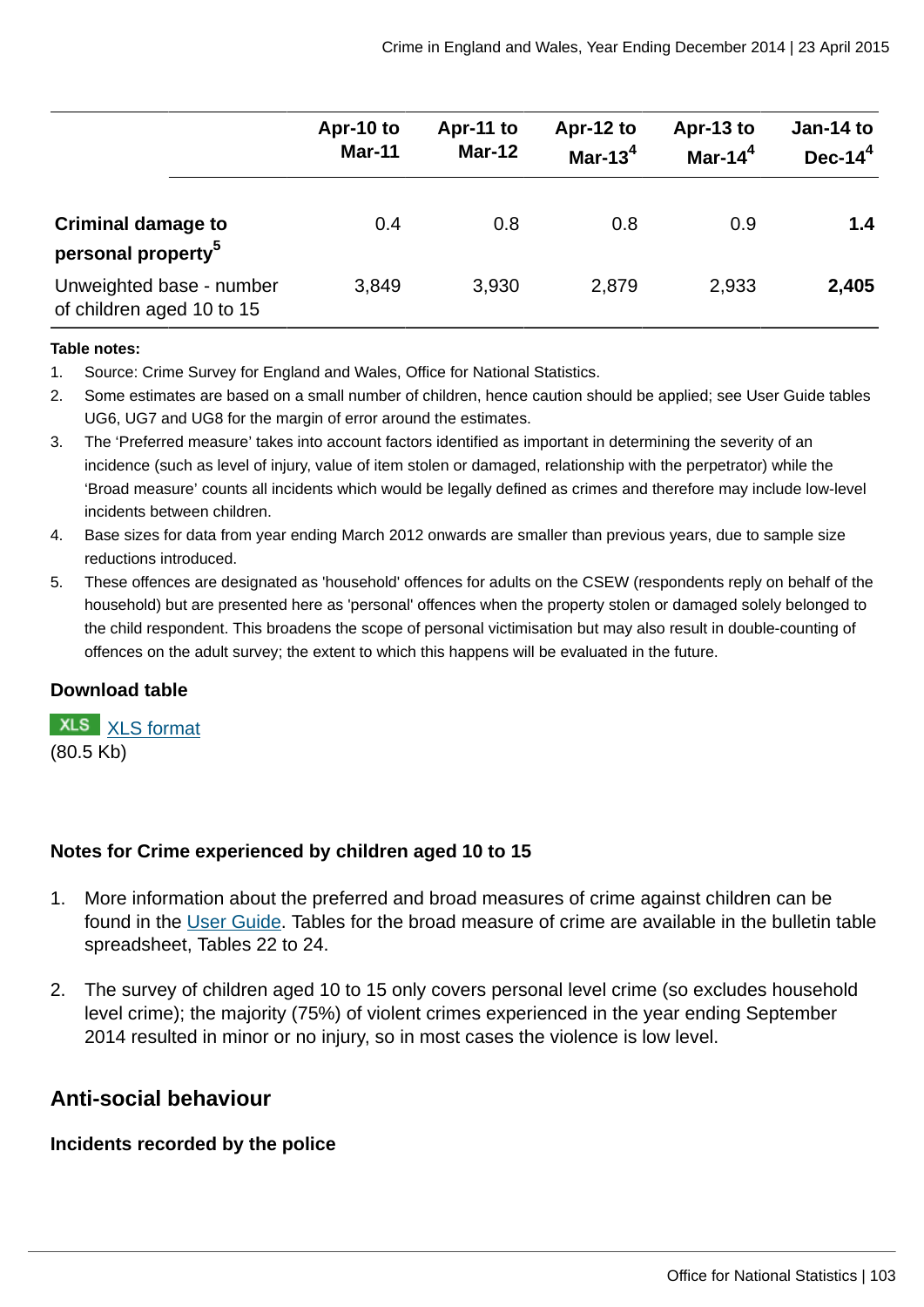Figures recorded by the police relating to anti-social behaviour (ASB) can be considered alongside police recorded (notifiable) crime to provide a more comprehensive view of the crime and disorder that comes to the attention of the police. Any incident of ASB which results in a notifiable offence will be included in police recorded crime figures and so the 2 sets of data don't overlap.

The police record ASB incidents in accordance with the National Standard for Incident Recording (NSIR); Section 5.7 of the [User Guide](http://www.ons.gov.uk:80/ons/guide-method/method-quality/specific/crime-statistics-methodology/user-guides/index.html) has further details. These figures are not currently accredited National Statistics. A review by Her Majesty's Inspectorate of Constabulary [\(HMIC\) in 2012](http://www.hmic.gov.uk/publication/review-police-crime-incident-reports-20120125/) found significant variation in the recording of ASB incidents across police forces. It is also known that occasionally police forces may be duplicating some occurrences of a singular ASB incident where multiple reports by different callers have been made.

Following the HMIC review in 2012, it was also found that there was a wide variation in the quality of decision making associated with the recording of ASB $^{\rm 1}$ . HMIC found instances of:

- forces failing to identify crimes, instead wrongly recording them as ASB
- reported ASB not being recorded on force systems, for instance if the victim had reported it directly to the neighbourhood team or via email (as opposed to by telephone)
- reported ASB being recorded as something else, such as suspicious behaviour
- incidents that were not ASB being recorded as ASB

Furthermore, data on ASB incidents before and after 2011/12 are not directly comparable, owing to a change in the classification used for ASB incidents. From April 2012, ASB incidents also include data from the British Transport Police, so direct comparisons can only be made from 2012/13 onwards. The police recorded 2.0 million incidents of ASB in the year ending December 2014. This compares to the 3.8 million notifiable crimes recorded by the police over the same period (Figure 15). The number of ASB incidents recorded by the police and the British Transport Police in the year ending December 2014 decreased by 9%, compared with the previous year.

Figures for the period 2007/08 to 2011/12 also show declines in the number of ASB incidents recorded by the police consistent with recent trends in total police recorded crime.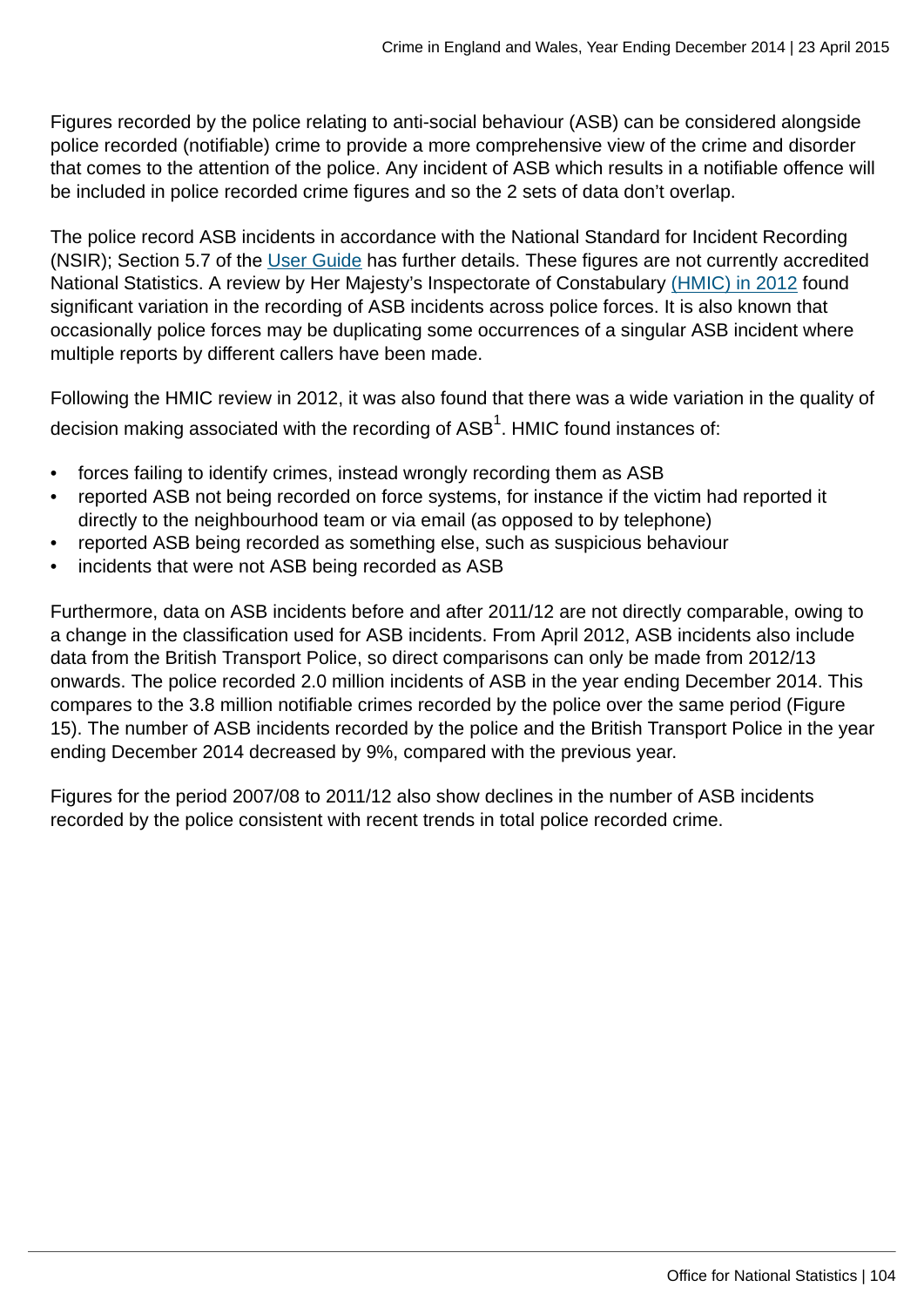# **Figure 15: Police recorded crime and anti-social behaviour incidents in England and Wales, 2007/08 to year ending December 2014**



#### **Notes:**

- 1. Sources: Police recorded crime, Home Office / ASB incidents: 2007/08 2009/10 National Policing Improvement Agency (NPIA); 2010/11 - Her Majesty's Inspectorate of Constabulary (HMIC); from 2011/12 onwards - Home Office
- 2. Police recorded crime and ASB incident data are not designated as National Statistics.
- 3. Following a different approach to recording ASB incidents data, figures from 2011/12 onwards are not directly comparable with previous years; see Chapter 5 of the User Guide for more information.
- 4. ASB incidents exclude British Transport Police.

### **Download chart**

# **XLS** [XLS format](http://www.ons.gov.uk:80/ons/rel/crime-stats/crime-statistics/year-ending-december-2014/chd-15.xls)

(71.5 Kb)

From 2011/12, a new set of 3 simplified categories for ASB was introduced (further details are available in Chapter 5 of the [User Guide\)](http://www.ons.gov.uk:80/ons/guide-method/method-quality/specific/crime-statistics-methodology/user-guides/index.html):

- 1. 'Nuisance' captures incidents where an act, condition, thing or person causes trouble, annoyance, irritation, inconvenience, offence or suffering to the local community in general rather than to individual victims.
- 2. 'Personal' captures incidents that are perceived as either deliberately targeted at an individual or group, or having an impact on an individual or group rather than the community at large.
- 3. 'Environmental' captures incidents where individuals and groups have an impact on their surroundings, including natural, built and social environments.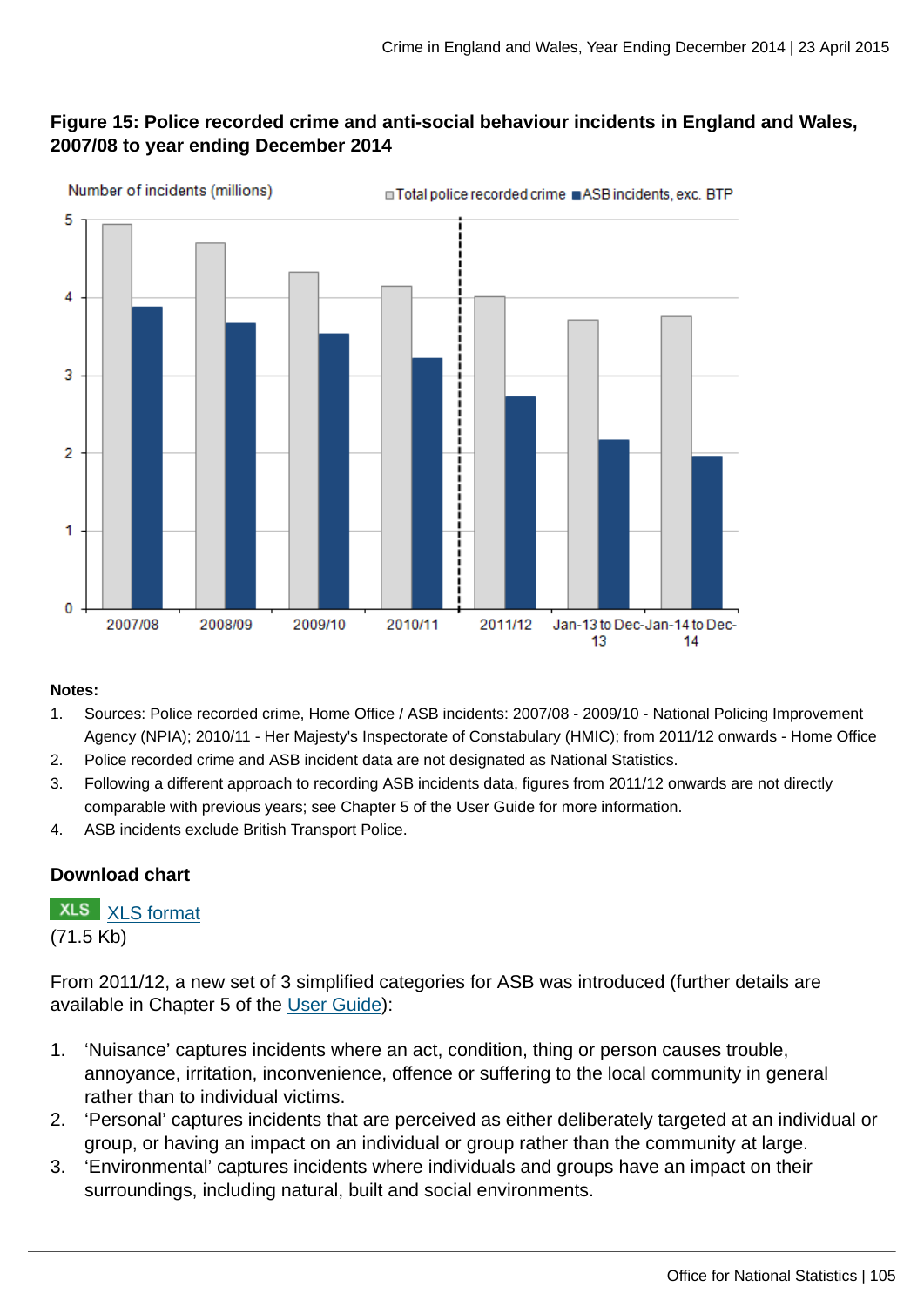All forces adopted these new definitions, though in the [HMIC report](http://www.hmic.gov.uk/media/a-step-in-the-right-direction-the-policing-of-anti-social-behaviour.pdf) it was found that 35% of all incidents reviewed were incorrectly categorised; this should be taken into account when considering ASB incident figures.

In the year ending December 2014, 67% of the ASB incidents categorised by the police were identified as nuisance; 27% as personal; and 6% as environmental (Figure 16). This distribution may reflect propensity of reporting rather than the actual distribution of ASB by type.

## **Figure 16: Categories of anti-social behaviour incidents in England and Wales, year ending December 2014**



#### **Notes:**

- 1. Source: Police recorded incidents, Home Office
- 2. ASB incident data are not designated as National Statistics.
- 3. Figures include British Transport Police.

# **Download chart**

**XLS** [XLS format](http://www.ons.gov.uk:80/ons/rel/crime-stats/crime-statistics/year-ending-december-2014/chd-16.xls)

(73.5 Kb)

### **CSEW measures of anti-social behaviour**

Questions about respondents' actual experiences of ASB in their local area were added to the 2011/12 Crime Survey for England and Wales (CSEW) to expand on existing questions about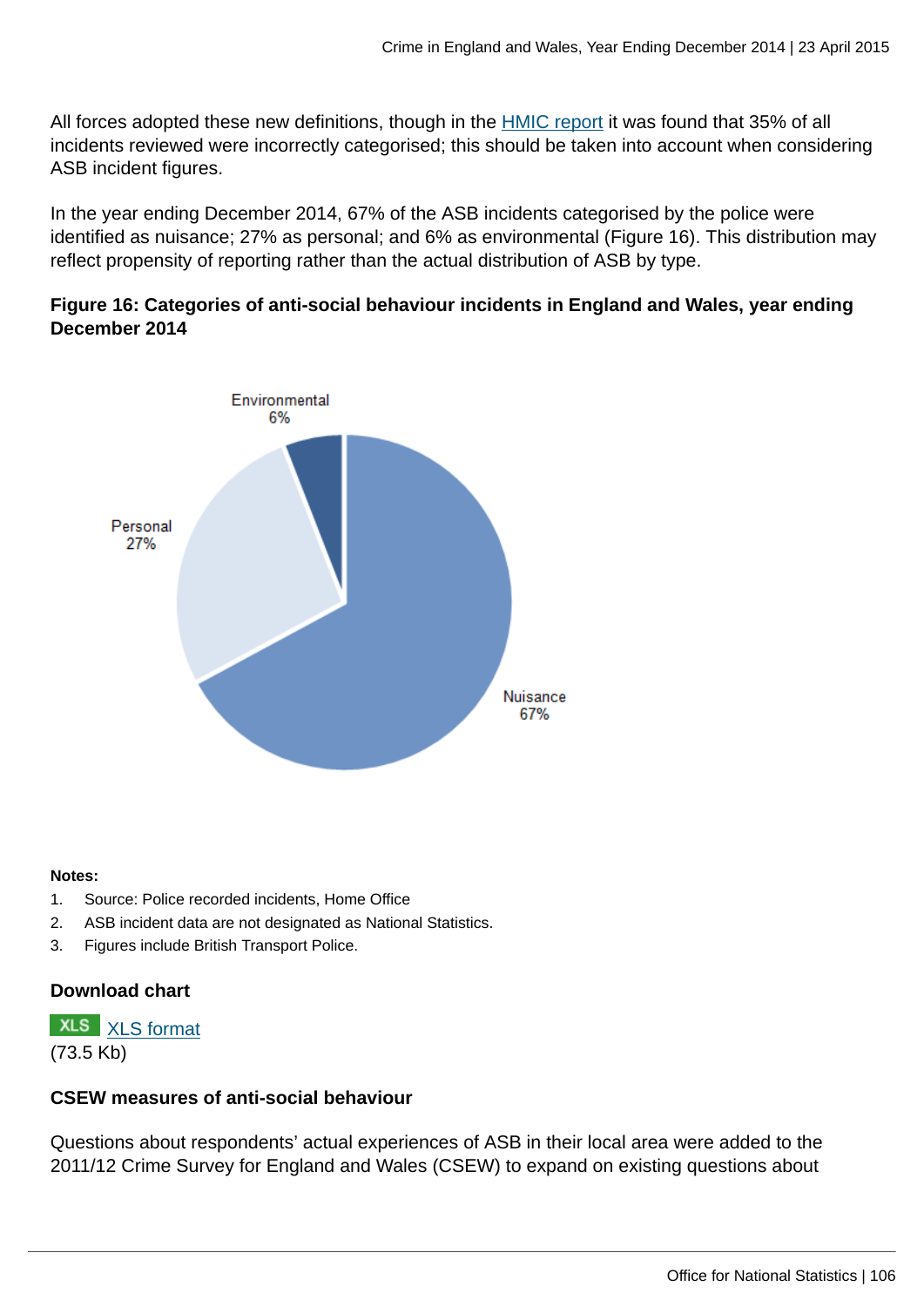perceived ASB. These questions asked whether the respondent had personally experienced or witnessed ASB in their local area and, if so, what types.

In the year ending December 2014, 28% of adults indicated that they had personally experienced or witnessed at least one of the ASB problems asked about in their local area in the previous year (Table 25), which has not changed from the previous year. This included 10% of adults who experienced or witnessed drink related anti-social behaviour and 8% who witnessed or experienced groups hanging around on the streets.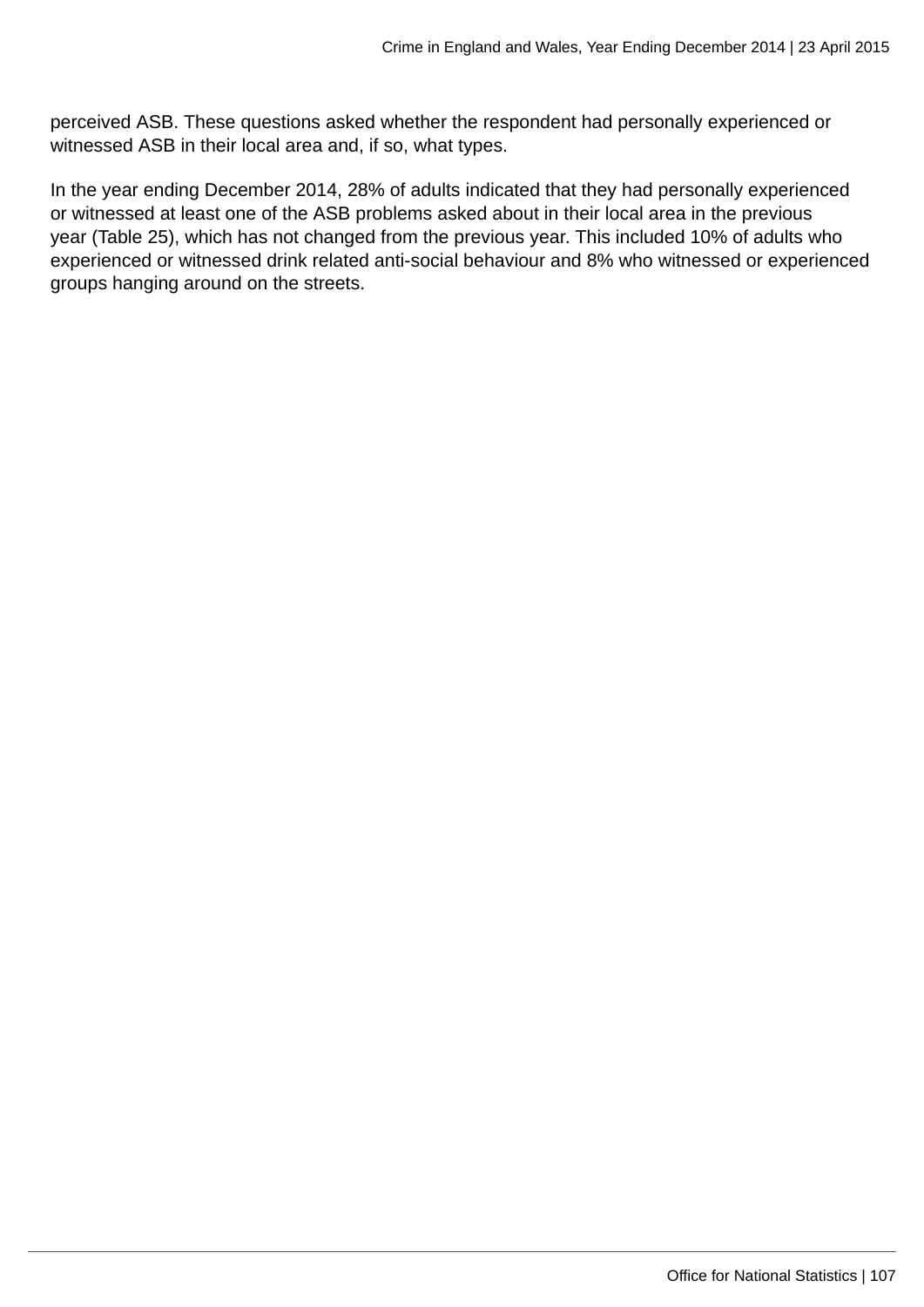# **Table 25: CSEW experiences of anti-social behaviour, years ending December 2013 and December 2014 [1]**

England and Wales

|                                                                               |                  |                  | Adults aged 16 and over                                                                |  |  |
|-------------------------------------------------------------------------------|------------------|------------------|----------------------------------------------------------------------------------------|--|--|
|                                                                               | Jan-13 to Dec-13 | Jan-14 to Dec-14 | <b>Statistically</b><br>significant change,<br>Jan-13 to Dec-13 to<br>Jan-14 to Dec-14 |  |  |
|                                                                               |                  | Percentages      |                                                                                        |  |  |
| Personally<br>experienced/witnessed<br>anti-social behaviour in<br>local area | 28.4             | 28.0             |                                                                                        |  |  |
| Types of anti-<br>social behaviour<br>experienced/<br>witnessed <sup>2</sup>  |                  |                  |                                                                                        |  |  |
|                                                                               |                  |                  |                                                                                        |  |  |
| Drink related behaviour                                                       | 9.4              | 9.7              |                                                                                        |  |  |
| Groups hanging around<br>on the streets                                       | 8.9              | 8.3              |                                                                                        |  |  |
| Inconsiderate<br>behaviour <sup>3</sup>                                       | 5.5              | 5.3              |                                                                                        |  |  |
| Loud music or other<br>noise                                                  | 5.0              | 5.1              |                                                                                        |  |  |
| Litter, rubbish or dog-<br>fouling                                            | 4.0              | 4.3              |                                                                                        |  |  |
| Vandalism, criminal<br>damage or graffiti                                     | 3.7              | 3.9              |                                                                                        |  |  |
| People being<br>intimidated, verbally<br>abused or harassed                   | 3.3              | 3.3              |                                                                                        |  |  |
| People using or dealing<br>drugs                                              | 2.8              | 3.5              | $^\star$                                                                               |  |  |
| Vehicle related<br>behaviour <sup>4</sup>                                     | 3.0              | 3.6              | $\star$                                                                                |  |  |
| Nuisance neighbours                                                           | 2.8              | 2.8              |                                                                                        |  |  |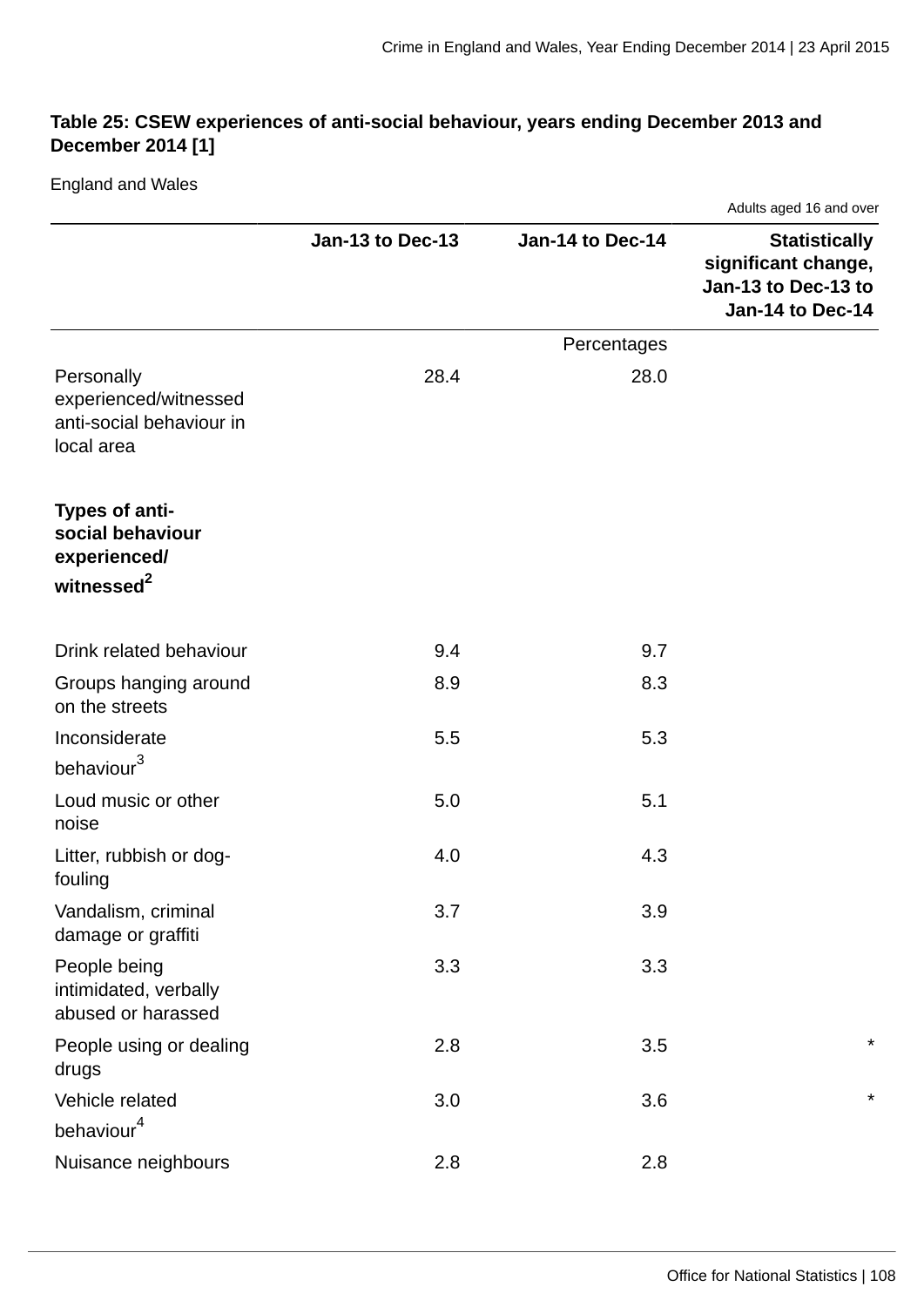|                                                                            | Jan-13 to Dec-13 | Jan-14 to Dec-14 | <b>Statistically</b><br>significant change,<br>Jan-13 to Dec-13 to<br>Jan-14 to Dec-14 |
|----------------------------------------------------------------------------|------------------|------------------|----------------------------------------------------------------------------------------|
| Begging, vagrancy or<br>homeless people                                    | 0.8              | 1.0              |                                                                                        |
| Out of control or<br>dangerous dogs                                        | 0.6              | 0.7              |                                                                                        |
| People committing<br>inappropriate or<br>indecent sexual acts in<br>public | 0.2              | 0.3              |                                                                                        |
| Other anti-social<br>behaviour                                             | 2.1              | 1.7              | $\star$                                                                                |
| Unweighted base                                                            | 36,333           | 32,638           |                                                                                        |

#### **Table notes:**

1. Source: Crime Survey for England and Wales, Office for National Statistics.

- 2. Respondents can experience more than one type of anti-social behaviour, so percentages will not sum to the total that experienced/witnessed anti-social behaviour in their local area.
- 3. Includes repeated/inappropriate use of fireworks; youths kicking/throwing balls in inappropriate areas; cycling/ skateboarding in pedestrian areas or obstructing pavements; people throwing stones/bottles/eggs, etc.
- 4. Includes inconvenient/illegal parking; abandoned vehicles; speeding cars/motorcycles; car revving; joyriding, etc.

#### **Download table**

### **XLS** [XLS format](http://www.ons.gov.uk:80/ons/rel/crime-stats/crime-statistics/year-ending-december-2014/prt-25.xls)

(77.5 Kb)

The CSEW also contains a separate set of questions asking respondents about perceptions of problems with different types of ASB in their local area; 7 of these are used to provide an overall index of perceived ASB. In the year ending December 2014 CSEW, 11% of adults perceived there to be a high level of ASB in their local area, a decrease of 1 percentage point since the previous year (Table 26).

Since 2003/04 the CSEW has consistently estimated that around a quarter of adults perceive a problem in their local area with "people using or dealing drugs" and almost a third perceive "rubbish or litter lying around" as a problem in their local area. Other anti-social behaviour indicators have tended to show declines over this time period, with the most pronounced decline for the 'Abandoned or burnt-out cars' category, which peaked at 24% in 2002/03 and has subsequently fallen each year down to 2% in the year ending December 2014.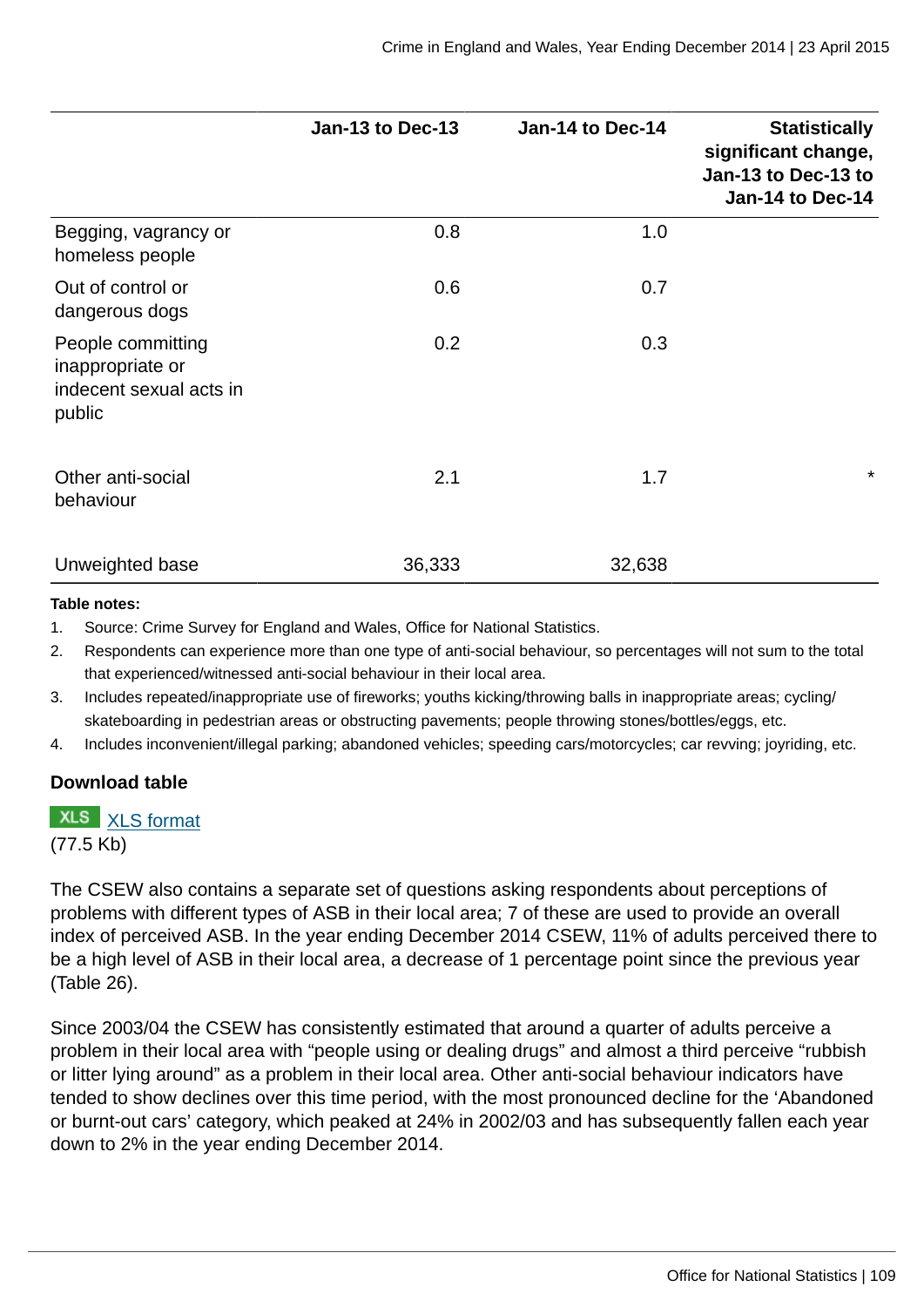# **Table 26: CSEW trends in the anti-social behaviour indicators, 1996 to year ending December 2014 [1,2]**

England and Wales

|                                                                            |                            |                     |                                                                    |                            |               | Adults aged 16 and over                                                                                   |
|----------------------------------------------------------------------------|----------------------------|---------------------|--------------------------------------------------------------------|----------------------------|---------------|-----------------------------------------------------------------------------------------------------------|
|                                                                            | Jan-96 to<br><b>Dec-96</b> | Apr-03 to<br>Mar-04 | Apr-08 to<br><b>Mar-09</b>                                         | Jan-13 to<br><b>Dec-13</b> | <b>Dec-14</b> | Jan-14 to Statistically<br>significant<br>change,<br>Jan-13 to<br>Dec-13 to<br>Jan-14 to<br><b>Dec-14</b> |
|                                                                            |                            |                     |                                                                    |                            | Percentages   |                                                                                                           |
| High level<br>of perceived<br>anti-social<br>behaviour <sup>3</sup>        |                            | 16.3                | 16.5                                                               | 12.2                       | 10.8          | $\star$                                                                                                   |
|                                                                            |                            |                     | Percentage saying there is a very/fairly big problem in their area |                            |               |                                                                                                           |
| Rubbish or<br>litter lying<br>around                                       | 26.0                       | 29.0                | 30.3                                                               | 28.5                       | 28.3          |                                                                                                           |
| People using<br>or dealing<br>drugs                                        | 20.9                       | 25.1                | 27.5                                                               | 24.9                       | 23.9          |                                                                                                           |
| <b>Teenagers</b><br>hanging<br>around on<br>the streets                    | 23.5                       | 27.2                | 30.2                                                               | 20.3                       | 17.4          | $^\star$                                                                                                  |
| People<br>being drunk<br>or rowdy<br>in public<br>places <sup>3</sup>      |                            | 19.1                | 26.2                                                               | 19.3                       | 18.0          |                                                                                                           |
| Vandalism,<br>graffiti<br>and other<br>deliberate<br>damage to<br>property | 24.3                       | 28.1                | 26.8                                                               | 16.9                       | 15.7          |                                                                                                           |
| <b>Noisy</b><br>neighbours                                                 | 7.7                        | 8.8                 | 10.4                                                               | 10.8                       | 11.1          |                                                                                                           |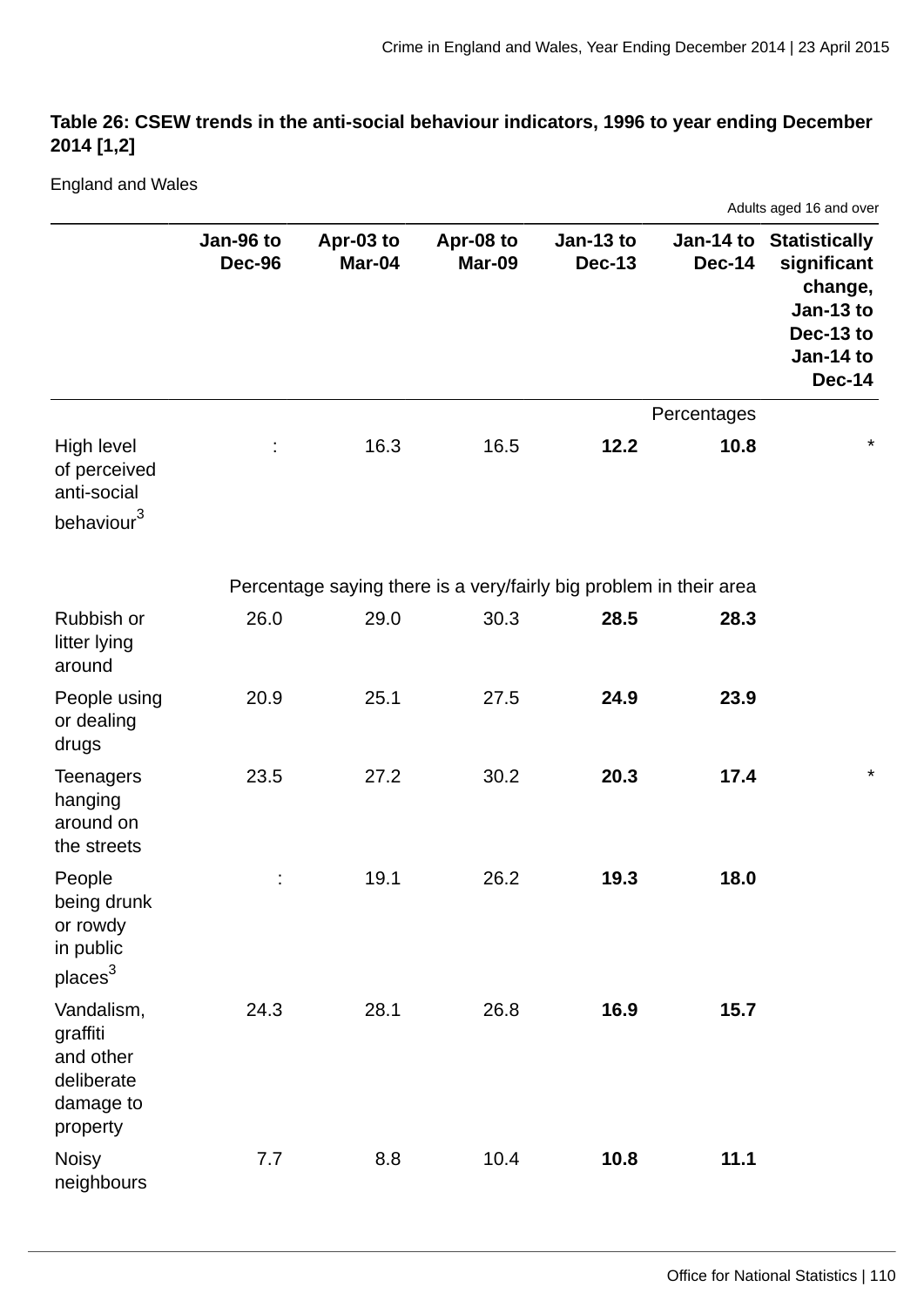|                                              | Jan-96 to<br><b>Dec-96</b> | Apr-03 to<br>Mar-04 | Apr-08 to<br><b>Mar-09</b> | Jan-13 to<br><b>Dec-13</b> | Jan-14 to<br><b>Dec-14</b> | <b>Statistically</b><br>significant<br>change,<br>Jan-13 to<br>Dec-13 to<br>Jan-14 to<br><b>Dec-14</b> |
|----------------------------------------------|----------------------------|---------------------|----------------------------|----------------------------|----------------------------|--------------------------------------------------------------------------------------------------------|
| or loud<br>parties                           |                            |                     |                            |                            |                            |                                                                                                        |
| Abandoned<br>or burnt-out<br>$\text{cars}^3$ | ÷                          | 15.2                | 5.8                        | 2.4                        | 2.3                        |                                                                                                        |
| Unweighted<br>base <sup>4,5</sup>            | 7,625                      | 36,116              | 44,010                     | 8,821                      | 8,041                      |                                                                                                        |

#### **Table notes:**

1. Source: Crime Survey for England and Wales, Office for National Statistics.

- 2. The Annual trend and demographic table D9 contains further years data.
- 3. The question on abandoned or burn-out cars was introduced in 2000 and the question on people being drunk or rowdy in public places was introduced in 2001.
- 4. Unweighted bases refer to the question relating to people using or dealing drugs. Other bases will be similar.
- 5. From April 2011 the number of respondents asked questions about their perceptions of problems in the local area was reduced (from a full sample) to a half sample and from April 2012 was reduced to a quarter sample.

#### **Download table**

**XLS** [XLS format](http://www.ons.gov.uk:80/ons/rel/crime-stats/crime-statistics/year-ending-december-2014/prt-26.xls) (78.5 Kb)

It is difficult to directly compare the two CSEW measures (perceptions of and experiences of ASB) since the list of ASB categories used in the experience-based questions is more expansive than those asked of respondents in relation to their perceptions. They also measure different things; actual experiences and perceptions. It is likely someone can experience an ASB incident without necessarily believing that it is part of a problem in their local area, if it was an isolated occurrence, for example. The frequency or number of incidents experienced, coupled with the perceived extent and seriousness of a problem, will also vary from person to person.

More detailed analysis on ASB as measured by the CSEW has been published in the ['Short Story on](http://www.ons.gov.uk:80/ons/rel/crime-stats/crime-statistics/short-story-on-anti-social-behaviour--2011-12/index.html) [Anti-Social Behaviour, 2011/12](http://www.ons.gov.uk:80/ons/rel/crime-stats/crime-statistics/short-story-on-anti-social-behaviour--2011-12/index.html)' release.

#### **Notes for Anti-social behaviour**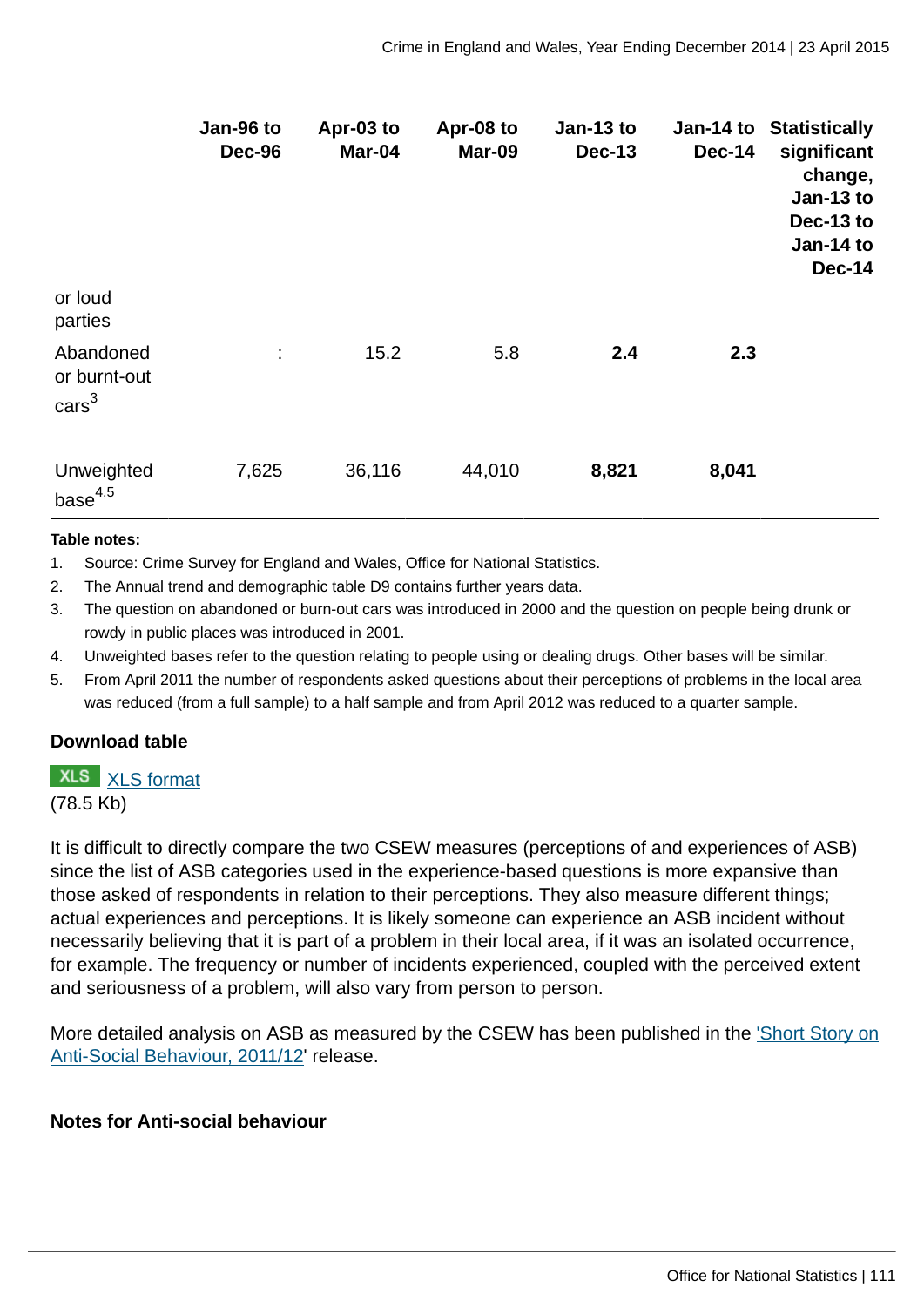1. The HMIC report: [A step in the right direction: The policing of anti-social behaviour](http://www.hmic.gov.uk/media/a-step-in-the-right-direction-the-policing-of-anti-social-behaviour.pdf) has further details.

## **Other non-notifiable crimes**

The police recorded crime series is restricted to offences which are, or can be, tried at a Crown

Court and a few additional closely related summary offences $^1$ . A range of non-notifiable offences may be dealt with by the police issuing an out of court disposal or by prosecution at court. Offences dealt with at court may also include some offences that have been identified by other agencies – for example, prosecutions by TV Licensing or by the Driver and Vehicle Licensing Agency (DVLA) for vehicle registration offences.

Data on these offences provide counts of offences where action has been brought against an offender and guilt has either been ascertained in court, or the offender has admitted culpability through acceptance of a penalty notice. These offences generally only come to light through the relevant authorities looking to identify offending behaviour. These figures help fill a gap in the coverage of the main Crime Survey for England and Wales (CSEW) and police recorded crime statistics.

The most recent data available on non-notifiable crimes are for the year ending September 2014.

Key findings include the following:

- cases brought to court in the year ending September 2014 resulted in close to 1.0 million convicted non-notifiable offences, down 4% from the previous year and continuing the downward trend since 2002/03 (Tables 27a and 27b) $2$
- around 30,000 Penalty Notices for Disorder were issued for non-notifiable offences in the year ending September 2014 (Table 27a); around 4 in 5 of these were for being drunk and disorderly<sup>3</sup>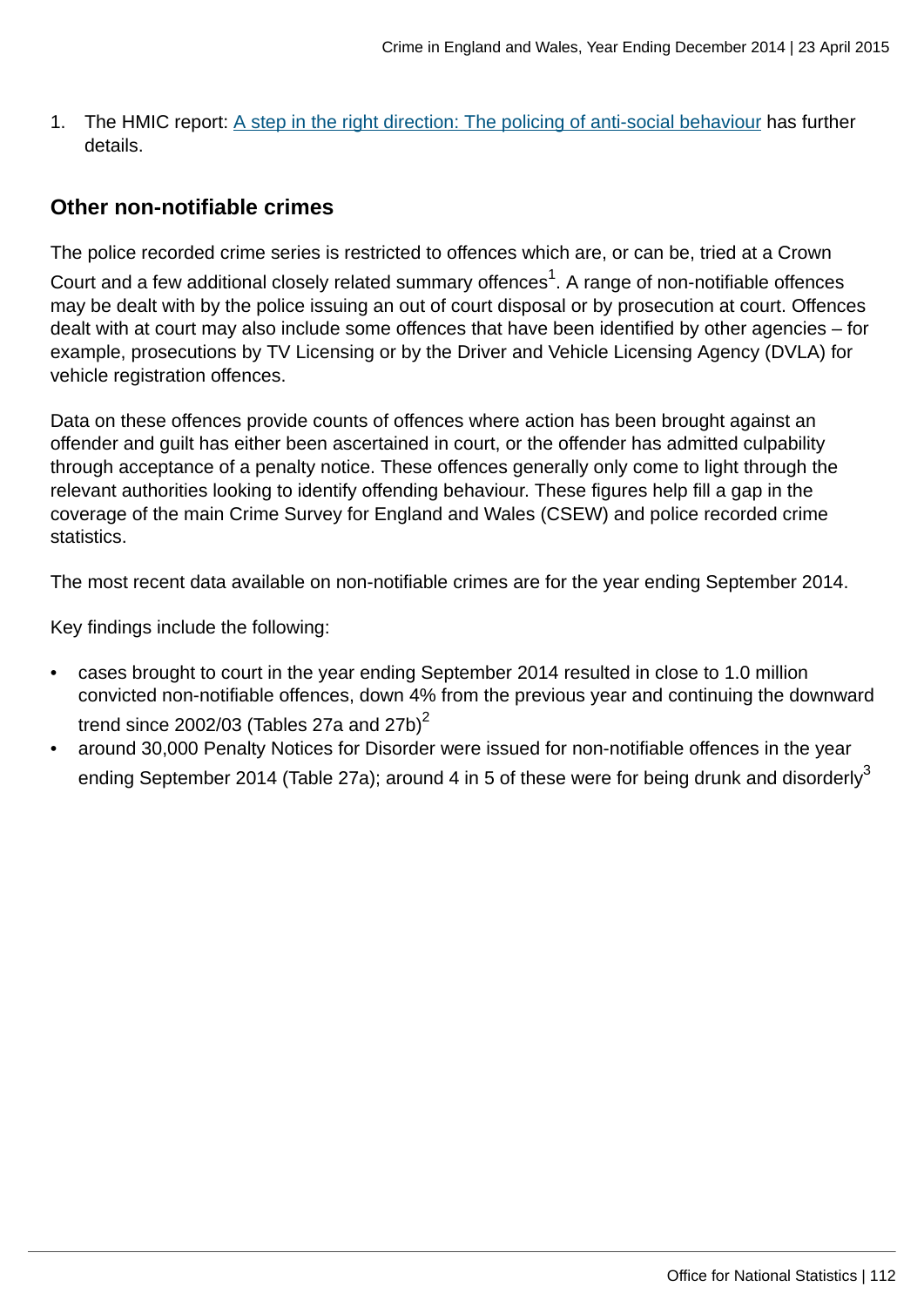#### **Table 27a: Non-notifiable crimes dealt with by the courts/Penalty Notices for Disorder number and rate [1]**

England and Wales

|                                                                                          |           |       | Apr-03 to Mar-04 Apr-08 to Mar-09 Oct-12 to Sep-13 Oct-13 to Sep-14 |     |
|------------------------------------------------------------------------------------------|-----------|-------|---------------------------------------------------------------------|-----|
| Non-notifiable<br>convictions<br>(thousands) <sup>2</sup>                                | 1,840     | 1,223 | 996                                                                 | 959 |
| Incidence rate<br>(per 1,000)<br>population) $^{3,4}$                                    | 35        | 22    | 18                                                                  | 17  |
| Non-notifiable<br><b>Penalty Notices</b><br>for Disorder<br>(thousands) <sup>5,6,7</sup> | ÷         | 59    | 36                                                                  | 30  |
| Incidence rate<br>(per 1,000)<br>population) <sup>3,4</sup>                              | $\bullet$ | 1     | $\mathbf 1$                                                         | 1   |

#### **Table notes:**

- 1. Source: Ministry of Justice Criminal Justice Statistics Quarterly Update to Sept 2014 (Tables Q1.3, Q2.1, Q4e).
- 2. Figures for non-notifiable convictions apply to offenders aged 10 and over.
- 3. The year to September 2014 incidence rate is calculated using ONS mid-2012 census based population estimates. Other figures are also calculated using mid-year population estimates from previous years.
- 4. Numbers will be affected by the size of the resident population relative to the transient or visiting populations and may therefore over-represent the number of crimes relative to the real population of potential offenders.
- 5. Penalty Notices for Disorder, both higher and lower tier offences, issued to offenders aged 16 and over.
- 6. Piloted in 2002 and introduced nationally in 2004.
- 7. Includes British Transport Police from 2011.

#### **Download table**

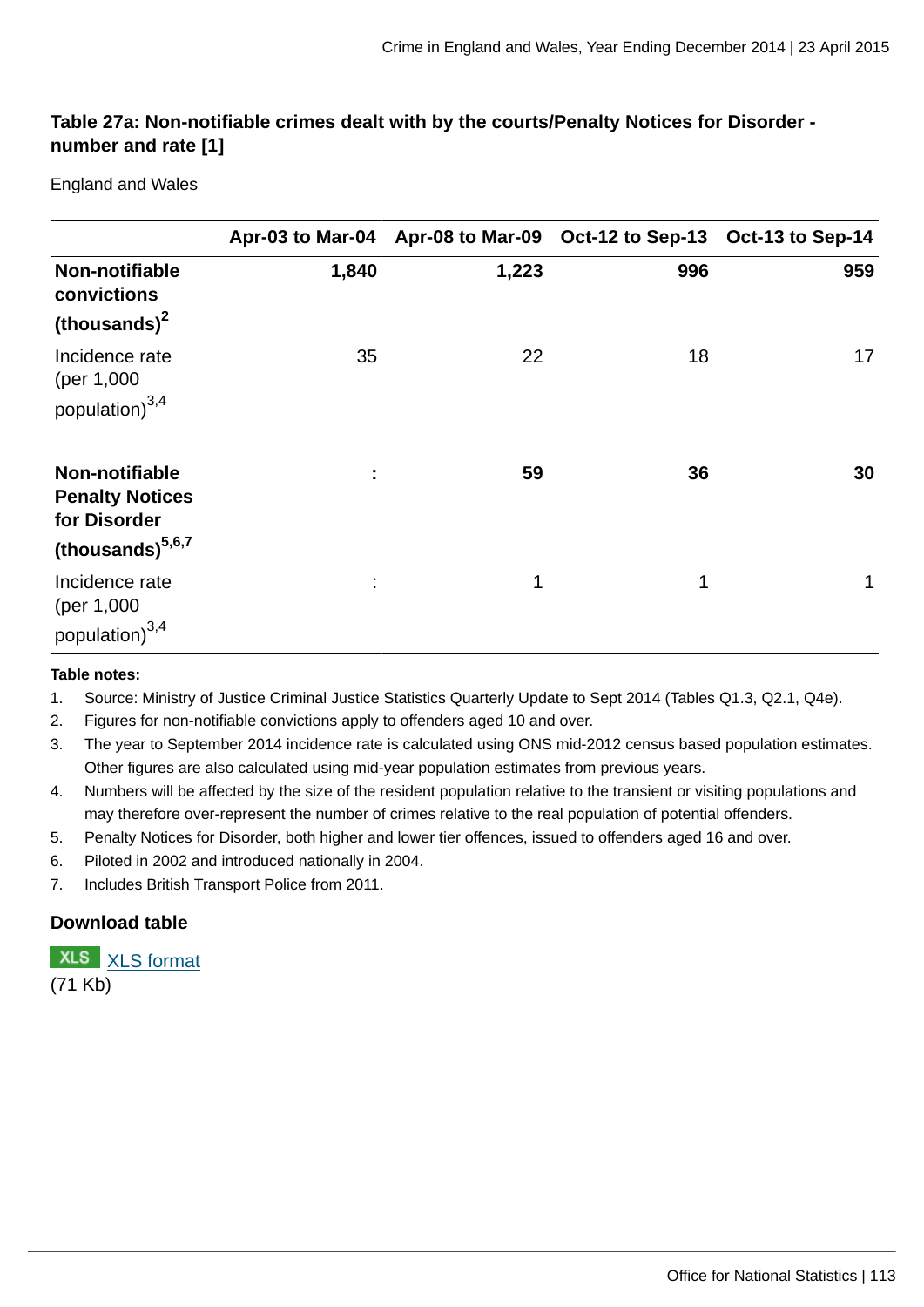Percentage change

### **Table 27b: Non-notifiable crimes dealt with by the courts/Penalty Notices for Disorder percentage change [1]**

#### England and Wales

|                                                                           |                                               |                  | $\sim$ $\sim$ $\sim$ $\sim$ $\sim$ $\sim$ $\sim$ $\sim$ |  |  |
|---------------------------------------------------------------------------|-----------------------------------------------|------------------|---------------------------------------------------------|--|--|
|                                                                           | October 2013 to September 2014 compared with: |                  |                                                         |  |  |
|                                                                           | Apr-03 to Mar-04                              | Apr-08 to Mar-09 | Oct-12 to Sep-13                                        |  |  |
| Non-notifiable<br>convictions <sup>2</sup>                                | $-48$                                         | $-22$            | -4                                                      |  |  |
| Incidence rate <sup>3,4</sup>                                             | $-52$                                         | $-25$            | -4                                                      |  |  |
| Non-notifiable<br><b>Penalty Notices for</b><br>Disorder <sup>5,6,7</sup> |                                               | $-49$            | $-17$                                                   |  |  |
| Incidence rate <sup>3,4</sup>                                             |                                               | $-51$            | -17                                                     |  |  |

#### **Table notes:**

- 1. Source: Ministry of Justice Criminal Justice Statistics Quarterly Update to Sept 2014 (Tables Q1.3, Q2.1, Q4e).
- 2. Figures for non-notifiable convictions apply to offenders aged 10 and over.
- 3. The year to September 2014 incidence rate is calculated using ONS mid-2012 census based population estimates. Other figures are also calculated using mid-year population estimates from previous years.
- 4. Numbers will be affected by the size of the resident population relative to the transient or visiting populations and may therefore over-represent the number of crimes relative to the real population of potential offenders.
- 5. Penalty Notices for Disorder, both higher and lower tier offences, issued to offenders aged 16 and over.
- 6. Piloted in 2002 and introduced nationally in 2004.
- 7. Includes British Transport Police from 2011.

#### **Download table**

# **XLS** [XLS format](http://www.ons.gov.uk:80/ons/rel/crime-stats/crime-statistics/year-ending-december-2014/prt-27b.xls)

(71.5 Kb)

The police and, increasingly, local authorities, have powers to issue penalty notices for a range of traffic offences; the police issued 1.3 million Fixed Penalty Notices (over half of which related to speeding) in 2012 $^4\mskip-5mu.$ 

#### **Notes for Other non-notifiable crimes**

1. The Notifiable Offence List includes all indictable and triable-either-way offences (that is, offences which could be tried at a Crown Court) and a few additional closely related summary offences (which would be dealt with by magistrates' courts). Appendix 1 of the [User Guide](http://www.ons.gov.uk:80/ons/guide-method/method-quality/specific/crime-statistics-methodology/user-guides/index.html) has more information on the classifications used for notifiable crimes recorded by the police.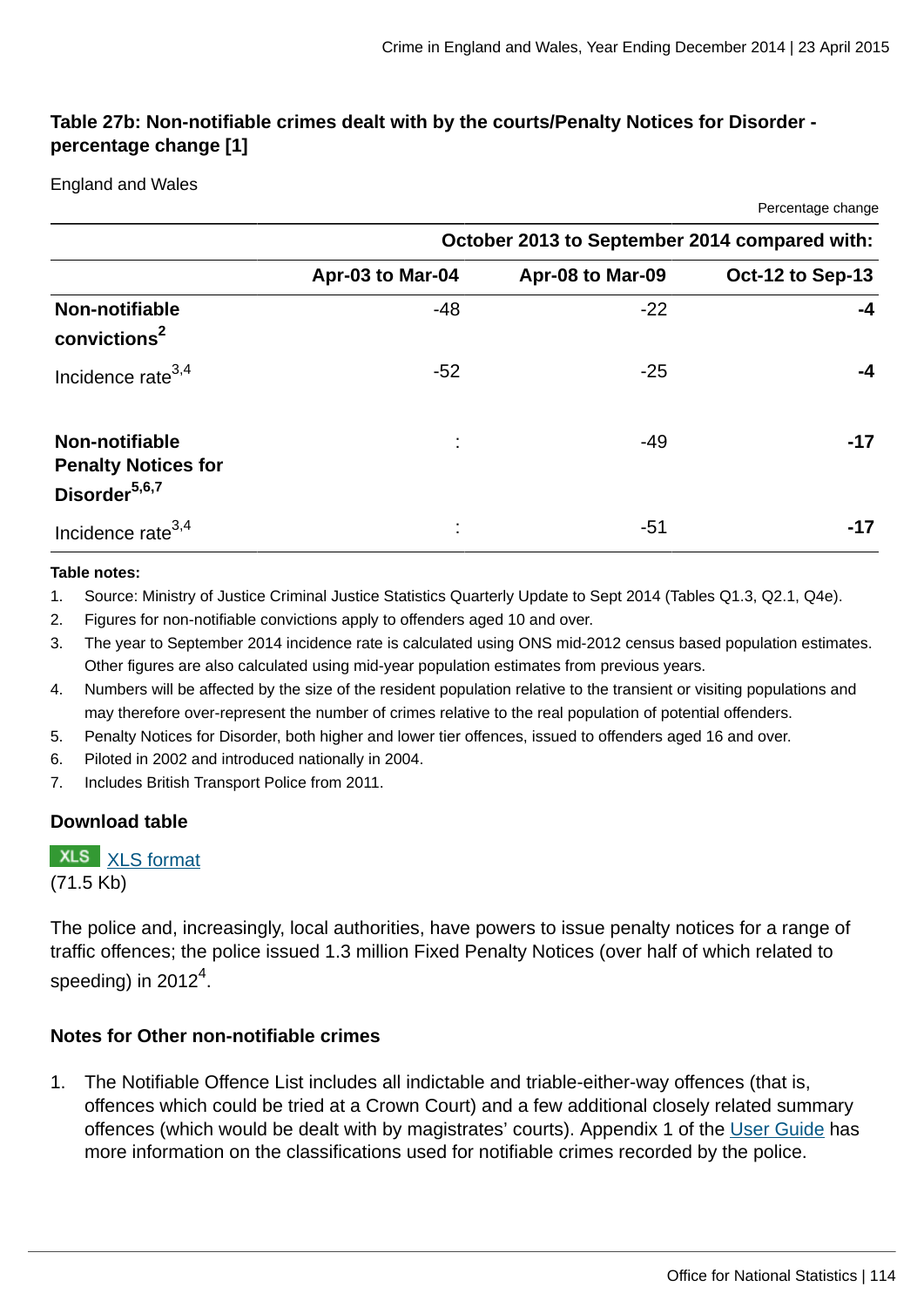- 2. The latest figures available from the Ministry of Justice (MoJ) relate to all offences for the year ending June 2014 and thus lag the CSEW and police recorded series by 3 months but are included to give a fuller picture.
- 3. Figures from the MoJ's [Criminal Justice Statistics Quarterly Update to September 2014](https://www.gov.uk/government/statistics/criminal-justice-system-statistics-quarterly-september-2014) (Tables Q1.3, Q2.1, Q4e).
- 4. Figures from the Home Office's [Police Powers and Procedures 2012/13](https://www.gov.uk/government/publications/police-powers-and-procedures-england-and-wales-2012-to-2013) publication.

# **Commercial victimisation survey**

In order to address the significant gap in crime statistics that existed for crimes against businesses, the [National Statistician's review of crime statistics](http://www.statisticsauthority.gov.uk/national-statistician/ns-reports--reviews-and-guidance/national-statistician-s-reviews/national-statistician-s-review-of-crime-statistics.html) (National Statistician, 2011), recommended that the Home Office continue to implement its plans for a telephone survey of businesses.

The 2014 Commercial Victimisation Survey (CVS) $^{\rm 1}$  provided information on the volume and type of crime committed against business premises in England and Wales across three sectors: 'Wholesale and retail'; 'Accommodation and food'; and 'Agriculture, forestry and fishing'. Between them, these three sectors accounted for just under a third of all business premises in England and Wales in 2014.

The 2013 and 2012 CVS's covered a slightly different set of business sectors. For 2013 $^2\,$  the same sectors as 2014 were covered with the addition of 'Arts, entertainment and recreation'. The 2012 $^3$  CVS also included 'Wholesale and retail'; 'Accommodation and food'; and additionally 'Manufacturing'; and 'Transportation and storage'.

Headline figures for the number of crimes against businesses premises in the sectors covered by the CVS are included in this bulletin.

In the 2014 CVS there were an estimated total of 4,123,000 crimes experienced by business premises in the wholesale and retail sector. The apparent decrease of 30% compared with the 2013 CVS (5,915,000 crimes) was not statistically significant. However, comparing the 2014 CVS with the 2012 CVS there was a 47% statistically significant decrease. Between the 2012 and 2014 surveys estimated levels of shoplifting and burglary showed statistically significant decreases.

In the accommodation and food sector, the 2014 CVS estimated a total of 565,000 crimes against premises. The apparent 2% fall compared with the 2013 CVS (575,000 crimes) was not statistically significant. However, comparing the 2014 CVS with the 2012 CVS (985,000 crimes) there was a 43% statistically significant decrease over this time period. Between the 2012 and 2014 surveys estimated levels of theft and burglary showed statistically significant decreases.

In the 2014 CVS there were an estimated total of 95,000 crimes experienced by business premises in the agriculture, forestry and fishing sector. The apparent decrease of 29% compared with the 2013 CVS (133,000 crimes) was not statistically significant. This sector was not included in the 2012 CVS.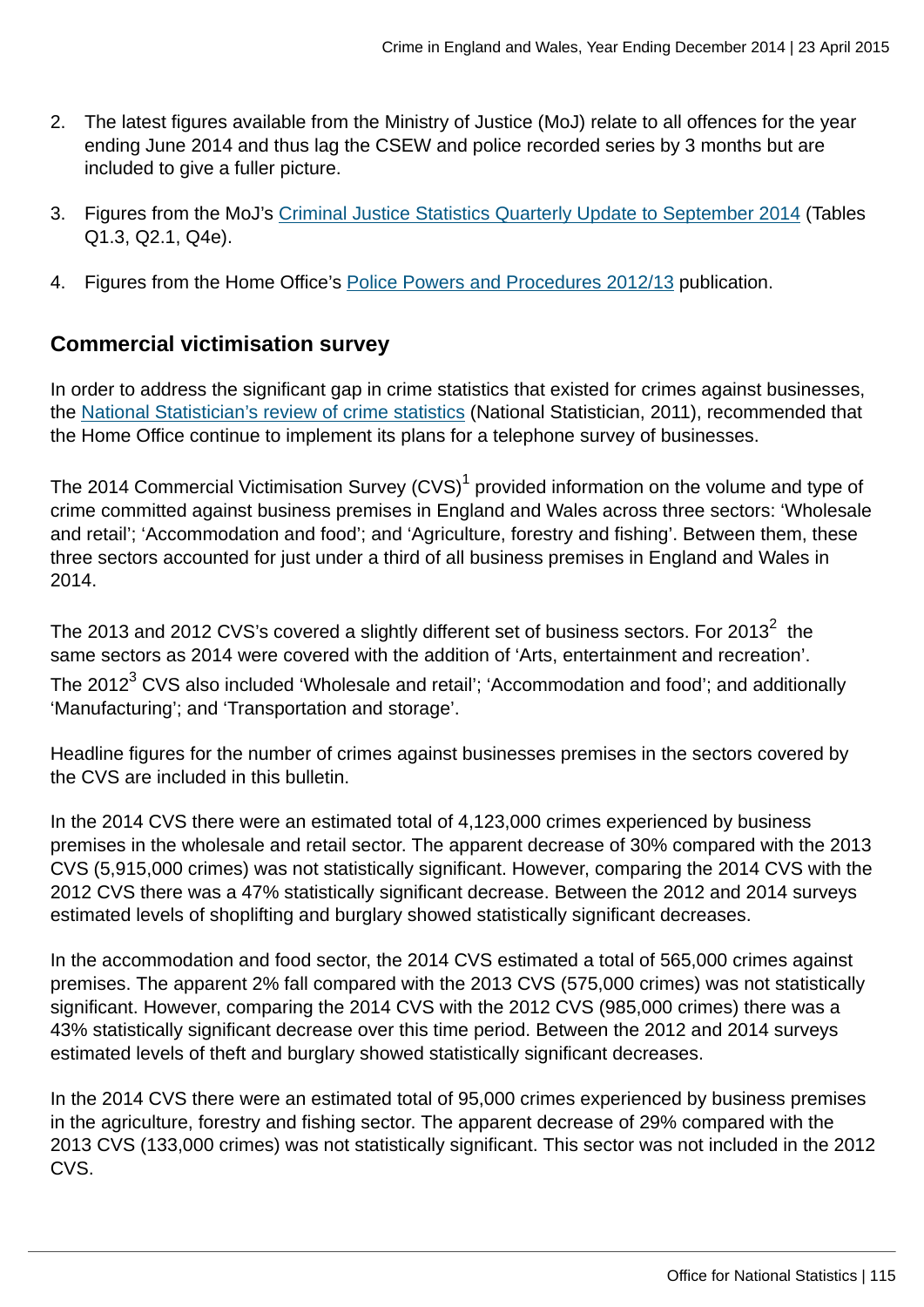Of the three sectors surveyed in 2014, the highest levels of victimisation were seen for 'Wholesale and retail' premises (41%of premises experienced crime) and least prevalent in 'Agriculture, forestry and fishing' premises (26% of premises experienced crime in the 2014 CVS).

#### **Table 28: Crime experienced by businesses, by industry sector, 2012, 2013 and 2014 CVS [1]**

England and Wales

|                                       | <b>All CVS</b><br>crime <sup>2</sup> (numbers of | All CVS crime (rate<br>per 1,000 premises) | All CVS crime (%<br>of premises that |
|---------------------------------------|--------------------------------------------------|--------------------------------------------|--------------------------------------|
|                                       | incidents, 000s)                                 |                                            | experienced crime)                   |
| 2012                                  |                                                  |                                            |                                      |
| Wholesale and retail                  | 7,708                                            | 19,701                                     | 53                                   |
| Accommodation and<br>food             | 985                                              | 7,361                                      | 43                                   |
| Transportation and<br>storage         | 324                                              | 5,824                                      | 40                                   |
| Manufacturing                         | 164                                              | 1,500                                      | 30                                   |
| 2013                                  |                                                  |                                            |                                      |
| Wholesale and retail                  | 5,915                                            | 17,261                                     | 45                                   |
| Accommodation and<br>food             | 575                                              | 4,565                                      | 42                                   |
| Arts, entertainment and<br>recreation | 196                                              | 4,660                                      | 45                                   |
| Agriculture, forestry and<br>fishing  | 133                                              | 1,475                                      | 30                                   |
| 2014                                  |                                                  |                                            |                                      |
| Wholesale and retail                  | 4,123                                            | 13,070                                     | 41                                   |
| Accommodation and<br>food             | 565                                              | 4,677                                      | 37                                   |
| Agriculture, forestry and<br>fishing  | 95                                               | 1,131                                      | 26                                   |

#### **Table notes:**

1. Source: 2012, 2013 and 2014 Commercial Victimisation Survey, Home Office

2. Data may not sum to totals shown due to rounding.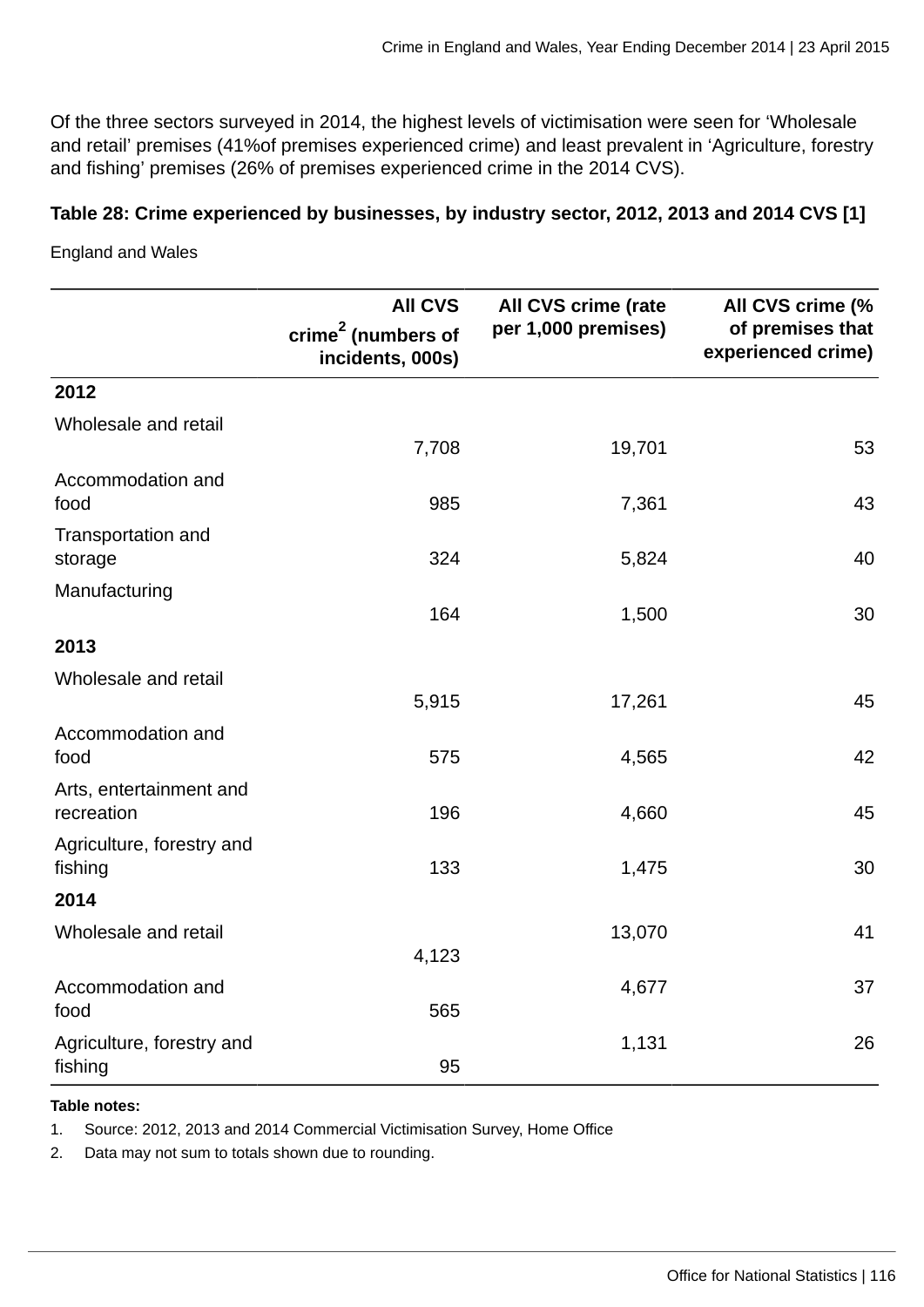#### **Download table**

**XLS** [XLS format](http://www.ons.gov.uk:80/ons/rel/crime-stats/crime-statistics/year-ending-december-2014/prt-28.xls) (77 Kb)

#### **Notes for Commercial victimisation survey**

- 1. The Home Office's 2014 findings: [Crimes against businesses: Findings from the 2014](https://www.gov.uk/government/statistics/crime-against-businesses-findings-from-the-2014-commercial-victimisation-survey) [Commercial Victimisation Survey](https://www.gov.uk/government/statistics/crime-against-businesses-findings-from-the-2014-commercial-victimisation-survey)
- 2. The Home Office's 2013 findings: [Headline findings from the 2013 Commercial Victimisation](https://www.gov.uk/government/publications/crime-against-businesses-headline-findings-from-the-2013-commercial-victimisation-survey) [Survey](https://www.gov.uk/government/publications/crime-against-businesses-headline-findings-from-the-2013-commercial-victimisation-survey) and [Detailed findings from the 2013 Commercial Victimisation Survey](https://www.gov.uk/government/publications/crime-against-businesses-detailed-findings-from-the-2013-commercial-victimisation-survey)
- 3. The Home Office 2012 findings: [Headline findings from the 2012 Commercial Victimisation](https://www.gov.uk/government/publications/crime-against-businesses-headline-findings-from-the-2012-commercial-victimisation-survey--2) [Survey](https://www.gov.uk/government/publications/crime-against-businesses-headline-findings-from-the-2012-commercial-victimisation-survey--2) and [Detailed findings from the 2012 Commercial Victimisation Survey](https://www.gov.uk/government/publications/crime-against-businesses-detailed-findings-from-the-2012-commercial-victimisation-survey)

### **Data sources – coverage and coherence**

#### **Crime Survey for England and Wales**

The Crime Survey for England and Wales (CSEW) is a face-to-face survey in which people resident in households in England and Wales are asked about their experiences of crime in the 12 months prior to the interview. It covers both children aged 10-15 and adults aged 16 and over, but does not cover those living in group residences (such as care homes, student halls of residence and prisons), or crimes against commercial or public sector bodies. Respondents are interviewed in their own homes by trained interviewers using a structured questionnaire that is administered on a laptop computer using specialist survey software. The questions asked do not use technical terms or legal definitions, but are phrased in plain English language.

The information collected during the interview is later reviewed by a team of specialist coders employed by the survey contractors (currently TNS-BMRB) who determine whether or not what was reported amounts to a crime in law and, if so, what offence has been experienced. This 'offence coding' aims to reflect the Home Office Counting Rules for recorded crime that govern how the police record offences reported to them. The CSEW is able to capture all offences experienced by those interviewed, not just those that have been reported to, and recorded by, the police. It covers a broad range of victim-based crimes experienced by the resident household population. However, there are some serious but relatively low volume offences, such as homicide and sexual offences, which are not included in its main estimates. The survey also currently excludes fraud and cyber crime though there is ongoing development work to address this gap, described in the methodological note [Work to extend the Crime Survey for England and Wales to include fraud and](http://www.ons.gov.uk:80/ons/guide-method/method-quality/specific/crime-statistics-methodology/methodological-notes/index.html) [cyber crime](http://www.ons.gov.uk:80/ons/guide-method/method-quality/specific/crime-statistics-methodology/methodological-notes/index.html). This [infographic](http://www.ons.gov.uk:80/ons/rel/crime-stats/crime-statistics/period-ending-june-2014/info-what-does-csew-cover.html) sets out what is and is not covered by the CSEW.

Since it began, the CSEW has been conducted by an independent (from government or the police) survey research organisation using trained interviewers to collect data from sampled respondents. The interviewers have no vested interest in the results of the survey. For the crime types and population groups it covers, the CSEW has a consistent methodology and is unaffected by changes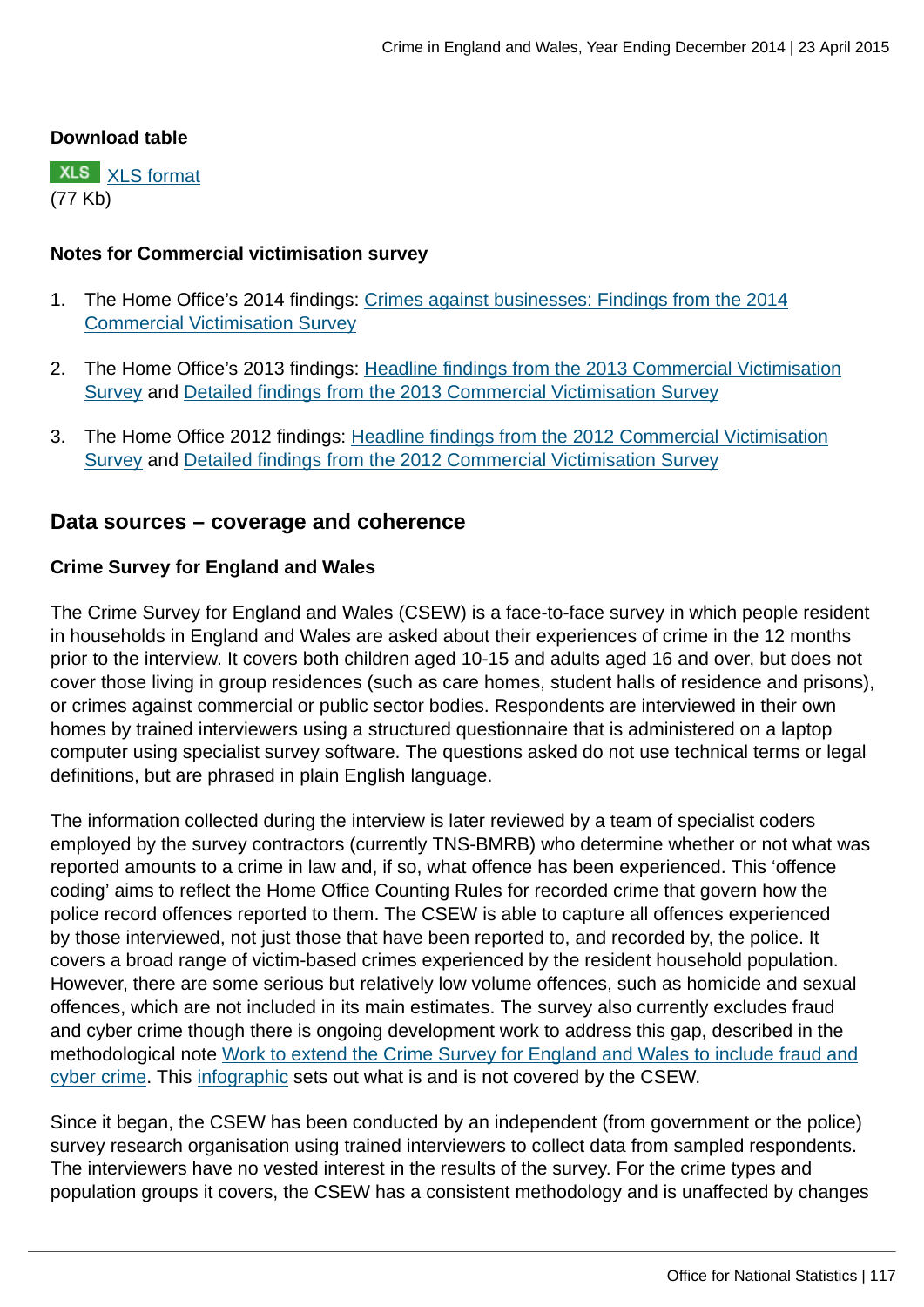in levels of public reporting to the police, recording practice or police activity. As such, the survey is widely seen to operate as an independent reality-check of the police figures. The independence of the survey has been further strengthened by the transfer of responsibility from the Home Office to us in April 2012.

The CSEW has a higher number of reported offences than police recorded crime as the survey is able to capture all offences by those interviewed, not just those that have been reported to the police and then recorded. However, it does cover a narrower range of offences than the police recorded crime collection.

The CSEW has necessary exclusions from its main count of crime (for example, homicide, crimes against businesses and other organisations, and drug possession). The survey also excludes sexual offences from its main crime count given the sensitivities around reporting this in the context of a face-to-face interview. However, at the end of the main interview there is a self-completion element (via a computer), where adults aged 16 to 59 are asked about their experience of domestic and sexual violence, and these results are reported separately $^{\rm 1}$ .

Since the survey started in 1982 (covering crime experienced in 1981) a core module of victimisation questions has asked about a range of offences experienced either by the household (such as burglary) or by the individual respondent (such as robbery). The offences covered by this core module have remained unchanged since the survey started.

The offence of fraud, whether committed in traditional or newer ways (such as over the internet), is not part of this core module. Other offences which are committed online (such as harassment) are also not covered by the existing questions. However, supplementary modules of questions are included in the survey in an attempt to better understand the nature of these newer types of crime. In addition, methodological work is ongoing to explore the feasibility of adding questions to the core module to cover newer types of crime<sup>2</sup>.

The survey is based on a sample of the population, and therefore estimates have a margin of quantifiable (and non quantifiable) error associated with them. The latter includes:

- when respondents have recalled crimes in the reference period that actually occurred outside that period ('telescoping')
- crimes that did occur in the reference period that were not mentioned at all (either because respondents failed to recall a fairly trivial incident or, conversely, because they did not want to disclose an incident, such as a domestic assault)
- respondents saying they reported a crime to the police when they did not (a 'socially desirable' response)
- some incidents reported during the interview being miscoded ('interviewer/coder error')

In 2009, the CSEW was extended to cover children aged 10 to 15, and this release also incorporates results from this element of the survey. However, the main analysis and commentary is restricted to adults and households due to the long time series for which comparable data are available.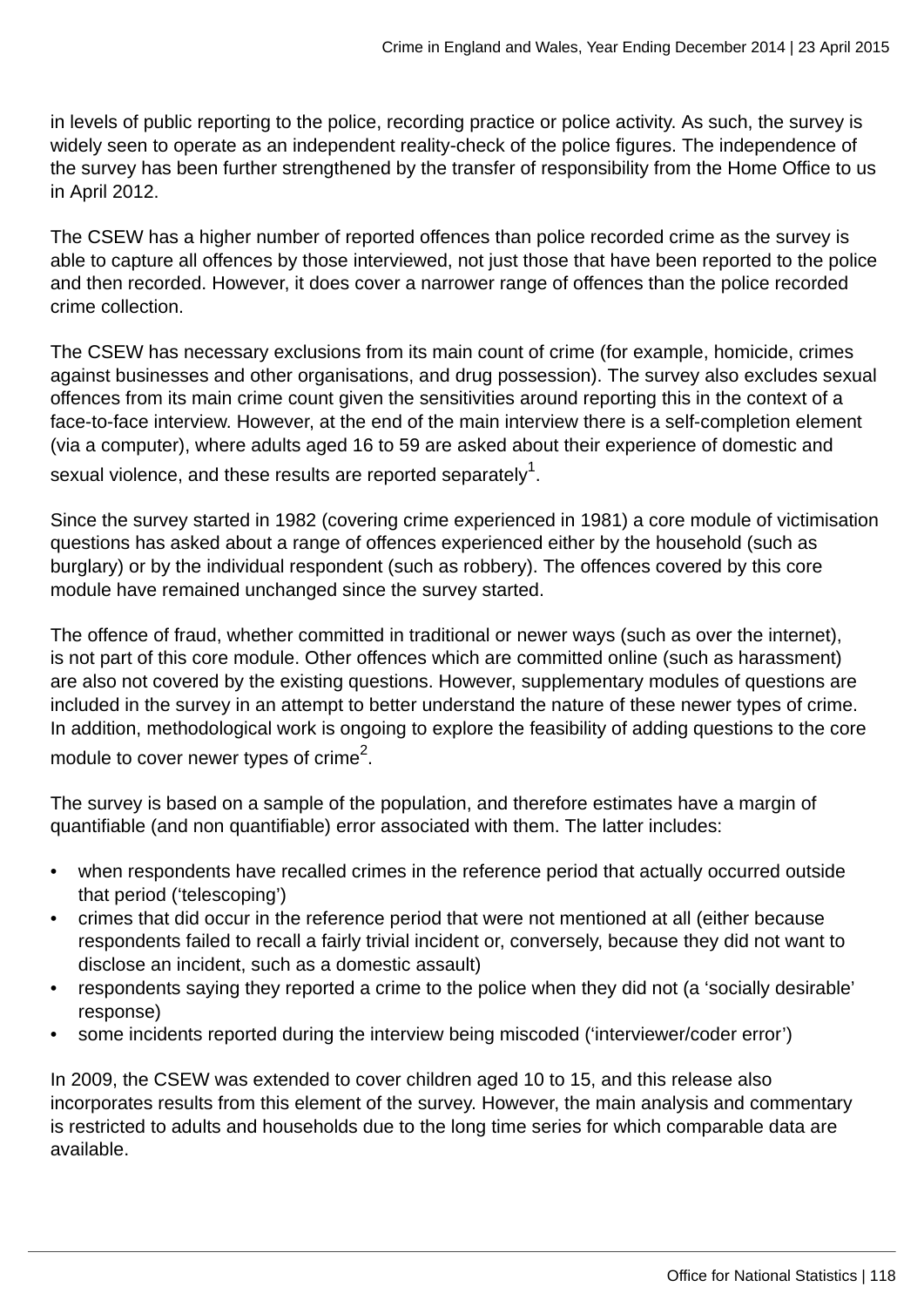The CSEW has a nationally representative sample of around 35,000 adults and 3,000 children (aged 10 to 15 years) per year. The response rates for the survey in 2013/14 were 75% for adults and 68% for children. The survey is weighted to adjust for possible non-response bias and to ensure the sample reflects the profile of the general population. The [CSEW technical report](http://www.ons.gov.uk:80/ons/guide-method/method-quality/specific/crime-statistics-methodology/user-guides/index.html) has more details of the methodology.

#### **Police recorded crime and other sources of crime statistics**

Police recorded crime figures are supplied by the 43 territorial police forces of England and Wales, plus the British Transport Police, via the Home Office, to us. The coverage of police recorded crime is defined by the Notifiable Offence List $^3$ , which includes a broad range of offences, from murder to minor criminal damage, theft and public order offences. However, there are some, mainly less serious offences, that are excluded from the recorded crime collection. These 'non-notifiable' crimes include many incidents that might generally be considered to be anti-social behaviour, but that may also be crimes in law (including by-laws) such as littering, begging and drunkenness. Other nonnotifiable offences include driving under the influence of alcohol, parking offences and TV licence evasion. These offences are not covered in either of the main two series and are separately reported on in this release to provide additional context.

Police recorded crime is the primary source of sub-national crime statistics and for relatively serious, but low volume, crimes that are not well measured by a sample survey. It covers victims (including, for example, residents of institutions and tourists as well as the resident population) and sectors (for example, commercial bodies) excluded from the CSEW sample. Recorded crime has a wider coverage of offences, for example covering homicide, sexual offences, and crimes without a specific, identifiable victim (referred to as 'Other crimes against society') not included in the main CSEW crime count. Police recorded crime also provides good measures of well-reported crimes, but does not cover any crimes that are not reported to, or discovered by, the police. It is also affected by changes in reporting and recording practices. Like any administrative data, police recorded crime will be affected by the rules governing the recording of data, by the systems in place, and by operational decisions in respect of the allocation of resources.

As well as the main police recorded crime series, there are additional collections providing detail on offences involving the use of knives and firearms, which are too low in volume to be measured reliably by the CSEW.

This quarterly statistical bulletin also draws on data from other sources to provide a more comprehensive picture. These include incidents of anti-social behaviour recorded by the police (which fall outside the coverage of notifiable offences), non-notifiable crimes dealt with by the courts (also outside the coverage of recorded crime or the CSEW), crime reports from the National Fraud Intelligence Bureau and the results of the Commercial Victimisation Surveys (based on a nationally representative sample of business premises in selected sectors each year).

More details of these sources can be found in the [User Guide to Crime Statistics for England and](http://www.ons.gov.uk:80/ons/guide-method/method-quality/specific/crime-statistics-methodology/user-guides/index.html) [Wales](http://www.ons.gov.uk:80/ons/guide-method/method-quality/specific/crime-statistics-methodology/user-guides/index.html). Information on UK and international comparisons can be found in the 'International and UK comparisons' section.

#### **Strengths and limitations of the CSEW and police recorded crime**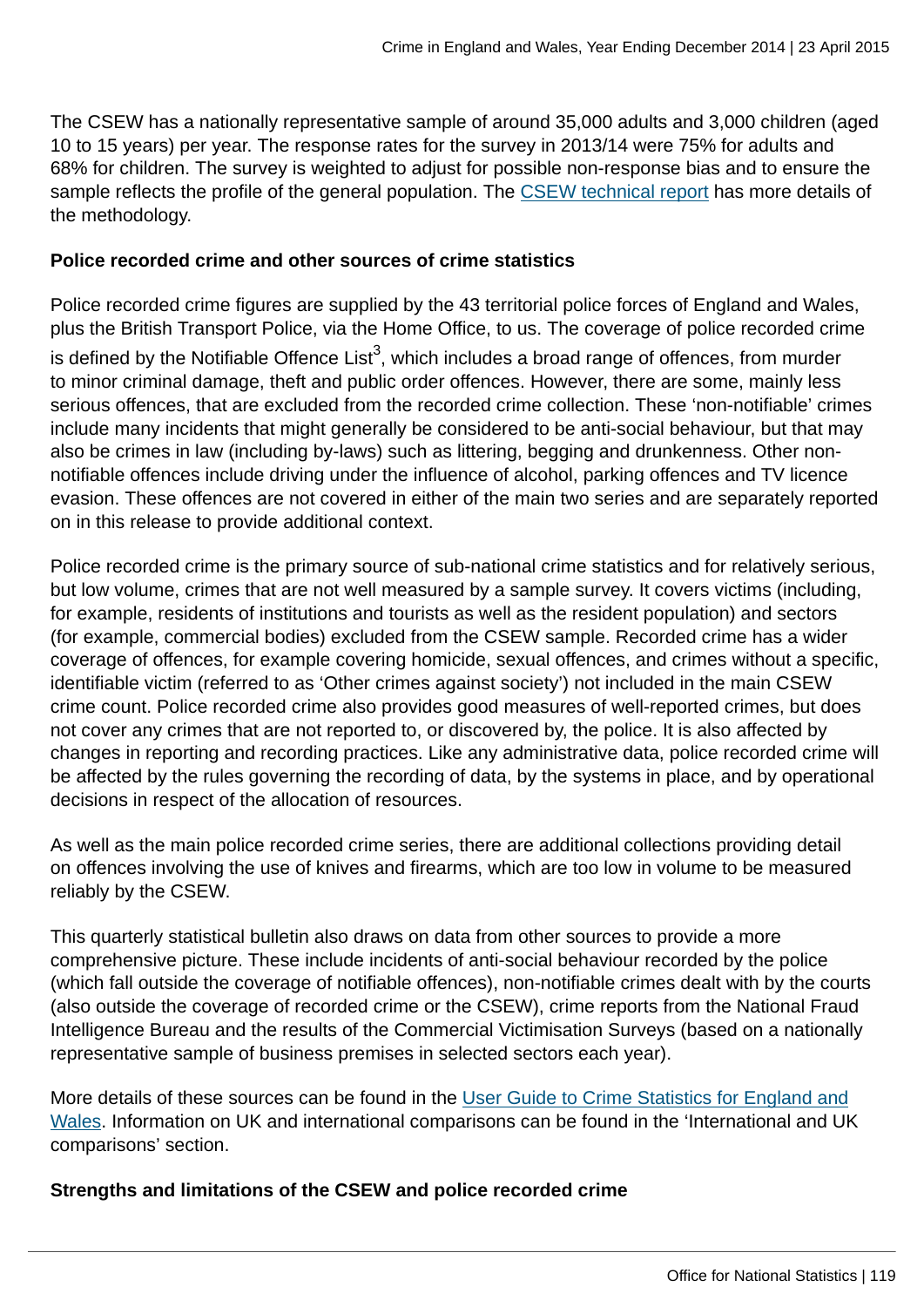#### **Survey for England and Wales Police recorded crime**

#### **Strengths Strengths**

Large nationally representative sample survey which provides a good measure of long-term trends for the crime types and the population it covers (that is, those resident in households)

Consistent methodology over time

Covers crimes not reported to the police and is not affected by changes in police recording practice; therefore is a more reliable measure of long term trends

Coverage of survey extended in 2009 to include children aged 10 to 15 resident in households

Independent collection of crime figures

#### **Limitations Limitations**

Survey is subject to error associated with sampling and respondents recalling past events

Excludes crimes against businesses and those not resident in households (for example, residents of institutions and visitors)

Headline estimates exclude offences that are difficult to estimate robustly (such as sexual offences) or that have no victim who can be interviewed (for example, homicides, and drug offences)

Excludes fraud and cyber crime

Has wider offence coverage and population coverage than the CSEW

Good measure of offences that are well-reported to the police

Is the primary source of local crime statistics and for lower-volume crimes (for example, homicide)

Provides whole counts (rather than estimates that are subject to sampling variation)

Time lag between occurrence of crime and reporting results tends to be short, providing an indication of emerging trends

Excludes offences that are not reported to, or not recorded by, the police and does not include less serious offences dealt with by magistrates courts (for example, motoring offences)

Trends can be influenced by changes in recording practices or police activity

There are concerns about the quality of recording – crimes may not be recorded consistently across police forces and so the true level of recorded crime may be understated

Not possible to make long-term comparisons due to fundamental changes in recording practice introduced in 1998 and 2002/03 $4$ 

#### **Notes for Data sources – coverage and coherence**

- 1. [Focus on: Violent Crime and Sexual Offences, 2012/13](http://www.ons.gov.uk:80/ons/rel/crime-stats/crime-statistics/focus-on-violent-crime-and-sexual-offences--2012-13/index.html) has more detailed information.
- 2. [Discussion paper on the coverage of crime statistics](http://www.ons.gov.uk:80/ons/guide-method/method-quality/specific/crime-statistics-methodology/methodological-notes/index.html) has more information.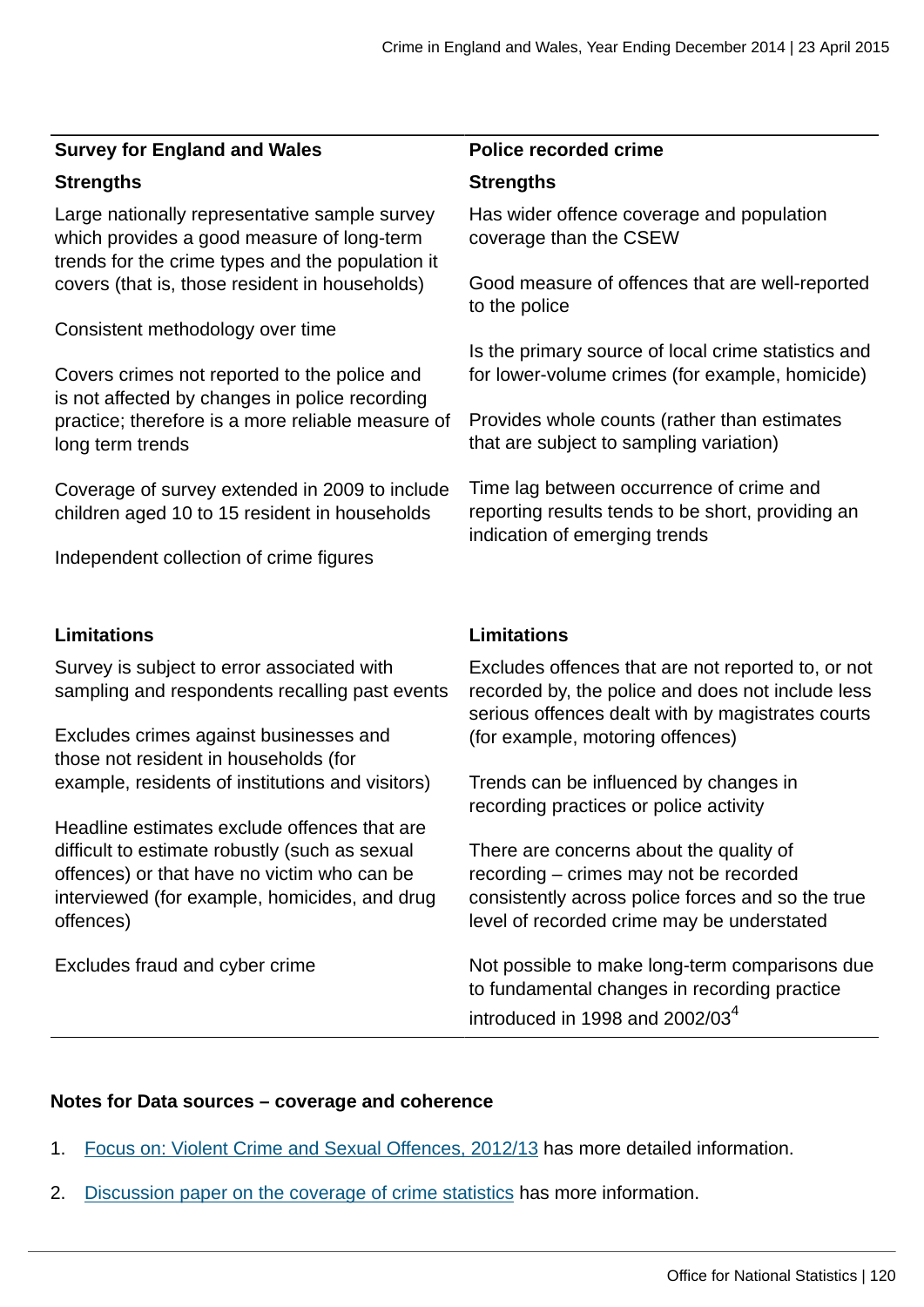- 3. The Notifiable Offence List includes all indictable and triable-either-way offences (offences which could be tried at a crown court) and a few additional closely related summary offences (which would be dealt with by magistrates' courts). Appendix 1 of the [User Guide](http://www.ons.gov.uk:80/ons/guide-method/method-quality/specific/crime-statistics-methodology/user-guides/index.html) has more information on the classifications used for notifiable crimes recorded by the police.
- 4. Section 3.3 of the [User Guide](http://www.ons.gov.uk:80/ons/guide-method/method-quality/specific/crime-statistics-methodology/user-guides/index.html) has more information.

# **Accuracy of the statistics**

Being based on a sample survey, Crime Survey for England and Wales (CSEW) estimates are subject to a margin of error. Unless stated otherwise, all changes in CSEW estimates described in the main text are statistically significant at the 5% level. Since the CSEW estimates are based on a sample survey, it is good practice to publish confidence intervals alongside them; these provide a measure of the reliability of the estimates. Details of where these are published, including further information on statistical significance can be found in Chapter 8 of the [User Guide.](http://www.ons.gov.uk:80/ons/guide-method/method-quality/specific/crime-statistics-methodology/user-guides/index.html)

Police recorded crime figures are a by-product of a live administrative system which is continually being updated as incidents are logged as crimes and subsequently investigated. Some incidents initially recorded as crime may, on further investigation, be found not to be a crime (described as being "no crimed"). Other justifications for a previously recorded crime being "no crimed" include, an incident being recorded in error, or transferred to another force. Some offences may change category, for example from theft to robbery (Section 3.2 of the [User Guide](http://www.ons.gov.uk:80/ons/guide-method/method-quality/specific/crime-statistics-methodology/user-guides/index.html) has further details of the process involved from recording a crime to the production of statistics). The police return provisional figures to the Home Office on a monthly basis and each month they may supply revised totals for previously supplied months. The Home Office Statistics Unit undertake a series of validation checks on receipt of the data and query outliers with forces who may then re-submit data. Details of these validation checks are given in Section 3.3 of the [User Guide,](http://www.ons.gov.uk:80/ons/guide-method/method-quality/specific/crime-statistics-methodology/user-guides/index.html) and the differences in data published between the current and preceding publications can be found in [Table QT1a \(202 Kb Excel sheet\).](http://www.ons.gov.uk:80/ons/rel/crime-stats/crime-statistics/year-ending-december-2014/rft-3.xls)

Police recording practice is governed by the Home Office Counting Rules (HOCR) and the National Crime Recording Standard (NCRS). The HOCR have existed in some form since the 1920s, with substantial changes in 1998.

The NCRS was introduced in April 2002 following a critical report from Her Majesty's Inspectorate of Constabulary (HMIC) in 2000 (Povey, 2000), which showed there was a problem with differing interpretation of the HOCR that resulted in inconsistent recording practices across forces.

The Audit Commission carried out regular independent audits of police data quality between 2003/04 and 2006/07. In their final assessment, published in September 2007 ([Audit Commission](http://archive.audit-commission.gov.uk/auditcommission/nationalstudies/communitysafety/Pages/policedataquality0607.aspx.html), 2007), they commented that "The police have continued to make significant improvements in crime recording performance and now have better quality crime data than ever before".

However, both the UK Statistics Authority (2010) and the National Statistician [\(2011](http://www.statisticsauthority.gov.uk/national-statistician/ns-reports--reviews-and-guidance/national-statistician-s-reviews/national-statistician-s-review-of-crime-statistics.html)) have highlighted concerns about the absence of such periodic audits. A HMIC quality review in 2009 into the way in which police forces record the most serious violence (which at the time was part of a central government target) found some variation in recording, which they partly attributed to the lack of independent monitoring of crime records. In line with a recommendation by the National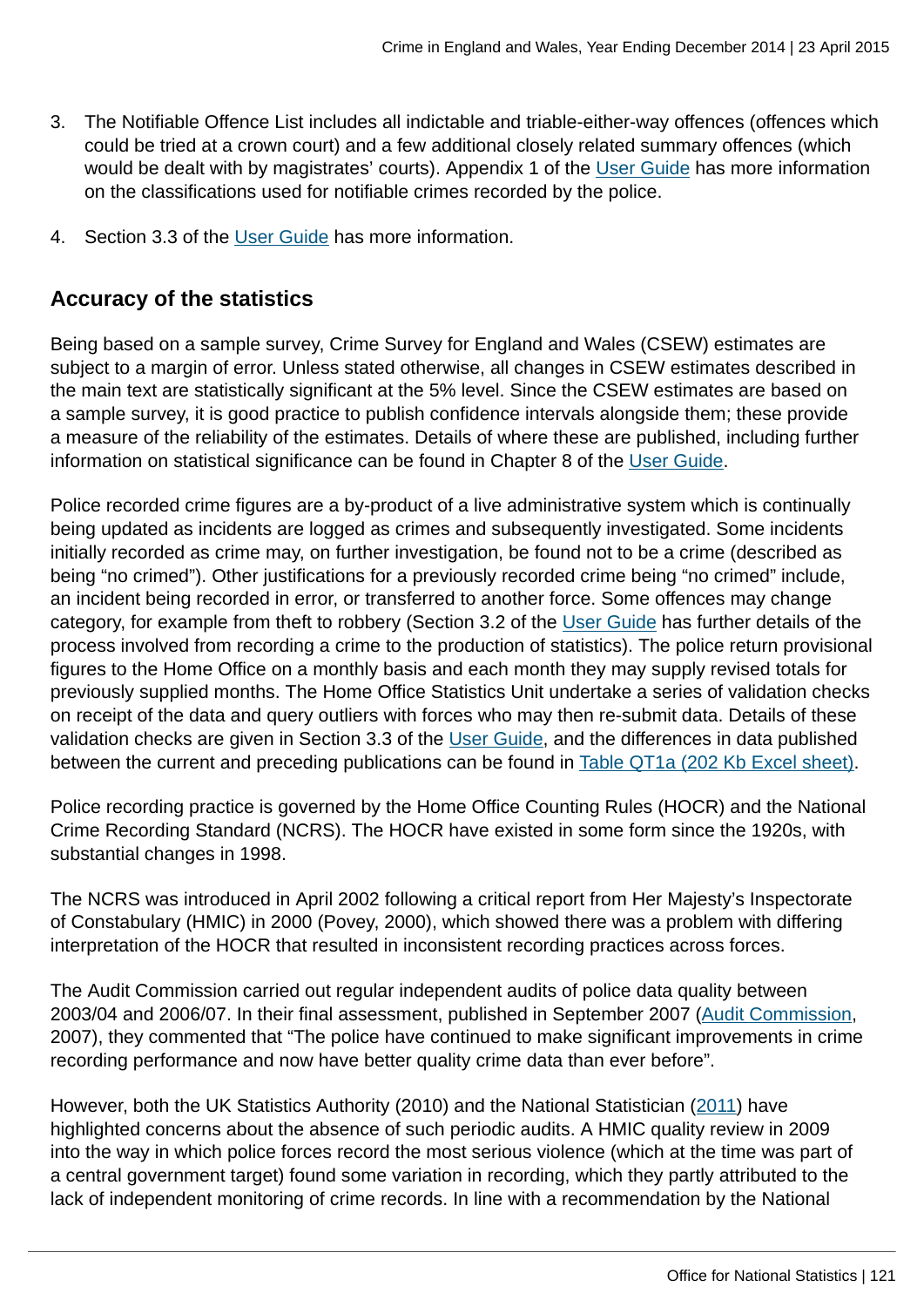Statistician, HMIC carried out a review of police crime and incident reports in all forces in England and Wales during 2011 ([HMIC, 2012\)](http://www.hmic.gov.uk/publication/review-police-crime-incident-reports-20120125/) and a full national inspection of crime data integrity was undertaken during 2014 [\(HMIC, 2014](https://www.justiceinspectorates.gov.uk/hmic/publication/crime-recording-making-the-victim-count/)).

ONS analysis published in [January 2013 \(175.4 Kb Pdf\)](http://www.ons.gov.uk:80/ons/guide-method/method-quality/specific/crime-statistics-methodology/methodological-note--analysis-of-variation-in-crime-trends.pdf) used a 'comparable' sub-set of offences covered by both the CSEW and police recorded crime in order to compare the relationship between the two series. This analysis showed that between 2002/03 and 2006/07 the reduction in the volume of crime measured by the two series was similar, but between 2006/07 and 2011/12 the gap between the two series widened, with the police recorded crime series showing a faster rate of reduction. A possible explanation for this is a gradual erosion of compliance with the NCRS, such that a growing number of crimes reported to the police are not being captured in crime recording systems. The [Analysis of Variation in Crime trends](http://www.ons.gov.uk:80/ons/guide-method/method-quality/specific/crime-statistics-methodology/methodological-notes/index.html) methodological note has more details.

Statistics based on police recorded crime data don't currently meet the required standard for designation as National Statistics.

Additionally, as part of the [inquiry by the Public Administration Select Committee \(PASC\)](http://www.parliament.uk/business/committees/committees-a-z/commons-select/public-administration-select-committee/news/crime-stats-substantive/) into crime statistics allegations of under-recording of crime by the police have been made. In the PASC inquiry, the Chief Inspector of Constabulary, Sir Tom Winsor, outlined how HMIC would be undertaking an inspection of the integrity of police recorded crime during 2014. Findings from the inspections of crime recording processes and practices have helped provide further information on the level of compliance across England and Wales.

HMIC's inspection methodology involved audits of a sample of reports of crime received either through incidents reported by the public, crimes directly reported to a police crime bureau, and those reports referred by other agencies directly to specialist departments within a force. HMIC's aim was to check whether correct crime recording decisions were made in each case. Inspections were carried out between December 2013 and August 2014; a total of 10,267 reports of crime recorded between November 2012 and October 2013 across all 43 police forces in England and Wales were reviewed.

The final report on findings from the HMIC inspections, [Crime-recording: making the victim count,](https://www.justiceinspectorates.gov.uk/hmic/publication/crime-recording-making-the-victim-count/) was published on 18 November 2014 and separate [crime data integrity force reports](https://www.justiceinspectorates.gov.uk/hmic/publication/crime-data-integrity-force-reports/) for each of the 43 police forces in England and Wales were published on 27 November 2014.

Based on an audit of a large sample of records, HMIC concluded that, across England and Wales as a whole, an estimated 1 in 5 offences (19%) that should have been recorded as crimes were not. The greatest levels of under-recording were seen for violence against the person offences (33%) and sexual offences (26%). However, there was considerable variation in the level of underrecording across the different offence types investigated. For other crime types: an estimated 14% of criminal damage and arson offences that should have been recorded as crimes were not; 14% of robbery offences; 11% of burglary offences; and 17% of other offences (excluding fraud).

The final HMIC [report](https://www.justiceinspectorates.gov.uk/hmic/publication/crime-recording-making-the-victim-count/) outlines several recommendations to strengthen recording practices in forces including improved training for those involved in crime recording, better auditing and tightening of recording processes. More detail can be found in the [User Guide.](http://www.ons.gov.uk:80/ons/guide-method/method-quality/specific/crime-statistics-methodology/user-guides/index.html)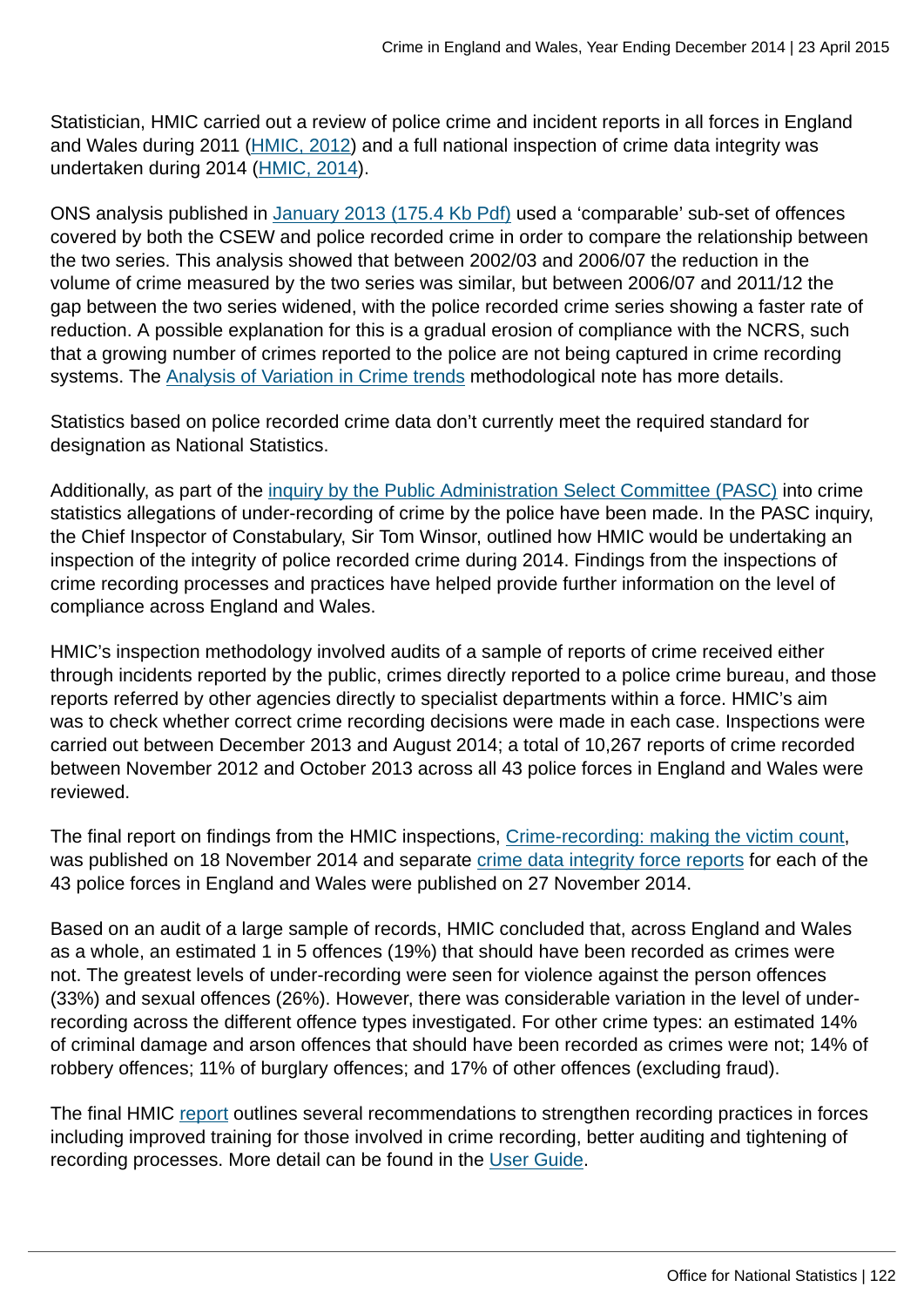Potential future increases in police recorded crime data are likely due to the implementation of the HMIC recommendations, rather than a genuine increase in the levels of crime, so trends should be interpreted with caution.

Further evidence suggesting that there has been a recent improvement in compliance with the NCRS can be seen from updated analysis comparing trends in the CSEW and police recorded crime (presented in Section 4.2 of the [User Guide\)](http://www.ons.gov.uk:80/ons/guide-method/method-quality/specific/crime-statistics-methodology/user-guides/index.html). This shows that the gap between the two series is narrowing; suggesting that improvements to recording practices may be partly responsible for increases in recorded crime.

#### **Interpreting data on police recorded crime**

The renewed focus on the quality of crime recording means that caution is needed when interpreting statistics on police recorded crime. While we know that it is likely that improvements in compliance with the NCRS have led to increases in the number of crimes recorded by the police it is not possible to quantify the scale of this, or assess how this effect varied between different police forces. Police recorded crime for England and Wales as a whole has increased by 2% when compared with the previous year, and 21 police forces have recorded overall increases in levels of crime.

Apparent increases in police force area data may reflect a number of factors including tightening of recording practice, increases in reporting by victims and also genuine increases in the levels of crime $^1$ .

It is thought that incidents of violence are more open to subjective judgements about recording and thus more prone to changes in police practice. A number of forces have also shown large increases in sexual offences, which are likely to be due to the 'Yewtree effect', although improved compliance with recording standards for sexual offences is also likely to have been a factor.

### **Notes for Accuracy of the statistics**

1. Further information on possible explanations of increasing police recorded crime levels can be found in Chapter 3 of the [User Guide](http://www.ons.gov.uk:80/ons/guide-method/method-quality/specific/crime-statistics-methodology/user-guides/index.html).

# **Users of crime statistics**

There is significant interest in crime statistics and a diverse range of users. These include elected national and local representatives (such as MPs, Police and Crime Commissioners and local councillors), police forces, those delivering support or services to victims of crime, lobby groups, journalists, academic researchers, teachers and students.

These statistics are used by central and local government and the police service for planning and monitoring service delivery and for resource allocation. The statistics are also used to inform public debate about crime and the public policy response to it. Further information about the uses of crime statistics is available in the [Crime Statistics Quality and Methodology Information report](http://www.ons.gov.uk:80/ons/guide-method/method-quality/quality/quality-information/crime-and-justice/index.html).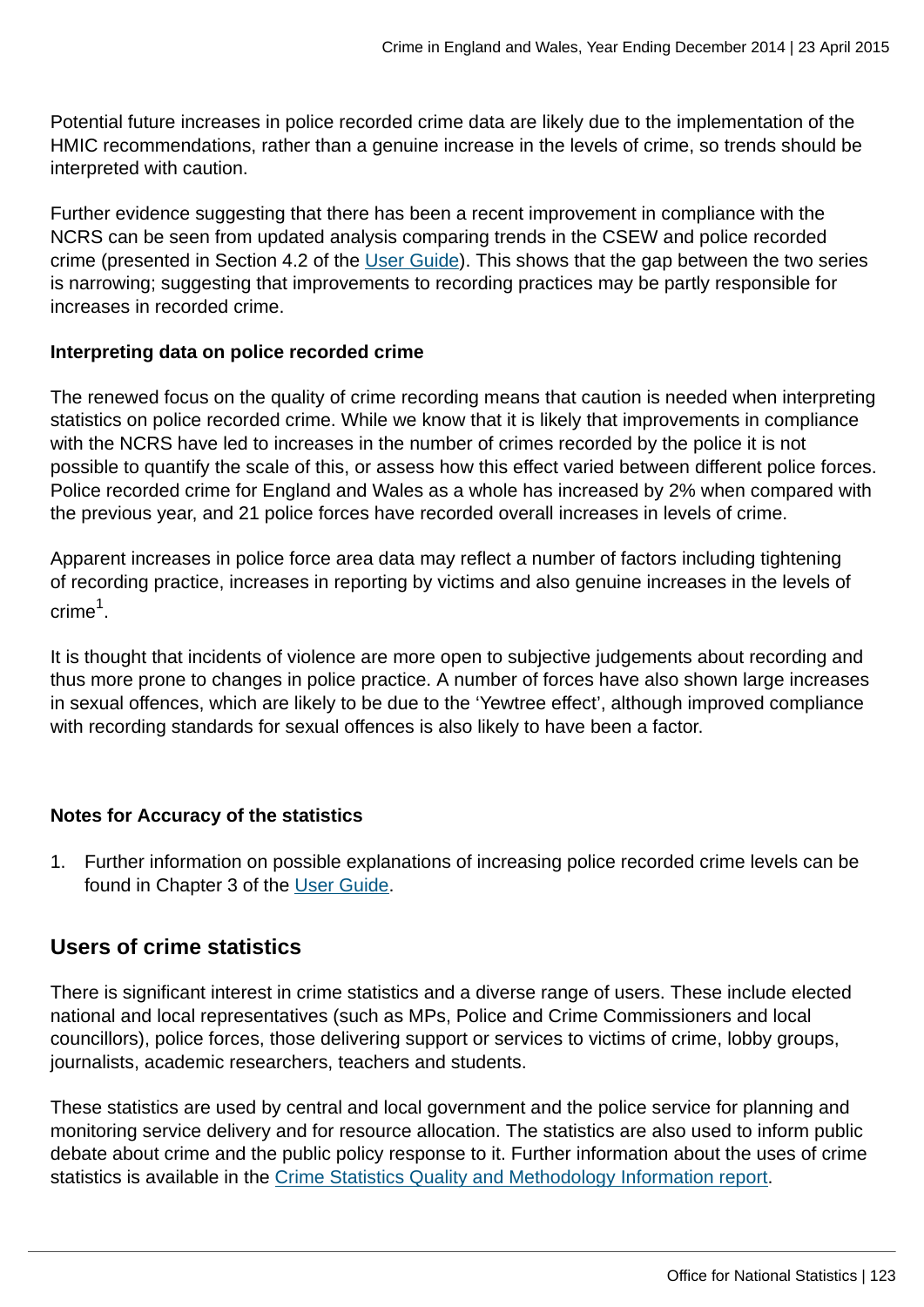From November 2014 to January 2015 we conducted a user engagement exercise to help assess the extent to which police recorded crime statistics meet users' needs in light of concerns over the quality of the data raised by Her Majesty's Inspectorate of Constabulary (HMIC) in its recent report [Crime Recording: making the victim count](http://www.justiceinspectorates.gov.uk/hmic/wp-content/uploads/crime-recording-making-the-victim-count.pdf). We asked users if the findings would affect how people used the data, and how we might improve the statistics to better meet user needs. Feedback from users who took part indicated that:

- The majority will continue to use Police Recorded Crime Statistics, despite some concerns over their accuracy.
- Many said that it was now more important to continue to have clear commentary in statistical bulletins to highlight the limitations of the data.
- Many said they would use the data more cautiously in future and apply more caveats.
- The majority used Police Recorded Crime data, because it is the best source available or the only data that fulfils their purpose.
- The majority thought it was very important or fairly important to have an improved level of accuracy for them to continue using the statistics.

A fuller report detailing responses to the user engagement exercise will be published in May 2015.

# **International and UK comparisons**

There are currently no recognised international standards for crime recording. International comparisons are limited due to the differing legal systems that underpin crime statistics and processes for collecting and recording crimes.

### **Crimes recorded by the police**

The system for recording crime in England and Wales by the police is widely recognised by international standards to be one of the best in the world. Few other jurisdictions have attempted to develop such a standardised approach to crime recording and some of those that have base their approach on the England and Wales model (for example, Australia, Northern Ireland). Therefore, it is difficult to make international comparisons of levels of recorded crime given the lack of consistency in definitions, legal systems and police or criminal justice recording practices.

The legal system in Northern Ireland is based on that of England and Wales and the Police Service for Northern Ireland (PSNI) has the same notifiable offence list for recorded crime as used in England and Wales. In addition, the PSNI has adopted the National Crime Recording Standard (NCRS) and Home Office Counting Rules for recorded crime that applies in England and Wales. Therefore there is broad comparability between the recorded crime statistics in Northern Ireland and England and Wales.

However, recorded crime statistics for England and Wales are not directly comparable with those in Scotland. The recorded crime statistics for Scotland are collected on the basis of the Scottish Crime Recording Standard, which was introduced in 2004. Like its counterpart in England and Wales, it aims to give consistency in crime recording. The main principles of the Scottish Crime Recording Standard are similar to the National Crime Recording Standard for England and Wales with regard to when a crime should be recorded.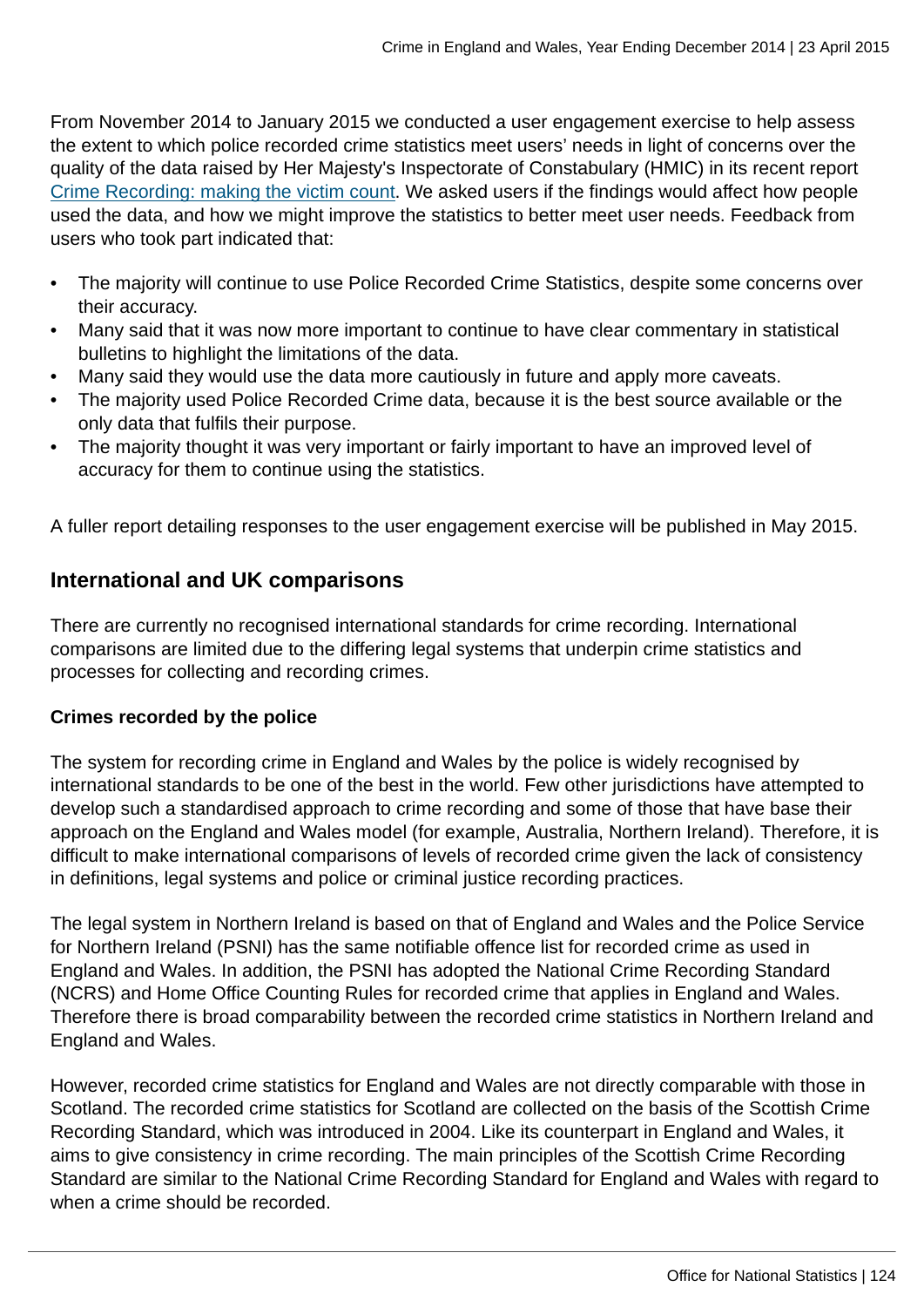However, there are differences between the respective counting rules. For example, the 'Principal Crime Rule' in England and Wales states that if a sequence of crimes in an incident, or alternatively a complex crime, contains more than 1 crime type, then the most serious crime should be counted. For example, an incident where an intruder breaks into a home and assaults the sole occupant would be recorded as 2 crimes in Scotland, while in England and Wales it would be recorded as 1 crime.

Differences in legislation and common law have also to be taken into account when comparing the crime statistics for England/Wales and Scotland.

### **Victimisation surveys**

A number of countries run their own national victimisation surveys and they all broadly follow a similar model to the Crime Survey for England and Wales (CSEW) in attempting to obtain information from a representative sample of the population resident in households about their experience of criminal victimisation. The US National Crime and Victimisation Survey (NCVS) is the longest running, established in 1973 and there are similar surveys in other countries including Australia, Canada, Finland, France, Germany, the Netherlands, Sweden and New Zealand. However, while these surveys have a similar objective they are not conducted using a standard methodology. Sampling (frames and of households/individuals) and modes of interview (for example face-to-face interviewing, telephone interviewing, self-completion via the web) differ, as do the crime reference periods (last 5 years, last 12 months, last calendar year) over which respondents are asked about their victimisation experience. Similarly, there is a lack of standardisation in question wording and order. Response rates vary considerably across the world, as do methods to adjust for any resulting possible non-response bias; therefore, it becomes extremely difficult to make valid comparisons between the surveys.

There have been attempts in the past to run international surveys on a standard basis and the International Crime and Victimisation Survey (ICVS) was initiated by a group of European criminologists with expertise in national crime surveys. The survey aimed to produce estimates of victimisation that could be used for international comparisons. The first survey was run in 1989 and was repeated in 1992, 1996 and 2004/5. All surveys were based upon a 2,000 sample of the population, and in most countries, surveys were carried out with computer-assisted telephone interviewing. A pilot ICVS-2, intended to test alternative and cheaper modes of data collection including self-completion via the web, was carried out in a limited number of countries in 2010.

However, despite the attempt to obtain a standardised and comparable approach to all of the surveys, this was never successfully achieved. While a standard questionnaire was used in all countries, alongside a standard mode of interviewing, important differences remained in the approach to sampling, translation of questions into different national languages, interview lengths and response rates which make comparisons problematic.

Both Scotland and Northern Ireland have their own separate victimisation surveys that, like the CSEW, complement their recorded crime figures.

The Northern Ireland Crime Survey (NICS) closely mirrors the format and content of the CSEW, using a very similar methodology with continuous interviewing and a face-to-face interview with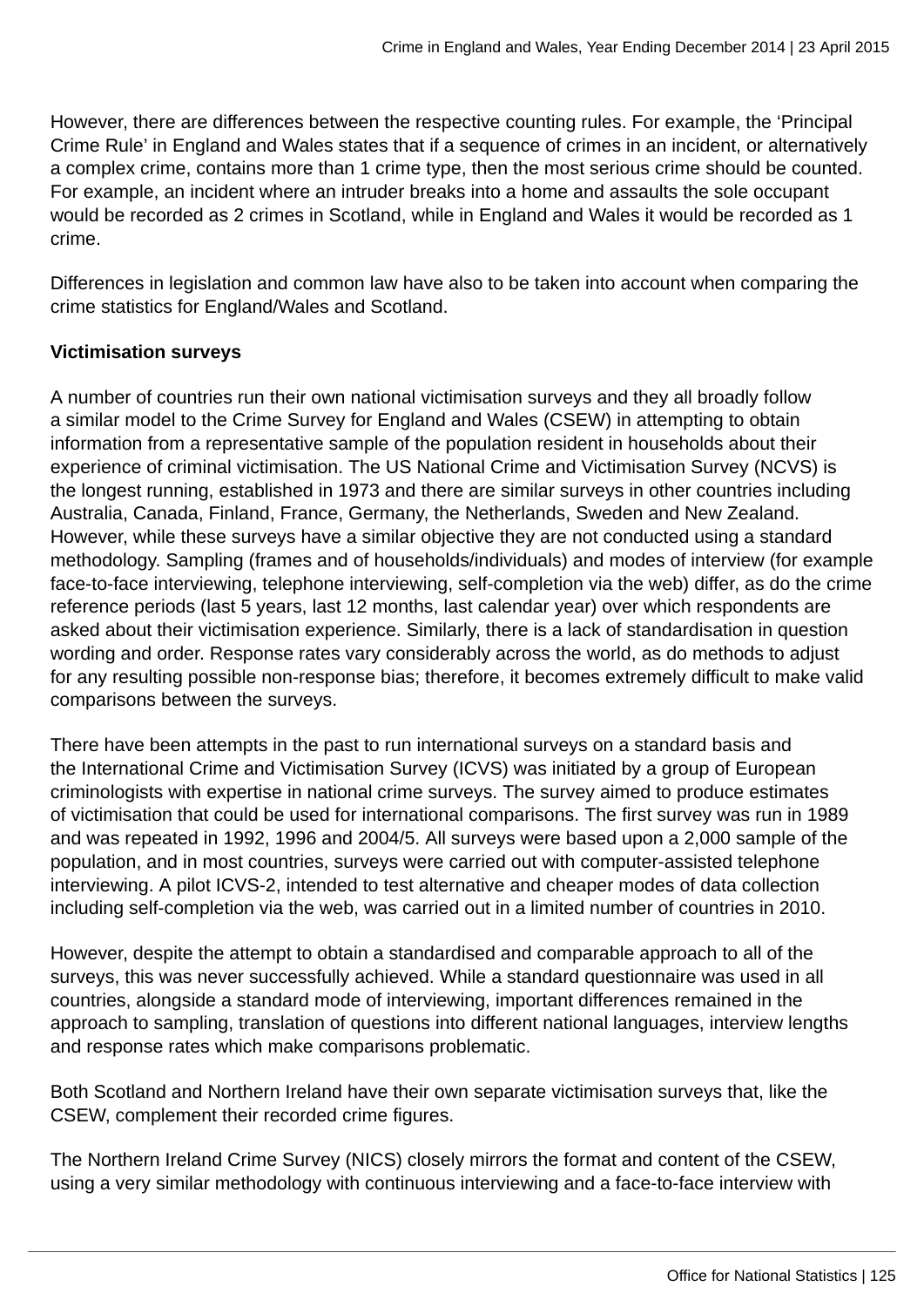a nationally representative sample of adults (16 years and over), using a similar set of questions. Thus, results from the two surveys are broadly comparable.

The Scottish Crime and Justice Survey (SCJS) also follows a similar format to the CSEW, having a shared antecedence in the British Crime Survey (whose sample during some rounds of the survey in the 1980s covered Scotland, south of the Caledonian Canal). There are differences in the crimes/ offence classifications to reflect the differing legal systems, but the results from the surveys are broadly comparable.

# **List of products**

Release tables published alongside this commentary include a set of bulletin tables containing the data tables and numbers appearing behind graphs in this publication.

The following are associated with the production of crime statistics:

- 1. [Crime statistics publications on the Home Office website](https://www.gov.uk/government/organisations/home-office/series/crime-statistics)
- 2. [Historic police recorded crime](https://www.gov.uk/government/publications/historical-crime-data)
- 3. [National Statistician's Review of Crime Statistics](http://www.statisticsauthority.gov.uk/national-statistician/ns-reports--reviews-and-guidance/national-statistician-s-reviews/national-statistician-s-review-of-crime-statistics.html)
- 4. [Previous quarterly publication](http://www.ons.gov.uk:80/ons/rel/crime-stats/crime-statistics/year-ending-september-2014/index.html)
- 5. [User Guide to Crime Statistics for England and Wales](http://www.ons.gov.uk:80/ons/guide-method/method-quality/specific/crime-statistics-methodology/user-guides/index.html)
- 6. [Guide to Finding Crime Statistics](http://www.ons.gov.uk:80/ons/guide-method/method-quality/specific/crime-statistics-methodology/guide-to-finding-crime-statistics/index.html)
- 7. [2013/14 Crime Survey for England and Wales Technical Report Volume 1 \(839.6 Kb Pdf\)](http://www.ons.gov.uk:80/ons/guide-method/method-quality/specific/crime-statistics-methodology/2013-14-crime-survey-for-england-and-wales-technical-report---volume-1.pdf)
- 8. [Analysis of variation in crime trends](http://www.ons.gov.uk:80/ons/guide-method/method-quality/specific/crime-statistics-methodology/methodological-notes/index.html) (methodological note)
- 9. [Future Dissemination Strategy Summary of Responses](http://www.ons.gov.uk:80/ons/about-ons/get-involved/consultations-and-user-surveys/consultations/future-dissemination-strategy-for-the-publication-of-national-statistics-on-crime-in-england-and-wales/index.html)
- 10. [Methodological note: Presentational changes to National Statistics on police recorded crime in](http://www.ons.gov.uk:80/ons/guide-method/method-quality/specific/crime-statistics-methodology/methodological-notes/index.html) [England and Wales](http://www.ons.gov.uk:80/ons/guide-method/method-quality/specific/crime-statistics-methodology/methodological-notes/index.html)
- 11. [Methodological note: Presentational and methodological improvements to National Statistics on](http://www.ons.gov.uk:80/ons/guide-method/method-quality/specific/crime-statistics-methodology/methodological-notes/index.html) [the Crime Survey for England and Wales](http://www.ons.gov.uk:80/ons/guide-method/method-quality/specific/crime-statistics-methodology/methodological-notes/index.html)
- 12. [Work to extend the Crime Survey for England and Wales to include fraud and cyber crime](http://www.ons.gov.uk:80/ons/guide-method/method-quality/specific/crime-statistics-methodology/methodological-notes/index.html) (methodological note)
- 13. ['Focus on Public Perceptions of Policing, 2011/12'](http://www.ons.gov.uk:80/ons/rel/crime-stats/crime-statistics/focus-on-public-perceptions-of-policing--findings-from-the-2011-12-crime-survey-for-england-and-wales/index.html) (published 29 November 2012)
- 14. ['Short story on Anti-Social Behaviour, 2011/12'](http://www.ons.gov.uk:80/ons/rel/crime-stats/crime-statistics/short-story-on-anti-social-behaviour--2011-12/index.html) (published 11 April 2013)
- 15. ['An overview of hate crime in England and Wales'](https://www.gov.uk/government/publications/an-overview-of-hate-crime-in-england-and-wales) (published 17 December 2013)
- 16. ['Focus on: Violent Crime and Sexual Offences, 2013/14'](http://www.ons.gov.uk:80/ons/rel/crime-stats/crime-statistics/focus-on-violent-crime-and-sexual-offences--2013-14/index.html) (published 12 February 2015)
- 17. ['Focus on Public Perceptions of Crime and the Police, and the Personal Well-being of Victims,](http://www.ons.gov.uk:80/ons/rel/crime-stats/crime-statistics/focus-on-public-perceptions-of-crime-and-the-police--and-the-personal-well-being-of-victims--2013-to-2014/index.html) [2013/14'](http://www.ons.gov.uk:80/ons/rel/crime-stats/crime-statistics/focus-on-public-perceptions-of-crime-and-the-police--and-the-personal-well-being-of-victims--2013-to-2014/index.html) (published 26 March 2015)
- 18. ['Focus on Property Crime, 2013/14'](http://www.ons.gov.uk:80/ons/rel/crime-stats/crime-statistics/focus-on-property-crime--2013-14/index.html) (published 27 November 2014)

Anonymised datasets from the Crime Survey for England and Wales (in SPSS format) currently are available on:

- the [UK Data Service](http://ukdataservice.ac.uk/) through the [Economic and Social Data Service \(ESDS\)](http://www.esds.ac.uk/government/)
- Virtual Micro data Laboratory [\(VML](http://www.ons.gov.uk:80/ons/about-ons/business-transparency/freedom-of-information/what-can-i-request/virtual-microdata-laboratory--vml-/index.html)).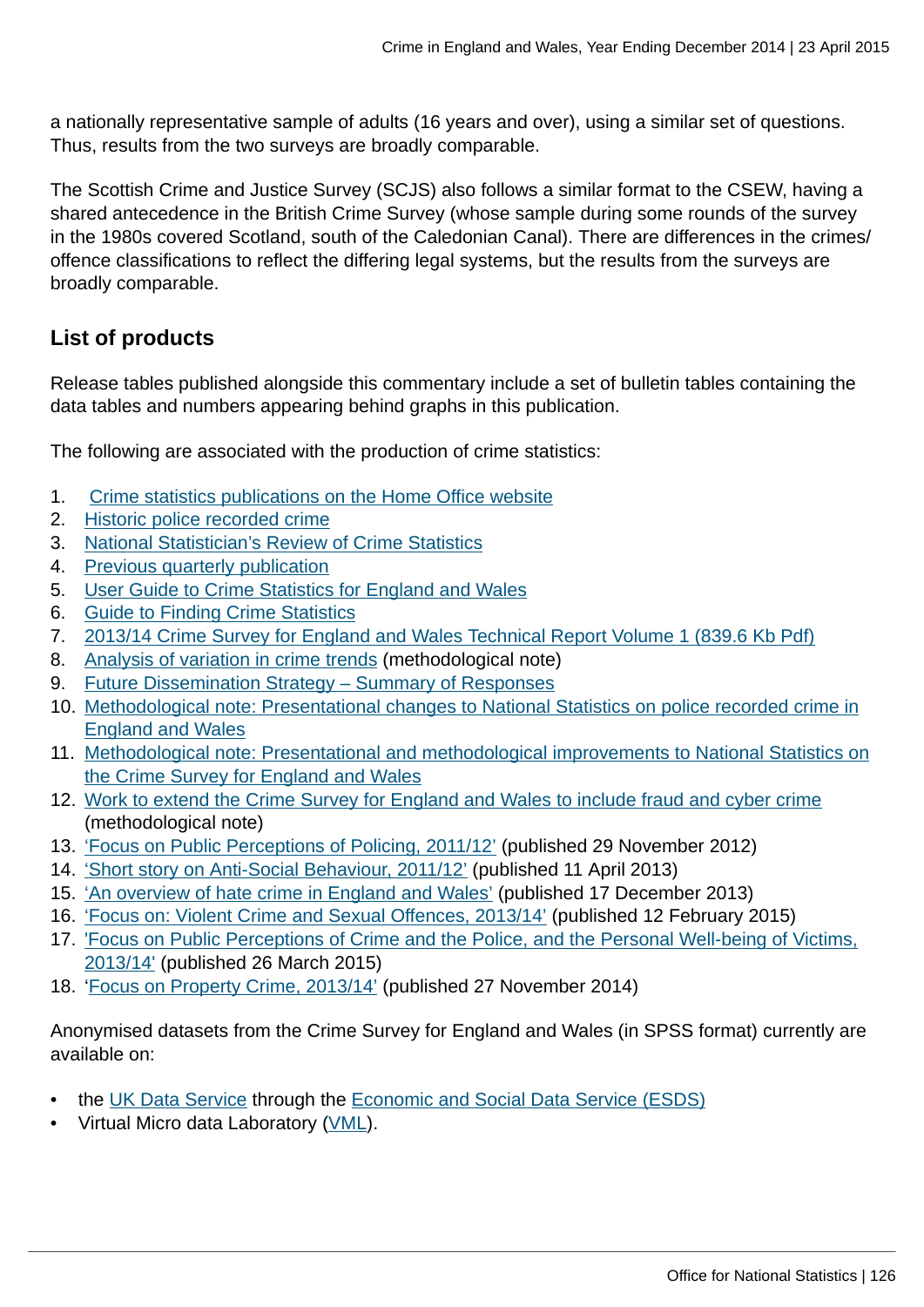In addition to these National Statistics releases, provisional police recorded crime data drawn from local management information systems sit behind, street level figures released each month, via [Police recorded crime, street level mapping tool](http://www.police.uk/).

Crime statistics for Scotland are available from the [Scottish Government.](http://www.scotland.gov.uk/Topics/Statistics/Browse/Crime-Justice/PubRecordedCrime)

Crime statistics for Northern Ireland are available from the [Police Service of Northern Ireland](http://www.psni.police.uk/directory/updates/updates_statistics/update_crime_statistics.htm).

#### **References**

Audit Commission, 2007, Police data quality 2006/07: ['Improving data quality to make places safer](http://archive.audit-commission.gov.uk/auditcommission/nationalstudies/communitysafety/Pages/policedataquality0607.aspx.html) [in England and Wales'](http://archive.audit-commission.gov.uk/auditcommission/nationalstudies/communitysafety/Pages/policedataquality0607.aspx.html)

British Retail Consortium, 2014, '[BRC retail crime survey 2014'](http://www.brc.org.uk/brc_policy_content.asp?id=263&iCat=48&iSubCat=646&sPolicy=Retail%20Crime&sSubPolicy=BRC%20Retail%20Crime%20Survey)

CIFAS, 2014, '[CIFAS members'](http://www.cifas.org.uk/cifas_members)

Department for Transport, 2014, ['Vehicle licensing statistics, 2013'](https://www.gov.uk/government/publications/vehicle-licensing-statistics-2013)

Durham Constabulary, 2014, '[Over 230 new calls to Medomsley detectives](https://www.durham.police.uk/news-and-events/Pages/News%20Articles/More-than-200-new-victims-contact-Medomsley-detectives.aspx)'

Evening Standard, 2013, ['Bike mugger phone thefts in London soar to 3,754 in a year'](http://www.standard.co.uk/news/crime/bike-mugger-phone-thefts-in-london-soar-to-3754-in-a-year-8559784.html)

Financial Fraud Action UK, 2014, ['Fraud The Facts 2014](http://www.financialfraudaction.org.uk/downloads.asp?genre=consumer)'

Financial Fraud Action UK, 2015 ['Scams and computer viruses contribute to fraud increases- calls](http://www.financialfraudaction.org.uk/cms/assets/1/2014%20annual%20fraud%20figures%20release%20-%20final.pdf) [for national awareness campaign](http://www.financialfraudaction.org.uk/cms/assets/1/2014%20annual%20fraud%20figures%20release%20-%20final.pdf)'

Health and Social Care Information Centre (HSIC), 2014, '[Provisional Monthly Hospital Episode](http://www.hscic.gov.uk/article/2021/Website-Search?productid=14896&q=Provisional+Monthly+Hospital+Episode+Statistics+for+Admitted+Patient+Care%2c+Outpatients+and+Accident+and+Emergency+Data+&sort=Relevance&size=10&page=1&area=both#top) [Statistics for Admitted Patient Care, Outpatients and Accident and Emergency Data – April 2013 to](http://www.hscic.gov.uk/article/2021/Website-Search?productid=14896&q=Provisional+Monthly+Hospital+Episode+Statistics+for+Admitted+Patient+Care%2c+Outpatients+and+Accident+and+Emergency+Data+&sort=Relevance&size=10&page=1&area=both#top) [March 2014'](http://www.hscic.gov.uk/article/2021/Website-Search?productid=14896&q=Provisional+Monthly+Hospital+Episode+Statistics+for+Admitted+Patient+Care%2c+Outpatients+and+Accident+and+Emergency+Data+&sort=Relevance&size=10&page=1&area=both#top)

Health and Social Care Information Center, 2015 ['Female Genital Mutilation \(FGM\) - December](http://www.hscic.gov.uk/catalogue/PUB16773/fgm-dec-2014-exp-qual.pdf) [2014, Experimental Statistics](http://www.hscic.gov.uk/catalogue/PUB16773/fgm-dec-2014-exp-qual.pdf)'

Her Majesty's Inspectorate of Constabulary (HMIC), 2012a, '[A step in the right direction: The](http://www.hmic.gov.uk/publication/a-step-in-the-right-direction-the-policing-of-anti-social-behaviour/) [policing of anti-social behaviour'](http://www.hmic.gov.uk/publication/a-step-in-the-right-direction-the-policing-of-anti-social-behaviour/)

Her Majesty's Inspectorate of Constabulary (HMIC), 2012b, '[The crime scene: A review of police](http://www.hmic.gov.uk/publication/review-police-crime-incident-reports-20120125/) [crime and incident reports](http://www.hmic.gov.uk/publication/review-police-crime-incident-reports-20120125/)'

Her Majesty's Inspectorate of Constabulary (HMIC), 2014a, '[Crime data integrity force reports](https://www.justiceinspectorates.gov.uk/hmic/publication/crime-data-integrity-force-reports/)'

Her Majesty's Inspectorate of Constabulary (HMIC), 2014b, '[Crime-recording: making the victim](https://www.justiceinspectorates.gov.uk/hmic/publication/crime-recording-making-the-victim-count/) [count'](https://www.justiceinspectorates.gov.uk/hmic/publication/crime-recording-making-the-victim-count/)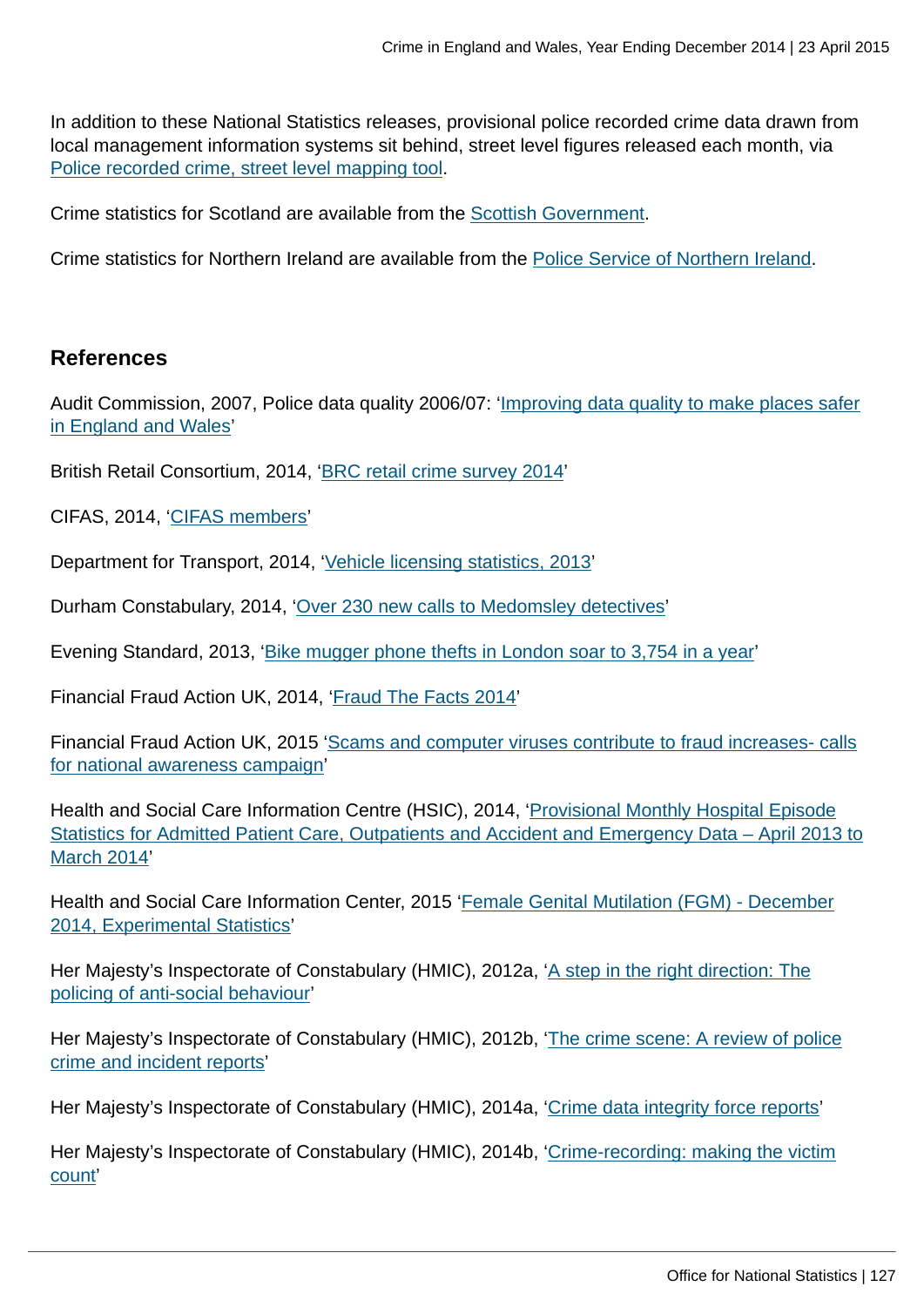Her Majesty's Inspectorate of Constabulary (HMIC), 2014c, ['Everyone's business: Improving the](http://www.hmic.gov.uk/publication/improving-the-police-response-to-domestic-abuse/) [police response to domestic abuse](http://www.hmic.gov.uk/publication/improving-the-police-response-to-domestic-abuse/)'

Her Majesty's Inspectorate of Constabulary (HMIC) and Her Majesty's Crown Prosecution Service Inspectorate (HMCPSI), 2012, '[Forging the links: Rape investigation and prosecution'](http://www.hmic.gov.uk/publication/forging-the-links-rape-investigation-and-prosecution/)

Home Office, 2013a, ['Crime against businesses: Detailed findings from the 2012 Commercial](https://www.gov.uk/government/publications/crime-against-businesses-detailed-findings-from-the-2012-commercial-victimisation-survey) [Victimisation Survey](https://www.gov.uk/government/publications/crime-against-businesses-detailed-findings-from-the-2012-commercial-victimisation-survey)'

Home Office, 2013b, ['Metal theft, England and Wales, financial year ending March 2013'](https://www.gov.uk/government/publications/metal-theft-england-and-wales-financial-year-ending-march-2013)

Home Office, Ministry of Justice and Office for National Statistics, 2013, ['An overview of sexual](https://www.gov.uk/government/publications/an-overview-of-sexual-offending-in-england-and-wales) [offending in England and Wales](https://www.gov.uk/government/publications/an-overview-of-sexual-offending-in-england-and-wales)'

Home Office, 2014a, ['Crime against businesses: Detailed findings from the 2013 Commercial](https://www.gov.uk/government/publications/crime-against-businesses-detailed-findings-from-the-2013-commercial-victimisation-survey) [Victimisation Survey](https://www.gov.uk/government/publications/crime-against-businesses-detailed-findings-from-the-2013-commercial-victimisation-survey)'

Home Office, 2014b, ['Crime against businesses: Headline findings from the 2013 Commercial](https://www.gov.uk/government/publications/crime-against-businesses-headline-findings-from-the-2013-commercial-victimisation-survey) [Victimisation Survey](https://www.gov.uk/government/publications/crime-against-businesses-headline-findings-from-the-2013-commercial-victimisation-survey)'

Home Office, 2014c, ['Drug Misuse: Findings from the 2013 to 2014 Crime Survey for England and](https://www.gov.uk/government/statistics/drug-misuse-findings-from-the-2013-to-2014-csew) [Wales](https://www.gov.uk/government/statistics/drug-misuse-findings-from-the-2013-to-2014-csew)'

Home Office, 2014d, ['Police powers and procedures England and Wales 2012/13](https://www.gov.uk/government/publications/police-powers-and-procedures-england-and-wales-2012-to-2013)'

Home Office, 2014e, ['Reducing mobile phone theft and improving security](https://www.gov.uk/government/publications/reducing-mobile-phone-theft-and-improving-security)'

Home Office, 2015a, ['Crime against businesses: findings from the 2014 Commercial Victimisation](https://www.gov.uk/government/statistics/crime-against-businesses-findings-from-the-2014-commercial-victimisation-survey) [Survey'](https://www.gov.uk/government/statistics/crime-against-businesses-findings-from-the-2014-commercial-victimisation-survey)

Home Office, 2015b '[An evaluation of government/law enforcement interventions aimed at reducing](#page-0-0) [metal theft](#page-0-0)'

Metropolitan Police, 2014, ['Commission of an independent review into rape investigation](http://content.met.police.uk/News/Commission-of-an-independent-review-into-rape-investigation/1400024447530/1257246745756)'

Millard, B. and Flatley, J. (Eds), ['Experimental statistics on victimisation of children aged 10 to 15:](https://www.gov.uk/government/publications/experimental-statistics-on-victimisation-of-children-aged-10-to-15-british-crime-survey-year-ending-december-2009) [Findings from the British Crime Survey for the year ending December 2009'](https://www.gov.uk/government/publications/experimental-statistics-on-victimisation-of-children-aged-10-to-15-british-crime-survey-year-ending-december-2009), Home Office Statistical Bulletin 10/11

Ministry of Justice, 2014, ['Criminal justice statistics quarterly update to June 2014'](https://www.gov.uk/government/statistics/criminal-justice-system-quarterly-statistics-june-2014)

National Statistician, 2011, ['National Statistician's Review of crime statistics for England and Wales](http://www.statisticsauthority.gov.uk/national-statistician/ns-reports--reviews-and-guidance/national-statistician-s-reviews/national-statistician-s-review-of-crime-statistics.html)'

Nottingham Post, 2013, '[Nottingham Co-op stores to get tough on shoplifters](http://www.nottinghampost.com/Nottingham-op-stores-tough-shoplifters/story-20335256-detail/story.html)'

Office for National Statistics, 2012, ['Trends in crime – A short story 2011/12'](http://www.ons.gov.uk:80/ons/rel/crime-stats/crime-statistics/period-ending-march-2012/trends-in-crime--a-short-story.html)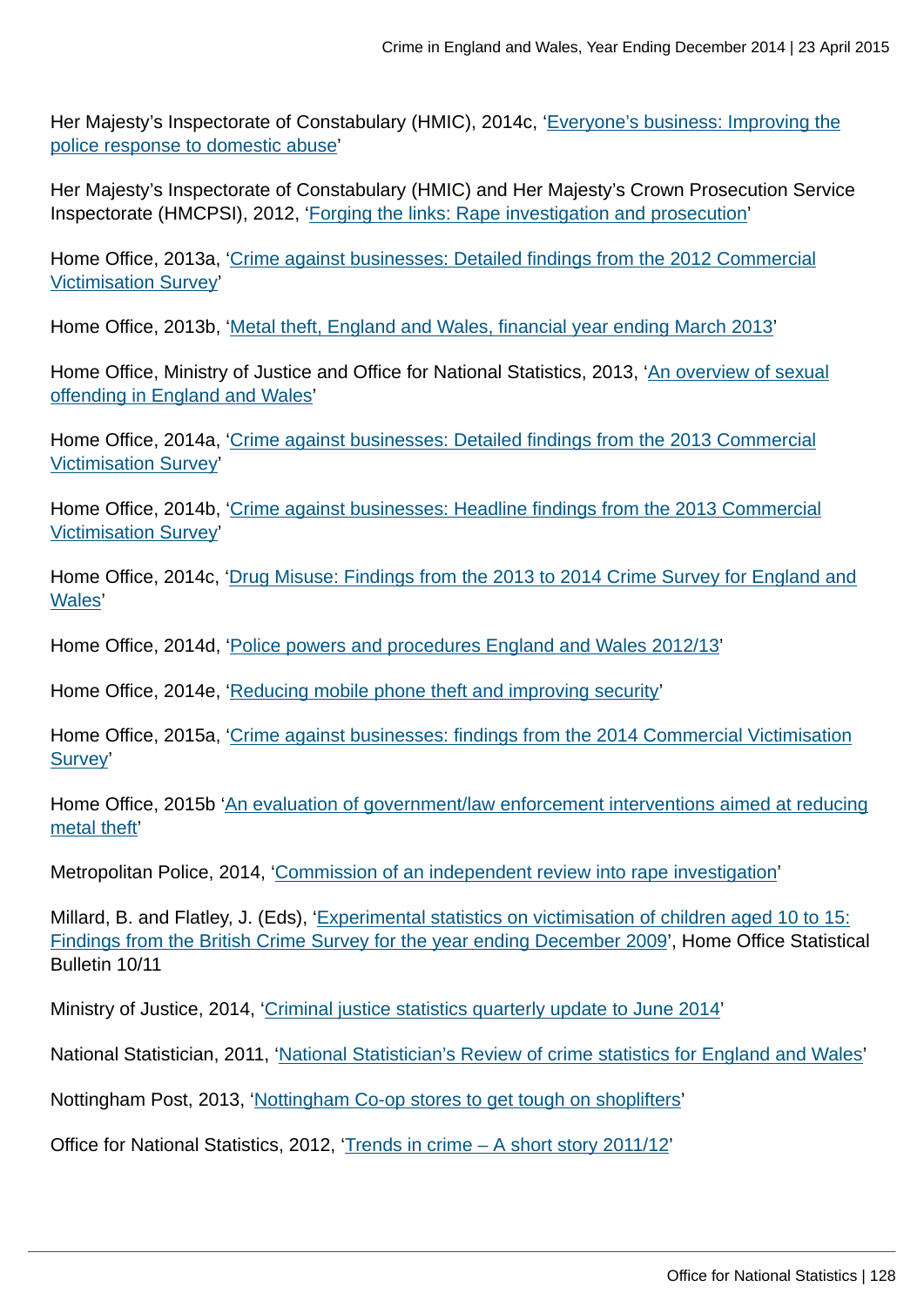Office for National Statistics, 2013a, '[Analysis of variation in crime trends: A study of trends in](http://www.ons.gov.uk:80/ons/guide-method/method-quality/specific/crime-statistics-methodology/methodological-notes/index.html) ['comparable crime' categories between the Crime Survey of England and Wales and the police](http://www.ons.gov.uk:80/ons/guide-method/method-quality/specific/crime-statistics-methodology/methodological-notes/index.html) [recorded crime series between 1981 and 2011/12'](http://www.ons.gov.uk:80/ons/guide-method/method-quality/specific/crime-statistics-methodology/methodological-notes/index.html)

Office for National Statistics, 2013b, '[Focus on: Property Crime, 2011/12](http://www.ons.gov.uk:80/ons/rel/crime-stats/crime-statistics/focus-on-property-crime--2011-12/index.html)'

Office for National Statistics, 2013c, ['Future dissemination strategy: Summary of responses](http://www.ons.gov.uk:80/ons/about-ons/get-involved/consultations-and-user-surveys/consultations/future-dissemination-strategy-for-the-publication-of-national-statistics-on-crime-in-england-and-wales/index.html)'

Office for National Statistics, 2013d, '[Presentational changes to National Statistics on police](http://www.ons.gov.uk:80/ons/guide-method/method-quality/specific/crime-statistics-methodology/methodological-notes/index.html) [recorded crime in England and Wales'](http://www.ons.gov.uk:80/ons/guide-method/method-quality/specific/crime-statistics-methodology/methodological-notes/index.html)

Office for National Statistics, 2013e, '[Short Story on Anti-Social Behaviour, 2011/12'](http://www.ons.gov.uk:80/ons/rel/crime-stats/crime-statistics/short-story-on-anti-social-behaviour--2011-12/index.html)

Office for National Statistics, 2014a, '[Action Plan to address requirements from UK statistics](http://www.ons.gov.uk:80/ons/guide-method/method-quality/specific/crime-statistics-methodology/uk-statistics-authority-assessment/index.html) [authority assessment – Progress update](http://www.ons.gov.uk:80/ons/guide-method/method-quality/specific/crime-statistics-methodology/uk-statistics-authority-assessment/index.html)'

Office for National Statistics, 2014b, '[Crime Statistics Quality and Methodology Information](http://www.ons.gov.uk:80/ons/guide-method/method-quality/quality/quality-information/crime-and-justice/index.html)'

Office for National Statistics, 2014c, ['Discussion paper on the coverage of crime statistics'](http://www.ons.gov.uk:80/ons/guide-method/method-quality/specific/crime-statistics-methodology/methodological-notes/index.html)

Office for National Statistics, 2014d, '[Focus on: Property Crime, 2013/14](http://www.ons.gov.uk:80/ons/rel/crime-stats/crime-statistics/focus-on-property-crime--2013-14/index.html)'

Office for National Statistics, 2014e, '[Focus on: Violent Crime and Sexual Offences, 2013/14'](http://www.ons.gov.uk:80/ons/rel/crime-stats/crime-statistics/focus-on-violent-crime-and-sexual-offences--2013-14/index.html)

Office for National Statistics, 2014f, ['Presentational and methodological improvements to National](http://www.ons.gov.uk:80/ons/guide-method/method-quality/specific/crime-statistics-methodology/methodological-notes/index.html) [Statistics on the Crime Survey for England and Wales](http://www.ons.gov.uk:80/ons/guide-method/method-quality/specific/crime-statistics-methodology/methodological-notes/index.html)'

Office for National Statistics, 2014g, '[What does the Crime Survey for England and Wales cover?'](http://www.ons.gov.uk:80/ons/rel/crime-stats/crime-statistics/period-ending-june-2014/info-what-does-csew-cover.html)

Office for National Statistics, 2014h, '[Work to extend the Crime Survey for England and Wales to](http://www.ons.gov.uk:80/ons/guide-method/method-quality/specific/crime-statistics-methodology/methodological-notes/index.html) [include fraud and cyber crime'](http://www.ons.gov.uk:80/ons/guide-method/method-quality/specific/crime-statistics-methodology/methodological-notes/index.html)

Office for National Statistics, 2015, ['User Guide to Crime Statistics for England and Wales'](http://www.ons.gov.uk:80/ons/guide-method/method-quality/specific/crime-statistics-methodology/user-guides/index.html)

Public Administration Select Committee, 2013, '[Crime Statistics, HC760: Evidence heard, Questions](http://data.parliament.uk/writtenevidence/WrittenEvidence.svc/EvidenceHtml/4041) [1-135](http://data.parliament.uk/writtenevidence/WrittenEvidence.svc/EvidenceHtml/4041)'

Public Administration Select Committee, 2014, '[Caught red handed: Why we can't count on police](http://www.publications.parliament.uk/pa/cm201314/cmselect/cmpubadm/760/760.pdf) [recorded crime statistics'](http://www.publications.parliament.uk/pa/cm201314/cmselect/cmpubadm/760/760.pdf)

Silverman, B, 2014, ['Modern Slavery: an application of Multiple Systems Estimation'](#page-0-0)

Sivarajasingam, V., Wells, J.P., Moore, S., Page, N. and Shepherd, J.P., 2014, '[Violence in England](http://www.vrg.cf.ac.uk/nvit/NVIT_2013.pdf) [and Wales in 2013: An Accident and Emergency Perspective](http://www.vrg.cf.ac.uk/nvit/NVIT_2013.pdf)'

Sivarajasingam, V., Wells, J.P., Moore, S., Page, N. and Shepherd, J.P., 2015, '[Violence in England](http://www.cardiff.ac.uk/__data/assets/pdf_file/0009/95778/nvit_2014.pdf) [and Wales in 2014: An Accident and Emergency Perspective](http://www.cardiff.ac.uk/__data/assets/pdf_file/0009/95778/nvit_2014.pdf)'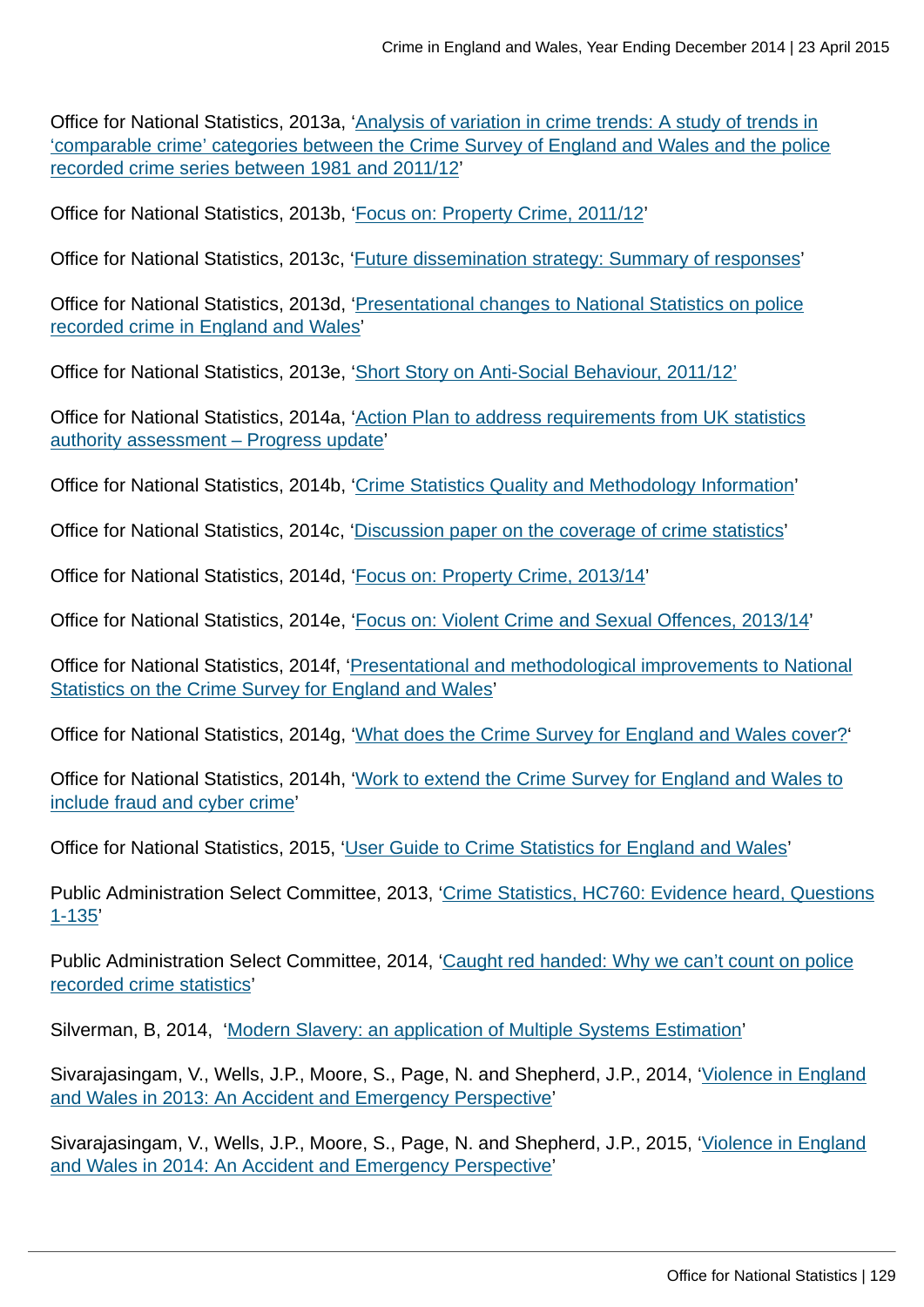The Guardian, 2014, ['Rise in female shoplifters linked to benefit cuts, say police'](http://www.theguardian.com/uk-news/2014/jan/23/rise-female-shoplifters-benefit-cuts-police)

TNS BMRB, 2013, '[2013/14 Crime Survey for England and Wales: Technical Report, Volume One'](http://www.ons.gov.uk/ons/guide-method/method-quality/specific/crime-statistics-methodology/user-guides/index.html)

UK Cards Association, 2012, '[Plastic fraud figures'](http://www.theukcardsassociation.org.uk/plastic_fraud_figures/index.asp)

UK Statistics Authority, 2014a, ['Assessment of compliance with the Code of Practice for Official](http://www.statisticsauthority.gov.uk/assessment/assessment/assessment-reports/assessment-report-268---statistics-on-crime-in-england-and-wales.pdf) [Statistics: Statistics on Crime in England and Wales'](http://www.statisticsauthority.gov.uk/assessment/assessment/assessment-reports/assessment-report-268---statistics-on-crime-in-england-and-wales.pdf)

UK Statistics Authority, 2014b, ['Types of official statistics](http://www.statisticsauthority.gov.uk/national-statistician/types-of-official-statistics/index.html)'

# **Background notes**

- 1. The Crime in England and Wales quarterly releases are produced in partnership with the Home Office who collate and quality assure the police recorded crime data presented in the bulletins. Home Office colleagues also quality assurance the overall content of the bulletin.
- 2. National Statistics are produced to high professional standards set out in the Code of Practice for Official Statistics. They undergo regular quality assurance reviews to ensure that they meet customer needs. They are produced free from any political interference.
- 3. Next quarterly publication 16 July 2015

Future thematic report due to be published: Focus on Property Crime, 2014/15 – November 2015.

Follow us on [www.twitter.com/statisticsONS](http://www.twitter.com/statisticsONS) or join us at [www.facebook.com/statisticsONS](http://www.facebook.com/statisticsONS)

View the latest podcasts here: [www.youtube.com/ONSstats](http://www.youtube.com/ONSstats)

#### **Media contact**:

Tel: Luke Croydon 0845 6041858

Emergency on-call 07867 906553

Email: [media.relations@ons.gsi.gov.uk](mailto:media.relations@ons.gsi.gov.uk)

#### **Statistical contact**:

Contact Name: John Flatley

Tel: +44 (0)207 592 8695

Email: [crimestatistics@ons.gsi.gov.uk](mailto:crimestatistics@ons.gsi.gov.uk)

**Website**: [www.ons.gov.uk](http://www.ons.gov.uk)

Copyright © Office for National Statistics 2015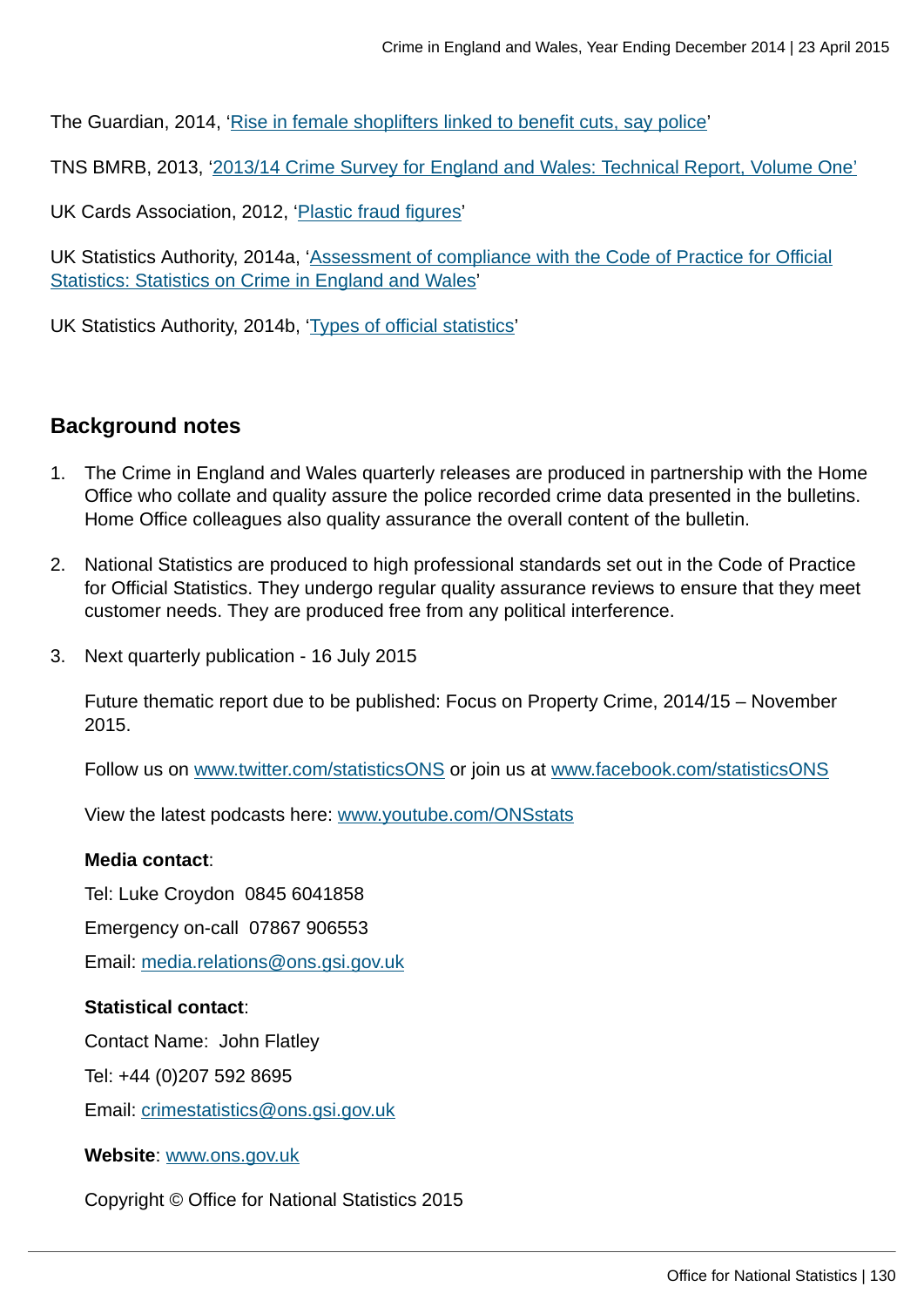4. Details of the policy governing the release of new data are available by visiting [www.statisticsauthority.gov.uk/assessment/code-of-practice/index.html](http://www.statisticsauthority.gov.uk/assessment/code-of-practice/index.html) or from the Media Relations Office email: [media.relations@ons.gsi.gov.uk](mailto:media.relations@ons.gsi.gov.uk)

The United Kingdom Statistics Authority has designated these statistics as National Statistics, in accordance with the Statistics and Registration Service Act 2007 and signifying compliance with the Code of Practice for Official Statistics.

Designation can be broadly interpreted to mean that the statistics:

- meet identified user needs;
- are well explained and readily accessible;
- are produced according to sound methods; and
- are managed impartially and objectively in the public interest.

Once statistics have been designated as National Statistics it is a statutory requirement that the Code of Practice shall continue to be observed.

# **Copyright**

© Crown copyright 2015

You may use or re-use this information (not including logos) free of charge in any format or medium, under the terms of the Open Government Licence. To view this licence, visit www.nationalarchives.gov.uk/doc/open-government-licence/ or write to the Information Policy Team, The National Archives, Kew, London TW9 4DU, or email: [psi@nationalarchives.gsi.gov.uk](mailto:psi@nationalarchives.gsi.gov.uk).

This document is also available on our website at [www.ons.gov.uk.](http://www.ons.gov.uk/)

# **Statistical contacts**

**Name Phone Department Email**

John Flatley  $+44$  (0)207 5928695 ONS [crimestatistics@ons.gsi.gov.uk](mailto:crimestatistics@ons.gsi.gov.uk)